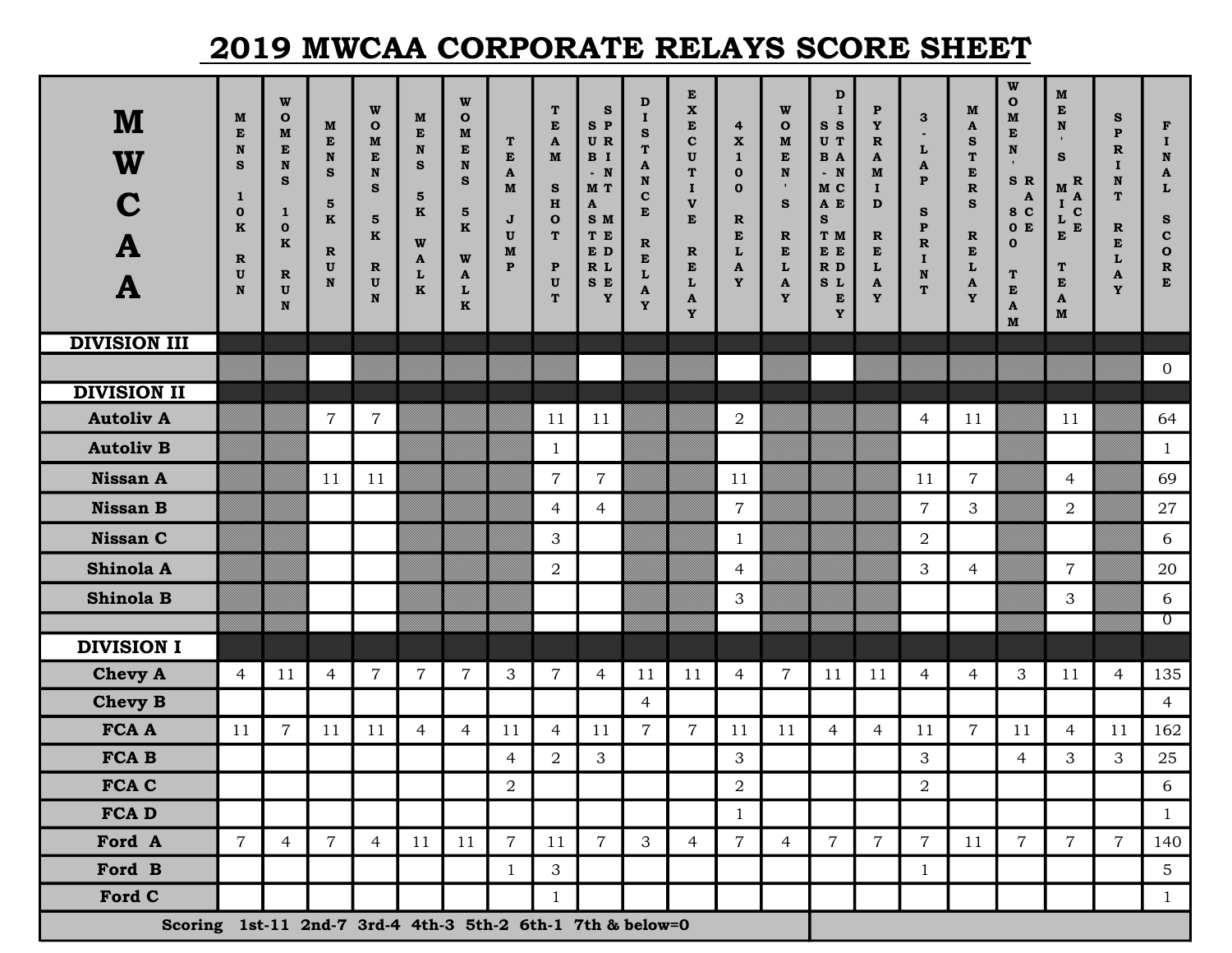### 2019 CORPORATE RELAYS 5K/10K TEAM RESULTS

| 10K Men    |               | (best 5) |
|------------|---------------|----------|
| Chevy      | 1+1+1+2+2 (7) |          |
| <b>FCA</b> | $11+1+1+1+1$  | :C       |
| Ford       | 1+1+1+2+2(1)  |          |

| 10K Women   |                 | (best 4) |
|-------------|-----------------|----------|
| Chevy       | $1 + 1 + 1 + 1$ |          |
| IFCA        | $1+1+1+2$       |          |
| <b>Ford</b> | $1+1+2+2$       |          |

### **5K Run Men-Div I** (best 5) Chevy 1+1+2+2+3 9<br>FCA 1+1+1+1+1 5  $1+1+1+1+1$  5 Ford 1+1+1+1+2 6

| <b>5K Run Men-Div II</b> |             | (best 3) |
|--------------------------|-------------|----------|
| Autoliv                  | 1+1+1 (35)  |          |
| Nissan                   | $11+1+1(4)$ |          |
| Shinola                  |             |          |

| 5K Run Women-Div I | (best 5)        |  |
|--------------------|-----------------|--|
| Chevy              | $1+1+1+1+2(60)$ |  |
| IFCA               | 1+1+1+1+2 (6)   |  |
| lFord              | $1+1+2+2+2$     |  |

| 5K Run Women-Div II | (best 2) |  |
|---------------------|----------|--|
| Autoliv             | $1 + 3$  |  |
| Nissan              | $1 + 1$  |  |
| Shinola             |          |  |

| 5K Run Open-Div III |  | (best 4, no gender rule) |
|---------------------|--|--------------------------|
|                     |  |                          |
|                     |  |                          |
|                     |  |                          |

| 5K Walk Men |           | (best 4) |
|-------------|-----------|----------|
| Chevy       | 1+1+1+2   |          |
| <b>FCA</b>  | $1+1+2+2$ |          |
| Ford        | $1+1+1+1$ |          |

#### 5K Walk Women (best 4)

| .          |                 | $\sim$ $\sim$ $\sim$ $\sim$ |
|------------|-----------------|-----------------------------|
| Chevy      | $1+1+1+2$       |                             |
| <b>FCA</b> | $1+1+2+2$       |                             |
| Ford       | $1 + 1 + 1 + 1$ |                             |
|            |                 |                             |

\* Lowest team score wins

\*\* For tiebreakers, best overall finisher shown in parenthesis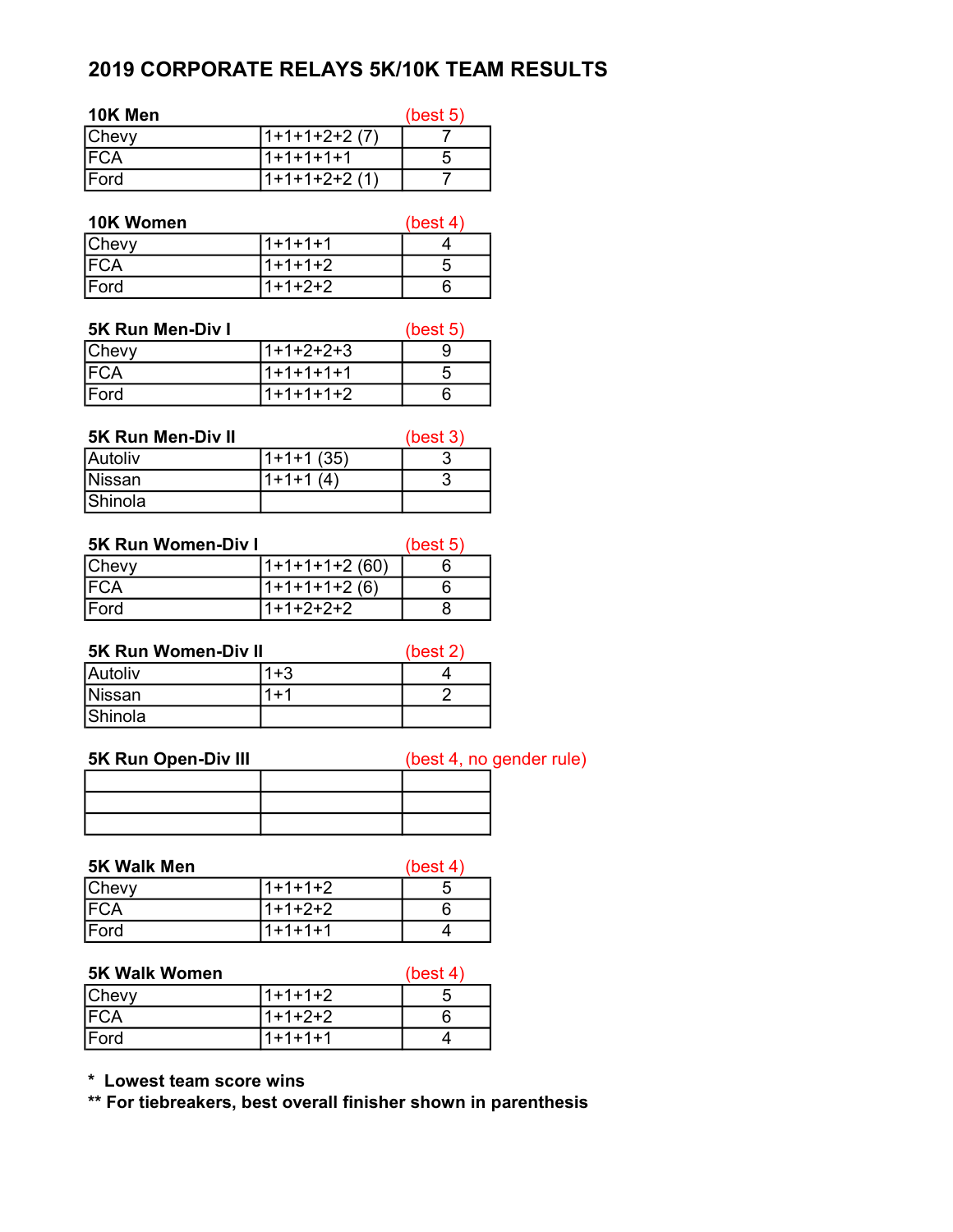| 2019 CCR 10K Run Results |            |                      |                       |                   |          |             |                     |                   |                                      |                         |                  |
|--------------------------|------------|----------------------|-----------------------|-------------------|----------|-------------|---------------------|-------------------|--------------------------------------|-------------------------|------------------|
| overall<br>place         | Bib#       | <b>Time</b>          | <b>Last Name</b>      | <b>First Name</b> |          | ∣age∣gender | team                | Division          | age group                            | age<br>group<br>place   | Pace             |
| 1                        | 260        | 34:20.78             | Popielarz             | Matt              | 27       | м           | Ford                | 1                 | Male 25 to 29                        | 1                       | 5:32/M           |
| $\overline{2}$           | 90         | 40:54.11             | Randall               | Mark              | 57       | M           | <b>FCA</b>          | 1                 | Male 55 to 59                        | 1                       | 6:36/M           |
| 3                        | 295        | 41:20.64             | Mahakian              | Lindsay           | 29       | F           | Ford                | $\mathbf{1}$      | Female 25 to 29                      | 1                       | 6:40/M           |
| 4                        | 106        | 41:26.65             | Thomson               | William           | 58       | M           | <b>FCA</b>          | $\mathbf{1}$      | Male 55 to 59                        | $\overline{2}$          | 6:41/M           |
| 5                        | 73         | 41:36.08             | McCardell             | Brad              | 51       | M           | <b>FCA</b>          | 1                 | Male 50 to 54                        | 1                       | 6:43/M           |
| 6                        | 48         | 41:53.14             | Dubois                | Paul              | 58       | M           | <b>FCA</b>          | $\mathbf{1}$      | Male 55 to 59                        | 3                       | 6:45/M           |
| $\overline{7}$           | 229        | 41:54.06             | Ragan                 | Steve             | 49       | M           | Chevy               | $\mathbf{1}$      | Male 45 to 49                        | 1                       | 6:45/M           |
| 8                        | 23         | 42:01.29             | Moore                 | Sarah             | 32       | F           | <b>FCA</b>          | $\mathbf{1}$      | Female 30 to 34                      | 1                       | 6:47/M           |
| 9                        | 233        | 42:12.50             | Younkie               | Matthew           | 26       | M           | Chevy               | $\mathbf{1}$      | Male 25 to 29                        | 2                       | 6:48/M           |
| 10                       | 24         | 42:19.60             | Omahen                | Natalie           | 23       | F           | <b>FCA</b>          | $\mathbf{1}$      | Female 24 and Under                  | 1                       | 6:50/M           |
| 11                       | 50         | 42:32.96             | Foor                  | Jeff              | 49       | М           | <b>FCA</b>          | $\mathbf{1}$      | Male 45 to 49                        | 2                       | 6:52/M           |
| 12                       | 151        | 43:02.46             | Moore                 | Andrew            | 42       | M           | Chevy               | $\mathbf{1}$      | Male 40 to 44                        | 1                       | 6:56/M           |
| 13                       | 91         | 43:24.78             | Read                  | Matthew           | 38       | M           | <b>FCA</b>          | $\mathbf{1}$      | Male 35 to 39                        | $\mathbf{1}$            | 7:00/M           |
| 14                       | 258        | 43:25.04             | Gomez                 | Adan              | 54       | М           | Ford                | $\mathbf{1}$      | Male 50 to 54                        | 2                       | 7:00/M           |
| 15                       | 259        | 43:31.01             | Judge                 | Patrick           | 56       | М           | Ford                | $\mathbf{1}$      | Male 55 to 59                        | 4                       | 7:01/M           |
| 16                       | 216        | 43:41.78             | Clemente              | Carlo             | 51       | М           | Chevy               | $\mathbf{1}$      | Male 50 to 54                        | 3                       | 7:03/M           |
| 17                       | 214        | 44:48.78             | <b>Biddle</b>         | Chris             | 38       | M           | Chevy               | $\mathbf{1}$      | Male 35 to 39                        | $\overline{2}$          | 7:14/M           |
| 18                       | 54         | 44:56.76             | Huemmer               | Kevin             | 27       | M           | <b>FCA</b>          | 1                 | Male 25 to 29                        | 3                       | 7:15/M           |
| 19                       | 146        | 45:32.78             | Wenger                | Jennifer          | 24       | F           | Chevy               | $\mathbf{1}$      | Female 24 and Under                  | 2                       | 7:21/M           |
| 20                       | 297        | 45:32.98             | Woods III             | Harold            | 53       | M           | Ford                | 1                 | Male 50 to 54                        | 4                       | 7:21/M           |
| 21                       | 44         | 45:33.18             | Dempsey               | Tom               | 53       | M           | <b>FCA</b>          | $\mathbf{1}$      | Male 50 to 54                        | 5                       | 7:21/M           |
| 22                       | 74         | 45:44.83             | Meeuwsen              | Jonathan          | 31       | М           | <b>FCA</b>          | 1                 | Male 30 to 34                        | 1                       | 7:23/M           |
| 23                       | 77         | 45:55.68             | Minhas                | <b>Baljinder</b>  | 48       | М           | <b>FCA</b>          | $\mathbf{1}$      | Male 45 to 49                        | 3                       | 7:24/M           |
| 24                       | 253        | 45:55.79             | Davidson              | Dana              | 27       | F           | Ford                | 1                 | Female 25 to 29                      | $\overline{2}$          | 7:24/M           |
| 25                       | 255        | 45:57.02             | Cullin                | Thomas            | 41       | M           | Ford                | $\mathbf{1}$      | Male 40 to 44                        | $\overline{2}$          | 7:25/M           |
| 26                       | 311        | 45:59.19             | Smith                 | Jack              | 29       | М           | Ford                | 1                 | Male 25 to 29                        | 4                       | 7:25/M           |
| 27                       | 310        | 46:01.79             | <b>Richards</b>       | Jonathan          | 54       | м           | Ford                | $\mathbf{1}$      | Male 50 to 54                        | 6                       | 7:25/M           |
| 28                       | 36         | 46:07.21             |                       |                   | 36       | М           | <b>FCA</b>          | 1                 |                                      | 3                       | 7:26/M           |
| 29                       | 63         | 46:18.35             | <b>Bresler</b><br>Liu | Matt              | 41       | M           | <b>FCA</b>          | $\mathbf{1}$      | Male 35 to 39<br>Male 40 to 44       | 3                       | 7:28/M           |
| 30                       | 220        |                      |                       | Xiaoyang          |          | M           |                     |                   |                                      | 4                       |                  |
| 31                       |            | 46:20.14<br>46:26.96 | Demercurio<br>Golek   | Jim<br>Lisa       | 47<br>40 | F           | Chevy<br>Ford       | 1<br>$\mathbf{1}$ | Male 45 to 49<br>Female 40 to 44     | $\mathbf{1}$            | 7:28/M           |
|                          | 299        |                      |                       |                   | 21       | M           |                     |                   |                                      | 1                       | 7:29/M           |
| 32                       | 302        | 46:32.86<br>46:38.52 | Adkins                | Brendan           | 24       | F           | Ford<br>Chevy       | $\mathbf{1}$      | Male 24 and Under                    | 3                       | 7:30/M<br>7:31/M |
| 33                       | 144        |                      | Scheske               | Alyssa<br>Paul    | 51       | M           |                     | $\mathbf{1}$      | Female 24 and Under<br>Male 50 to 54 | 7                       | 7:33/M           |
| 34                       | 199        | 46:47.53             | Daprai<br>Rochette    |                   | 33       | M           | Chevy<br><b>FCA</b> | $\mathbf{1}$      |                                      | 2                       | 7:35/M           |
| 35<br>36                 | 93         | 46:59.02             |                       | Anthony           | 36       | M           |                     | 1<br>$\mathbf{1}$ | Male 30 to 34                        | $\overline{\mathbf{4}}$ |                  |
|                          | 212        | 46:59.97             | Beacom                | Matt              |          | F.          | Chevy               |                   | Male 35 to 39                        |                         | 7:35/M           |
| 37<br>38                 | 254<br>202 | 47:05.08<br>47:38.28 | Newman<br>Hull        | Laura<br>Kevin    | 33<br>47 | M           | Ford<br>Chevy       | $\mathbf{1}$<br>1 | Female 30 to 34<br>Male 45 to 49     | 2<br>5                  | 7:36/M<br>7:41/M |
| 39                       |            | 47:39.00             |                       |                   | 49       |             |                     |                   | Male 45 to 49                        | 6                       | 7:41/M           |
|                          | 200        |                      | Duy                   | Ryan              |          | M           | Chevy               | $\mathbf{1}$      |                                      |                         |                  |
| 40                       | 305        | 47:39.78             | Conovaleanu           | Tiberiu           | 30       | M           | Ford                | 1                 | Male 30 to 34                        | 3                       | 7:41/M           |
| 41                       | 241        | 47:54.57             | Burg                  | Tony              | 46       | M           | <b>FCA</b>          | $\mathbf{1}$      | Male 45 to 49                        | 7                       | 7:44/M           |
| 42                       | 112        | 48:00.29             | White                 | Michael           | 51       | M           | <b>FCA</b>          | 1                 | Male 50 to 54                        | 8                       | 7:45/M           |
| 43                       | 230        | 48:01.84             | Rosevear              | Ryan              | 40       | M           | Chevy               | 1                 | Male 40 to 44                        | 4                       | 7:45/M           |
| 44                       | 94         | 48:02.94             | Rodriguez             | Paul              | 44       | M           | <b>FCA</b>          | 1                 | Male 40 to 44                        | 5                       | 7:45/M           |
| 45                       | 83         | 48:03.83             | Papke                 | Ron               | 60       | M           | <b>FCA</b>          | 1                 | Male 60 to 64                        | 1                       | 7:45/M           |
| 46                       | 81         | 48:08.38             | Oakes                 | Michael           | 57       | M           | <b>FCA</b>          | 1                 | Male 55 to 59                        | 5                       | 7:46/M           |
| 47                       | 89         | 48:24.25             | Ramey                 | Matthew           | 27       | М           | <b>FCA</b>          | 1                 | Male 25 to 29                        | 5                       | 7:48/M           |
| 48                       | 101        | 48:27.99             | Sivia                 | Stinder           | 61       | M           | <b>FCA</b>          | 1                 | Male 60 to 64                        | 2                       | 7:49/M           |
| 49                       | 306        | 48:36.80             | Heuwagen              | Steve             | 50       | M           | Ford                | $\mathbf{1}$      | Male 50 to 54                        | 9                       | 7:50/M           |
| 50                       | 256        | 48:45.97             | Doss                  | Rob               | 53       | M           | Ford                | $\mathbf{1}$      | Male 50 to 54                        | 10                      | 7:52/M           |
| 51                       | 59         | 49:12.69             | Lacher                | Shaun             | 46       | M           | <b>FCA</b>          | 1                 | Male 45 to 49                        | 8                       | 7:56/M           |
| 52                       | 222        | 49:15.13             | Grzybowski-Cuff       | Brian             | 27       | M           | Chevy               | $\mathbf{1}$      | Male 25 to 29                        | 6                       | 7:57/M           |
| 53                       | 34         | 49:26.09             | Bechard               | Mike              | 57       | M           | <b>FCA</b>          | 1                 | Male 55 to 59                        | 6                       | 7:58/M           |
| 54                       | 152        | 49:50.77             | Ramini                | Venu              | 52       | M           | Chevy               | $\mathbf{1}$      | Male 50 to 54                        | 11                      | 8:02/M           |
| 55                       | 208        | 49:59.85             | Bush                  | Nancy             | 57       | F           | Chevy               | 1                 | Female 55 to 59                      | 1                       | 8:04/M           |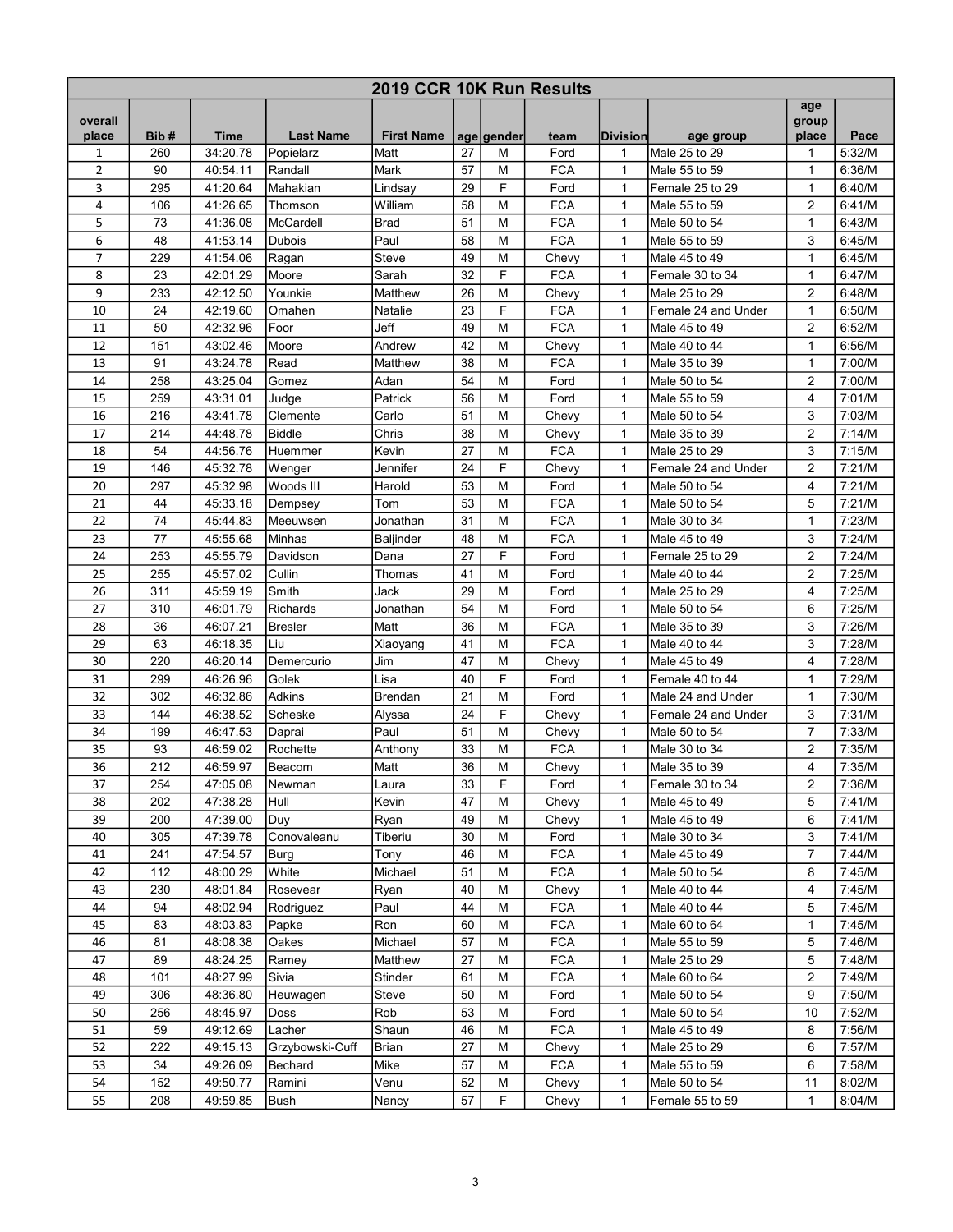| 2019 CCR 10K Run Results |      |             |                  |                   |    |            |            |              |                     |                       |                  |
|--------------------------|------|-------------|------------------|-------------------|----|------------|------------|--------------|---------------------|-----------------------|------------------|
| overall<br>place         | Bib# | <b>Time</b> | <b>Last Name</b> | <b>First Name</b> |    | age gender | team       | Division     | age group           | age<br>group<br>place | Pace             |
| 56                       | 312  | 50:04.45    | Smith            | Shawn             | 51 | м          | Ford       | 1            | Male 50 to 54       | 12                    | 8:05/M           |
| 57                       | 231  | 50:04.53    | Stanbrough       | Darryl            | 68 | М          | Chevy      | $\mathbf{1}$ | Male 65 to 69       | 1                     | 8:05/M           |
| 58                       | 217  | 50:23.95    | Creguer Sr       | Aaron             | 41 | M          | Chevy      | 1            | Male 40 to 44       | 6                     | 8:08/M           |
| 59                       | 56   | 51:01.58    | Kashat           | Ronny             | 38 | M          | <b>FCA</b> | $\mathbf{1}$ | Male 35 to 39       | 5                     | 8:14/M           |
| 60                       | 205  | 51:13.50    | Thivierge        | Thomas            | 56 | M          | Chevy      | 1            | Male 55 to 59       | $\overline{7}$        | 8:16/M           |
| 61                       | 135  | 51:25.32    | Unger            | Dave              | 45 | M          | <b>FCA</b> | $\mathbf{1}$ | Male 45 to 49       | 9                     | 8:18/M           |
| 62                       | 262  | 51:32.17    | Squires          | D Mark            | 68 | M          | Ford       | 1            | Male 65 to 69       | $\overline{2}$        | 8:19/M           |
| 63                       | 11   | 51:34.95    | Gabardi          | Kaitlyn           | 23 | F          | <b>FCA</b> | $\mathbf{1}$ | Female 24 and Under | 4                     | 8:19/M           |
| 64                       | 235  | 51:44.27    | Kuharik          | Stephanie         | 30 | F          | <b>FCA</b> | $\mathbf{1}$ | Female 30 to 34     | 3                     | 8:21/M           |
| 65                       | 294  | 51:51.21    | Fielding         | Becca             | 28 | F          | Ford       | 1            | Female 25 to 29     | 3                     | 8:22/M           |
| 66                       | 138  | 52:02.42    | Zhang            | Weidong           | 51 | M          | <b>FCA</b> | 1            | Male 50 to 54       | 13                    | 8:24/M           |
| 67                       | 228  | 52:19.51    | Piper            | Dean              | 43 | M          | Chevy      | $\mathbf{1}$ | Male 40 to 44       | $\overline{7}$        | 8:26/M           |
| 68                       | 99   | 53:02.00    | Singh Bal        | Harman            | 28 | M          | <b>FCA</b> | $\mathbf{1}$ | Male 25 to 29       | $\overline{7}$        | 8:33/M           |
| 69                       | 236  | 53:07.42    | Jenkins          | Rhonda            | 29 | F          | Chevy      | $\mathbf{1}$ | Female 25 to 29     | 4                     | 8:34/M           |
| 70                       | 301  | 53:12.33    | Smith            | Elizabeth         | 26 | F          | Ford       | 1            | Female 25 to 29     | 5                     | 8:35/M           |
| 71                       | 303  | 53:30.75    | Cebula           | Ryan              | 31 | M          | Ford       | 1            | Male 30 to 34       | 4                     | 8:38/M           |
| 72                       | 143  | 53:33.80    | Nguyen           | Titi              | 46 | F          | Chevy      | 1            | Female 45 to 49     | 1                     | 8:38/M           |
| 73                       | 201  | 53:37.42    | Hitchman         | Thomas            | 59 | M          | Chevy      | 1            | Male 55 to 59       | 8                     | 8:39/M           |
| 74                       | 195  | 53:50.05    | Yang             | Qing              | 55 | F          | Chevy      | 1            | Female 55 to 59     | 2                     | 8:41/M           |
| 75                       | 45   | 53:50.47    | Dev              | Sathya            | 44 | M          | <b>FCA</b> | 1            | Male 40 to 44       | 8                     | 8:41/M           |
| 76                       | 225  | 54:26.58    |                  |                   | 27 | M          | Chevy      | $\mathbf{1}$ | Male 25 to 29       | 8                     | 8:47/M           |
|                          |      |             | Haugen           | Dan               |    |            | Ford       |              |                     |                       |                  |
| 77<br>78                 | 304  | 54:33.86    | Conley           | John              | 50 | М          | <b>FCA</b> | 1            | Male 50 to 54       | 14                    | 8:48/M<br>8:49/M |
|                          | 88   | 54:38.67    | Prasad           | Bhagabati         | 29 | M          |            | $\mathbf{1}$ | Male 25 to 29       | 9                     |                  |
| 79                       | 261  | 55:07.00    | Song             | Gavin             | 47 | M          | Ford       | 1            | Male 45 to 49       | 10                    | 8:53/M           |
| 80                       | 133  | 55:09.98    | Sanders          | Mark              | 50 | M          | <b>FCA</b> | $\mathbf{1}$ | Male 50 to 54       | 15                    | 8:54/M           |
| 81                       | 210  | 55:34.02    | Vale             | Anjali            | 53 | F          | Chevy      | 1            | Female 50 to 54     | 1                     | 8:58/M           |
| 82                       | 193  | 55:42.57    | Hong             | Chen              | 52 | F          | Chevy      | $\mathbf{1}$ | Female 50 to 54     | $\overline{2}$        | 8:59/M           |
| 83                       | 224  | 55:53.67    | Harris           | Jeffrey           | 26 | M          | Chevy      | $\mathbf{1}$ | Male 25 to 29       | 10                    | 9:01/M           |
| 84                       | 207  | 55:55.09    | Ayanian          | Caroline          | 24 | F          | Chevy      | $\mathbf{1}$ | Female 24 and Under | 5                     | 9:01/M           |
| 85                       | 84   | 56:01.71    | Parra            | Hugo              | 35 | M          | <b>FCA</b> | $\mathbf{1}$ | Male 35 to 39       | 6                     | 9:02/M           |
| 86                       | 55   | 56:26.90    | Jarrar           | Omar              | 28 | M          | <b>FCA</b> | $\mathbf{1}$ | Male 25 to 29       | 11                    | 9:06/M           |
| 87                       | 39   | 56:33.67    | Calton           | Bill              | 46 | М          | <b>FCA</b> | $\mathbf{1}$ | Male 45 to 49       | 11                    | 9:07/M           |
| 88                       | 27   | 56:49.05    | Rosevear         | Kate              | 41 | F          | <b>FCA</b> | $\mathbf{1}$ | Female 40 to 44     | $\overline{2}$        | 9:10/M           |
| 89                       | 218  | 56:52.76    | Dandamudi        | Jeevan            | 44 | M          | Chevy      | $\mathbf{1}$ | Male 40 to 44       | 9                     | 9:10/M           |
| 90                       | 257  | 57:15.60    | Golombek         | Michael           | 68 | M          | Ford       | $\mathbf{1}$ | Male 65 to 69       | 3                     | 9:14/M           |
| 91                       | 223  | 57:17.69    | Hanna            | <b>Stewart</b>    | 25 | M          | Chevy      | $\mathbf{1}$ | Male 25 to 29       | 12                    | 9:14/M           |
| 92                       | 206  | 57:23.60    | Virkud           | Rajesh            | 55 | M          | Chevy      | $\mathbf{1}$ | Male 55 to 59       | 9                     | 9:15/M           |
| 93                       | 296  | 57:27.83    | Girish           | Natarajan         | 58 | M          | Ford       | 1            | Male 55 to 59       | 10                    | 9:16/M           |
| 94                       | 209  | 57:28.66    | Gibbons          | Elizabeth         | 32 | F          | Chevy      | $\mathbf{1}$ | Female 30 to 34     | 4                     | 9:16/M           |
| 95                       | 298  | 57:31.55    | Dabkowski        | Allison           | 29 | F          | Ford       | 1            | Female 25 to 29     | 6                     | 9:17/M           |
| 96                       | 96   | 57:47.03    | Shakya           | Manish            | 28 | M          | <b>FCA</b> | $\mathbf{1}$ | Male 25 to 29       | 13                    | 9:19/M           |
| 97                       | 60   | 58:19.68    | Laubach          | Jeffrey           | 50 | M          | <b>FCA</b> | $\mathbf{1}$ | Male 50 to 54       | 16                    | 9:24/M           |
| 98                       | 140  | 58:30.32    | Hong             | Haiwen            | 44 | F.         | Chevy      | 1            | Female 40 to 44     | 3                     | 9:26/M           |
| 99                       | 198  | 58:30.84    | Bhogineni        | Mohan             | 53 | M          | Chevy      | 1            | Male 50 to 54       | 17                    | 9:26/M           |
| 100                      | 28   | 58:31.88    | Schwartz         | Maureen           | 53 | F          | <b>FCA</b> | 1            | Female 50 to 54     | 3                     | 9:26/M           |
| 101                      | 309  | 59:39.29    | Mulder           | Rene              | 54 | M          | Ford       | 1            | Male 50 to 54       | 18                    | 9:37/M           |
| 102                      | 197  | 1:00:16.32  | Aigalikar        | Prasanna          | 47 | M          | Chevy      | 1            | Male 45 to 49       | 12                    | 9:43/M           |
| 103                      | 196  | 1:00:54.57  | Zhang            | Yuxiu             | 37 | F          | Chevy      | 1            | Female 35 to 39     | 1                     | 9:49/M           |
| 104                      | 15   | 1:01:30.71  | Grill            | Julie             | 38 | F          | <b>FCA</b> | $\mathbf{1}$ | Female 35 to 39     | 2                     | 9:55/M           |
| 105                      | 26   | 1:01:44.68  | Romo De Santos   | Angelica          | 32 | F          | <b>FCA</b> | $\mathbf{1}$ | Female 30 to 34     | 5                     | 9:57/M           |
| 106                      | 142  | 1:02:17.99  | Nguyen           | Mimi              | 47 | F          | Chevy      | 1            | Female 45 to 49     | 2                     | 10:03/M          |
| 107                      | 31   | 1:03:04.80  | Taube            | Julia             | 45 | F          | <b>FCA</b> | $\mathbf{1}$ | Female 45 to 49     | 3                     | 10:10/M          |
| 108                      | 227  | 1:03:32.71  | Joshi            | Ramesh            | 54 | M          | Chevy      | $\mathbf{1}$ | Male 50 to 54       | 19                    | 10:15/M          |
| 109                      | 194  | 1:04:07.93  | Yang             | Lei               | 56 | F          | Chevy      | $\mathbf{1}$ | Female 55 to 59     | 3                     | 10:20/M          |
| 110                      | 67   | 1:05:06.58  | Mabry            | Dave              | 66 | M          | <b>FCA</b> | 1            | Male 65 to 69       | 4                     | 10:30/M          |
|                          |      |             |                  |                   |    |            |            |              |                     |                       |                  |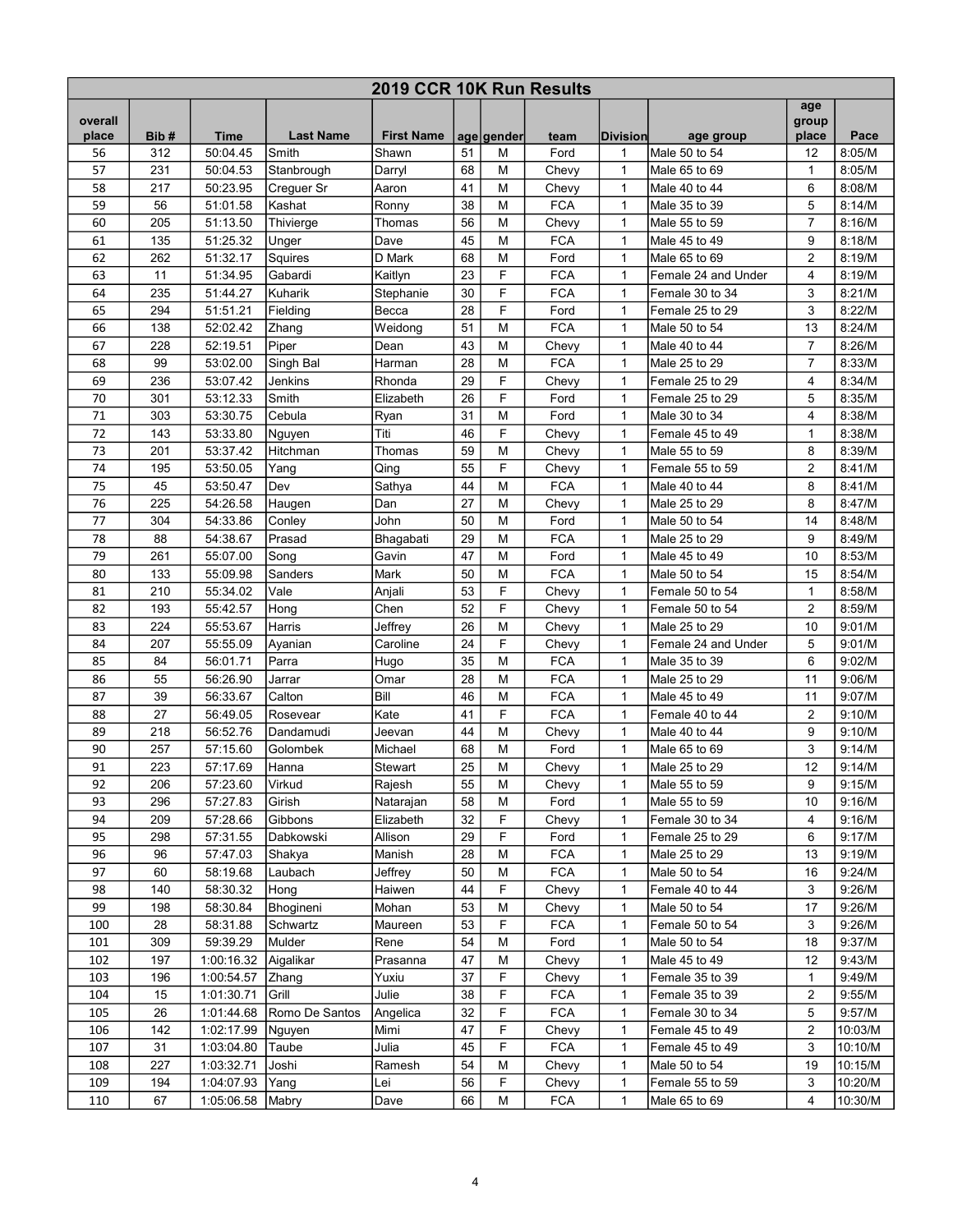|                  | 2019 CCR 10K Run Results |            |                  |                   |    |             |            |                   |                 |                       |         |  |  |
|------------------|--------------------------|------------|------------------|-------------------|----|-------------|------------|-------------------|-----------------|-----------------------|---------|--|--|
| overall<br>place | Bib#                     | Time       | <b>Last Name</b> | <b>First Name</b> |    | ∣age∣gender | team       | <b>IDivisionl</b> | age group       | age<br>group<br>place | Pace    |  |  |
| 111              | 215                      | 1:05:16.61 | Chirania         | Rachit            | 31 | M           | Chevy      | 1                 | Male 30 to 34   | 5                     | 10:32/M |  |  |
| 112              | 25                       | 1:05:47.11 | Ramsey           | Jackie            | 62 | E           | <b>FCA</b> | 1                 | Female 60 to 64 | 1                     | 10:37/M |  |  |
| 113              | 150                      | 1:07:02.08 | Luckett          | Michael           | 55 | М           | Chevy      | 1                 | Male 55 to 59   | 11                    | 10:49/M |  |  |
| 114              | 232                      | 1:07:15.78 | Young            | Harold            | 56 | M           | Chevy      | 1                 | Male 55 to 59   | 12                    | 10:51/M |  |  |
| 115              | 125                      | 1:07:48.84 | Bidkar           | Niraj             | 41 | М           | <b>FCA</b> | 1                 | Male 40 to 44   | 10                    | 10:56/M |  |  |
| 116              | 139                      | 1:08:35.99 | Beyer            | Sara              | 27 | F           | Chevy      | 1                 | Female 25 to 29 | $\overline{7}$        | 11:04/M |  |  |
| 117              | 85                       | 1:08:47.47 | Piccinato        | Pete              | 70 | M           | <b>FCA</b> | 1                 | Male 70 to 74   |                       | 11:06/M |  |  |
| 118              | 203                      | 1:08:47.97 | Manchenahalli    | Prakash           | 42 | M           | Chevy      | 1                 | Male 40 to 44   | 11                    | 11:06/M |  |  |
| 119              | 9                        | 1:08:56.54 | <b>Emmerling</b> | Judith            | 54 | F           | <b>FCA</b> | 1                 | Female 50 to 54 | 4                     | 11:07/M |  |  |
| 120              | 75                       | 1:09:07.92 | Mensah           | Anthony           | 33 | М           | <b>FCA</b> | 1                 | Male 30 to 34   | 6                     | 11:09/M |  |  |
| 121              | 307                      | 1:09:34.71 | Khraizat         | Nader             | 29 | M           | Ford       | 1                 | Male 25 to 29   | 14                    | 11:13/M |  |  |
| 122              | 46                       | 1:10:08.78 | D'Lamora         | Steve             | 26 | М           | <b>FCA</b> | 1                 | Male 25 to 29   | 15                    | 11:19/M |  |  |
| 123              | 18                       | 1:10:25.27 | Hundt            | Maribel           | 44 | E           | <b>FCA</b> | 1                 | Female 40 to 44 | 4                     | 11:21/M |  |  |
| 124              | 300                      | 1:11:27.03 | Nuar             | Christien         | 26 | F           | Ford       | 1                 | Female 25 to 29 | 8                     | 11:31/M |  |  |
| 125              | 98                       | 1:12:07.61 | Singh            | Jaideep           | 29 | M           | <b>FCA</b> | 1                 | Male 25 to 29   | 16                    | 11:38/M |  |  |
| 126              | 308                      | 1:13:07.57 | Mittman          | Jerry             | 75 | M           | Ford       | 1                 | Male 75 to 79   |                       | 11:48/M |  |  |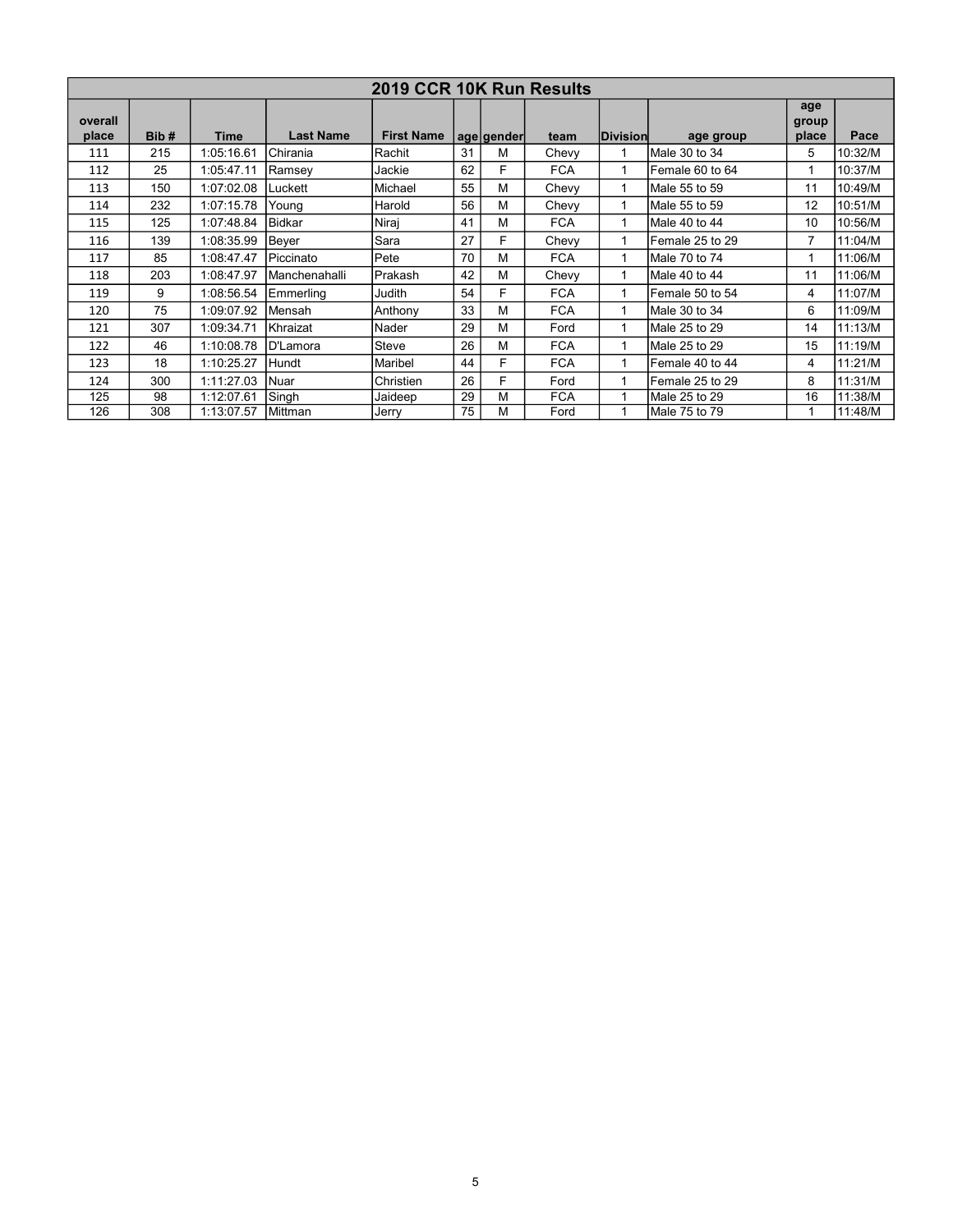|              |            |                         |                            |                              |    | 2019 CCR 10K Run Age Groups |                     |                      |                                  |                |                |
|--------------|------------|-------------------------|----------------------------|------------------------------|----|-----------------------------|---------------------|----------------------|----------------------------------|----------------|----------------|
| overall      |            |                         |                            |                              |    |                             |                     |                      |                                  | age<br>group   |                |
| place<br>10  | Bib#<br>24 | <b>Time</b><br>42:19.60 | <b>Last Name</b><br>Omahen | <b>First Name</b><br>Natalie | 23 | age gender<br>F             | team<br><b>FCA</b>  | <b>Division</b><br>1 | age group<br>Female 24 and Under | place<br>1     | Pace<br>6:50/M |
| 19           | 146        | 45:32.78                | Wenger                     | Jennifer                     | 24 | F                           | Chevy               | $\mathbf{1}$         | Female 24 and Under              | 2              | 7:21/M         |
| 33           | 144        | 46:38.52                | Scheske                    |                              | 24 | F                           |                     | 1                    | Female 24 and Under              | 3              | 7:31/M         |
| 63           | 11         |                         |                            | Alyssa                       | 23 | F                           | Chevy<br><b>FCA</b> | 1                    | Female 24 and Under              | 4              |                |
|              |            | 51:34.95                | Gabardi                    | Kaitlyn                      |    | F                           |                     |                      |                                  |                | 8:19/M         |
| 84           | 207        | 55:55.09                | Ayanian                    | Caroline                     | 24 |                             | Chevy               | 1                    | Female 24 and Under              | 5              | 9:01/M         |
|              |            |                         | Mahakian                   |                              |    |                             |                     |                      |                                  |                |                |
| 3            | 295        | 41:20.64                |                            | Lindsay                      | 29 | F<br>F                      | Ford                | 1                    | Female 25 to 29                  | 1              | 6:40/M         |
| 24           | 253        | 45:55.79                | Davidson                   | Dana                         | 27 |                             | Ford                | $\mathbf{1}$         | Female 25 to 29                  | 2              | 7:24/M         |
| 65           | 294        | 51:51.21                | Fielding                   | Becca                        | 28 | F                           | Ford                | 1                    | Female 25 to 29                  | 3              | 8:22/M         |
| 69           | 236        | 53:07.42                | Jenkins                    | Rhonda                       | 29 | F                           | Chevy               | 1                    | Female 25 to 29                  | 4              | 8:34/M         |
| 70           | 301        | 53:12.33                | Smith                      | Elizabeth                    | 26 | F                           | Ford                | 1                    | Female 25 to 29                  | 5              | 8:35/M         |
| 95           | 298        | 57:31.55                | Dabkowski                  | Allison                      | 29 | F                           | Ford                | 1                    | Female 25 to 29                  | 6              | 9:17/M         |
| 116          | 139        | 1:08:35.99              | Beyer                      | Sara                         | 27 | F                           | Chevy               | 1                    | Female 25 to 29                  | $\overline{7}$ | 11:04/M        |
| 124          | 300        | 1:11:27.03              | Nuar                       | Christien                    | 26 | F                           | Ford                | $\mathbf{1}$         | Female 25 to 29                  | 8              | 11:31/M        |
|              |            |                         |                            |                              |    |                             |                     |                      |                                  |                |                |
| 8            | 23         | 42:01.29                | Moore                      | Sarah                        | 32 | F                           | <b>FCA</b>          | 1                    | Female 30 to 34                  | 1              | 6:47/M         |
| 37           | 254        | 47:05.08                | Newman                     | Laura                        | 33 | F                           | Ford                | 1                    | Female 30 to 34                  | 2              | 7:36/M         |
| 64           | 235        | 51:44.27                | Kuharik                    | Stephanie                    | 30 | F                           | <b>FCA</b>          | 1                    | Female 30 to 34                  | 3              | 8:21/M         |
| 94           | 209        | 57:28.66                | Gibbons                    | Elizabeth                    | 32 | F                           | Chevy               | 1                    | Female 30 to 34                  | 4              | 9:16/M         |
| 105          | 26         | 1:01:44.68              | Romo De Santos             | Angelica                     | 32 | F                           | <b>FCA</b>          | $\mathbf{1}$         | Female 30 to 34                  | 5              | 9:57/M         |
|              |            |                         |                            |                              |    |                             |                     |                      |                                  |                |                |
| 103          | 196        | 1:00:54.57              | Zhang                      | Yuxiu                        | 37 | F                           | Chevy               | 1                    | Female 35 to 39                  | 1              | 9:49/M         |
| 104          | 15         | 1:01:30.71              | Grill                      | Julie                        | 38 | F                           | <b>FCA</b>          | $\mathbf{1}$         | Female 35 to 39                  | $\overline{2}$ | 9:55/M         |
|              |            |                         |                            |                              |    |                             |                     |                      |                                  |                |                |
| 31           | 299        | 46:26.96                | Golek                      | Lisa                         | 40 | F                           | Ford                | 1                    | Female 40 to 44                  | 1              | 7:29/M         |
| 88           | 27         | 56:49.05                | Rosevear                   | Kate                         | 41 | F                           | <b>FCA</b>          | 1                    | Female 40 to 44                  | $\overline{c}$ | 9:10/M         |
| 98           | 140        | 58:30.32                | Hong                       | Haiwen                       | 44 | F                           | Chevy               | $\mathbf{1}$         | Female 40 to 44                  | 3              | 9:26/M         |
| 123          | 18         | 1:10:25.27              | Hundt                      | Maribel                      | 44 | F                           | <b>FCA</b>          | 1                    | Female 40 to 44                  | 4              | 11:21/M        |
|              |            |                         |                            |                              |    |                             |                     |                      |                                  |                |                |
| 72           | 143        | 53:33.80                | Nguyen                     | Titi                         | 46 | F                           | Chevy               | 1                    | Female 45 to 49                  | 1              | 8:38/M         |
| 106          | 142        | 1:02:17.99              | Nguyen                     | Mimi                         | 47 | F                           | Chevy               | $\mathbf{1}$         | Female 45 to 49                  | 2              | 10:03/M        |
| 107          | 31         | 1:03:04.80              | Taube                      | Julia                        | 45 | F                           | <b>FCA</b>          | $\mathbf{1}$         | Female 45 to 49                  | 3              | 10:10/M        |
|              |            |                         |                            |                              |    |                             |                     |                      |                                  |                |                |
| 81           | 210        | 55:34.02                | Vale                       | Anjali                       | 53 | F                           | Chevy               | 1                    | Female 50 to 54                  | 1              | 8:58/M         |
| 82           | 193        | 55:42.57                | Hong                       | Chen                         | 52 | F                           | Chevy               | 1                    | Female 50 to 54                  | 2              | 8:59/M         |
| 100          | 28         | 58:31.88                | Schwartz                   | Maureen                      | 53 | F                           | <b>FCA</b>          | 1                    | Female 50 to 54                  | 3              | 9:26/M         |
| 119          | 9          | 1:08:56.54              | Emmerling                  | Judith                       | 54 | F                           | <b>FCA</b>          | 1                    | Female 50 to 54                  | 4              | 11:07/M        |
|              |            |                         |                            |                              |    |                             |                     |                      |                                  |                |                |
| 55           | 208        | 49:59.85                | Bush                       | Nancy                        | 57 | F                           | Chevy               | 1                    | Female 55 to 59                  | 1              | 8:04/M         |
| 74           | 195        | 53:50.05                | Yang                       | Qing                         | 55 | F                           | Chevy               | 1                    | Female 55 to 59                  | 2              | 8:41/M         |
| 109          | 194        | 1:04:07.93              | Yang                       | Lei                          | 56 | F                           | Chevy               | $\mathbf{1}$         | Female 55 to 59                  | 3              | 10:20/M        |
|              |            |                         |                            |                              |    |                             |                     |                      |                                  |                |                |
| 112          | 25         | 1:05:47.11              | Ramsey                     | Jackie                       | 62 | F                           | <b>FCA</b>          | 1                    | Female 60 to 64                  | $\mathbf{1}$   | 10:37/M        |
|              |            |                         |                            |                              |    |                             |                     |                      |                                  |                |                |
|              |            |                         |                            |                              |    |                             |                     |                      |                                  |                |                |
|              |            |                         |                            |                              |    |                             |                     |                      |                                  |                |                |
| 32           | 302        | 46:32.86                | Adkins                     | Brendan                      | 21 | M                           | Ford                | $\mathbf{1}$         | Male 24 and Under                | 1              | 7:30/M         |
|              |            |                         |                            |                              |    |                             |                     |                      |                                  |                |                |
| $\mathbf{1}$ | 260        | 34:20.78                | Popielarz                  | Matt                         | 27 | M                           | Ford                | $\mathbf{1}$         | Male 25 to 29                    | 1              | 5:32/M         |
| 9            | 233        | 42:12.50                | Younkie                    | Matthew                      | 26 | M                           | Chevy               | 1                    | Male 25 to 29                    | 2              | 6:48/M         |
| 18           | 54         | 44:56.76                | Huemmer                    | Kevin                        | 27 | M                           | <b>FCA</b>          | 1                    | Male 25 to 29                    | 3              | 7:15/M         |
| 26           | 311        | 45:59.19                | Smith                      | Jack                         | 29 | M                           | Ford                | 1                    | Male 25 to 29                    | 4              | 7:25/M         |
| 47           | 89         | 48:24.25                | Ramey                      | Matthew                      | 27 | M                           | <b>FCA</b>          | 1                    | Male 25 to 29                    | 5              | 7:48/M         |
| 52           | 222        | 49:15.13                | Grzybowski-Cuff            | Brian                        | 27 | M                           | Chevy               | 1                    | Male 25 to 29                    | 6              | 7:57/M         |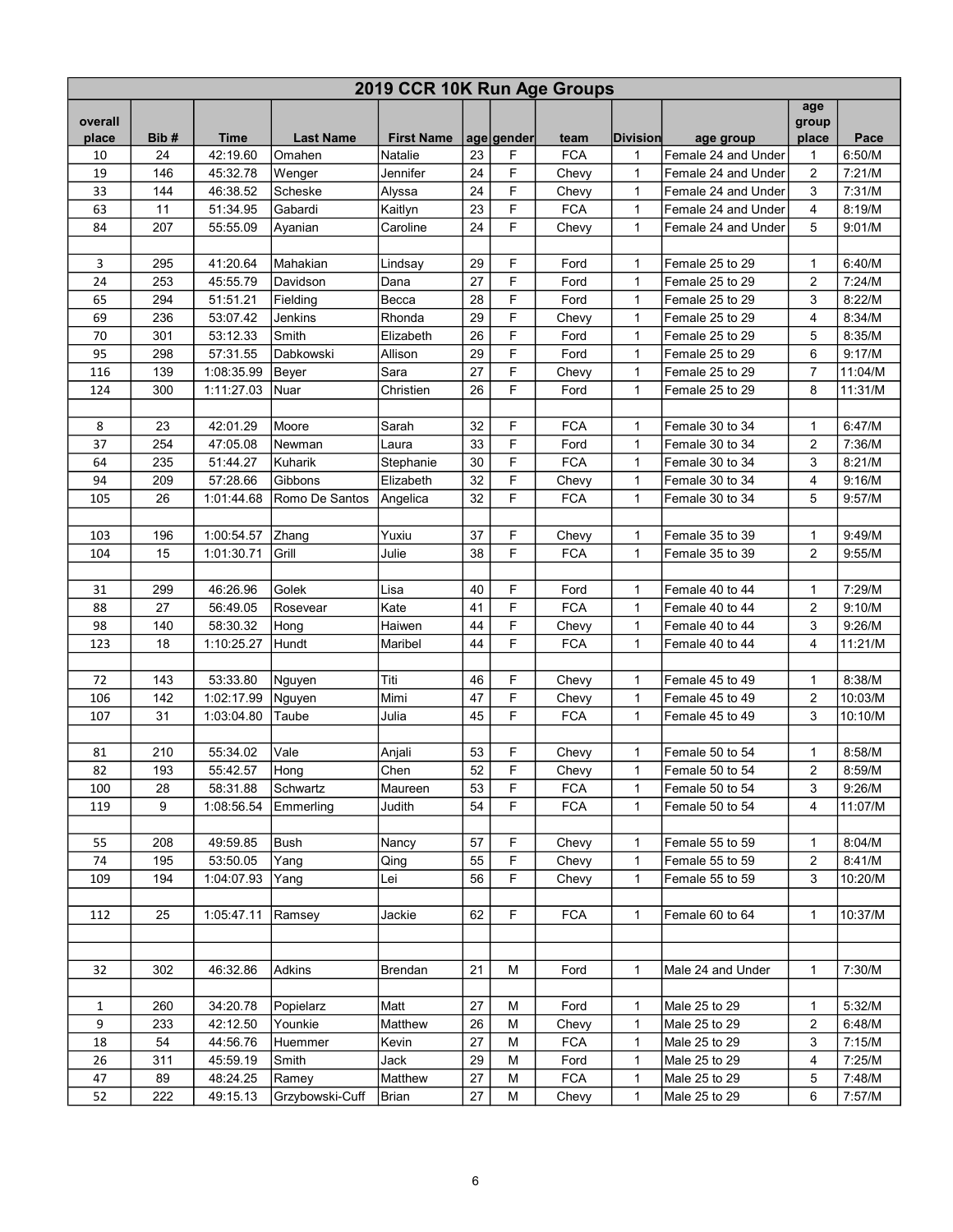| age<br>overall<br>group<br><b>Time</b><br><b>Last Name</b><br>Bib#<br><b>First Name</b><br>age gender<br><b>Division</b><br>Pace<br>place<br>team<br>age group<br>place<br>28<br><b>FCA</b><br>53:02.00<br>Singh Bal<br>Male 25 to 29<br>8:33/M<br>99<br>Harman<br>M<br>68<br>1<br>7<br>54:26.58<br>27<br>Male 25 to 29<br>8<br>76<br>225<br>Dan<br>M<br>Chevy<br>1<br>8:47/M<br>Haugen<br><b>FCA</b><br>9<br>78<br>54:38.67<br>Bhagabati<br>29<br>M<br>88<br>Prasad<br>$\mathbf{1}$<br>Male 25 to 29<br>8:49/M<br>26<br>10<br>83<br>224<br>55:53.67<br>M<br>Harris<br>Jeffrey<br>Chevy<br>1<br>Male 25 to 29<br>9:01/M<br>28<br><b>FCA</b><br>86<br>55<br>56:26.90<br>Omar<br>M<br>11<br>9:06/M<br>Jarrar<br>$\mathbf{1}$<br>Male 25 to 29<br>25<br>M<br>12<br>91<br>223<br>57:17.69<br>9:14/M<br>Hanna<br>Stewart<br>Chevy<br>$\mathbf{1}$<br>Male 25 to 29<br>28<br>M<br><b>FCA</b><br>96<br>96<br>57:47.03<br>Manish<br>13<br>9:19/M<br>Shakya<br>$\mathbf{1}$<br>Male 25 to 29<br>29<br>M<br>Ford<br>14<br>121<br>307<br>1:09:34.71<br>Nader<br>11:13/M<br>Khraizat<br>$\mathbf{1}$<br>Male 25 to 29<br>26<br><b>FCA</b><br>122<br>1:10:08.78<br>D'Lamora<br>M<br>46<br>Steve<br>Male 25 to 29<br>15<br>11:19/M<br>1<br>125<br>29<br><b>FCA</b><br>98<br>1:12:07.61<br>M<br>Male 25 to 29<br>16<br>11:38/M<br>Jaideep<br>$\mathbf{1}$<br>Singh<br>31<br><b>FCA</b><br>22<br>74<br>45:44.83<br>Male 30 to 34<br>7:23/M<br>Meeuwsen<br>Jonathan<br>M<br>1<br>1<br><b>FCA</b><br>33<br>M<br>$\overline{2}$<br>35<br>93<br>46:59.02<br>Rochette<br>7:35/M<br>Anthony<br>$\mathbf{1}$<br>Male 30 to 34<br>3<br>40<br>47:39.78<br>30<br>M<br>Ford<br>7:41/M<br>305<br>Tiberiu<br>Male 30 to 34<br>Conovaleanu<br>$\mathbf{1}$<br>$71\,$<br>53:30.75<br>31<br>Ford<br>8:38/M<br>303<br>Cebula<br>M<br>4<br>$\mathbf{1}$<br>Male 30 to 34<br>Ryan<br>31<br>1:05:16.61<br>Chirania<br>Rachit<br>M<br>5<br>10:32/M<br>111<br>215<br>Male 30 to 34<br>Chevy<br>1<br><b>FCA</b><br>120<br>75<br>33<br>M<br>$\mathbf{1}$<br>6<br>11:09/M<br>1:09:07.92<br>Mensah<br>Anthony<br>Male 30 to 34<br>43:24.78<br>38<br><b>FCA</b><br>7:00/M<br>13<br>91<br>Read<br>Matthew<br>$\mathbf{1}$<br>Male 35 to 39<br>$\mathbf{1}$<br>M<br><b>Biddle</b><br>38<br>7:14/M<br>17<br>214<br>44:48.78<br>Chris<br>M<br>$\mathbf{1}$<br>Male 35 to 39<br>2<br>Chevy<br><b>FCA</b><br>3<br>7:26/M<br>28<br>36<br>46:07.21<br><b>Bresler</b><br>Matt<br>36<br>M<br>$\mathbf{1}$<br>Male 35 to 39<br>7:35/M<br>36<br>212<br>46:59.97<br>Matt<br>36<br>M<br>Male 35 to 39<br>4<br>Beacom<br>Chevy<br>$\mathbf{1}$<br>59<br>38<br>M<br><b>FCA</b><br>5<br>8:14/M<br>56<br>51:01.58<br>Kashat<br>Male 35 to 39<br>Ronny<br>$\mathbf{1}$<br>35<br>85<br>84<br>56:01.71<br>Parra<br>M<br><b>FCA</b><br>Male 35 to 39<br>6<br>9:02/M<br>Hugo<br>1<br>43:02.46<br>Moore<br>Andrew<br>42<br>Male 40 to 44<br>6:56/M<br>12<br>151<br>M<br>Chevy<br>$\mathbf{1}$<br>1<br>25<br>255<br>45:57.02<br>41<br>M<br>Ford<br>$\overline{2}$<br>7:25/M<br>Cullin<br>Thomas<br>Male 40 to 44<br>1<br>41<br><b>FCA</b><br>29<br>63<br>46:18.35<br>M<br>3<br>7:28/M<br>Liu<br>Male 40 to 44<br>Xiaoyang<br>1<br>40<br>M<br>$\overline{4}$<br>43<br>230<br>Rosevear<br>7:45/M<br>48:01.84<br>Chevy<br>$\mathbf{1}$<br>Male 40 to 44<br>Ryan<br>44<br>M<br><b>FCA</b><br>44<br>94<br>48:02.94<br>Paul<br>5<br>7:45/M<br>Rodriguez<br>$\mathbf{1}$<br>Male 40 to 44<br>41<br>M<br>6<br>8:08/M<br>58<br>217<br>50:23.95<br>Crequer Sr<br>Chevy<br>$\mathbf{1}$<br>Male 40 to 44<br>Aaron<br>43<br>67<br>228<br>52:19.51<br>Piper<br>M<br>$\overline{7}$<br>8:26/M<br>Male 40 to 44<br>Dean<br>Chevy<br>1<br>44<br><b>FCA</b><br>75<br>45<br>53:50.47<br>Dev<br>M<br>$\mathbf{1}$<br>Male 40 to 44<br>8<br>8:41/M<br>Sathya<br>89<br>218<br>56:52.76<br>44<br>M<br>9<br>9:10/M<br>Dandamudi<br>Jeevan<br>Chevy<br>$\mathbf{1}$<br>Male 40 to 44<br>41<br><b>FCA</b><br>115<br>M<br>$\mathbf{1}$<br>10<br>10:56/M<br>125<br>1:07:48.84<br>Bidkar<br>Niraj<br>Male 40 to 44<br>42<br>11:06/M<br>203<br>1:08:47.97   Manchenahalli<br>Chevy<br>Male 40 to 44<br>118<br> Prakash<br>M<br>1<br>11<br>$\overline{7}$<br>49<br>Male 45 to 49<br>6:45/M<br>229<br>41:54.06<br>Ragan<br>Steve<br>M<br>Chevy<br>$\mathbf{1}$<br>$\mathbf{1}$<br>Jeff<br>49<br><b>FCA</b><br>$\overline{\mathbf{c}}$<br>6:52/M<br>50<br>42:32.96<br>Foor<br>M<br>Male 45 to 49<br>11<br>1<br>45:55.68<br>48<br><b>FCA</b><br>Male 45 to 49<br>7:24/M<br>77<br>Minhas<br>Baljinder<br>M<br>$\mathbf{1}$<br>3<br>23<br>30<br>46:20.14<br>47<br>Male 45 to 49<br>7:28/M<br>220<br>Demercurio<br>Jim<br>M<br>Chevy<br>4<br>1<br>47:38.28<br>47<br>5<br>38<br>202<br>Kevin<br>M<br>Chevy<br>1<br>Male 45 to 49<br>7:41/M<br>Hull<br>6<br>39<br>47:39.00<br>49<br>M<br>Male 45 to 49<br>7:41/M<br>200<br>Duy<br>Ryan<br>Chevy<br>1<br>Tony<br>46<br><b>FCA</b><br>$\overline{7}$<br>7:44/M<br>41<br>241<br>47:54.57<br>M<br>Male 45 to 49<br><b>Burg</b><br>1<br>46<br><b>FCA</b><br>8<br>51<br>59<br>49:12.69<br>Lacher<br>Shaun<br>M<br>Male 45 to 49<br>7:56/M<br>1<br><b>FCA</b><br>9<br>61<br>45<br>M<br>135<br>51:25.32<br>Dave<br>1<br>Male 45 to 49<br>8:18/M<br>Unger<br>79<br>47<br>M<br>Ford<br>10<br>8:53/M<br>261<br>55:07.00<br>Song<br>Male 45 to 49<br>Gavin<br>1<br>87<br><b>FCA</b><br>39<br>56:33.67<br>Bill<br>46<br>M<br>11<br>9:07/M<br>Calton<br>1<br>Male 45 to 49<br>47<br>102<br>12<br>9:43/M<br>197<br>1:00:16.32<br>Aigalikar<br>M<br>Male 45 to 49<br>Prasanna<br>Chevy<br>1<br>5<br>51<br><b>FCA</b><br>Male 50 to 54<br>73<br>41:36.08<br>McCardell<br><b>Brad</b><br>M<br>1<br>6:43/M<br>1<br>54<br>Ford<br>$\mathbf{1}$<br>Male 50 to 54<br>$\overline{2}$<br>7:00/M<br>14<br>258<br>43:25.04<br>Gomez<br>Adan<br>M<br>51<br>3<br>7:03/M<br>16<br>216<br>43:41.78<br>Carlo<br>M<br>1<br>Male 50 to 54<br>Clemente<br>Chevy |  |  | 2019 CCR 10K Run Age Groups |  |  |  |  |
|---------------------------------------------------------------------------------------------------------------------------------------------------------------------------------------------------------------------------------------------------------------------------------------------------------------------------------------------------------------------------------------------------------------------------------------------------------------------------------------------------------------------------------------------------------------------------------------------------------------------------------------------------------------------------------------------------------------------------------------------------------------------------------------------------------------------------------------------------------------------------------------------------------------------------------------------------------------------------------------------------------------------------------------------------------------------------------------------------------------------------------------------------------------------------------------------------------------------------------------------------------------------------------------------------------------------------------------------------------------------------------------------------------------------------------------------------------------------------------------------------------------------------------------------------------------------------------------------------------------------------------------------------------------------------------------------------------------------------------------------------------------------------------------------------------------------------------------------------------------------------------------------------------------------------------------------------------------------------------------------------------------------------------------------------------------------------------------------------------------------------------------------------------------------------------------------------------------------------------------------------------------------------------------------------------------------------------------------------------------------------------------------------------------------------------------------------------------------------------------------------------------------------------------------------------------------------------------------------------------------------------------------------------------------------------------------------------------------------------------------------------------------------------------------------------------------------------------------------------------------------------------------------------------------------------------------------------------------------------------------------------------------------------------------------------------------------------------------------------------------------------------------------------------------------------------------------------------------------------------------------------------------------------------------------------------------------------------------------------------------------------------------------------------------------------------------------------------------------------------------------------------------------------------------------------------------------------------------------------------------------------------------------------------------------------------------------------------------------------------------------------------------------------------------------------------------------------------------------------------------------------------------------------------------------------------------------------------------------------------------------------------------------------------------------------------------------------------------------------------------------------------------------------------------------------------------------------------------------------------------------------------------------------------------------------------------------------------------------------------------------------------------------------------------------------------------------------------------------------------------------------------------------------------------------------------------------------------------------------------------------------------------------------------------------------------------------------------------------------------------------------------------------------------------------------------------------------------------------------------------------------------------------------------------------------------------------------------------------------------------------------------------------------------------------------------------------------------------------------------------------------------------------------------------------------------------------------------------------------------------------------------------------------------------------------------------------------------------------------------------------------------------------------------------------------------------------------------------------------------------------------------------------------------------------------------------------------------------------------------------------------------------------------------------------------------------------------------------------------------------------------------------------------------------------------------------------------------------------------------------|--|--|-----------------------------|--|--|--|--|
|                                                                                                                                                                                                                                                                                                                                                                                                                                                                                                                                                                                                                                                                                                                                                                                                                                                                                                                                                                                                                                                                                                                                                                                                                                                                                                                                                                                                                                                                                                                                                                                                                                                                                                                                                                                                                                                                                                                                                                                                                                                                                                                                                                                                                                                                                                                                                                                                                                                                                                                                                                                                                                                                                                                                                                                                                                                                                                                                                                                                                                                                                                                                                                                                                                                                                                                                                                                                                                                                                                                                                                                                                                                                                                                                                                                                                                                                                                                                                                                                                                                                                                                                                                                                                                                                                                                                                                                                                                                                                                                                                                                                                                                                                                                                                                                                                                                                                                                                                                                                                                                                                                                                                                                                                                                                                                                                                                                                                                                                                                                                                                                                                                                                                                                                                                                                                                                                     |  |  |                             |  |  |  |  |
|                                                                                                                                                                                                                                                                                                                                                                                                                                                                                                                                                                                                                                                                                                                                                                                                                                                                                                                                                                                                                                                                                                                                                                                                                                                                                                                                                                                                                                                                                                                                                                                                                                                                                                                                                                                                                                                                                                                                                                                                                                                                                                                                                                                                                                                                                                                                                                                                                                                                                                                                                                                                                                                                                                                                                                                                                                                                                                                                                                                                                                                                                                                                                                                                                                                                                                                                                                                                                                                                                                                                                                                                                                                                                                                                                                                                                                                                                                                                                                                                                                                                                                                                                                                                                                                                                                                                                                                                                                                                                                                                                                                                                                                                                                                                                                                                                                                                                                                                                                                                                                                                                                                                                                                                                                                                                                                                                                                                                                                                                                                                                                                                                                                                                                                                                                                                                                                                     |  |  |                             |  |  |  |  |
|                                                                                                                                                                                                                                                                                                                                                                                                                                                                                                                                                                                                                                                                                                                                                                                                                                                                                                                                                                                                                                                                                                                                                                                                                                                                                                                                                                                                                                                                                                                                                                                                                                                                                                                                                                                                                                                                                                                                                                                                                                                                                                                                                                                                                                                                                                                                                                                                                                                                                                                                                                                                                                                                                                                                                                                                                                                                                                                                                                                                                                                                                                                                                                                                                                                                                                                                                                                                                                                                                                                                                                                                                                                                                                                                                                                                                                                                                                                                                                                                                                                                                                                                                                                                                                                                                                                                                                                                                                                                                                                                                                                                                                                                                                                                                                                                                                                                                                                                                                                                                                                                                                                                                                                                                                                                                                                                                                                                                                                                                                                                                                                                                                                                                                                                                                                                                                                                     |  |  |                             |  |  |  |  |
|                                                                                                                                                                                                                                                                                                                                                                                                                                                                                                                                                                                                                                                                                                                                                                                                                                                                                                                                                                                                                                                                                                                                                                                                                                                                                                                                                                                                                                                                                                                                                                                                                                                                                                                                                                                                                                                                                                                                                                                                                                                                                                                                                                                                                                                                                                                                                                                                                                                                                                                                                                                                                                                                                                                                                                                                                                                                                                                                                                                                                                                                                                                                                                                                                                                                                                                                                                                                                                                                                                                                                                                                                                                                                                                                                                                                                                                                                                                                                                                                                                                                                                                                                                                                                                                                                                                                                                                                                                                                                                                                                                                                                                                                                                                                                                                                                                                                                                                                                                                                                                                                                                                                                                                                                                                                                                                                                                                                                                                                                                                                                                                                                                                                                                                                                                                                                                                                     |  |  |                             |  |  |  |  |
|                                                                                                                                                                                                                                                                                                                                                                                                                                                                                                                                                                                                                                                                                                                                                                                                                                                                                                                                                                                                                                                                                                                                                                                                                                                                                                                                                                                                                                                                                                                                                                                                                                                                                                                                                                                                                                                                                                                                                                                                                                                                                                                                                                                                                                                                                                                                                                                                                                                                                                                                                                                                                                                                                                                                                                                                                                                                                                                                                                                                                                                                                                                                                                                                                                                                                                                                                                                                                                                                                                                                                                                                                                                                                                                                                                                                                                                                                                                                                                                                                                                                                                                                                                                                                                                                                                                                                                                                                                                                                                                                                                                                                                                                                                                                                                                                                                                                                                                                                                                                                                                                                                                                                                                                                                                                                                                                                                                                                                                                                                                                                                                                                                                                                                                                                                                                                                                                     |  |  |                             |  |  |  |  |
|                                                                                                                                                                                                                                                                                                                                                                                                                                                                                                                                                                                                                                                                                                                                                                                                                                                                                                                                                                                                                                                                                                                                                                                                                                                                                                                                                                                                                                                                                                                                                                                                                                                                                                                                                                                                                                                                                                                                                                                                                                                                                                                                                                                                                                                                                                                                                                                                                                                                                                                                                                                                                                                                                                                                                                                                                                                                                                                                                                                                                                                                                                                                                                                                                                                                                                                                                                                                                                                                                                                                                                                                                                                                                                                                                                                                                                                                                                                                                                                                                                                                                                                                                                                                                                                                                                                                                                                                                                                                                                                                                                                                                                                                                                                                                                                                                                                                                                                                                                                                                                                                                                                                                                                                                                                                                                                                                                                                                                                                                                                                                                                                                                                                                                                                                                                                                                                                     |  |  |                             |  |  |  |  |
|                                                                                                                                                                                                                                                                                                                                                                                                                                                                                                                                                                                                                                                                                                                                                                                                                                                                                                                                                                                                                                                                                                                                                                                                                                                                                                                                                                                                                                                                                                                                                                                                                                                                                                                                                                                                                                                                                                                                                                                                                                                                                                                                                                                                                                                                                                                                                                                                                                                                                                                                                                                                                                                                                                                                                                                                                                                                                                                                                                                                                                                                                                                                                                                                                                                                                                                                                                                                                                                                                                                                                                                                                                                                                                                                                                                                                                                                                                                                                                                                                                                                                                                                                                                                                                                                                                                                                                                                                                                                                                                                                                                                                                                                                                                                                                                                                                                                                                                                                                                                                                                                                                                                                                                                                                                                                                                                                                                                                                                                                                                                                                                                                                                                                                                                                                                                                                                                     |  |  |                             |  |  |  |  |
|                                                                                                                                                                                                                                                                                                                                                                                                                                                                                                                                                                                                                                                                                                                                                                                                                                                                                                                                                                                                                                                                                                                                                                                                                                                                                                                                                                                                                                                                                                                                                                                                                                                                                                                                                                                                                                                                                                                                                                                                                                                                                                                                                                                                                                                                                                                                                                                                                                                                                                                                                                                                                                                                                                                                                                                                                                                                                                                                                                                                                                                                                                                                                                                                                                                                                                                                                                                                                                                                                                                                                                                                                                                                                                                                                                                                                                                                                                                                                                                                                                                                                                                                                                                                                                                                                                                                                                                                                                                                                                                                                                                                                                                                                                                                                                                                                                                                                                                                                                                                                                                                                                                                                                                                                                                                                                                                                                                                                                                                                                                                                                                                                                                                                                                                                                                                                                                                     |  |  |                             |  |  |  |  |
|                                                                                                                                                                                                                                                                                                                                                                                                                                                                                                                                                                                                                                                                                                                                                                                                                                                                                                                                                                                                                                                                                                                                                                                                                                                                                                                                                                                                                                                                                                                                                                                                                                                                                                                                                                                                                                                                                                                                                                                                                                                                                                                                                                                                                                                                                                                                                                                                                                                                                                                                                                                                                                                                                                                                                                                                                                                                                                                                                                                                                                                                                                                                                                                                                                                                                                                                                                                                                                                                                                                                                                                                                                                                                                                                                                                                                                                                                                                                                                                                                                                                                                                                                                                                                                                                                                                                                                                                                                                                                                                                                                                                                                                                                                                                                                                                                                                                                                                                                                                                                                                                                                                                                                                                                                                                                                                                                                                                                                                                                                                                                                                                                                                                                                                                                                                                                                                                     |  |  |                             |  |  |  |  |
|                                                                                                                                                                                                                                                                                                                                                                                                                                                                                                                                                                                                                                                                                                                                                                                                                                                                                                                                                                                                                                                                                                                                                                                                                                                                                                                                                                                                                                                                                                                                                                                                                                                                                                                                                                                                                                                                                                                                                                                                                                                                                                                                                                                                                                                                                                                                                                                                                                                                                                                                                                                                                                                                                                                                                                                                                                                                                                                                                                                                                                                                                                                                                                                                                                                                                                                                                                                                                                                                                                                                                                                                                                                                                                                                                                                                                                                                                                                                                                                                                                                                                                                                                                                                                                                                                                                                                                                                                                                                                                                                                                                                                                                                                                                                                                                                                                                                                                                                                                                                                                                                                                                                                                                                                                                                                                                                                                                                                                                                                                                                                                                                                                                                                                                                                                                                                                                                     |  |  |                             |  |  |  |  |
|                                                                                                                                                                                                                                                                                                                                                                                                                                                                                                                                                                                                                                                                                                                                                                                                                                                                                                                                                                                                                                                                                                                                                                                                                                                                                                                                                                                                                                                                                                                                                                                                                                                                                                                                                                                                                                                                                                                                                                                                                                                                                                                                                                                                                                                                                                                                                                                                                                                                                                                                                                                                                                                                                                                                                                                                                                                                                                                                                                                                                                                                                                                                                                                                                                                                                                                                                                                                                                                                                                                                                                                                                                                                                                                                                                                                                                                                                                                                                                                                                                                                                                                                                                                                                                                                                                                                                                                                                                                                                                                                                                                                                                                                                                                                                                                                                                                                                                                                                                                                                                                                                                                                                                                                                                                                                                                                                                                                                                                                                                                                                                                                                                                                                                                                                                                                                                                                     |  |  |                             |  |  |  |  |
|                                                                                                                                                                                                                                                                                                                                                                                                                                                                                                                                                                                                                                                                                                                                                                                                                                                                                                                                                                                                                                                                                                                                                                                                                                                                                                                                                                                                                                                                                                                                                                                                                                                                                                                                                                                                                                                                                                                                                                                                                                                                                                                                                                                                                                                                                                                                                                                                                                                                                                                                                                                                                                                                                                                                                                                                                                                                                                                                                                                                                                                                                                                                                                                                                                                                                                                                                                                                                                                                                                                                                                                                                                                                                                                                                                                                                                                                                                                                                                                                                                                                                                                                                                                                                                                                                                                                                                                                                                                                                                                                                                                                                                                                                                                                                                                                                                                                                                                                                                                                                                                                                                                                                                                                                                                                                                                                                                                                                                                                                                                                                                                                                                                                                                                                                                                                                                                                     |  |  |                             |  |  |  |  |
|                                                                                                                                                                                                                                                                                                                                                                                                                                                                                                                                                                                                                                                                                                                                                                                                                                                                                                                                                                                                                                                                                                                                                                                                                                                                                                                                                                                                                                                                                                                                                                                                                                                                                                                                                                                                                                                                                                                                                                                                                                                                                                                                                                                                                                                                                                                                                                                                                                                                                                                                                                                                                                                                                                                                                                                                                                                                                                                                                                                                                                                                                                                                                                                                                                                                                                                                                                                                                                                                                                                                                                                                                                                                                                                                                                                                                                                                                                                                                                                                                                                                                                                                                                                                                                                                                                                                                                                                                                                                                                                                                                                                                                                                                                                                                                                                                                                                                                                                                                                                                                                                                                                                                                                                                                                                                                                                                                                                                                                                                                                                                                                                                                                                                                                                                                                                                                                                     |  |  |                             |  |  |  |  |
|                                                                                                                                                                                                                                                                                                                                                                                                                                                                                                                                                                                                                                                                                                                                                                                                                                                                                                                                                                                                                                                                                                                                                                                                                                                                                                                                                                                                                                                                                                                                                                                                                                                                                                                                                                                                                                                                                                                                                                                                                                                                                                                                                                                                                                                                                                                                                                                                                                                                                                                                                                                                                                                                                                                                                                                                                                                                                                                                                                                                                                                                                                                                                                                                                                                                                                                                                                                                                                                                                                                                                                                                                                                                                                                                                                                                                                                                                                                                                                                                                                                                                                                                                                                                                                                                                                                                                                                                                                                                                                                                                                                                                                                                                                                                                                                                                                                                                                                                                                                                                                                                                                                                                                                                                                                                                                                                                                                                                                                                                                                                                                                                                                                                                                                                                                                                                                                                     |  |  |                             |  |  |  |  |
|                                                                                                                                                                                                                                                                                                                                                                                                                                                                                                                                                                                                                                                                                                                                                                                                                                                                                                                                                                                                                                                                                                                                                                                                                                                                                                                                                                                                                                                                                                                                                                                                                                                                                                                                                                                                                                                                                                                                                                                                                                                                                                                                                                                                                                                                                                                                                                                                                                                                                                                                                                                                                                                                                                                                                                                                                                                                                                                                                                                                                                                                                                                                                                                                                                                                                                                                                                                                                                                                                                                                                                                                                                                                                                                                                                                                                                                                                                                                                                                                                                                                                                                                                                                                                                                                                                                                                                                                                                                                                                                                                                                                                                                                                                                                                                                                                                                                                                                                                                                                                                                                                                                                                                                                                                                                                                                                                                                                                                                                                                                                                                                                                                                                                                                                                                                                                                                                     |  |  |                             |  |  |  |  |
|                                                                                                                                                                                                                                                                                                                                                                                                                                                                                                                                                                                                                                                                                                                                                                                                                                                                                                                                                                                                                                                                                                                                                                                                                                                                                                                                                                                                                                                                                                                                                                                                                                                                                                                                                                                                                                                                                                                                                                                                                                                                                                                                                                                                                                                                                                                                                                                                                                                                                                                                                                                                                                                                                                                                                                                                                                                                                                                                                                                                                                                                                                                                                                                                                                                                                                                                                                                                                                                                                                                                                                                                                                                                                                                                                                                                                                                                                                                                                                                                                                                                                                                                                                                                                                                                                                                                                                                                                                                                                                                                                                                                                                                                                                                                                                                                                                                                                                                                                                                                                                                                                                                                                                                                                                                                                                                                                                                                                                                                                                                                                                                                                                                                                                                                                                                                                                                                     |  |  |                             |  |  |  |  |
|                                                                                                                                                                                                                                                                                                                                                                                                                                                                                                                                                                                                                                                                                                                                                                                                                                                                                                                                                                                                                                                                                                                                                                                                                                                                                                                                                                                                                                                                                                                                                                                                                                                                                                                                                                                                                                                                                                                                                                                                                                                                                                                                                                                                                                                                                                                                                                                                                                                                                                                                                                                                                                                                                                                                                                                                                                                                                                                                                                                                                                                                                                                                                                                                                                                                                                                                                                                                                                                                                                                                                                                                                                                                                                                                                                                                                                                                                                                                                                                                                                                                                                                                                                                                                                                                                                                                                                                                                                                                                                                                                                                                                                                                                                                                                                                                                                                                                                                                                                                                                                                                                                                                                                                                                                                                                                                                                                                                                                                                                                                                                                                                                                                                                                                                                                                                                                                                     |  |  |                             |  |  |  |  |
|                                                                                                                                                                                                                                                                                                                                                                                                                                                                                                                                                                                                                                                                                                                                                                                                                                                                                                                                                                                                                                                                                                                                                                                                                                                                                                                                                                                                                                                                                                                                                                                                                                                                                                                                                                                                                                                                                                                                                                                                                                                                                                                                                                                                                                                                                                                                                                                                                                                                                                                                                                                                                                                                                                                                                                                                                                                                                                                                                                                                                                                                                                                                                                                                                                                                                                                                                                                                                                                                                                                                                                                                                                                                                                                                                                                                                                                                                                                                                                                                                                                                                                                                                                                                                                                                                                                                                                                                                                                                                                                                                                                                                                                                                                                                                                                                                                                                                                                                                                                                                                                                                                                                                                                                                                                                                                                                                                                                                                                                                                                                                                                                                                                                                                                                                                                                                                                                     |  |  |                             |  |  |  |  |
|                                                                                                                                                                                                                                                                                                                                                                                                                                                                                                                                                                                                                                                                                                                                                                                                                                                                                                                                                                                                                                                                                                                                                                                                                                                                                                                                                                                                                                                                                                                                                                                                                                                                                                                                                                                                                                                                                                                                                                                                                                                                                                                                                                                                                                                                                                                                                                                                                                                                                                                                                                                                                                                                                                                                                                                                                                                                                                                                                                                                                                                                                                                                                                                                                                                                                                                                                                                                                                                                                                                                                                                                                                                                                                                                                                                                                                                                                                                                                                                                                                                                                                                                                                                                                                                                                                                                                                                                                                                                                                                                                                                                                                                                                                                                                                                                                                                                                                                                                                                                                                                                                                                                                                                                                                                                                                                                                                                                                                                                                                                                                                                                                                                                                                                                                                                                                                                                     |  |  |                             |  |  |  |  |
|                                                                                                                                                                                                                                                                                                                                                                                                                                                                                                                                                                                                                                                                                                                                                                                                                                                                                                                                                                                                                                                                                                                                                                                                                                                                                                                                                                                                                                                                                                                                                                                                                                                                                                                                                                                                                                                                                                                                                                                                                                                                                                                                                                                                                                                                                                                                                                                                                                                                                                                                                                                                                                                                                                                                                                                                                                                                                                                                                                                                                                                                                                                                                                                                                                                                                                                                                                                                                                                                                                                                                                                                                                                                                                                                                                                                                                                                                                                                                                                                                                                                                                                                                                                                                                                                                                                                                                                                                                                                                                                                                                                                                                                                                                                                                                                                                                                                                                                                                                                                                                                                                                                                                                                                                                                                                                                                                                                                                                                                                                                                                                                                                                                                                                                                                                                                                                                                     |  |  |                             |  |  |  |  |
|                                                                                                                                                                                                                                                                                                                                                                                                                                                                                                                                                                                                                                                                                                                                                                                                                                                                                                                                                                                                                                                                                                                                                                                                                                                                                                                                                                                                                                                                                                                                                                                                                                                                                                                                                                                                                                                                                                                                                                                                                                                                                                                                                                                                                                                                                                                                                                                                                                                                                                                                                                                                                                                                                                                                                                                                                                                                                                                                                                                                                                                                                                                                                                                                                                                                                                                                                                                                                                                                                                                                                                                                                                                                                                                                                                                                                                                                                                                                                                                                                                                                                                                                                                                                                                                                                                                                                                                                                                                                                                                                                                                                                                                                                                                                                                                                                                                                                                                                                                                                                                                                                                                                                                                                                                                                                                                                                                                                                                                                                                                                                                                                                                                                                                                                                                                                                                                                     |  |  |                             |  |  |  |  |
|                                                                                                                                                                                                                                                                                                                                                                                                                                                                                                                                                                                                                                                                                                                                                                                                                                                                                                                                                                                                                                                                                                                                                                                                                                                                                                                                                                                                                                                                                                                                                                                                                                                                                                                                                                                                                                                                                                                                                                                                                                                                                                                                                                                                                                                                                                                                                                                                                                                                                                                                                                                                                                                                                                                                                                                                                                                                                                                                                                                                                                                                                                                                                                                                                                                                                                                                                                                                                                                                                                                                                                                                                                                                                                                                                                                                                                                                                                                                                                                                                                                                                                                                                                                                                                                                                                                                                                                                                                                                                                                                                                                                                                                                                                                                                                                                                                                                                                                                                                                                                                                                                                                                                                                                                                                                                                                                                                                                                                                                                                                                                                                                                                                                                                                                                                                                                                                                     |  |  |                             |  |  |  |  |
|                                                                                                                                                                                                                                                                                                                                                                                                                                                                                                                                                                                                                                                                                                                                                                                                                                                                                                                                                                                                                                                                                                                                                                                                                                                                                                                                                                                                                                                                                                                                                                                                                                                                                                                                                                                                                                                                                                                                                                                                                                                                                                                                                                                                                                                                                                                                                                                                                                                                                                                                                                                                                                                                                                                                                                                                                                                                                                                                                                                                                                                                                                                                                                                                                                                                                                                                                                                                                                                                                                                                                                                                                                                                                                                                                                                                                                                                                                                                                                                                                                                                                                                                                                                                                                                                                                                                                                                                                                                                                                                                                                                                                                                                                                                                                                                                                                                                                                                                                                                                                                                                                                                                                                                                                                                                                                                                                                                                                                                                                                                                                                                                                                                                                                                                                                                                                                                                     |  |  |                             |  |  |  |  |
|                                                                                                                                                                                                                                                                                                                                                                                                                                                                                                                                                                                                                                                                                                                                                                                                                                                                                                                                                                                                                                                                                                                                                                                                                                                                                                                                                                                                                                                                                                                                                                                                                                                                                                                                                                                                                                                                                                                                                                                                                                                                                                                                                                                                                                                                                                                                                                                                                                                                                                                                                                                                                                                                                                                                                                                                                                                                                                                                                                                                                                                                                                                                                                                                                                                                                                                                                                                                                                                                                                                                                                                                                                                                                                                                                                                                                                                                                                                                                                                                                                                                                                                                                                                                                                                                                                                                                                                                                                                                                                                                                                                                                                                                                                                                                                                                                                                                                                                                                                                                                                                                                                                                                                                                                                                                                                                                                                                                                                                                                                                                                                                                                                                                                                                                                                                                                                                                     |  |  |                             |  |  |  |  |
|                                                                                                                                                                                                                                                                                                                                                                                                                                                                                                                                                                                                                                                                                                                                                                                                                                                                                                                                                                                                                                                                                                                                                                                                                                                                                                                                                                                                                                                                                                                                                                                                                                                                                                                                                                                                                                                                                                                                                                                                                                                                                                                                                                                                                                                                                                                                                                                                                                                                                                                                                                                                                                                                                                                                                                                                                                                                                                                                                                                                                                                                                                                                                                                                                                                                                                                                                                                                                                                                                                                                                                                                                                                                                                                                                                                                                                                                                                                                                                                                                                                                                                                                                                                                                                                                                                                                                                                                                                                                                                                                                                                                                                                                                                                                                                                                                                                                                                                                                                                                                                                                                                                                                                                                                                                                                                                                                                                                                                                                                                                                                                                                                                                                                                                                                                                                                                                                     |  |  |                             |  |  |  |  |
|                                                                                                                                                                                                                                                                                                                                                                                                                                                                                                                                                                                                                                                                                                                                                                                                                                                                                                                                                                                                                                                                                                                                                                                                                                                                                                                                                                                                                                                                                                                                                                                                                                                                                                                                                                                                                                                                                                                                                                                                                                                                                                                                                                                                                                                                                                                                                                                                                                                                                                                                                                                                                                                                                                                                                                                                                                                                                                                                                                                                                                                                                                                                                                                                                                                                                                                                                                                                                                                                                                                                                                                                                                                                                                                                                                                                                                                                                                                                                                                                                                                                                                                                                                                                                                                                                                                                                                                                                                                                                                                                                                                                                                                                                                                                                                                                                                                                                                                                                                                                                                                                                                                                                                                                                                                                                                                                                                                                                                                                                                                                                                                                                                                                                                                                                                                                                                                                     |  |  |                             |  |  |  |  |
|                                                                                                                                                                                                                                                                                                                                                                                                                                                                                                                                                                                                                                                                                                                                                                                                                                                                                                                                                                                                                                                                                                                                                                                                                                                                                                                                                                                                                                                                                                                                                                                                                                                                                                                                                                                                                                                                                                                                                                                                                                                                                                                                                                                                                                                                                                                                                                                                                                                                                                                                                                                                                                                                                                                                                                                                                                                                                                                                                                                                                                                                                                                                                                                                                                                                                                                                                                                                                                                                                                                                                                                                                                                                                                                                                                                                                                                                                                                                                                                                                                                                                                                                                                                                                                                                                                                                                                                                                                                                                                                                                                                                                                                                                                                                                                                                                                                                                                                                                                                                                                                                                                                                                                                                                                                                                                                                                                                                                                                                                                                                                                                                                                                                                                                                                                                                                                                                     |  |  |                             |  |  |  |  |
|                                                                                                                                                                                                                                                                                                                                                                                                                                                                                                                                                                                                                                                                                                                                                                                                                                                                                                                                                                                                                                                                                                                                                                                                                                                                                                                                                                                                                                                                                                                                                                                                                                                                                                                                                                                                                                                                                                                                                                                                                                                                                                                                                                                                                                                                                                                                                                                                                                                                                                                                                                                                                                                                                                                                                                                                                                                                                                                                                                                                                                                                                                                                                                                                                                                                                                                                                                                                                                                                                                                                                                                                                                                                                                                                                                                                                                                                                                                                                                                                                                                                                                                                                                                                                                                                                                                                                                                                                                                                                                                                                                                                                                                                                                                                                                                                                                                                                                                                                                                                                                                                                                                                                                                                                                                                                                                                                                                                                                                                                                                                                                                                                                                                                                                                                                                                                                                                     |  |  |                             |  |  |  |  |
|                                                                                                                                                                                                                                                                                                                                                                                                                                                                                                                                                                                                                                                                                                                                                                                                                                                                                                                                                                                                                                                                                                                                                                                                                                                                                                                                                                                                                                                                                                                                                                                                                                                                                                                                                                                                                                                                                                                                                                                                                                                                                                                                                                                                                                                                                                                                                                                                                                                                                                                                                                                                                                                                                                                                                                                                                                                                                                                                                                                                                                                                                                                                                                                                                                                                                                                                                                                                                                                                                                                                                                                                                                                                                                                                                                                                                                                                                                                                                                                                                                                                                                                                                                                                                                                                                                                                                                                                                                                                                                                                                                                                                                                                                                                                                                                                                                                                                                                                                                                                                                                                                                                                                                                                                                                                                                                                                                                                                                                                                                                                                                                                                                                                                                                                                                                                                                                                     |  |  |                             |  |  |  |  |
|                                                                                                                                                                                                                                                                                                                                                                                                                                                                                                                                                                                                                                                                                                                                                                                                                                                                                                                                                                                                                                                                                                                                                                                                                                                                                                                                                                                                                                                                                                                                                                                                                                                                                                                                                                                                                                                                                                                                                                                                                                                                                                                                                                                                                                                                                                                                                                                                                                                                                                                                                                                                                                                                                                                                                                                                                                                                                                                                                                                                                                                                                                                                                                                                                                                                                                                                                                                                                                                                                                                                                                                                                                                                                                                                                                                                                                                                                                                                                                                                                                                                                                                                                                                                                                                                                                                                                                                                                                                                                                                                                                                                                                                                                                                                                                                                                                                                                                                                                                                                                                                                                                                                                                                                                                                                                                                                                                                                                                                                                                                                                                                                                                                                                                                                                                                                                                                                     |  |  |                             |  |  |  |  |
|                                                                                                                                                                                                                                                                                                                                                                                                                                                                                                                                                                                                                                                                                                                                                                                                                                                                                                                                                                                                                                                                                                                                                                                                                                                                                                                                                                                                                                                                                                                                                                                                                                                                                                                                                                                                                                                                                                                                                                                                                                                                                                                                                                                                                                                                                                                                                                                                                                                                                                                                                                                                                                                                                                                                                                                                                                                                                                                                                                                                                                                                                                                                                                                                                                                                                                                                                                                                                                                                                                                                                                                                                                                                                                                                                                                                                                                                                                                                                                                                                                                                                                                                                                                                                                                                                                                                                                                                                                                                                                                                                                                                                                                                                                                                                                                                                                                                                                                                                                                                                                                                                                                                                                                                                                                                                                                                                                                                                                                                                                                                                                                                                                                                                                                                                                                                                                                                     |  |  |                             |  |  |  |  |
|                                                                                                                                                                                                                                                                                                                                                                                                                                                                                                                                                                                                                                                                                                                                                                                                                                                                                                                                                                                                                                                                                                                                                                                                                                                                                                                                                                                                                                                                                                                                                                                                                                                                                                                                                                                                                                                                                                                                                                                                                                                                                                                                                                                                                                                                                                                                                                                                                                                                                                                                                                                                                                                                                                                                                                                                                                                                                                                                                                                                                                                                                                                                                                                                                                                                                                                                                                                                                                                                                                                                                                                                                                                                                                                                                                                                                                                                                                                                                                                                                                                                                                                                                                                                                                                                                                                                                                                                                                                                                                                                                                                                                                                                                                                                                                                                                                                                                                                                                                                                                                                                                                                                                                                                                                                                                                                                                                                                                                                                                                                                                                                                                                                                                                                                                                                                                                                                     |  |  |                             |  |  |  |  |
|                                                                                                                                                                                                                                                                                                                                                                                                                                                                                                                                                                                                                                                                                                                                                                                                                                                                                                                                                                                                                                                                                                                                                                                                                                                                                                                                                                                                                                                                                                                                                                                                                                                                                                                                                                                                                                                                                                                                                                                                                                                                                                                                                                                                                                                                                                                                                                                                                                                                                                                                                                                                                                                                                                                                                                                                                                                                                                                                                                                                                                                                                                                                                                                                                                                                                                                                                                                                                                                                                                                                                                                                                                                                                                                                                                                                                                                                                                                                                                                                                                                                                                                                                                                                                                                                                                                                                                                                                                                                                                                                                                                                                                                                                                                                                                                                                                                                                                                                                                                                                                                                                                                                                                                                                                                                                                                                                                                                                                                                                                                                                                                                                                                                                                                                                                                                                                                                     |  |  |                             |  |  |  |  |
|                                                                                                                                                                                                                                                                                                                                                                                                                                                                                                                                                                                                                                                                                                                                                                                                                                                                                                                                                                                                                                                                                                                                                                                                                                                                                                                                                                                                                                                                                                                                                                                                                                                                                                                                                                                                                                                                                                                                                                                                                                                                                                                                                                                                                                                                                                                                                                                                                                                                                                                                                                                                                                                                                                                                                                                                                                                                                                                                                                                                                                                                                                                                                                                                                                                                                                                                                                                                                                                                                                                                                                                                                                                                                                                                                                                                                                                                                                                                                                                                                                                                                                                                                                                                                                                                                                                                                                                                                                                                                                                                                                                                                                                                                                                                                                                                                                                                                                                                                                                                                                                                                                                                                                                                                                                                                                                                                                                                                                                                                                                                                                                                                                                                                                                                                                                                                                                                     |  |  |                             |  |  |  |  |
|                                                                                                                                                                                                                                                                                                                                                                                                                                                                                                                                                                                                                                                                                                                                                                                                                                                                                                                                                                                                                                                                                                                                                                                                                                                                                                                                                                                                                                                                                                                                                                                                                                                                                                                                                                                                                                                                                                                                                                                                                                                                                                                                                                                                                                                                                                                                                                                                                                                                                                                                                                                                                                                                                                                                                                                                                                                                                                                                                                                                                                                                                                                                                                                                                                                                                                                                                                                                                                                                                                                                                                                                                                                                                                                                                                                                                                                                                                                                                                                                                                                                                                                                                                                                                                                                                                                                                                                                                                                                                                                                                                                                                                                                                                                                                                                                                                                                                                                                                                                                                                                                                                                                                                                                                                                                                                                                                                                                                                                                                                                                                                                                                                                                                                                                                                                                                                                                     |  |  |                             |  |  |  |  |
|                                                                                                                                                                                                                                                                                                                                                                                                                                                                                                                                                                                                                                                                                                                                                                                                                                                                                                                                                                                                                                                                                                                                                                                                                                                                                                                                                                                                                                                                                                                                                                                                                                                                                                                                                                                                                                                                                                                                                                                                                                                                                                                                                                                                                                                                                                                                                                                                                                                                                                                                                                                                                                                                                                                                                                                                                                                                                                                                                                                                                                                                                                                                                                                                                                                                                                                                                                                                                                                                                                                                                                                                                                                                                                                                                                                                                                                                                                                                                                                                                                                                                                                                                                                                                                                                                                                                                                                                                                                                                                                                                                                                                                                                                                                                                                                                                                                                                                                                                                                                                                                                                                                                                                                                                                                                                                                                                                                                                                                                                                                                                                                                                                                                                                                                                                                                                                                                     |  |  |                             |  |  |  |  |
|                                                                                                                                                                                                                                                                                                                                                                                                                                                                                                                                                                                                                                                                                                                                                                                                                                                                                                                                                                                                                                                                                                                                                                                                                                                                                                                                                                                                                                                                                                                                                                                                                                                                                                                                                                                                                                                                                                                                                                                                                                                                                                                                                                                                                                                                                                                                                                                                                                                                                                                                                                                                                                                                                                                                                                                                                                                                                                                                                                                                                                                                                                                                                                                                                                                                                                                                                                                                                                                                                                                                                                                                                                                                                                                                                                                                                                                                                                                                                                                                                                                                                                                                                                                                                                                                                                                                                                                                                                                                                                                                                                                                                                                                                                                                                                                                                                                                                                                                                                                                                                                                                                                                                                                                                                                                                                                                                                                                                                                                                                                                                                                                                                                                                                                                                                                                                                                                     |  |  |                             |  |  |  |  |
|                                                                                                                                                                                                                                                                                                                                                                                                                                                                                                                                                                                                                                                                                                                                                                                                                                                                                                                                                                                                                                                                                                                                                                                                                                                                                                                                                                                                                                                                                                                                                                                                                                                                                                                                                                                                                                                                                                                                                                                                                                                                                                                                                                                                                                                                                                                                                                                                                                                                                                                                                                                                                                                                                                                                                                                                                                                                                                                                                                                                                                                                                                                                                                                                                                                                                                                                                                                                                                                                                                                                                                                                                                                                                                                                                                                                                                                                                                                                                                                                                                                                                                                                                                                                                                                                                                                                                                                                                                                                                                                                                                                                                                                                                                                                                                                                                                                                                                                                                                                                                                                                                                                                                                                                                                                                                                                                                                                                                                                                                                                                                                                                                                                                                                                                                                                                                                                                     |  |  |                             |  |  |  |  |
|                                                                                                                                                                                                                                                                                                                                                                                                                                                                                                                                                                                                                                                                                                                                                                                                                                                                                                                                                                                                                                                                                                                                                                                                                                                                                                                                                                                                                                                                                                                                                                                                                                                                                                                                                                                                                                                                                                                                                                                                                                                                                                                                                                                                                                                                                                                                                                                                                                                                                                                                                                                                                                                                                                                                                                                                                                                                                                                                                                                                                                                                                                                                                                                                                                                                                                                                                                                                                                                                                                                                                                                                                                                                                                                                                                                                                                                                                                                                                                                                                                                                                                                                                                                                                                                                                                                                                                                                                                                                                                                                                                                                                                                                                                                                                                                                                                                                                                                                                                                                                                                                                                                                                                                                                                                                                                                                                                                                                                                                                                                                                                                                                                                                                                                                                                                                                                                                     |  |  |                             |  |  |  |  |
|                                                                                                                                                                                                                                                                                                                                                                                                                                                                                                                                                                                                                                                                                                                                                                                                                                                                                                                                                                                                                                                                                                                                                                                                                                                                                                                                                                                                                                                                                                                                                                                                                                                                                                                                                                                                                                                                                                                                                                                                                                                                                                                                                                                                                                                                                                                                                                                                                                                                                                                                                                                                                                                                                                                                                                                                                                                                                                                                                                                                                                                                                                                                                                                                                                                                                                                                                                                                                                                                                                                                                                                                                                                                                                                                                                                                                                                                                                                                                                                                                                                                                                                                                                                                                                                                                                                                                                                                                                                                                                                                                                                                                                                                                                                                                                                                                                                                                                                                                                                                                                                                                                                                                                                                                                                                                                                                                                                                                                                                                                                                                                                                                                                                                                                                                                                                                                                                     |  |  |                             |  |  |  |  |
|                                                                                                                                                                                                                                                                                                                                                                                                                                                                                                                                                                                                                                                                                                                                                                                                                                                                                                                                                                                                                                                                                                                                                                                                                                                                                                                                                                                                                                                                                                                                                                                                                                                                                                                                                                                                                                                                                                                                                                                                                                                                                                                                                                                                                                                                                                                                                                                                                                                                                                                                                                                                                                                                                                                                                                                                                                                                                                                                                                                                                                                                                                                                                                                                                                                                                                                                                                                                                                                                                                                                                                                                                                                                                                                                                                                                                                                                                                                                                                                                                                                                                                                                                                                                                                                                                                                                                                                                                                                                                                                                                                                                                                                                                                                                                                                                                                                                                                                                                                                                                                                                                                                                                                                                                                                                                                                                                                                                                                                                                                                                                                                                                                                                                                                                                                                                                                                                     |  |  |                             |  |  |  |  |
|                                                                                                                                                                                                                                                                                                                                                                                                                                                                                                                                                                                                                                                                                                                                                                                                                                                                                                                                                                                                                                                                                                                                                                                                                                                                                                                                                                                                                                                                                                                                                                                                                                                                                                                                                                                                                                                                                                                                                                                                                                                                                                                                                                                                                                                                                                                                                                                                                                                                                                                                                                                                                                                                                                                                                                                                                                                                                                                                                                                                                                                                                                                                                                                                                                                                                                                                                                                                                                                                                                                                                                                                                                                                                                                                                                                                                                                                                                                                                                                                                                                                                                                                                                                                                                                                                                                                                                                                                                                                                                                                                                                                                                                                                                                                                                                                                                                                                                                                                                                                                                                                                                                                                                                                                                                                                                                                                                                                                                                                                                                                                                                                                                                                                                                                                                                                                                                                     |  |  |                             |  |  |  |  |
|                                                                                                                                                                                                                                                                                                                                                                                                                                                                                                                                                                                                                                                                                                                                                                                                                                                                                                                                                                                                                                                                                                                                                                                                                                                                                                                                                                                                                                                                                                                                                                                                                                                                                                                                                                                                                                                                                                                                                                                                                                                                                                                                                                                                                                                                                                                                                                                                                                                                                                                                                                                                                                                                                                                                                                                                                                                                                                                                                                                                                                                                                                                                                                                                                                                                                                                                                                                                                                                                                                                                                                                                                                                                                                                                                                                                                                                                                                                                                                                                                                                                                                                                                                                                                                                                                                                                                                                                                                                                                                                                                                                                                                                                                                                                                                                                                                                                                                                                                                                                                                                                                                                                                                                                                                                                                                                                                                                                                                                                                                                                                                                                                                                                                                                                                                                                                                                                     |  |  |                             |  |  |  |  |
|                                                                                                                                                                                                                                                                                                                                                                                                                                                                                                                                                                                                                                                                                                                                                                                                                                                                                                                                                                                                                                                                                                                                                                                                                                                                                                                                                                                                                                                                                                                                                                                                                                                                                                                                                                                                                                                                                                                                                                                                                                                                                                                                                                                                                                                                                                                                                                                                                                                                                                                                                                                                                                                                                                                                                                                                                                                                                                                                                                                                                                                                                                                                                                                                                                                                                                                                                                                                                                                                                                                                                                                                                                                                                                                                                                                                                                                                                                                                                                                                                                                                                                                                                                                                                                                                                                                                                                                                                                                                                                                                                                                                                                                                                                                                                                                                                                                                                                                                                                                                                                                                                                                                                                                                                                                                                                                                                                                                                                                                                                                                                                                                                                                                                                                                                                                                                                                                     |  |  |                             |  |  |  |  |
|                                                                                                                                                                                                                                                                                                                                                                                                                                                                                                                                                                                                                                                                                                                                                                                                                                                                                                                                                                                                                                                                                                                                                                                                                                                                                                                                                                                                                                                                                                                                                                                                                                                                                                                                                                                                                                                                                                                                                                                                                                                                                                                                                                                                                                                                                                                                                                                                                                                                                                                                                                                                                                                                                                                                                                                                                                                                                                                                                                                                                                                                                                                                                                                                                                                                                                                                                                                                                                                                                                                                                                                                                                                                                                                                                                                                                                                                                                                                                                                                                                                                                                                                                                                                                                                                                                                                                                                                                                                                                                                                                                                                                                                                                                                                                                                                                                                                                                                                                                                                                                                                                                                                                                                                                                                                                                                                                                                                                                                                                                                                                                                                                                                                                                                                                                                                                                                                     |  |  |                             |  |  |  |  |
|                                                                                                                                                                                                                                                                                                                                                                                                                                                                                                                                                                                                                                                                                                                                                                                                                                                                                                                                                                                                                                                                                                                                                                                                                                                                                                                                                                                                                                                                                                                                                                                                                                                                                                                                                                                                                                                                                                                                                                                                                                                                                                                                                                                                                                                                                                                                                                                                                                                                                                                                                                                                                                                                                                                                                                                                                                                                                                                                                                                                                                                                                                                                                                                                                                                                                                                                                                                                                                                                                                                                                                                                                                                                                                                                                                                                                                                                                                                                                                                                                                                                                                                                                                                                                                                                                                                                                                                                                                                                                                                                                                                                                                                                                                                                                                                                                                                                                                                                                                                                                                                                                                                                                                                                                                                                                                                                                                                                                                                                                                                                                                                                                                                                                                                                                                                                                                                                     |  |  |                             |  |  |  |  |
|                                                                                                                                                                                                                                                                                                                                                                                                                                                                                                                                                                                                                                                                                                                                                                                                                                                                                                                                                                                                                                                                                                                                                                                                                                                                                                                                                                                                                                                                                                                                                                                                                                                                                                                                                                                                                                                                                                                                                                                                                                                                                                                                                                                                                                                                                                                                                                                                                                                                                                                                                                                                                                                                                                                                                                                                                                                                                                                                                                                                                                                                                                                                                                                                                                                                                                                                                                                                                                                                                                                                                                                                                                                                                                                                                                                                                                                                                                                                                                                                                                                                                                                                                                                                                                                                                                                                                                                                                                                                                                                                                                                                                                                                                                                                                                                                                                                                                                                                                                                                                                                                                                                                                                                                                                                                                                                                                                                                                                                                                                                                                                                                                                                                                                                                                                                                                                                                     |  |  |                             |  |  |  |  |
|                                                                                                                                                                                                                                                                                                                                                                                                                                                                                                                                                                                                                                                                                                                                                                                                                                                                                                                                                                                                                                                                                                                                                                                                                                                                                                                                                                                                                                                                                                                                                                                                                                                                                                                                                                                                                                                                                                                                                                                                                                                                                                                                                                                                                                                                                                                                                                                                                                                                                                                                                                                                                                                                                                                                                                                                                                                                                                                                                                                                                                                                                                                                                                                                                                                                                                                                                                                                                                                                                                                                                                                                                                                                                                                                                                                                                                                                                                                                                                                                                                                                                                                                                                                                                                                                                                                                                                                                                                                                                                                                                                                                                                                                                                                                                                                                                                                                                                                                                                                                                                                                                                                                                                                                                                                                                                                                                                                                                                                                                                                                                                                                                                                                                                                                                                                                                                                                     |  |  |                             |  |  |  |  |
|                                                                                                                                                                                                                                                                                                                                                                                                                                                                                                                                                                                                                                                                                                                                                                                                                                                                                                                                                                                                                                                                                                                                                                                                                                                                                                                                                                                                                                                                                                                                                                                                                                                                                                                                                                                                                                                                                                                                                                                                                                                                                                                                                                                                                                                                                                                                                                                                                                                                                                                                                                                                                                                                                                                                                                                                                                                                                                                                                                                                                                                                                                                                                                                                                                                                                                                                                                                                                                                                                                                                                                                                                                                                                                                                                                                                                                                                                                                                                                                                                                                                                                                                                                                                                                                                                                                                                                                                                                                                                                                                                                                                                                                                                                                                                                                                                                                                                                                                                                                                                                                                                                                                                                                                                                                                                                                                                                                                                                                                                                                                                                                                                                                                                                                                                                                                                                                                     |  |  |                             |  |  |  |  |
|                                                                                                                                                                                                                                                                                                                                                                                                                                                                                                                                                                                                                                                                                                                                                                                                                                                                                                                                                                                                                                                                                                                                                                                                                                                                                                                                                                                                                                                                                                                                                                                                                                                                                                                                                                                                                                                                                                                                                                                                                                                                                                                                                                                                                                                                                                                                                                                                                                                                                                                                                                                                                                                                                                                                                                                                                                                                                                                                                                                                                                                                                                                                                                                                                                                                                                                                                                                                                                                                                                                                                                                                                                                                                                                                                                                                                                                                                                                                                                                                                                                                                                                                                                                                                                                                                                                                                                                                                                                                                                                                                                                                                                                                                                                                                                                                                                                                                                                                                                                                                                                                                                                                                                                                                                                                                                                                                                                                                                                                                                                                                                                                                                                                                                                                                                                                                                                                     |  |  |                             |  |  |  |  |
|                                                                                                                                                                                                                                                                                                                                                                                                                                                                                                                                                                                                                                                                                                                                                                                                                                                                                                                                                                                                                                                                                                                                                                                                                                                                                                                                                                                                                                                                                                                                                                                                                                                                                                                                                                                                                                                                                                                                                                                                                                                                                                                                                                                                                                                                                                                                                                                                                                                                                                                                                                                                                                                                                                                                                                                                                                                                                                                                                                                                                                                                                                                                                                                                                                                                                                                                                                                                                                                                                                                                                                                                                                                                                                                                                                                                                                                                                                                                                                                                                                                                                                                                                                                                                                                                                                                                                                                                                                                                                                                                                                                                                                                                                                                                                                                                                                                                                                                                                                                                                                                                                                                                                                                                                                                                                                                                                                                                                                                                                                                                                                                                                                                                                                                                                                                                                                                                     |  |  |                             |  |  |  |  |
|                                                                                                                                                                                                                                                                                                                                                                                                                                                                                                                                                                                                                                                                                                                                                                                                                                                                                                                                                                                                                                                                                                                                                                                                                                                                                                                                                                                                                                                                                                                                                                                                                                                                                                                                                                                                                                                                                                                                                                                                                                                                                                                                                                                                                                                                                                                                                                                                                                                                                                                                                                                                                                                                                                                                                                                                                                                                                                                                                                                                                                                                                                                                                                                                                                                                                                                                                                                                                                                                                                                                                                                                                                                                                                                                                                                                                                                                                                                                                                                                                                                                                                                                                                                                                                                                                                                                                                                                                                                                                                                                                                                                                                                                                                                                                                                                                                                                                                                                                                                                                                                                                                                                                                                                                                                                                                                                                                                                                                                                                                                                                                                                                                                                                                                                                                                                                                                                     |  |  |                             |  |  |  |  |
|                                                                                                                                                                                                                                                                                                                                                                                                                                                                                                                                                                                                                                                                                                                                                                                                                                                                                                                                                                                                                                                                                                                                                                                                                                                                                                                                                                                                                                                                                                                                                                                                                                                                                                                                                                                                                                                                                                                                                                                                                                                                                                                                                                                                                                                                                                                                                                                                                                                                                                                                                                                                                                                                                                                                                                                                                                                                                                                                                                                                                                                                                                                                                                                                                                                                                                                                                                                                                                                                                                                                                                                                                                                                                                                                                                                                                                                                                                                                                                                                                                                                                                                                                                                                                                                                                                                                                                                                                                                                                                                                                                                                                                                                                                                                                                                                                                                                                                                                                                                                                                                                                                                                                                                                                                                                                                                                                                                                                                                                                                                                                                                                                                                                                                                                                                                                                                                                     |  |  |                             |  |  |  |  |
|                                                                                                                                                                                                                                                                                                                                                                                                                                                                                                                                                                                                                                                                                                                                                                                                                                                                                                                                                                                                                                                                                                                                                                                                                                                                                                                                                                                                                                                                                                                                                                                                                                                                                                                                                                                                                                                                                                                                                                                                                                                                                                                                                                                                                                                                                                                                                                                                                                                                                                                                                                                                                                                                                                                                                                                                                                                                                                                                                                                                                                                                                                                                                                                                                                                                                                                                                                                                                                                                                                                                                                                                                                                                                                                                                                                                                                                                                                                                                                                                                                                                                                                                                                                                                                                                                                                                                                                                                                                                                                                                                                                                                                                                                                                                                                                                                                                                                                                                                                                                                                                                                                                                                                                                                                                                                                                                                                                                                                                                                                                                                                                                                                                                                                                                                                                                                                                                     |  |  |                             |  |  |  |  |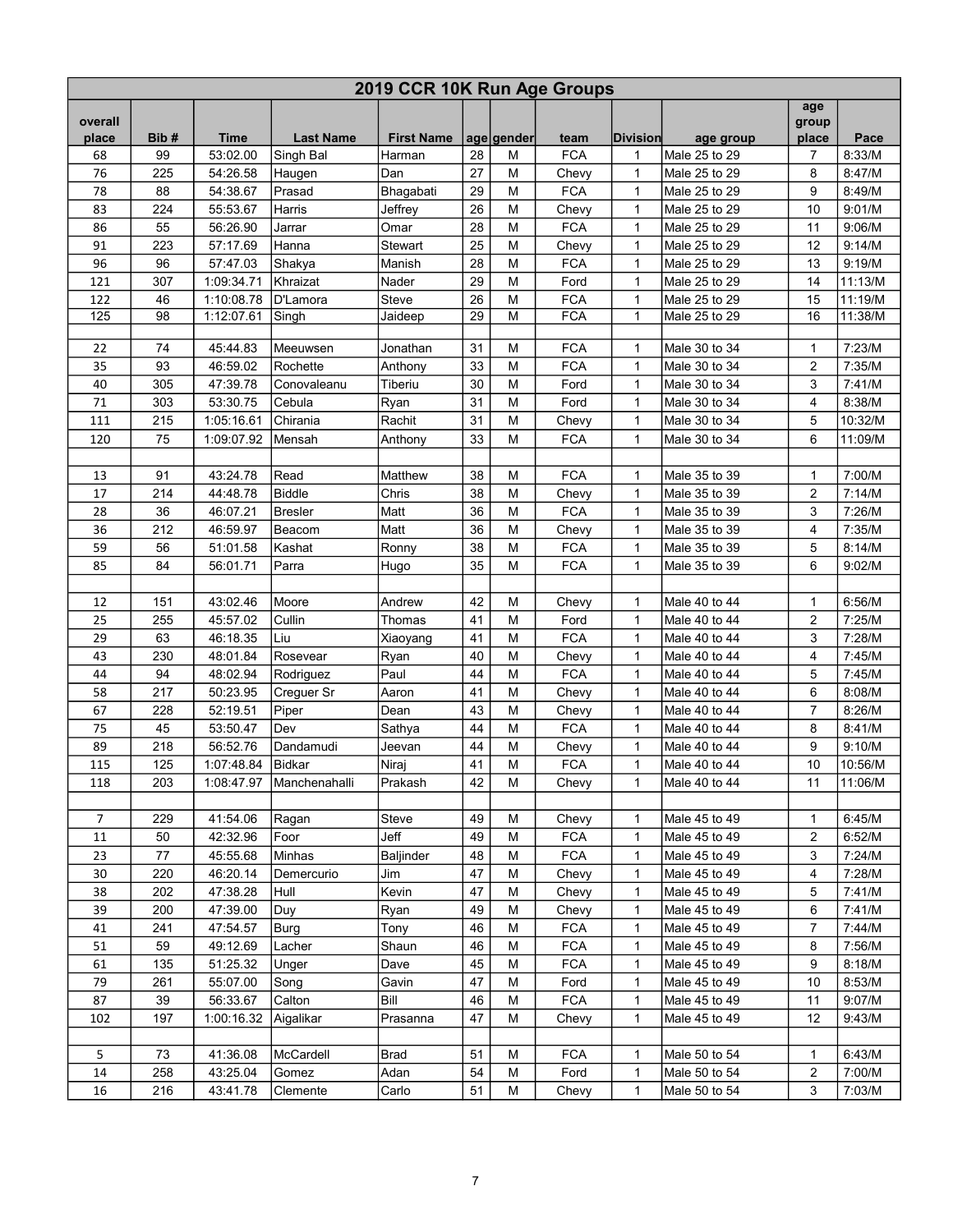| 2019 CCR 10K Run Age Groups |      |                    |                  |                   |    |            |            |                 |               |                       |         |
|-----------------------------|------|--------------------|------------------|-------------------|----|------------|------------|-----------------|---------------|-----------------------|---------|
| overall<br>place            | Bib# | <b>Time</b>        | <b>Last Name</b> | <b>First Name</b> |    | age gender | team       | <b>Division</b> | age group     | age<br>group<br>place | Pace    |
| 20                          | 297  | 45:32.98           | Woods III        | Harold            | 53 | M          | Ford       | 1               | Male 50 to 54 | 4                     | 7:21/M  |
| 21                          | 44   | 45:33.18           | Dempsey          | Tom               | 53 | M          | <b>FCA</b> | $\mathbf{1}$    | Male 50 to 54 | 5                     | 7:21/M  |
| 27                          | 310  | 46:01.79           | Richards         | Jonathan          | 54 | M          | Ford       | $\mathbf{1}$    | Male 50 to 54 | 6                     | 7:25/M  |
| 34                          | 199  | 46:47.53           | Daprai           | Paul              | 51 | M          | Chevy      | 1               | Male 50 to 54 | $\overline{7}$        | 7:33/M  |
| 42                          | 112  | 48:00.29           | White            | Michael           | 51 | M          | <b>FCA</b> | $\mathbf{1}$    | Male 50 to 54 | 8                     | 7:45/M  |
| 49                          | 306  | 48:36.80           | Heuwagen         | Steve             | 50 | M          | Ford       | $\mathbf{1}$    | Male 50 to 54 | 9                     | 7:50/M  |
| 50                          | 256  | 48:45.97           | Doss             | Rob               | 53 | M          | Ford       | $\mathbf{1}$    | Male 50 to 54 | 10                    | 7:52/M  |
| 54                          | 152  | 49:50.77           | Ramini           | Venu              | 52 | M          | Chevy      | $\mathbf{1}$    | Male 50 to 54 | 11                    | 8:02/M  |
| 56                          | 312  | 50:04.45           | Smith            | Shawn             | 51 | M          | Ford       | $\mathbf{1}$    | Male 50 to 54 | 12                    | 8:05/M  |
| 66                          | 138  | 52:02.42           | Zhang            | Weidong           | 51 | M          | <b>FCA</b> | $\mathbf{1}$    | Male 50 to 54 | 13                    | 8:24/M  |
| 77                          | 304  | 54:33.86           | Conley           | John              | 50 | M          | Ford       | $\mathbf{1}$    | Male 50 to 54 | 14                    | 8:48/M  |
| 80                          | 133  | 55:09.98           | Sanders          | Mark              | 50 | M          | <b>FCA</b> | $\mathbf{1}$    | Male 50 to 54 | 15                    | 8:54/M  |
| 97                          | 60   | 58:19.68           | Laubach          | Jeffrey           | 50 | M          | <b>FCA</b> | $\mathbf{1}$    | Male 50 to 54 | 16                    | 9:24/M  |
| 99                          | 198  | 58:30.84           | Bhogineni        | Mohan             | 53 | M          | Chevy      | $\mathbf{1}$    | Male 50 to 54 | 17                    | 9:26/M  |
| 101                         | 309  | 59:39.29           | Mulder           | Rene              | 54 | M          | Ford       | $\mathbf{1}$    | Male 50 to 54 | 18                    | 9:37/M  |
| 108                         | 227  | 1:03:32.71         | Joshi            | Ramesh            | 54 | M          | Chevy      | $\mathbf{1}$    | Male 50 to 54 | 19                    | 10:15/M |
|                             |      |                    |                  |                   |    |            |            |                 |               |                       |         |
| $\overline{2}$              | 90   | 40:54.11           | Randall          | Mark              | 57 | M          | <b>FCA</b> | $\mathbf{1}$    | Male 55 to 59 | $\mathbf{1}$          | 6:36/M  |
| 4                           | 106  | 41:26.65           | Thomson          | William           | 58 | M          | <b>FCA</b> | $\mathbf{1}$    | Male 55 to 59 | $\overline{c}$        | 6:41/M  |
| 6                           | 48   | 41:53.14           | Dubois           | Paul              | 58 | M          | <b>FCA</b> | $\mathbf{1}$    | Male 55 to 59 | 3                     | 6:45/M  |
| 15                          | 259  | 43:31.01           | Judge            | Patrick           | 56 | M          | Ford       | $\mathbf{1}$    | Male 55 to 59 | $\overline{4}$        | 7:01/M  |
| 46                          | 81   | 48:08.38           | Oakes            | Michael           | 57 | M          | <b>FCA</b> | $\mathbf{1}$    | Male 55 to 59 | 5                     | 7:46/M  |
| 53                          | 34   | 49:26.09           | Bechard          | Mike              | 57 | M          | <b>FCA</b> | $\mathbf{1}$    | Male 55 to 59 | 6                     | 7:58/M  |
| 60                          | 205  | 51:13.50           | Thivierge        | Thomas            | 56 | M          | Chevy      | $\mathbf{1}$    | Male 55 to 59 | $\overline{7}$        | 8:16/M  |
| 73                          | 201  | 53:37.42           | Hitchman         | Thomas            | 59 | M          | Chevy      | $\mathbf{1}$    | Male 55 to 59 | 8                     | 8:39/M  |
| 92                          | 206  | 57:23.60           | Virkud           | Rajesh            | 55 | M          | Chevy      | $\mathbf{1}$    | Male 55 to 59 | 9                     | 9:15/M  |
| 93                          | 296  | 57:27.83           | Girish           | Natarajan         | 58 | M          | Ford       | $\mathbf{1}$    | Male 55 to 59 | 10                    | 9:16/M  |
| 113                         | 150  | 1:07:02.08         | Luckett          | Michael           | 55 | M          | Chevy      | $\mathbf{1}$    | Male 55 to 59 | 11                    | 10:49/M |
| 114                         | 232  | 1:07:15.78         | Young            | Harold            | 56 | M          | Chevy      | $\mathbf{1}$    | Male 55 to 59 | 12                    | 10:51/M |
|                             |      |                    |                  |                   |    |            |            |                 |               |                       |         |
| 45                          | 83   | 48:03.83           | Papke            | Ron               | 60 | М          | <b>FCA</b> | $\mathbf{1}$    | Male 60 to 64 | $\mathbf{1}$          | 7:45/M  |
| 48                          | 101  | 48:27.99           | Sivia            | Stinder           | 61 | M          | <b>FCA</b> | $\mathbf{1}$    | Male 60 to 64 | $\overline{2}$        | 7:49/M  |
|                             |      |                    |                  |                   |    |            |            |                 |               |                       |         |
| 57                          | 231  | 50:04.53           | Stanbrough       | Darryl            | 68 | M          | Chevy      | 1               | Male 65 to 69 | $\mathbf{1}$          | 8:05/M  |
| 62                          | 262  | 51:32.17           | Squires          | D Mark            | 68 | M          | Ford       | $\mathbf{1}$    | Male 65 to 69 | $\overline{2}$        | 8:19/M  |
| 90                          | 257  | 57:15.60           | Golombek         | Michael           | 68 | M          | Ford       | $\mathbf{1}$    | Male 65 to 69 | 3                     | 9:14/M  |
| 110                         | 67   | 1:05:06.58         | Mabry            | Dave              | 66 | M          | <b>FCA</b> | $\mathbf{1}$    | Male 65 to 69 | 4                     | 10:30/M |
|                             |      |                    |                  |                   |    |            |            |                 |               |                       |         |
| 117                         | 85   | 1:08:47.47         | Piccinato        | Pete              | 70 | M          | <b>FCA</b> | $\mathbf{1}$    | Male 70 to 74 | $\mathbf{1}$          | 11:06/M |
|                             |      |                    |                  |                   |    |            |            |                 |               |                       |         |
| 126                         | 308  | 1:13:07.57 Mittman |                  | Jerry             | 75 | M          | Ford       | $\mathbf{1}$    | Male 75 to 79 | $\mathbf{1}$          | 11:48/M |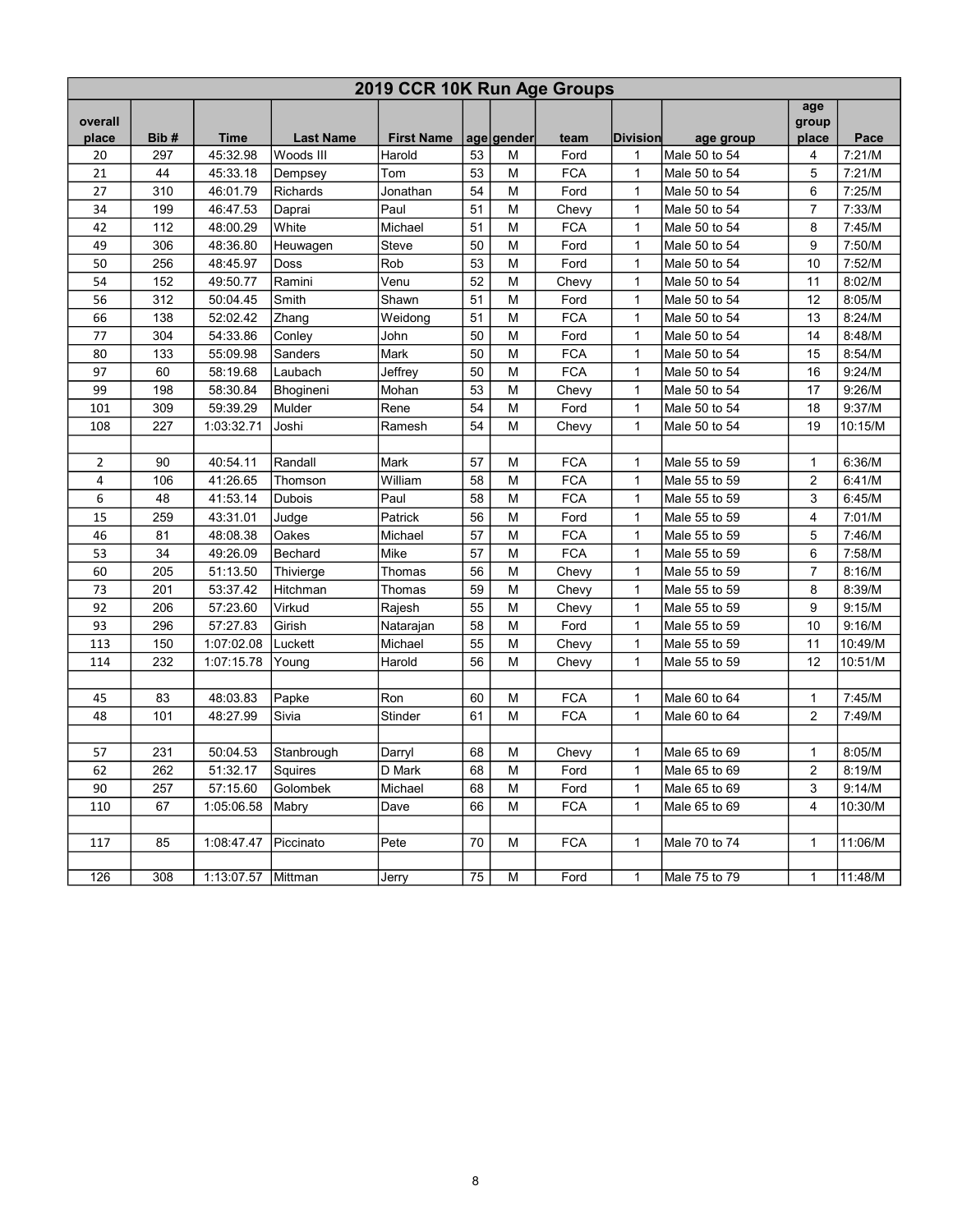|                  |      |             |                    | 2019 CCR 10K Run Teams |          |            |              |                   |                     |                       |                  |    |
|------------------|------|-------------|--------------------|------------------------|----------|------------|--------------|-------------------|---------------------|-----------------------|------------------|----|
| overall<br>place | Bib# | <b>Time</b> | <b>Last Name</b>   | <b>First Name</b>      |          | age gender | team         | <b>Division</b>   | age group           | age<br>group<br>place | Pace             |    |
| 55               | 208  | 49:59.85    | <b>Bush</b>        | Nancy                  | 57       | F          | Chevy        | 1                 | Female 55 to 59     | 1                     | 8:04/M           | 4  |
| 72               | 143  | 53:33.80    | Nguyen             | Titi                   | 46       | F          | Chevy        | $\mathbf{1}$      | Female 45 to 49     | $\mathbf{1}$          | 8:38/M           |    |
| 81               | 210  | 55:34.02    | Vale               | Anjali                 | 53       | F          | Chevy        | $\mathbf{1}$      | Female 50 to 54     | $\mathbf{1}$          | 8:58/M           |    |
| 103              | 196  | 1:00:54.57  | Zhang              | Yuxiu                  | 37       | F          | Chevy        | $\mathbf{1}$      | Female 35 to 39     | $\mathbf{1}$          | 9:49/M           |    |
| 19               | 146  | 45:32.78    | Wenger             | Jennifer               | 24       | F          | Chevy        | 1                 | Female 24 and Under | 2                     | 7:21/M           |    |
| 74               | 195  | 53:50.05    | Yang               | Qing                   | 55       | F          | Chevy        | $\mathbf{1}$      | Female 55 to 59     | $\overline{2}$        | 8:41/M           |    |
| 82               | 193  | 55:42.57    | Hong               | Chen                   | 52       | F          | Chevy        | $\mathbf{1}$      | Female 50 to 54     | $\overline{2}$        | 8:59/M           |    |
| 106              | 142  | 1:02:17.99  | Nguyen             | Mimi                   | 47       | F          | Chevy        | $\mathbf{1}$      | Female 45 to 49     | 2                     | 10:03/M          |    |
| 33               | 144  | 46:38.52    | Scheske            | Alyssa                 | 24       | F          | Chevy        | $\mathbf{1}$      | Female 24 and Under | 3                     | 7:31/M           |    |
| 98               | 140  | 58:30.32    | Hong               | Haiwen                 | 44       | F          | Chevy        | 1                 | Female 40 to 44     | 3                     | 9:26/M           |    |
| 109              | 194  | 1:04:07.93  | Yang               | Lei                    | 56       | F          | Chevy        | $\mathbf{1}$      | Female 55 to 59     | 3                     | 10:20/M          |    |
| 69               | 236  | 53:07.42    | Jenkins            | Rhonda                 | 29       | F          | Chevy        | $\mathbf{1}$      | Female 25 to 29     | $\overline{4}$        | 8:34/M           |    |
| 94               | 209  | 57:28.66    | Gibbons            | Elizabeth              | 32       | F          | Chevy        | $\mathbf{1}$      | Female 30 to 34     | 4                     | 9:16/M           |    |
| 84               | 207  | 55:55.09    | Ayanian            | Caroline               | 24       | F          | Chevy        | 1                 | Female 24 and Under | 5                     | 9:01/M           |    |
| 116              | 139  | 1:08:35.99  | Beyer              | Sara                   | 27       | F          | Chevy        | 1                 | Female 25 to 29     | 7                     | 11:04/M          |    |
|                  |      |             |                    |                        |          |            |              |                   |                     |                       |                  |    |
| 8                | 23   | 42:01.29    | Moore              | Sarah                  | 32       | F          | <b>FCA</b>   | $\mathbf{1}$      | Female 30 to 34     | $\mathbf{1}$          | 6:47/M           | 5  |
| 10               | 24   | 42:19.60    | Omahen             | Natalie                | 23       | F          | <b>FCA</b>   | $\mathbf{1}$      | Female 24 and Under | $\mathbf{1}$          | 6:50/M           |    |
| 112              | 25   | 1:05:47.11  | Ramsev             | Jackie                 | 62       | F          | <b>FCA</b>   | 1                 | Female 60 to 64     | $\mathbf{1}$          | 10:37/M          |    |
| 88               | 27   | 56:49.05    | Rosevear           | Kate                   | 41       | F          | <b>FCA</b>   | 1                 | Female 40 to 44     | $\overline{2}$        | 9:10/M           |    |
| 104              | 15   | 1:01:30.71  | Grill              | Julie                  | 38       | F          | <b>FCA</b>   | $\mathbf{1}$      | Female 35 to 39     | $\overline{2}$        | 9:55/M           |    |
| 64               | 235  | 51:44.27    | Kuharik            | Stephanie              | 30       | F          | <b>FCA</b>   | $\mathbf{1}$      | Female 30 to 34     | 3                     | 8:21/M           |    |
| 100              | 28   | 58:31.88    | Schwartz           | Maureen                | 53       | F          | <b>FCA</b>   | $\mathbf{1}$      | Female 50 to 54     | 3                     | 9:26/M           |    |
| 107              | 31   | 1:03:04.80  | Taube              | Julia                  | 45       | F          | <b>FCA</b>   | 1                 | Female 45 to 49     | 3                     | 10:10/M          |    |
| 63               | 11   | 51:34.95    | Gabardi            | Kaitlyn                | 23       | F          | <b>FCA</b>   | 1                 | Female 24 and Under | 4                     | 8:19/M           |    |
| 119              | 9    | 1:08:56.54  | Emmerling          | Judith                 | 54       | F          | <b>FCA</b>   | $\mathbf{1}$      | Female 50 to 54     | $\overline{4}$        | 11:07/M          |    |
| 123              | 18   | 1:10:25.27  | Hundt              | Maribel                | 44       | F          | <b>FCA</b>   | $\mathbf{1}$      | Female 40 to 44     | 4                     | 11:21/M          |    |
| 105              | 26   | 1:01:44.68  | Romo De Santos     | Angelica               | 32       | F          | <b>FCA</b>   | $\mathbf{1}$      | Female 30 to 34     | 5                     | 9:57/M           |    |
|                  |      |             |                    |                        |          |            |              |                   |                     |                       |                  |    |
| 3                | 295  | 41:20.64    | Mahakian           | Lindsay                | 29       | F          | Ford         | 1                 | Female 25 to 29     | $\mathbf{1}$          | 6:40/M           | 6  |
| 31               | 299  | 46:26.96    | Golek              | Lisa                   | 40       | F          | Ford         | $\mathbf{1}$      | Female 40 to 44     | $\mathbf{1}$          | 7:29/M           |    |
| 24               | 253  | 45:55.79    | Davidson           | Dana                   | 27       | F          | Ford         | $\mathbf{1}$      | Female 25 to 29     | $\overline{2}$        | 7:24/M           |    |
| 37               | 254  | 47:05.08    | Newman             | Laura                  | 33       | F<br>F     | Ford         | $\mathbf{1}$      | Female 30 to 34     | $\overline{2}$        | 7:36/M           |    |
| 65               | 294  | 51:51.21    | Fielding           | Becca                  | 28       | F          | Ford         | $\mathbf{1}$      | Female 25 to 29     | 3                     | 8:22/M           |    |
| 70<br>95         | 301  | 53:12.33    | Smith<br>Dabkowski | Elizabeth              | 26       | F          | Ford<br>Ford | 1<br>$\mathbf{1}$ | Female 25 to 29     | 5                     | 8:35/M<br>9:17/M |    |
|                  | 298  | 57:31.55    |                    | Allison                | 29<br>26 | F          |              | $\mathbf{1}$      | Female 25 to 29     | 6<br>8                |                  |    |
| 124              | 300  | 1:11:27.03  | Nuar               | Christien              |          |            | Ford         |                   | Female 25 to 29     |                       | 11:31/M          |    |
|                  |      |             |                    |                        |          |            |              |                   |                     |                       |                  |    |
| 7 <sup>2</sup>   | 229  | 41:54.06    | Ragan              | Steve                  | 49       | М          | Chevy        | 1                 | Male 45 to 49       | $\overline{1}$        | 6:45/M           | 7. |
| 12               | 151  | 43:02.46    | Moore              | Andrew                 | 42       | М          | Chevy        | $\mathbf{1}$      | Male 40 to 44       | $\mathbf{1}$          | 6:56/M           |    |
| 57               | 231  | 50:04.53    | Stanbrough         | Darryl                 | 68       | M          | Chevy        | $\mathbf{1}$      | Male 65 to 69       | $\mathbf{1}$          | 8:05/M           |    |
| 9                | 233  | 42:12.50    | Younkie            | Matthew                | 26       | М          | Chevy        | $\mathbf{1}$      | Male 25 to 29       | $\overline{2}$        | 6:48/M           |    |
| 17               | 214  | 44:48.78    | <b>Biddle</b>      | Chris                  | 38       | М          | Chevy        | $\mathbf{1}$      | Male 35 to 39       | $\overline{2}$        | 7:14/M           |    |
| 16               | 216  | 43:41.78    | Clemente           | Carlo                  | 51       | М          | Chevy        | $\mathbf{1}$      | Male 50 to 54       | 3                     | 7:03/M           |    |
| 30               | 220  | 46:20.14    | Demercurio         | Jim                    | 47       | М          | Chevy        | $\mathbf{1}$      | Male 45 to 49       | 4                     | 7:28/M           |    |
| 36               | 212  | 46:59.97    | Beacom             | Matt                   | 36       | M          | Chevy        | $\mathbf{1}$      | Male 35 to 39       | 4                     | 7:35/M           |    |
| 43               | 230  | 48:01.84    | Rosevear           | Ryan                   | 40       | М          | Chevy        | $\mathbf{1}$      | Male 40 to 44       | 4                     | 7:45/M           |    |
| 38               | 202  | 47:38.28    | Hull               | Kevin                  | 47       | М          | Chevy        | $\mathbf{1}$      | Male 45 to 49       | 5                     | 7:41/M           |    |
| 111              | 215  | 1:05:16.61  | Chirania           | Rachit                 | 31       | M          | Chevy        | 1                 | Male 30 to 34       | 5                     | 10:32/M          |    |
| 39               | 200  | 47:39.00    | Duy                | Ryan                   | 49       | М          | Chevy        | $\mathbf{1}$      | Male 45 to 49       | 6                     | 7:41/M           |    |
| 52               | 222  | 49:15.13    | Grzybowski-Cuff    | Brian                  | 27       | M          | Chevy        | $\mathbf{1}$      | Male 25 to 29       | 6                     | 7:57/M           |    |
| 58               | 217  | 50:23.95    | Crequer Sr         | Aaron                  | 41       | М          | Chevy        | $\mathbf{1}$      | Male 40 to 44       | 6                     | 8:08/M           |    |
| 34               | 199  | 46:47.53    | Daprai             | Paul                   | 51       | М          | Chevy        | $\mathbf{1}$      | Male 50 to 54       | 7                     | 7:33/M           |    |
| 60               | 205  | 51:13.50    | Thivierge          | Thomas                 | 56       | М          | Chevy        | $\mathbf{1}$      | Male 55 to 59       | $\overline{7}$        | 8:16/M           |    |
| 67               | 228  | 52:19.51    | Piper              | Dean                   | 43       | М          | Chevy        | $\mathbf{1}$      | Male 40 to 44       | $\overline{7}$        | 8:26/M           |    |
| 73               | 201  | 53:37.42    | Hitchman           | Thomas                 | 59       | М          | Chevy        | $\mathbf{1}$      | Male 55 to 59       | 8                     | 8:39/M           |    |
|                  |      |             |                    |                        |          |            |              |                   |                     |                       |                  |    |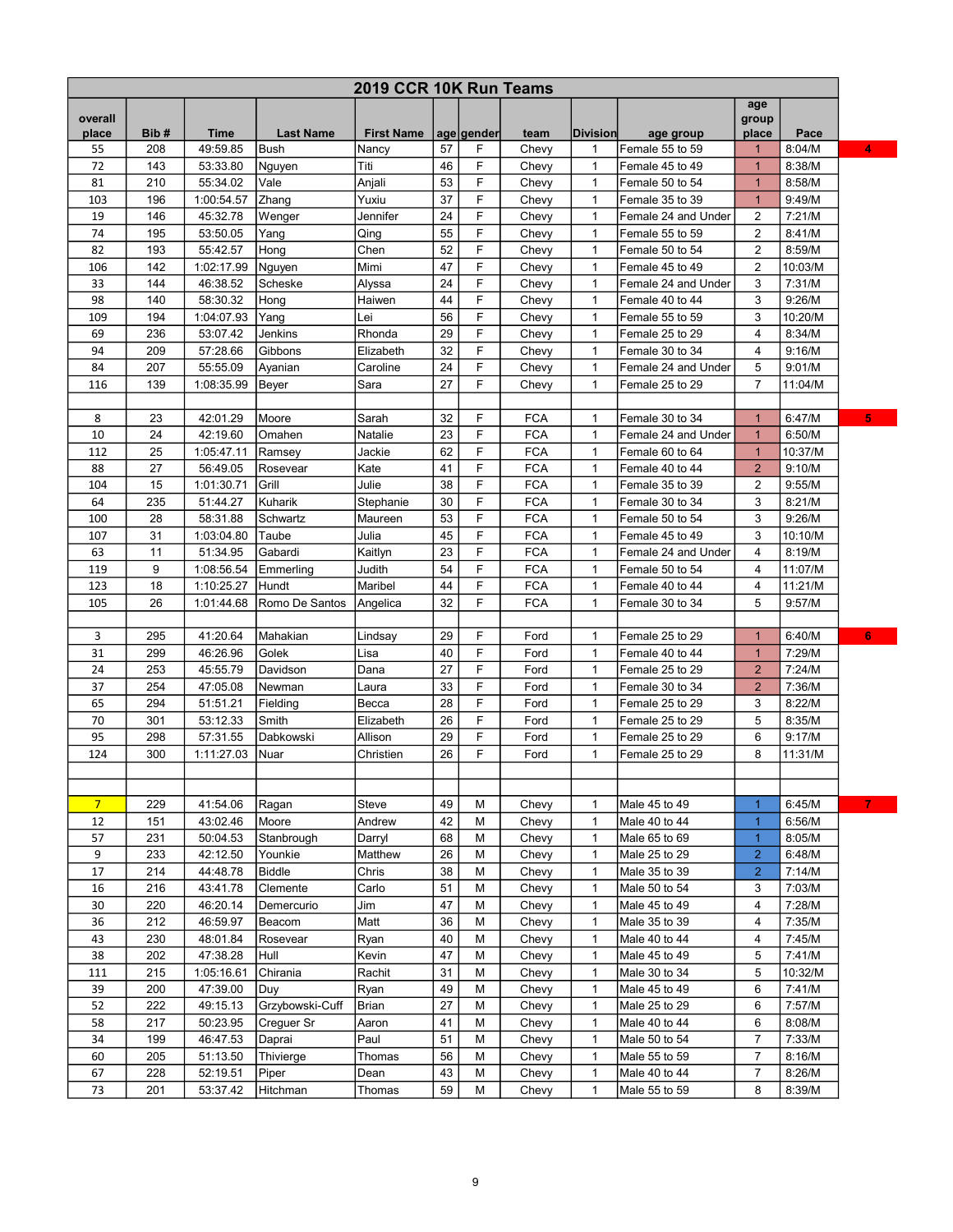|                  |      |             |                  | 2019 CCR 10K Run Teams |    |            |            |                 |                   |                       |         |
|------------------|------|-------------|------------------|------------------------|----|------------|------------|-----------------|-------------------|-----------------------|---------|
| overall<br>place | Bib# | <b>Time</b> | <b>Last Name</b> | <b>First Name</b>      |    | age gender | team       | <b>Division</b> | age group         | age<br>group<br>place | Pace    |
| 76               | 225  | 54:26.58    | Haugen           | Dan                    | 27 | М          | Chevy      | 1               | Male 25 to 29     | 8                     | 8:47/M  |
| 89               | 218  | 56:52.76    | Dandamudi        | Jeevan                 | 44 | М          | Chevy      | $\mathbf{1}$    | Male 40 to 44     | 9                     | 9:10/M  |
| 92               | 206  | 57:23.60    | Virkud           | Rajesh                 | 55 | M          | Chevy      | $\mathbf{1}$    | Male 55 to 59     | 9                     | 9:15/M  |
| 83               | 224  | 55:53.67    | Harris           | Jeffrey                | 26 | М          | Chevy      | $\mathbf{1}$    | Male 25 to 29     | 10                    | 9:01/M  |
| 54               | 152  | 49:50.77    | Ramini           | Venu                   | 52 | M          | Chevy      | 1               | Male 50 to 54     | 11                    | 8:02/M  |
| 113              | 150  | 1:07:02.08  | Luckett          | Michael                | 55 | М          | Chevy      | 1               | Male 55 to 59     | 11                    | 10:49/M |
| 118              | 203  | 1:08:47.97  | Manchenahalli    | Prakash                | 42 | M          | Chevy      | $\mathbf{1}$    | Male 40 to 44     | 11                    | 11:06/M |
| 91               | 223  | 57:17.69    | Hanna            | Stewart                | 25 | M          | Chevy      | $\mathbf{1}$    | Male 25 to 29     | 12                    | 9:14/M  |
| 102              | 197  | 1:00:16.32  | Aigalikar        | Prasanna               | 47 | M          | Chevy      | $\mathbf{1}$    | Male 45 to 49     | 12                    | 9:43/M  |
| 114              | 232  | 1:07:15.78  | Young            | Harold                 | 56 | M          | Chevy      | 1               | Male 55 to 59     | 12                    | 10:51/M |
| 99               | 198  | 58:30.84    | Bhogineni        | Mohan                  | 53 | M          | Chevy      | 1               | Male 50 to 54     | 17                    | 9:26/M  |
| 108              | 227  | 1:03:32.71  | Joshi            | Ramesh                 | 54 | M          | Chevy      | $\mathbf{1}$    | Male 50 to 54     | 19                    | 10:15/M |
|                  |      |             |                  |                        |    |            |            |                 |                   |                       |         |
| 2                | 90   | 40:54.11    | Randall          | Mark                   | 57 | М          | <b>FCA</b> | 1               | Male 55 to 59     | 1                     | 6:36/M  |
| 5                | 73   | 41:36.08    | McCardell        | <b>Brad</b>            | 51 | M          | <b>FCA</b> | 1               | Male 50 to 54     | $\mathbf{1}$          | 6:43/M  |
| 13               | 91   | 43:24.78    | Read             | Matthew                | 38 | M          | <b>FCA</b> | 1               | Male 35 to 39     | $\mathbf{1}$          | 7:00/M  |
| 22               | 74   | 45:44.83    | Meeuwsen         | Jonathan               | 31 | M          | <b>FCA</b> | $\mathbf{1}$    | Male 30 to 34     | $\mathbf{1}$          | 7:23/M  |
| 45               | 83   | 48:03.83    | Papke            | Ron                    | 60 | M          | <b>FCA</b> | $\mathbf{1}$    | Male 60 to 64     | $\mathbf{1}$          | 7:45/M  |
| 117              | 85   | 1:08:47.47  | Piccinato        | Pete                   | 70 | М          | <b>FCA</b> | 1               | Male 70 to 74     | $\mathbf{1}$          | 11:06/M |
| 4                | 106  | 41:26.65    | Thomson          | William                | 58 | М          | <b>FCA</b> | 1               | Male 55 to 59     | $\overline{2}$        | 6:41/M  |
| 11               | 50   | 42:32.96    | Foor             | Jeff                   | 49 | М          | <b>FCA</b> | 1               | Male 45 to 49     | $\overline{2}$        | 6:52/M  |
| 35               | 93   | 46:59.02    | Rochette         | Anthony                | 33 | М          | <b>FCA</b> | $\mathbf{1}$    | Male 30 to 34     | $\overline{2}$        | 7:35/M  |
| 48               | 101  | 48:27.99    | Sivia            | Stinder                | 61 | М          | <b>FCA</b> | $\mathbf{1}$    | Male 60 to 64     | $\overline{2}$        | 7:49/M  |
| 6                | 48   | 41:53.14    | Dubois           | Paul                   | 58 | М          | <b>FCA</b> | 1               | Male 55 to 59     | 3                     | 6:45/M  |
| 18               | 54   | 44:56.76    | Huemmer          | Kevin                  | 27 | М          | <b>FCA</b> | 1               | Male 25 to 29     | 3                     | 7:15/M  |
| 23               | 77   | 45:55.68    | Minhas           | Baljinder              | 48 | М          | <b>FCA</b> | 1               | Male 45 to 49     | 3                     | 7:24/M  |
| 28               | 36   | 46:07.21    | <b>Bresler</b>   | Matt                   | 36 | М          | <b>FCA</b> | $\mathbf{1}$    | Male 35 to 39     | 3                     | 7:26/M  |
| 29               | 63   | 46:18.35    | Liu              | Xiaoyang               | 41 | М          | <b>FCA</b> | $\mathbf{1}$    | Male 40 to 44     | 3                     | 7:28/M  |
| 110              | 67   | 1:05:06.58  | Mabry            | Dave                   | 66 | M          | <b>FCA</b> | 1               | Male 65 to 69     | 4                     | 10:30/M |
| 21               | 44   | 45:33.18    | Dempsey          | Tom                    | 53 | М          | <b>FCA</b> | 1               | Male 50 to 54     | 5                     | 7:21/M  |
| 44               | 94   | 48:02.94    | Rodriguez        | Paul                   | 44 | М          | <b>FCA</b> | 1               | Male 40 to 44     | 5                     | 7:45/M  |
| 46               | 81   | 48:08.38    | Oakes            | Michael                | 57 | М          | <b>FCA</b> | $\mathbf{1}$    | Male 55 to 59     | 5                     | 7:46/M  |
| 47               | 89   | 48:24.25    | Ramey            | Matthew                | 27 | M          | <b>FCA</b> | $\mathbf{1}$    | Male 25 to 29     | 5                     | 7:48/M  |
| 59               | 56   | 51:01.58    | Kashat           | Ronny                  | 38 | М          | <b>FCA</b> | 1               | Male 35 to 39     | 5                     | 8:14/M  |
| 53               | 34   | 49:26.09    | Bechard          | Mike                   | 57 | М          | <b>FCA</b> | 1               | Male 55 to 59     | 6                     | 7:58/M  |
| 85               | 84   | 56:01.71    | Parra            | Hugo                   | 35 | M          | <b>FCA</b> | 1               | Male 35 to 39     | 6                     | 9:02/M  |
| 120              | 75   | 1:09:07.92  | Mensah           | Anthony                | 33 | М          | <b>FCA</b> | $\mathbf{1}$    | Male 30 to 34     | 6                     | 11:09/M |
| 41               | 241  | 47:54.57    | Burg             | Tony                   | 46 | ${\sf M}$  | <b>FCA</b> | 1               | Male 45 to 49     | 7                     | 7:44/M  |
| 68               | 99   | 53:02.00    | Singh Bal        | Harman                 | 28 | м          | <b>FCA</b> | 1               | Male 25 to 29     | 7                     | 8:33/M  |
| 42               | 112  | 48:00.29    | White            | Michael                | 51 | M          | <b>FCA</b> | 1               | Male 50 to 54     | 8                     | 7:45/M  |
| 51               | 59   | 49:12.69    | Lacher           | Shaun                  | 46 | М          | <b>FCA</b> | 1               | Male 45 to 49     | 8                     | 7:56/M  |
| 75               | 45   | 53:50.47    | Dev              | Sathya                 | 44 | М          | <b>FCA</b> | $\mathbf{1}$    | Male 40 to 44     | 8                     | 8:41/M  |
| 61               | 135  | 51:25.32    | Unger            | Dave                   | 45 | М          | <b>FCA</b> | $\mathbf{1}$    | Male 45 to 49     | 9                     | 8:18/M  |
| 78               | 88   | 54:38.67    | Prasad           | Bhagabati              | 29 | м          | <b>FCA</b> | $\mathbf 1$     | Male 25 to 29     | 9                     | 8:49/M  |
| 115              | 125  | 1:07:48.84  | Bidkar           | Niraj                  | 41 | М          | <b>FCA</b> | 1               | Male 40 to 44     | 10                    | 10:56/M |
| 86               | 55   | 56:26.90    | Jarrar           | Omar                   | 28 | М          | <b>FCA</b> | 1               | Male 25 to 29     | 11                    | 9:06/M  |
| 87               | 39   | 56:33.67    | Calton           | Bill                   | 46 | М          | <b>FCA</b> | $\mathbf{1}$    | Male 45 to 49     | 11                    | 9:07/M  |
| 66               | 138  | 52:02.42    | Zhang            | Weidong                | 51 | М          | <b>FCA</b> | $\mathbf{1}$    | Male 50 to 54     | 13                    | 8:24/M  |
| 96               | 96   | 57:47.03    | Shakya           | Manish                 | 28 | м          | <b>FCA</b> | $\mathbf 1$     | Male 25 to 29     | 13                    | 9:19/M  |
| 80               | 133  | 55:09.98    | Sanders          | Mark                   | 50 | M          | <b>FCA</b> | 1               | Male 50 to 54     | 15                    | 8:54/M  |
| 122              | 46   | 1:10:08.78  | D'Lamora         | Steve                  | 26 | М          | <b>FCA</b> | 1               | Male 25 to 29     | 15                    | 11:19/M |
| 97               | 60   | 58:19.68    | Laubach          | Jeffrey                | 50 | M          | <b>FCA</b> | $\mathbf{1}$    | Male 50 to 54     | 16                    | 9:24/M  |
| 125              | 98   | 1:12:07.61  | Singh            | Jaideep                | 29 | М          | <b>FCA</b> | $\mathbf{1}$    | Male 25 to 29     | 16                    | 11:38/M |
|                  |      |             |                  |                        |    |            |            |                 |                   |                       |         |
| $\mathbf{1}$     | 260  | 34:20.78    | Popielarz        | Matt                   | 27 | М          | Ford       | $\mathbf{1}$    | Male 25 to 29     | $\mathbf{1}$          | 5:32/M  |
| 32               | 302  | 46:32.86    | Adkins           | Brendan                | 21 | М          | Ford       | $\mathbf{1}$    | Male 24 and Under | 1                     | 7:30/M  |
| 126              | 308  | 1:13:07.57  | Mittman          | Jerry                  | 75 | М          | Ford       | 1               | Male 75 to 79     | 1                     | 11:48/M |
| 14               | 258  | 43:25.04    | Gomez            | Adan                   | 54 | М          | Ford       | $\mathbf{1}$    | Male 50 to 54     | $\overline{2}$        | 7:00/M  |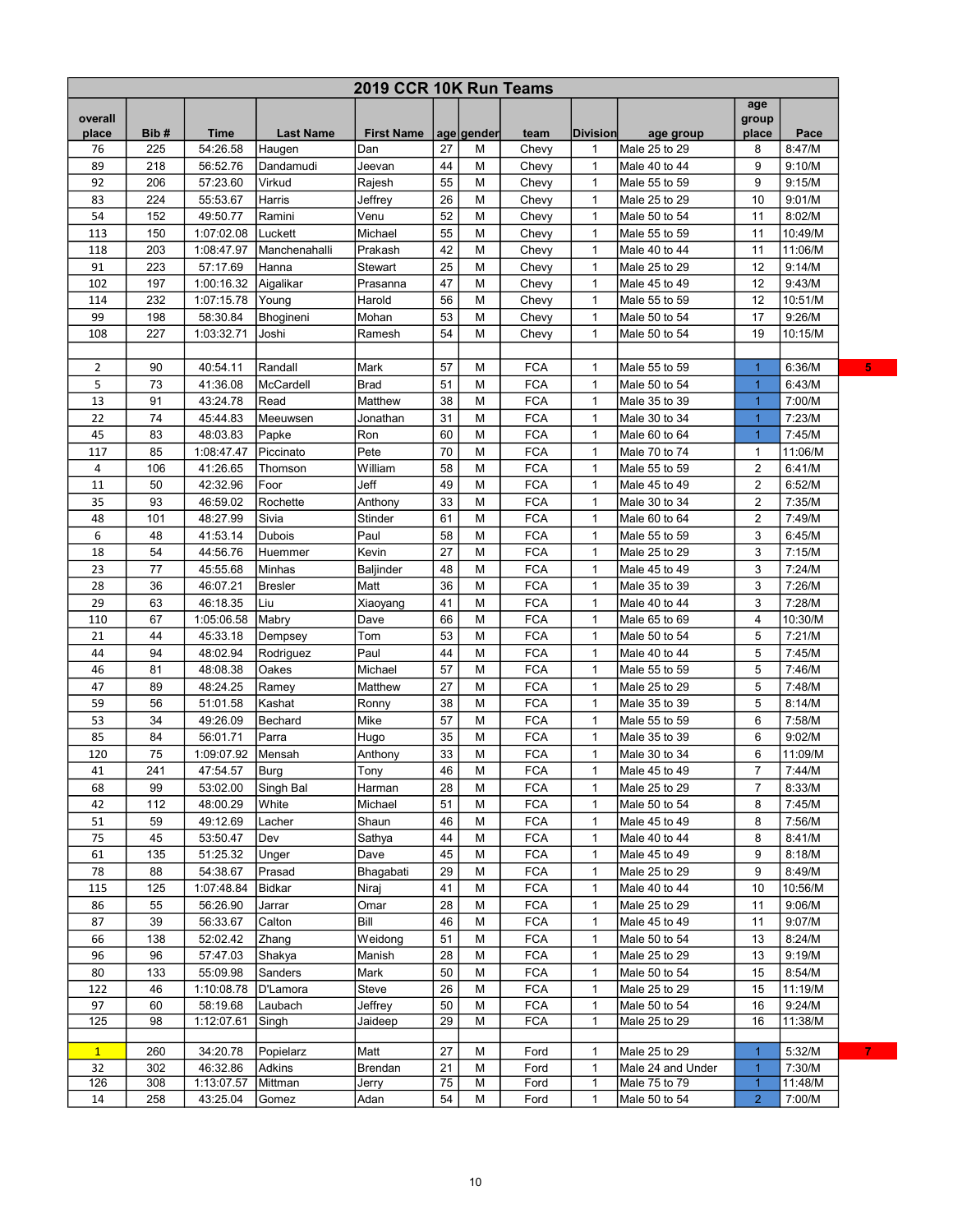|                  | 2019 CCR 10K Run Teams |             |                  |                   |    |            |      |                 |               |                       |         |  |  |  |
|------------------|------------------------|-------------|------------------|-------------------|----|------------|------|-----------------|---------------|-----------------------|---------|--|--|--|
| overall<br>place | Bib#                   | <b>Time</b> | <b>Last Name</b> | <b>First Name</b> |    | age gender | team | <b>Division</b> | age group     | age<br>group<br>place | Pace    |  |  |  |
| 25               | 255                    | 45:57.02    | Cullin           | Thomas            | 41 | M          | Ford | 1               | Male 40 to 44 | $\overline{2}$        | 7:25/M  |  |  |  |
| 62               | 262                    | 51:32.17    | <b>Squires</b>   | D Mark            | 68 | M          | Ford | 1               | Male 65 to 69 | 2                     | 8:19/M  |  |  |  |
| 40               | 305                    | 47:39.78    | Conovaleanu      | Tiberiu           | 30 | M          | Ford | 1               | Male 30 to 34 | 3                     | 7:41/M  |  |  |  |
| 90               | 257                    | 57:15.60    | Golombek         | Michael           | 68 | M          | Ford | 1               | Male 65 to 69 | 3                     | 9:14/M  |  |  |  |
| 15               | 259                    | 43:31.01    | Judge            | Patrick           | 56 | M          | Ford | $\mathbf{1}$    | Male 55 to 59 | 4                     | 7:01/M  |  |  |  |
| 20               | 297                    | 45:32.98    | Woods III        | Harold            | 53 | M          | Ford | 1               | Male 50 to 54 | 4                     | 7:21/M  |  |  |  |
| 26               | 311                    | 45:59.19    | Smith            | Jack              | 29 | M          | Ford | 1               | Male 25 to 29 | 4                     | 7:25/M  |  |  |  |
| 71               | 303                    | 53:30.75    | Cebula           | Ryan              | 31 | M          | Ford | 1               | Male 30 to 34 | 4                     | 8:38/M  |  |  |  |
| 27               | 310                    | 46:01.79    | Richards         | Jonathan          | 54 | M          | Ford | 1               | Male 50 to 54 | 6                     | 7:25/M  |  |  |  |
| 49               | 306                    | 48:36.80    | Heuwagen         | <b>Steve</b>      | 50 | M          | Ford | 1               | Male 50 to 54 | 9                     | 7:50/M  |  |  |  |
| 50               | 256                    | 48:45.97    | <b>Doss</b>      | Rob               | 53 | M          | Ford | $\mathbf{1}$    | Male 50 to 54 | 10                    | 7:52/M  |  |  |  |
| 79               | 261                    | 55:07.00    | Song             | Gavin             | 47 | M          | Ford | 1               | Male 45 to 49 | 10                    | 8:53/M  |  |  |  |
| 93               | 296                    | 57:27.83    | Girish           | Natarajan         | 58 | M          | Ford | 1               | Male 55 to 59 | 10                    | 9:16/M  |  |  |  |
| 56               | 312                    | 50:04.45    | Smith            | Shawn             | 51 | M          | Ford | 1               | Male 50 to 54 | 12                    | 8:05/M  |  |  |  |
| 77               | 304                    | 54:33.86    | Conley           | John              | 50 | M          | Ford | 1               | Male 50 to 54 | 14                    | 8:48/M  |  |  |  |
| 121              | 307                    | 1:09:34.71  | Khraizat         | Nader             | 29 | M          | Ford | 1               | Male 25 to 29 | 14                    | 11:13/M |  |  |  |
| 101              | 309                    | 59:39.29    | Mulder           | Rene              | 54 | M          | Ford | 1               | Male 50 to 54 | 18                    | 9:37/M  |  |  |  |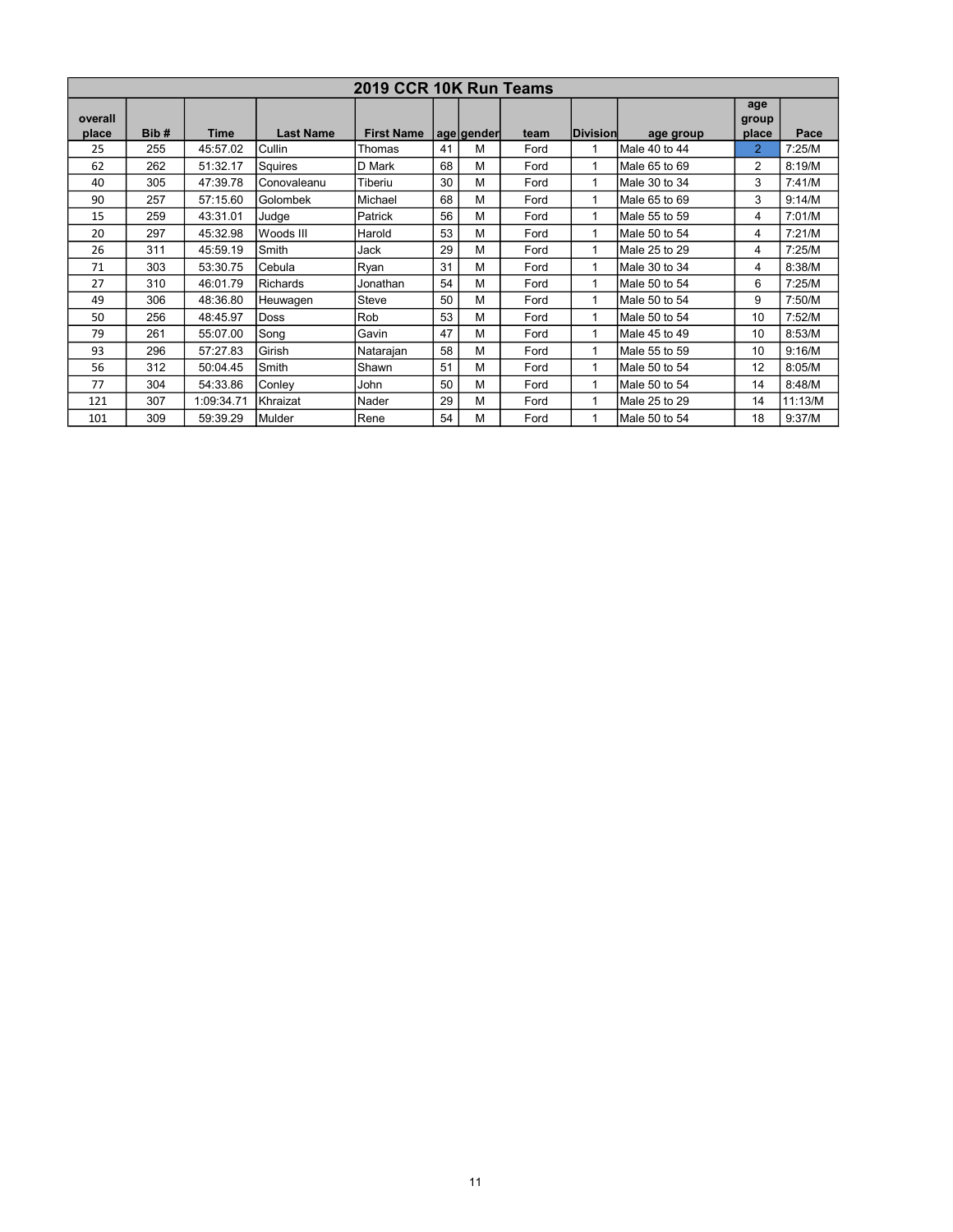|                     |            |                      |                    | 2019 CCR 5K Run Results |          |        |                          |                              |                                  |                         |                  |
|---------------------|------------|----------------------|--------------------|-------------------------|----------|--------|--------------------------|------------------------------|----------------------------------|-------------------------|------------------|
| overall             |            |                      |                    |                         |          |        |                          |                              |                                  | age<br>group            |                  |
| place               | Bib#       | <b>Time</b>          | <b>Last Name</b>   | <b>First Name</b>       | age      | gender | team                     | <b>Division</b>              | age group                        | place                   | Pace             |
| 1                   | 260        | 16:48.86             | Popielarz          | Matt                    | 27       | M      | Ford                     | $\mathbf{1}$                 | Male 25 to 29                    | 1                       | 5:25/M           |
| $\overline{2}$      | 170        | 16:50.99             | Corrion            | Christian               | 22       | м      | Chevy                    | $\mathbf{1}$                 | Male 24 and Under                | 1                       | 5:26/M           |
| 3                   | 191        | 18:05.92             | Vanegmond          | Matt                    | 28       | M      | Chevy                    | $\mathbf{1}$                 | Male 25 to 29                    | 2                       | 5:50/M           |
| $\overline{4}$      | 374        | 18:47.34             | Narita             | Eisuke                  | 38       | M      | Nissan                   | 2                            | Male 35 to 39                    | $\mathbf{1}$            | 6:04/M           |
| 5                   | 267        | 19:01.45             | Clark              | Lindsay                 | 26       | F      | Ford                     | $\mathbf{1}$                 | Female 25 to 29                  | 1                       | 6:08/M           |
| 6<br>$\overline{7}$ | 19         | 19:14.02             | Kendell            | Claire                  | 21       | F      | <b>FCA</b>               | $\mathbf{1}$                 | Female 24 and Under              | 1                       | 6:12/M           |
| 8                   | 287        | 19:24.57             | Garn               | Matthew                 | 25<br>50 | M      | Ford                     | $\mathbf{1}$<br>$\mathbf{1}$ | Male 25 to 29                    | 3                       | 6:15/M           |
| 9                   | 103<br>90  | 19:45.63<br>19:53.61 | Stewart<br>Randall | Ray<br>Mark             | 57       | M<br>М | <b>FCA</b><br><b>FCA</b> | $\mathbf{1}$                 | Male 50 to 54<br>Male 55 to 59   | $\mathbf{1}$<br>1       | 6:22/M<br>6:25/M |
| 10                  | 173        | 19:55.70             | Fiore              | Brian                   | 31       | M      | Chevy                    | $\mathbf{1}$                 | Male 30 to 34                    | $\mathbf{1}$            | 6:25/M           |
| 11                  | 370        | 19:55.86             | Joshi              | Tapesh                  | 34       | M      | Nissan                   | 2                            | Male 30 to 34                    | $\mathbf{1}$            | 6:25/M           |
| 12                  | 352        | 19:57.65             | <b>Drinker</b>     | Alex                    | 37       | M      | Shinola                  | $\overline{2}$               | Male 35 to 39                    | 2                       | 6:26/M           |
| 13                  | 272        | 19:58.76             | Hughes             | Kayla                   | 22       | F      | Ford                     | $\mathbf{1}$                 | Female 24 and Under              | 2                       | 6:26/M           |
| 14                  | 37         | 20:00.92             | Brieda             | Mike                    | 49       | М      | <b>FCA</b>               | $\mathbf{1}$                 | Male 45 to 49                    | $\mathbf{1}$            | 6:27/M           |
| 15                  | 23         | 20:30.31             | Moore              | Sarah                   | 32       | F      | <b>FCA</b>               | 1                            | Female 30 to 34                  | 1                       | 6:37/M           |
| 16                  | 43         | 20:30.33             | Cueter             | Pete                    | 47       | М      | <b>FCA</b>               | 1                            | Male 45 to 49                    | 2                       | 6:37/M           |
| 17                  | 49         | 20:33.65             | Flores             | Tony                    | 35       | M      | <b>FCA</b>               | $\mathbf{1}$                 | Male 35 to 39                    | $\mathbf{1}$            | 6:38/M           |
| 18                  | 48         | 20:48.46             | <b>Dubois</b>      | Paul                    | 58       | M      | <b>FCA</b>               | $\mathbf{1}$                 | Male 55 to 59                    | $\overline{2}$          | 6:43/M           |
| 19                  | 24         | 20:51.36             | Omahen             | Natalie                 | 23       | F      | <b>FCA</b>               | $\mathbf{1}$                 | Female 24 and Under              | 3                       | 6:44/M           |
| 20                  | 288        | 21:04.60             | Lepak              | David                   | 49       | M      | Ford                     | $\mathbf{1}$                 | Male 45 to 49                    | 3                       | 6:48/M           |
| 21                  | 72         | 21:04.91             | Mashak             | Brady                   | 24       | M      | <b>FCA</b>               | $\mathbf{1}$                 | Male 24 and Under                | $\overline{2}$          | 6:48/M           |
| 22                  | 87         | 21:05.63             | Ponkowski          | Tim                     | 56       | M      | <b>FCA</b>               | $\mathbf{1}$                 | Male 55 to 59                    | 3                       | 6:48/M           |
| 23                  | 258        | 21:08.40             | Gomez              | Adan                    | 54       | М      | Ford                     | $\mathbf{1}$                 | Male 50 to 54                    | 2                       | 6:49/M           |
| 24                  | 363        | 21:15.76             | Ruud               | Jon                     | 37       | M      | Nissan                   | 2                            | Male 35 to 39                    | 3                       | 6:51/M           |
| 25                  | 76         | 21:19.11             | Miller-Davis       | George                  | 25       | M      | <b>FCA</b>               | $\mathbf{1}$                 | Male 25 to 29                    | $\overline{\mathbf{4}}$ | 6:53/M           |
| 26                  | 283        | 21:24.39             | Chaprnka           | Jon                     | 35       | М      | Ford                     | $\mathbf{1}$                 | Male 35 to 39                    | $\overline{2}$          | 6:54/M           |
| 27                  | 21         | 21:43.26             | MacHerkevich       | Anna                    | 27       | F      | <b>FCA</b>               | $\mathbf{1}$                 | Female 25 to 29                  | $\overline{2}$          | 7:00/M           |
| 28                  | 192        | 22:10.0              | Will               | Brandon                 | 24       | M      | Chevy                    | $\mathbf{1}$                 | Male 24 and Under                | 3                       | 7:09/M           |
| 29                  | 373        | 22:21.72             | Nguyen             | Khoi                    | 30       | M      | Nissan                   | 2                            | Male 30 to 34                    | $\overline{2}$          | 7:13/M           |
| 30                  | 104        | 22:27.47             | Sun                | Tianbing                | 48       | М      | <b>FCA</b>               | $\mathbf{1}$                 | Male 45 to 49                    | 4                       | 7:15/M           |
| 31                  | 107        | 22:29.04             | Tolkacz            | Joe                     | 59       | M      | <b>FCA</b>               | $\mathbf{1}$                 | Male 55 to 59                    | 4                       | 7:15/M           |
| 32                  | 187        | 22:36.61             | Sanchez            | Diego                   | 24       | М      | Chevy                    | 1                            | Male 24 and Under                | 4                       | 7:17/M           |
| 33                  | 102        | 22:36.96             | Spatola            | Vince                   | 28       | M      | <b>FCA</b>               | $\mathbf{1}$                 | Male 25 to 29                    | 5                       | 7:17/M           |
| 34                  | 255        | 22:52.73             | Cullin             | Thomas                  | 41       | М      | Ford                     | $\mathbf{1}$                 | Male 40 to 44                    | $\mathbf{1}$            | 7:23/M           |
| 35                  | 344        | 23:01.16             | Denison            | Ryan                    | 25       | M      | Autoliv                  | $\overline{2}$               | Male 25 to 29                    | $\mathbf{1}$            | 7:25/M           |
| 36                  | 36         | 23:04.60             | <b>Bresler</b>     | Matt                    | 36       | M      | <b>FCA</b>               | $\mathbf{1}$                 | Male 35 to 39                    | 3                       | 7:26/M           |
| 37                  | 40         | 23:04.71             | Catenacci          | Paolo                   | 49       | М      | <b>FCA</b>               | $\mathbf{1}$                 | Male 45 to 49                    | 5                       | 7:26/M           |
| 38                  | 256        | 23:11.59             | Doss               | Rob                     | 53       | M<br>F | Ford                     | $\mathbf{1}$                 | Male 50 to 54                    | 3                       | 7:29/M           |
| 39<br>40            | 253<br>111 | 23:16.75<br>23:34.32 | Davidson<br>Warnez | Dana<br>Micahael        | 27<br>57 | M      | Ford<br>FCA              | 1<br>$\mathbf{1}$            | Female 25 to 29<br>Male 55 to 59 | 3<br>5                  | 7:30/M<br>7:36/M |
|                     |            | 23:35.48             |                    |                         | 51       |        |                          | 1                            |                                  | 4                       |                  |
| 41<br>42            | 189<br>66  | 23:45.05             | Tackett<br>Lund    | Jim<br>Eric             | 41       | М<br>М | Chevy<br><b>FCA</b>      | 1                            | Male 50 to 54<br>Male 40 to 44   | 2                       | 7:36/M<br>7:40/M |
| 43                  | 109        | 23:49.19             | Ventola            | Dominic                 | 56       | М      | <b>FCA</b>               | $\mathbf{1}$                 | Male 55 to 59                    | 6                       | 7:41/M           |
| 44                  | 365        | 23:51.69             | Downey             | Brian                   | 49       | М      | Nissan                   | 2                            | Male 45 to 49                    | $\mathbf{1}$            | 7:42/M           |
| 45                  | 59         | 23:52.98             | Lacher             | Shaun                   | 46       | М      | <b>FCA</b>               | $\mathbf{1}$                 | Male 45 to 49                    | 6                       | 7:42/M           |
| 46                  | 100        | 23:57.31             | Sisk               | Joe                     | 30       | М      | <b>FCA</b>               | 1                            | Male 30 to 34                    | $\overline{2}$          | 7:44/M           |
| 47                  | 101        | 23:57.76             | Sivia              | Stinder                 | 61       | М      | <b>FCA</b>               | $\mathbf{1}$                 | Male 60 to 64                    | 1                       | 7:44/M           |
| 48                  | 241        | 24:00.28             | Burg               | Tony                    | 46       | М      | <b>FCA</b>               | $\mathbf{1}$                 | Male 45 to 49                    | 7                       | 7:45/M           |
| 49                  | 175        | 24:05.79             | Induni             | Matthew                 | 24       | М      | Chevy                    | 1                            | Male 24 and Under                | 5                       | 7:46/M           |
| 50                  | 259        | 24:11.39             | Judge              | Patrick                 | 56       | М      | Ford                     | 1                            | Male 55 to 59                    | 7                       | 7:48/M           |
| 51                  | 364        | 24:12.12             | Diver              | Derrick                 | 24       | М      | Nissan                   | 2                            | Male 24 and Under                | $\mathbf{1}$            | 7:48/M           |
| 52                  | 94         | 24:13.14             | Rodriguez          | Paul                    | 44       | М      | <b>FCA</b>               | $\mathbf{1}$                 | Male 40 to 44                    | 3                       | 7:49/M           |
| 53                  | 17         | 24:16.53             | House              | Darla                   | 40       | F      | <b>FCA</b>               | $\mathbf{1}$                 | Female 40 to 44                  | $\mathbf{1}$            | 7:50/M           |
| 54                  | 188        | 24:18.06             | Santos             | Felipe                  | 29       | М      | Chevy                    | 1                            | Male 25 to 29                    | 6                       | 7:50/M           |
| 55                  | 44         | 24:21.53             | Dempsey            | Tom                     | 53       | М      | <b>FCA</b>               | $\mathbf{1}$                 | Male 50 to 54                    | 5                       | 7:51/M           |
| 56                  | 269        | 24:21.99             | Harris             | Hailey                  | 21       | F      | Ford                     | $\mathbf{1}$                 | Female 24 and Under              | 4                       | 7:51/M           |
| 57                  | 69         | 24:25.46             | Mao                | Jianghui                | 38       | М      | <b>FCA</b>               | 1                            | Male 35 to 39                    | 4                       | 7:53/M           |
| 58                  | 81         | 24:28.92             | Oakes              | Michael                 | 57       | М      | <b>FCA</b>               | 1                            | Male 55 to 59                    | 8                       | 7:54/M           |
| 59                  | 254        | 24:29.82             | Newman             | Laura                   | 33       | F      | Ford                     | $\mathbf{1}$                 | Female 30 to 34                  | 2                       | 7:54/M           |
| 60                  | 161        | 24:35.96             | Mione              | Anne Marie              | 52       | F      | Chevy                    | $\mathbf{1}$                 | Female 50 to 54                  | $\mathbf{1}$            | 7:56/M           |
| 61                  | 282        | 24:41.49             | Allison            | Jamie                   | 56       | М      | Ford                     | $\mathbf{1}$                 | Male 55 to 59                    | 9                       | 7:58/M           |
| 62                  | 235        | 24:46.28             | Kuharik            | Stephanie               | 30       | F      | <b>FCA</b>               | $\mathbf{1}$                 | Female 30 to 34                  | 3                       | 7:59/M           |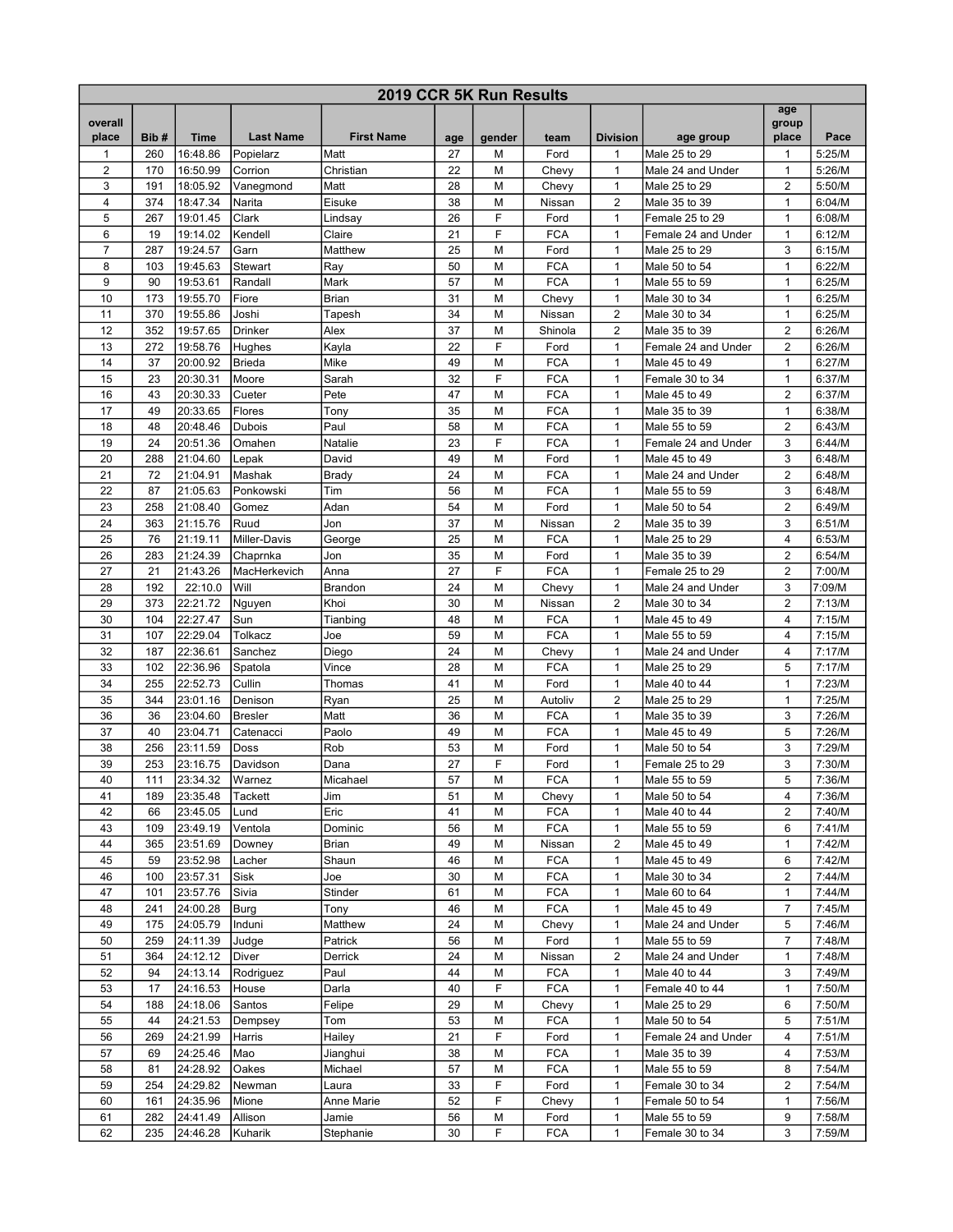| 63  | 238            | 24:49.02 | Kenis         | Elizabeth        | 29 | F | Chevy      | 1                       | Female 25 to 29     | 4              | 8:00/M           |
|-----|----------------|----------|---------------|------------------|----|---|------------|-------------------------|---------------------|----------------|------------------|
| 64  | 29             | 25:02.70 | Spaysky       | Anna             | 30 | F | <b>FCA</b> | $\mathbf{1}$            | Female 30 to 34     | 4              | 8:05/M           |
| 65  | 86             | 25:13.78 | Pohl          | Don              | 61 | М | <b>FCA</b> | 1                       | Male 60 to 64       | 2              | 8:08/M           |
| 66  | 47             | 25:21.94 | Driscoll      | Brian            | 26 | М | <b>FCA</b> | 1                       | Male 25 to 29       | $\overline{7}$ | 8:11/M           |
| 67  | $\overline{7}$ | 25:22.00 | Bromley       | Christine        | 28 | F | <b>FCA</b> | $\mathbf{1}$            | Female 25 to 29     | 5              | 8:11/M           |
| 68  | 152            | 25:22.01 | Ramini        | Venu             | 52 | М | Chevy      | $\mathbf{1}$            | Male 50 to 54       | 6              | 8:11/M           |
| 69  | 65             | 25:24.33 | Luibrand      | Ed               | 57 | М | <b>FCA</b> | $\mathbf{1}$            | Male 55 to 59       | 10             | 8:12/M           |
| 70  | 366            | 25:31.00 | Gasahl        | Henry            | 37 | М | Nissan     | $\overline{2}$          | Male 35 to 39       | 4              | 8:14/M           |
| 71  | 38             | 25:33.69 | Caballero     | David            | 52 | M | <b>FCA</b> | $\mathbf{1}$            | Male 50 to 54       | 7              | 8:15/M           |
| 72  | 277            | 25:34.88 | Slatin        | Julia            | 22 | F | Ford       | $\mathbf{1}$            | Female 24 and Under | 5              | 8:15/M           |
| 73  | 348            | 25:38.71 | Morris        | Russ             | 51 | М | Autoliv    | 2                       | Male 50 to 54       | $\mathbf{1}$   | 8:16/M           |
| 74  | 35             | 25:39.85 | Bhatti        | Sukhvir          | 54 | М | <b>FCA</b> | $\mathbf{1}$            | Male 50 to 54       | 8              | 8:16/M           |
| 75  | 179            | 25:51.70 | Munoz         | Juan Carlos      | 30 | М | Chevy      | $\mathbf{1}$            | Male 30 to 34       | 3              | 8:20/M           |
| 76  | 77             | 25:51.90 | Minhas        | <b>Baljinder</b> | 48 | М | <b>FCA</b> | $\mathbf{1}$            | Male 45 to 49       | 8              | 8:20/M           |
|     |                |          |               |                  | 68 |   | Ford       | $\mathbf{1}$            |                     | $\mathbf{1}$   |                  |
| 77  | 262            | 25:53.61 | Squires       | D Mark           | 59 | М |            |                         | Male 65 to 69       |                | 8:21/M<br>8:22/M |
| 78  | 169            | 25:56.03 | Carnago       | Gene             |    | М | Chevy      | $\mathbf{1}$            | Male 55 to 59       | 11             |                  |
| 79  | 33             | 26:05.57 | Beatty        | Tom              | 57 | М | <b>FCA</b> | $\mathbf{1}$            | Male 55 to 59       | 12             | 8:25/M           |
| 80  | 281            | 26:10.56 | Wood          | Katie            | 54 | F | Ford       | 1                       | Female 50 to 54     | 2              | 8:26/M           |
| 81  | 178            | 26:15.70 | Li            | Di               | 54 | М | Chevy      | $\mathbf{1}$            | Male 50 to 54       | 9              | 8:28/M           |
| 82  | 184            | 26:17.84 | Rafaelli      | Renato           | 40 | М | Chevy      | $\mathbf{1}$            | Male 40 to 44       | 4              | 8:29/M           |
| 83  | 239            | 26:23.76 | Luibrand      | Kelsey           | 26 | F | Chevy      | 1                       | Female 25 to 29     | 6              | 8:31/M           |
| 84  | 266            | 26:29.58 | <b>Brooks</b> | Elizabeth        | 20 | F | Ford       | 1                       | Female 24 and Under | 6              | 8:33/M           |
| 85  | 358            | 26:37.81 | Gering        | Jessica          | 23 | F | Nissan     | $\overline{2}$          | Female 24 and Under | 1              | 8:35/M           |
| 86  | 261            | 26:38.09 | Song          | Gavin            | 47 | М | Ford       | 1                       | Male 45 to 49       | 9              | 8:35/M           |
| 87  | 242            | 26:44.11 | Baldauf       | John             | 37 | М | <b>FCA</b> | 1                       | Male 35 to 39       | 5              | 8:37/M           |
| 88  | 362            | 26:44.78 | Samantha      | Wheeler          | 23 | F | Nissan     | $\overline{2}$          | Female 24 and Under | 2              | 8:37/M           |
| 89  | 150            | 26:48.22 | Luckett       | Michael          | 55 | М | Chevy      | $\mathbf{1}$            | Male 55 to 59       | 13             | 8:39/M           |
| 90  | 10             | 26:51.62 | Filippis      | Jessica          | 41 | F | <b>FCA</b> | 1                       | Female 40 to 44     | 2              | 8:40/M           |
| 91  | 367            | 26:58.49 | Haley         | Ken              | 45 | М | Nissan     | $\overline{\mathbf{c}}$ | Male 45 to 49       | 2              | 8:42/M           |
| 92  | 13             | 27:14.57 | Gilbertson    | Gabrielle        | 22 | F | <b>FCA</b> | $\mathbf{1}$            | Female 24 and Under | $\overline{7}$ | 8:47/M           |
| 93  | 279            | 27:19.02 | Soegiharto    | Melinda          | 43 | F | Ford       | $\mathbf{1}$            | Female 40 to 44     | 3              | 8:49/M           |
| 94  | 144            | 27:24.90 | Scheske       | Alyssa           | 24 | F | Chevy      | $\mathbf{1}$            | Female 24 and Under | 8              | 8:50/M           |
| 95  | 5              | 27:35.39 | Banks         | Yauheniya        | 36 | F | <b>FCA</b> | $\mathbf{1}$            | Female 35 to 39     | 1              | 8:54/M           |
| 96  | 354            | 27:53.93 |               |                  |    |   |            |                         |                     |                |                  |
|     |                |          | Ellis         | Amanda           | 46 | F | Nissan     | $\overline{2}$          | Female 45 to 49     | $\mathbf{1}$   | 9:00/M           |
| 97  | 174            | 28:00.83 | Garcia        | Pedro            | 22 | М | Chevy      | $\mathbf{1}$            | Male 24 and Under   | 6              | 9:02/M           |
| 98  | 57             | 28:02.88 | Kudla         | Mark             | 65 | М | <b>FCA</b> | $\mathbf{1}$            | Male 65 to 69       | 2              | 9:03/M           |
| 99  | 158            | 28:08.97 | Hansen        | Lisa             | 55 | F | Chevy      | $\mathbf{1}$            | Female 55 to 59     | $\mathbf{1}$   | 9:05/M           |
| 100 | 356            | 28:19.25 | Piao          | Jenny            | 63 | F | Nissan     | $\overline{2}$          | Female 60 to 64     | $\mathbf{1}$   | 9:08/M           |
| 101 | 51             | 28:32.67 | Garcia        | Marco            | 54 | М | <b>FCA</b> | $\mathbf{1}$            | Male 50 to 54       | 10             | 9:12/M           |
| 102 | 291            | 28:37.95 | Pal           |                  | 28 | М | Ford       | 1                       | Male 25 to 29       | 8              | 9:14/M           |
| 103 | 1              | 28:47.39 | Abedon        | Anuj<br>Talia    | 24 | F | <b>FCA</b> | $\mathbf{1}$            | Female 24 and Under | 9              | 9:17/M           |
| 104 | 275            |          | Reno          |                  | 60 | F |            | $\mathbf{1}$            |                     | $\mathbf{1}$   |                  |
|     |                | 28:53.75 |               | Cynthia          |    |   | Ford       |                         | Female 60 to 64     |                | 9:19/M           |
| 105 | 257            | 28:53.94 | Golombek      | Michael          | 68 | М | Ford       | $\mathbf{1}$            | Male 65 to 69       | 3              | 9:19/M           |
| 106 | 270            | 28:55.41 | Harrison      | Christina        | 29 | F | Ford       | $\mathbf{1}$            | Female 25 to 29     | $\overline{7}$ | 9:20/M           |
| 107 | 369            | 29:04.24 | Herbst        | Gary             | 66 | М | Nissan     | 2                       | Male 65 to 69       | 1              | 9:23/M           |
| 108 | 171            | 29:26.30 | Douglah       | Haidar           | 47 | М | Chevy      | 1                       | Male 45 to 49       | 10             | 9:30/M           |
| 109 | 343            | 29:29.47 | Arceno        | Toni             | 29 | F | Autoliv    | $\overline{2}$          | Female 25 to 29     | 1              | 9:31/M           |
| 110 | 113            | 29:29.63 | White         | Scott            | 47 | М | <b>FCA</b> | $\mathbf{1}$            | Male 45 to 49       | 11             | 9:31/M           |
| 111 | 108            | 29:30.33 | Velez         | Chuck            | 51 | М | <b>FCA</b> | 1                       | Male 50 to 54       | 11             | 9:31/M           |
| 112 | 346            | 29:36.99 | Zednik        | Louis            | 29 | М | Autoliv    | $\overline{\mathbf{c}}$ | Male 25 to 29       | 2              | 9:33/M           |
| 113 | 71             | 29:42.80 | Martyn        | Mark             | 67 | М | <b>FCA</b> | $\mathbf{1}$            | Male 65 to 69       | 4              | 9:35/M           |
| 114 | 42             | 29:53.22 | Cherukuri     | Punnaiah         | 52 | М | <b>FCA</b> | $\mathbf{1}$            | Male 50 to 54       | 12             | 9:38/M           |
| 115 | 359            | 29:58.09 | Dubay         | Carrie           | 46 | F | Nissan     | $\overline{\mathbf{c}}$ | Female 45 to 49     | 2              | 9:40/M           |
| 116 | 80             | 29:58.69 | Nuñez-Aveytua | Edgar            | 47 | М | <b>FCA</b> | 1                       | Male 45 to 49       | 12             | 9:40/M           |
| 117 | 155            | 30:01.20 | Cao           | Emily            | 24 | F | Chevy      | $\mathbf{1}$            | Female 24 and Under | 10             | 9:41/M           |
| 118 | 182            | 30:07.06 | Patil         | Amol             | 40 | М | Chevy      | $\mathbf{1}$            | Male 40 to 44       | 5              | 9:43/M           |
| 119 | 278            | 30:09.64 | Slaughter     | Deborah          | 53 | F | Ford       | 1                       | Female 50 to 54     | 3              | 9:44/M           |
| 120 | 263            | 30:13.96 | Acosta        | Elena            | 36 | F | Ford       | $\mathbf{1}$            | Female 35 to 39     | 2              | 9:45/M           |
| 121 | 20             | 30:17.35 | Leichtnam     | Kelsey           | 28 | F | <b>FCA</b> | $\mathbf{1}$            | Female 25 to 29     | 8              | 9:46/M           |
| 122 | 355            | 30:22.59 | Jones         | Reilley          | 25 | F | Nissan     | $\overline{\mathbf{c}}$ | Female 25 to 29     | 2              | 9:48/M           |
| 123 | 28             | 30:28.00 | Schwartz      | Maureen          | 53 | F | <b>FCA</b> | $\mathbf{1}$            | Female 50 to 54     | 4              | 9:50/M           |
| 124 | 347            | 30:33.98 | Vankuren      | Brian            | 33 | М | Autoliv    | $\overline{2}$          | Male 30 to 34       | 3              | 9:51/M           |
| 125 | 140            | 30:35.13 | Hong          | Haiwen           | 44 | F | Chevy      | $\mathbf{1}$            | Female 40 to 44     | 4              | 9:52/M           |
| 126 | 160            | 30:41.44 | Kulik         | Monica           | 27 | F | Chevy      | 1                       | Female 25 to 29     | 9              | 9:54/M           |
| 127 | 165            | 30:41.44 | Smith         | Sarah            | 30 | F | Chevy      | $\mathbf{1}$            | Female 30 to 34     | 5              | 9:54/M           |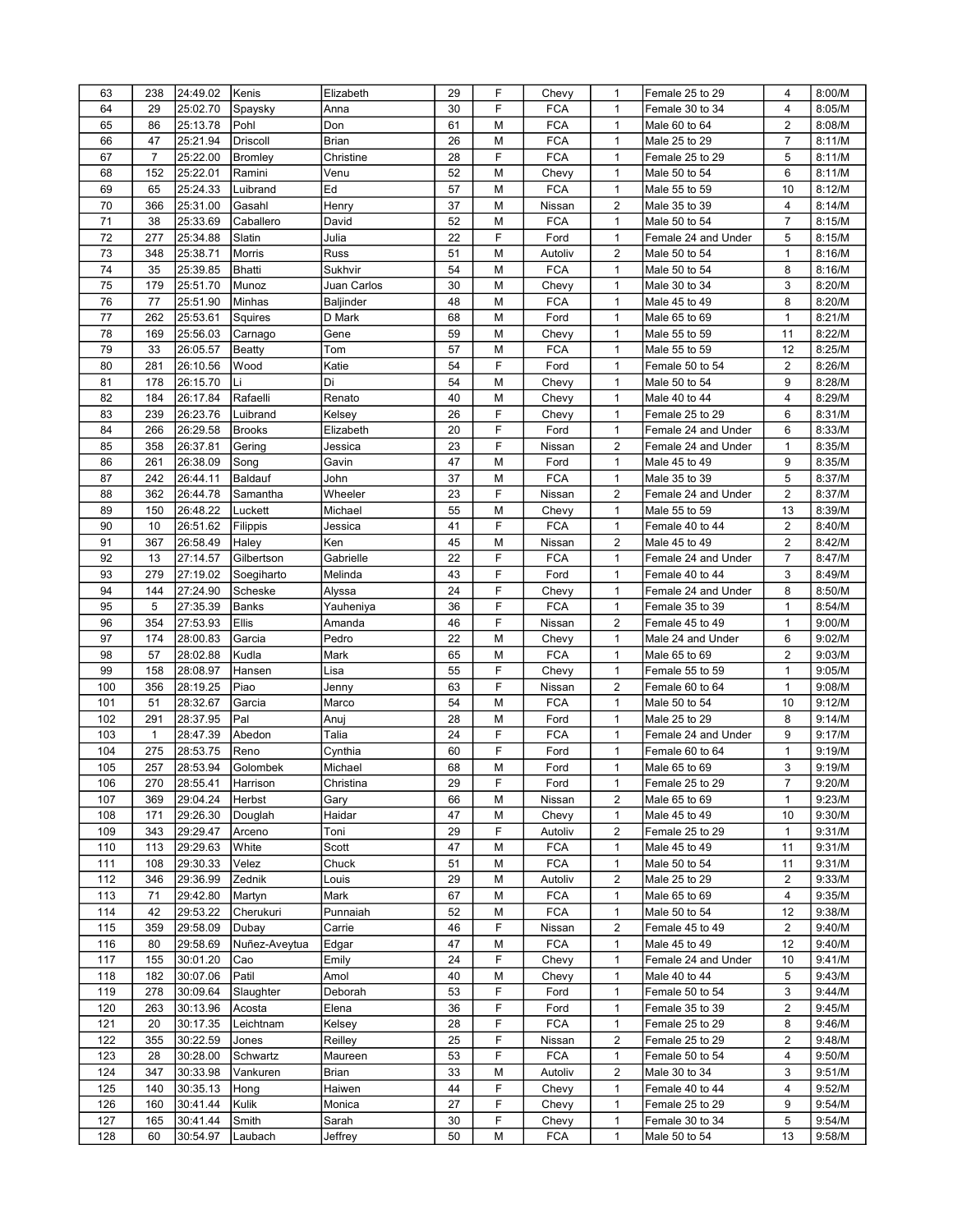| 129 | 14             | 30:55.02 | Greenwood    | Jennifer        | 37 | F | <b>FCA</b> | $\mathbf{1}$   | Female 35 to 39     | 3              | 9:58/M  |
|-----|----------------|----------|--------------|-----------------|----|---|------------|----------------|---------------------|----------------|---------|
| 130 | 143            | 30:59.03 | Nguyen       | Titi            | 46 | F | Chevy      | $\mathbf{1}$   | Female 45 to 49     | $\mathbf{1}$   | 10:00/M |
| 131 | 141            | 31:00.12 | Nguyen       | Lehang          | 48 | F | Chevy      | $\mathbf{1}$   | Female 45 to 49     | $\overline{2}$ | 10:00/M |
| 132 | 147            | 31:20.86 | Blesch       | Chris           | 61 | M | Chevy      | $\mathbf{1}$   | Male 60 to 64       | 3              | 10:06/M |
| 133 | 92             | 31:43.27 | Reid         | Robert          | 59 | M | <b>FCA</b> | $\mathbf{1}$   | Male 55 to 59       | 14             | 10:14/M |
| 134 | 75             | 31:46.33 | Mensah       | Anthony         | 33 | M | <b>FCA</b> | $\mathbf{1}$   | Male 30 to 34       | 4              | 10:15/M |
| 135 | 12             | 31:47.36 | Garske       | Allison         | 30 | F | <b>FCA</b> | $\mathbf{1}$   | Female 30 to 34     | 6              | 10:15/M |
| 136 | 32             | 31:53.93 | Tran         | Lien            | 44 | F | <b>FCA</b> | $\mathbf{1}$   | Female 40 to 44     | 5              | 10:17/M |
| 137 | 58             | 31:58.19 | Kurowski     | Chris           | 70 | M | <b>FCA</b> | $\mathbf{1}$   | Male 70 to 74       | $\mathbf{1}$   | 10:19/M |
| 138 | 31             | 32:08.98 | Taube        | Julia           | 45 | F | <b>FCA</b> | $\mathbf{1}$   | Female 45 to 49     | 3              | 10:22/M |
| 139 | 368            | 32:27.95 | Abdul Jabbar | Mohammed Hussai | 34 | M | Nissan     | $\overline{2}$ | Male 30 to 34       | $\overline{4}$ | 10:28/M |
| 140 | 357            | 32:30.03 | Poudyal      | Samiksha        | 31 | F | Nissan     | $\overline{c}$ | Female 30 to 34     | $\mathbf{1}$   | 10:29/M |
| 141 | 273            | 32:32.01 | Kinney       | Michelle        | 44 | F | Ford       | $\mathbf{1}$   | Female 40 to 44     | 6              | 10:30/M |
| 142 | 292            | 32:50.69 | Ramos        | Jesus           | 27 | M | Ford       | $\mathbf{1}$   | Male 25 to 29       | 9              | 10:35/M |
| 143 | 96             | 33:14.30 | Shakya       | Manish          | 28 | M | <b>FCA</b> | $\mathbf{1}$   | Male 25 to 29       | 10             | 10:43/M |
| 144 | 341            | 33:41.28 | Dotson       | <b>Brianna</b>  | 23 | F | Autoliv    | $\overline{2}$ | Female 24 and Under | 3              | 10:52/M |
| 145 | 360            | 33:44.96 | Bui          | Tu              | 25 | F | Nissan     | $\overline{2}$ | Female 25 to 29     | 3              | 10:53/M |
| 146 | 167            | 34:00.62 | Zhang        | Yvonne          | 56 | F | Chevy      | $\mathbf{1}$   | Female 55 to 59     | 2              | 10:58/M |
| 147 | 286            | 34:03.45 | Earle        | Dan             | 77 | M | Ford       | $\mathbf{1}$   | Male 75 to 79       | 1              | 10:59/M |
| 148 | 142            | 34:06.46 | Nguyen       | Mimi            | 47 | F | Chevy      | $\mathbf{1}$   | Female 45 to 49     | $\overline{4}$ | 11:00/M |
| 149 | $\overline{4}$ | 34:10.17 | Azizi        | Artea           | 21 | F | <b>FCA</b> | $\mathbf{1}$   | Female 24 and Under | 11             | 11:01/M |
| 150 | 268            | 34:21.84 | Flores       | Gabriela        | 33 | F | Ford       | $\mathbf{1}$   | Female 30 to 34     | 7              | 11:05/M |
| 151 | 350            | 34:22.10 | Cantley      | Dan             | 67 | M | Shinola    | $\overline{2}$ | Male 65 to 69       | 2              | 11:05/M |
| 152 | 342            | 34:23.31 | М            | Satya           | 27 | F | Autoliv    | $\overline{2}$ | Female 25 to 29     | $\overline{4}$ | 11:05/M |
| 153 | 159            | 35:02.03 | Jeeda        | Mamatha         | 39 | F | Chevy      | $\mathbf{1}$   | Female 35 to 39     | $\overline{4}$ | 11:18/M |
| 154 | 265            | 35:09.55 | Blendea      | Diana           | 50 | F | Ford       | $\mathbf{1}$   | Female 50 to 54     | 5              | 11:20/M |
| 155 | 345            | 35:10.76 | Munoz        | Cristian        | 24 | M | Autoliv    | $\overline{2}$ | Male 24 and Under   | $\overline{2}$ | 11:21/M |
| 156 | 186            | 35:47.47 | Ramadurai    | Venkatesh       | 41 | M | Chevy      | $\mathbf{1}$   | Male 40 to 44       | 6              | 11:33/M |
| 157 | 148            | 36:02.0  | Devaraj      | Devaprasath     | 38 | M | Chevy      | $\mathbf{1}$   | Male 35 to 39       | 6              | 11:37/M |
| 158 | 162            | 36:06.64 | Nguyen       | Christine       | 52 | F | Chevy      | $\mathbf{1}$   | Female 50 to 54     | 6              | 11:39/M |
| 159 | 361            | 36:23.40 | Mora Sanchez | Lesly           | 26 | F | Nissan     | $\overline{2}$ | Female 25 to 29     | 5              | 11:44/M |
| 160 | 190            | 36:28.40 | Tyson        | Barrington      | 59 | M | Chevy      | $\mathbf{1}$   | Male 55 to 59       | 15             | 11:46/M |
| 161 | 157            | 37:10.76 | Gordon       | Kayla           | 30 | F | Chevy      | $\mathbf{1}$   | Female 30 to 34     | 8              | 11:59/M |
| 162 | 156            | 37:13.97 | Chowdhry     | Shreya          | 34 | F | Chevy      | $\mathbf{1}$   | Female 30 to 34     | 9              | 12:00/M |
| 163 | 168            | 37:26.43 | Arinez       | Jorge           | 49 | M | Chevy      | $\mathbf{1}$   | Male 45 to 49       | 13             | 12:05/M |
| 164 | 240            | 37:51.60 | White        | Jennifer        | 36 | F | Chevy      | $\mathbf{1}$   | Female 35 to 39     | 5              | 12:13/M |
| 165 | 264            | 38:05.82 | <b>Banks</b> | Marissa         | 22 | F | Ford       | $\mathbf{1}$   | Female 24 and Under | 12             | 12:17/M |
| 166 | 139            | 38:41.79 | Beyer        | Sara            | 27 | F | Chevy      | 1              | Female 25 to 29     | 10             | 12:29/M |
| 167 | 95             | 39:07.12 | Sanka        | Manyam          | 41 | M | <b>FCA</b> | $\mathbf{1}$   | Male 40 to 44       | $\overline{7}$ | 12:37/M |
| 168 | $\overline{2}$ | 40:36.43 | Annabattula  | Pallavi         | 34 | F | <b>FCA</b> | $\mathbf{1}$   | Female 30 to 34     | 10             | 13:06/M |
| 169 | 180            | 42:20.29 | Muthalraja   | Selva           | 44 | M | Chevy      | $\mathbf{1}$   | Male 40 to 44       | 8              | 13:39/M |
| 170 | 185            | 42:20.83 | Rajan        | Rajanish        | 41 | M | Chevy      | $\mathbf{1}$   | Male 40 to 44       | 9              | 13:39/M |
| 171 | 126            | 42:40.0  | Carson       | Matthew         | 33 | M | <b>FCA</b> | $\mathbf{1}$   | Male 30 to 34       | 5              | 13:46/M |
| 172 | 166            | 42:41.60 | Werdlow      | Dionne          | 54 | F | Chevy      | $\mathbf{1}$   | Female 50 to 54     | $\overline{7}$ | 13:46/M |
| 173 | 164            | 43:08.77 | Ritter       | Joan            | 73 | F | Chevy      | $\mathbf{1}$   | Female 70 to 74     | $\mathbf{1}$   | 13:55/M |
| 174 | 237            | 44:03.47 | Povirk       | Marty           | 71 | M | Chevy      | $\mathbf{1}$   | Male 70 to 74       | 2              | 14:13/M |
| 175 | 289            | 44:41.93 | Mahakian     | Dicron          | 66 | M | Ford       | $\mathbf{1}$   | Male 65 to 69       | 5              | 14:25/M |
| 176 | 349            | 44:54.48 | Valdez       | Ed              | 57 | M | Autoliv    | $\overline{2}$ | Male 55 to 59       | $\mathbf{1}$   | 14:29/M |
| 177 | 16             | 45:38.08 | Helton       | Shirley         | 70 | F | <b>FCA</b> | $\mathbf{1}$   | Female 70 to 74     | $\overline{2}$ | 14:43/M |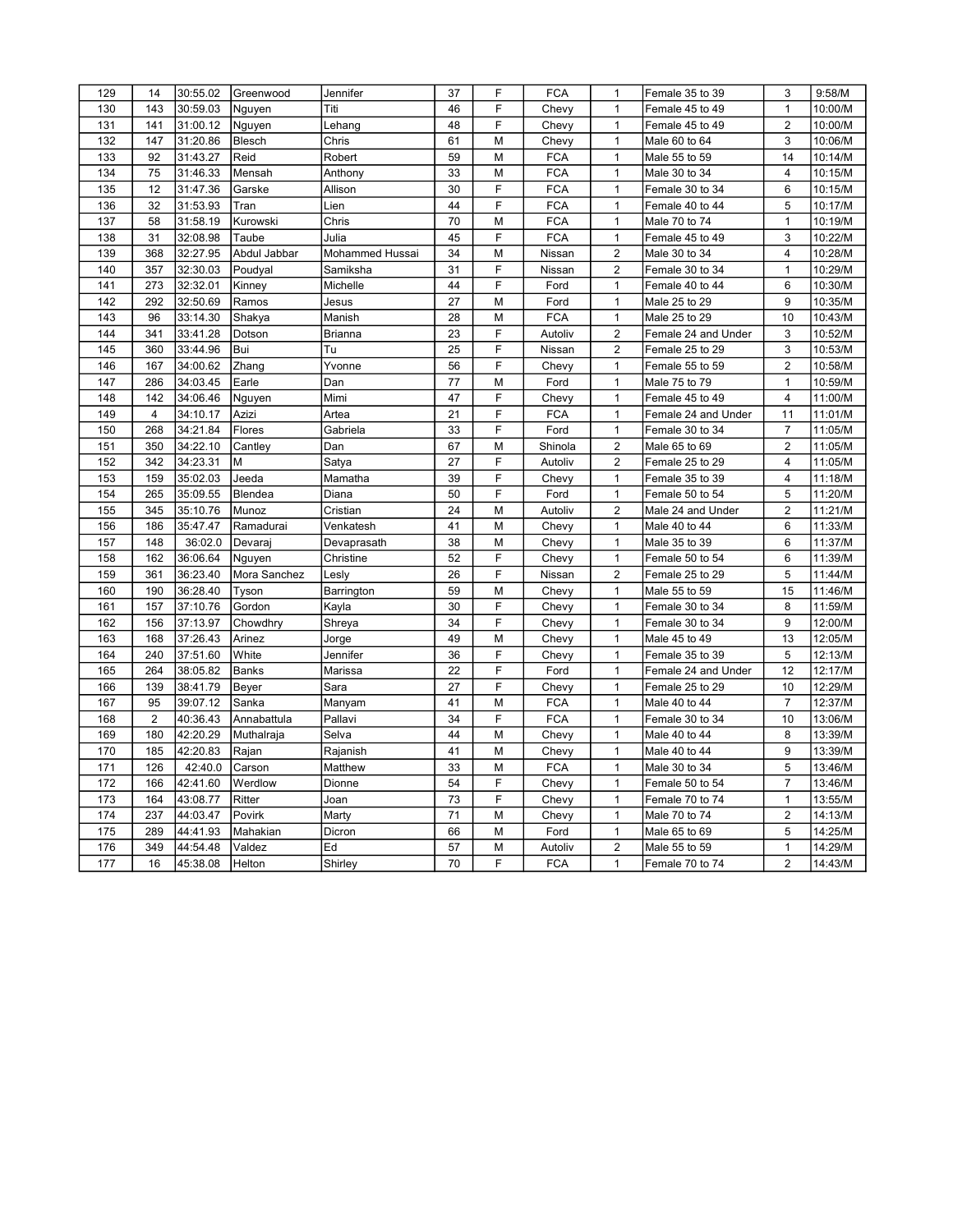|                   |                |                      |                              | 2019 CCR 5K Run Age Groups |                 |        |                     |                 |                                    |                |                  |
|-------------------|----------------|----------------------|------------------------------|----------------------------|-----------------|--------|---------------------|-----------------|------------------------------------|----------------|------------------|
|                   |                |                      |                              |                            |                 |        |                     |                 |                                    | age            |                  |
| overall           |                |                      |                              |                            |                 |        |                     |                 |                                    | group          |                  |
| place             | Bib#           | Time                 | <b>Last Name</b>             | <b>First Name</b>          | age             | gender | team                | <b>Division</b> | age group                          | place          | Pace             |
|                   |                |                      |                              |                            |                 |        |                     |                 |                                    |                |                  |
| <b>DIVISION 1</b> |                |                      |                              |                            |                 |        |                     |                 |                                    |                |                  |
| 6                 | 19             | 19:14.02             | Kendell                      | Claire                     | 21              | F      | <b>FCA</b>          | 1               | Female 24 and Under                | $\mathbf{1}$   | 6:12/M           |
| 13                | 272            | 19:58.76             | Hughes                       | Kayla                      | 22              | F      | Ford                | 1               | Female 24 and Under                | 2              | 6:26/M           |
| 19                | 24             | 20:51.36             | Omahen                       | Natalie                    | 23              | F      | <b>FCA</b>          | 1               | Female 24 and Under                | 3              | 6:44/M           |
| 56                | 269            | 24:21.99             | Harris                       | Hailey                     | 21              | F      | Ford                | 1               | Female 24 and Under                | 4              | 7:51/M           |
| 72                | 277            | 25:34.88             | Slatin                       | Julia                      | 22              | F      | Ford                | 1               | Female 24 and Under                | 5              | 8:15/M           |
| 84                | 266            | 26:29.58             | <b>Brooks</b>                | Elizabeth                  | 20              | F      | Ford                | 1               | Female 24 and Under                | 6              | 8:33/M           |
| 92                | 13             | 27:14.57             | Gilbertson                   | Gabrielle                  | 22              | F      | <b>FCA</b>          | 1               | Female 24 and Under                | $\overline{7}$ | 8:47/M           |
| 94                | 144            | 27:24.90             | Scheske                      | Alyssa                     | 24              | F      | Chevy               | 1               | Female 24 and Under                | 8              | 8:50/M           |
| 103               | $\mathbf{1}$   | 28:47.39             | Abedon                       | Talia                      | 24              | F      | <b>FCA</b>          | 1               | Female 24 and Under                | 9              | 9:17/M           |
| 117               | 155            | 30:01.20             | Cao                          | Emily                      | 24              | F      | Chevy               | 1               | Female 24 and Under                | 10             | 9:41/M           |
| 149               | 4              | 34:10.17             | Azizi                        | Artea                      | 21              | F      | <b>FCA</b>          | 1               | Female 24 and Under                | 11             | 11:01/M          |
| 165               | 264            | 38:05.82             | Banks                        | Marissa                    | 22              | F      | Ford                | 1               | Female 24 and Under                | 12             | 12:17/M          |
|                   |                |                      |                              |                            |                 |        |                     |                 |                                    |                |                  |
| 5                 | 267            | 19:01.45             | Clark                        | Lindsay                    | 26              | F      | Ford                | $\mathbf{1}$    | Female 25 to 29                    | 1              | 6:08/M           |
| 27                | 21             | 21:43.26             | MacHerkevich                 | Anna                       | 27              | F      | <b>FCA</b>          | 1               | Female 25 to 29                    | 2              | 7:00/M           |
| 39                | 253            | 23:16.75             | Davidson                     | Dana                       | 27              | F      | Ford                | 1               | Female 25 to 29                    | 3              | 7:30/M           |
| 63                | 238            | 24:49.02             | Kenis                        | Elizabeth                  | 29              | F      | Chevy               | 1               | Female 25 to 29                    | 4              | 8:00/M           |
| 67                | $\overline{7}$ | 25:22.00             | <b>Bromley</b>               | Christine                  | 28              | F      | <b>FCA</b>          | 1               | Female 25 to 29                    | 5              | 8:11/M           |
| 83                | 239            | 26:23.76             | Luibrand                     | Kelsey                     | 26              | F      | Chevy               | 1               | Female 25 to 29                    | 6              | 8:31/M           |
| 106               | 270            | 28:55.41             | Harrison                     | Christina                  | 29              | F      | Ford                | 1               | Female 25 to 29                    | $\overline{7}$ | 9:20/M           |
| 121               | 20             | 30:17.35             | Leichtnam                    | Kelsey                     | 28              | F      | <b>FCA</b>          | $\mathbf{1}$    | Female 25 to 29                    | 8              | 9:46/M           |
| 126               | 160            | 30:41.44             | Kulik                        | Monica                     | 27              | F      | Chevy               | 1               | Female 25 to 29                    | 9              | 9:54/M           |
| 166               | 139            | 38:41.79             | Beyer                        | Sara                       | 27              | F      | Chevy               | 1               | Female 25 to 29                    | 10             | 12:29/M          |
|                   |                |                      |                              |                            |                 |        |                     |                 |                                    |                |                  |
| 15                | 23             | 20:30.31             | Moore                        | Sarah                      | 32              | F      | <b>FCA</b>          | 1               | Female 30 to 34                    | $\mathbf{1}$   | 6:37/M           |
| 59                | 254            | 24:29.82             | Newman                       | Laura                      | 33              | F      | Ford                | 1               | Female 30 to 34                    | $\overline{2}$ | 7:54/M           |
| 62                | 235            | 24:46.28             | Kuharik                      | Stephanie                  | 30              | F      | <b>FCA</b>          | 1               | Female 30 to 34                    | 3              | 7:59/M           |
| 64                | 29             | 25:02.70             | Spaysky                      | Anna                       | 30              | F      | <b>FCA</b>          | 1               | Female 30 to 34                    | 4              | 8:05/M           |
| 127               | 165            | 30:41.44             | Smith                        | Sarah                      | 30              | F      | Chevy               | 1               | Female 30 to 34                    | 5              | 9:54/M           |
| 135               | 12             | 31:47.36             | Garske                       | Allison                    | 30              | F      | <b>FCA</b>          | 1               | Female 30 to 34                    | 6              | 10:15/M          |
| 150               | 268            | 34:21.84             | Flores                       | Gabriela                   | 33              | F      | Ford                | $\mathbf{1}$    | Female 30 to 34                    | $\overline{7}$ | 11:05/M          |
| 161               | 157            | 37:10.76             | Gordon                       | Kayla                      | 30              | F      | Chevy               | $\mathbf{1}$    | Female 30 to 34                    | 8              | 11:59/M          |
| 162               | 156            | 37:13.97             | Chowdhry                     | Shreya                     | 34              | F      | Chevy               | 1               | Female 30 to 34                    | 9              | 12:00/M          |
| 168               | $\overline{2}$ | 40:36.43             | Annabattula                  | Pallavi                    | 34              | F      | <b>FCA</b>          | 1               | Female 30 to 34                    | 10             | 13:06/M          |
|                   |                |                      |                              |                            |                 |        |                     |                 |                                    |                |                  |
| 95                | 5              | 27:35.39             | <b>Banks</b>                 | Yauheniya                  | 36              | F      | <b>FCA</b>          | 1               | Female 35 to 39                    | 1              | 8:54/M           |
| 120               | 263            | 30:13.96             | Acosta<br>30:55.02 Greenwood | Elena                      | 36              | F      | Ford                | 1               | Female 35 to 39                    | 2              | 9:45/M           |
| 129               | 14             |                      |                              | Jennifer                   | $\overline{37}$ | F      | FCA                 | $\mathbf{1}$    | Female 35 to 39                    | 3              | 9:58/M           |
| 153               | 159            | 35:02.03             | Jeeda                        | Mamatha                    | 39              | F      | Chevy               | $\mathbf{1}$    | Female 35 to 39                    | 4              | 11:18/M          |
| 164               | 240            | 37:51.60             | White                        | Jennifer                   | 36              | F      | Chevy               | 1               | Female 35 to 39                    | 5              | 12:13/M          |
|                   |                |                      |                              |                            |                 |        |                     |                 |                                    |                |                  |
| 53                | 17             | 24:16.53             | House                        | Darla                      | 40              | F      | <b>FCA</b>          | $\mathbf{1}$    | Female 40 to 44                    | $\mathbf{1}$   | 7:50/M           |
| 90                | 10             | 26:51.62             | Filippis                     | Jessica                    | 41<br>43        | F<br>F | <b>FCA</b><br>Ford  | 1               | Female 40 to 44<br>Female 40 to 44 | $\overline{c}$ | 8:40/M           |
| 93<br>125         | 279<br>140     | 27:19.02<br>30:35.13 | Soegiharto                   | Melinda<br>Haiwen          | 44              | F      |                     | 1<br>1          | Female 40 to 44                    | 3<br>4         | 8:49/M<br>9:52/M |
| 136               | 32             | 31:53.93             | Hong<br>Tran                 | Lien                       | 44              | F      | Chevy<br><b>FCA</b> | 1               | Female 40 to 44                    | 5              | 10:17/M          |
| 141               | 273            | 32:32.01             |                              | Michelle                   | 44              | F      | Ford                | 1               | Female 40 to 44                    | 6              | 10:30/M          |
|                   |                |                      | Kinney                       |                            |                 |        |                     |                 |                                    |                |                  |
| 130               | 143            | 30:59.03             | Nguyen                       | Titi                       | 46              | F      | Chevy               | 1               | Female 45 to 49                    | 1              | 10:00/M          |
| 131               | 141            | 31:00.12             | Nguyen                       | Lehang                     | 48              | F      | Chevy               | 1               | Female 45 to 49                    | $\overline{c}$ | 10:00/M          |
| 138               | 31             | 32:08.98             | Taube                        | Julia                      | 45              | F      | <b>FCA</b>          | 1               | Female 45 to 49                    | 3              | 10:22/M          |
| 148               | 142            | 34:06.46             | Nguyen                       | Mimi                       | 47              | F      | Chevy               | 1               | Female 45 to 49                    | 4              | 11:00/M          |
|                   |                |                      |                              |                            |                 |        |                     |                 |                                    |                |                  |
| 60                | 161            | 24:35.96             | Mione                        | Anne Marie                 | 52              | F      | Chevy               | 1               | Female 50 to 54                    | $\mathbf{1}$   | 7:56/M           |
| 80                | 281            | 26:10.56             | Wood                         | Katie                      | 54              | F      | Ford                | 1               | Female 50 to 54                    | $\overline{2}$ | 8:26/M           |
| 119               | 278            | 30:09.64             | Slaughter                    | Deborah                    | 53              | F      | Ford                | 1               | Female 50 to 54                    | 3              | 9:44/M           |
| 123               | 28             | 30:28.00             | Schwartz                     | Maureen                    | 53              | F      | <b>FCA</b>          | 1               | Female 50 to 54                    | 4              | 9:50/M           |
| 154               | 265            | 35:09.55             | Blendea                      | Diana                      | 50              | F      | Ford                | 1               | Female 50 to 54                    | 5              | 11:20/M          |
| 158               | 162            | 36:06.64             | Nguyen                       | Christine                  | 52              | F      | Chevy               | 1               | Female 50 to 54                    | 6              | 11:39/M          |
| 172               | 166            | 42:41.60             | Werdlow                      | Dionne                     | 54              | F      | Chevy               | $\mathbf{1}$    | Female 50 to 54                    | $\overline{7}$ | 13:46/M          |
|                   |                |                      |                              |                            |                 |        |                     |                 |                                    |                |                  |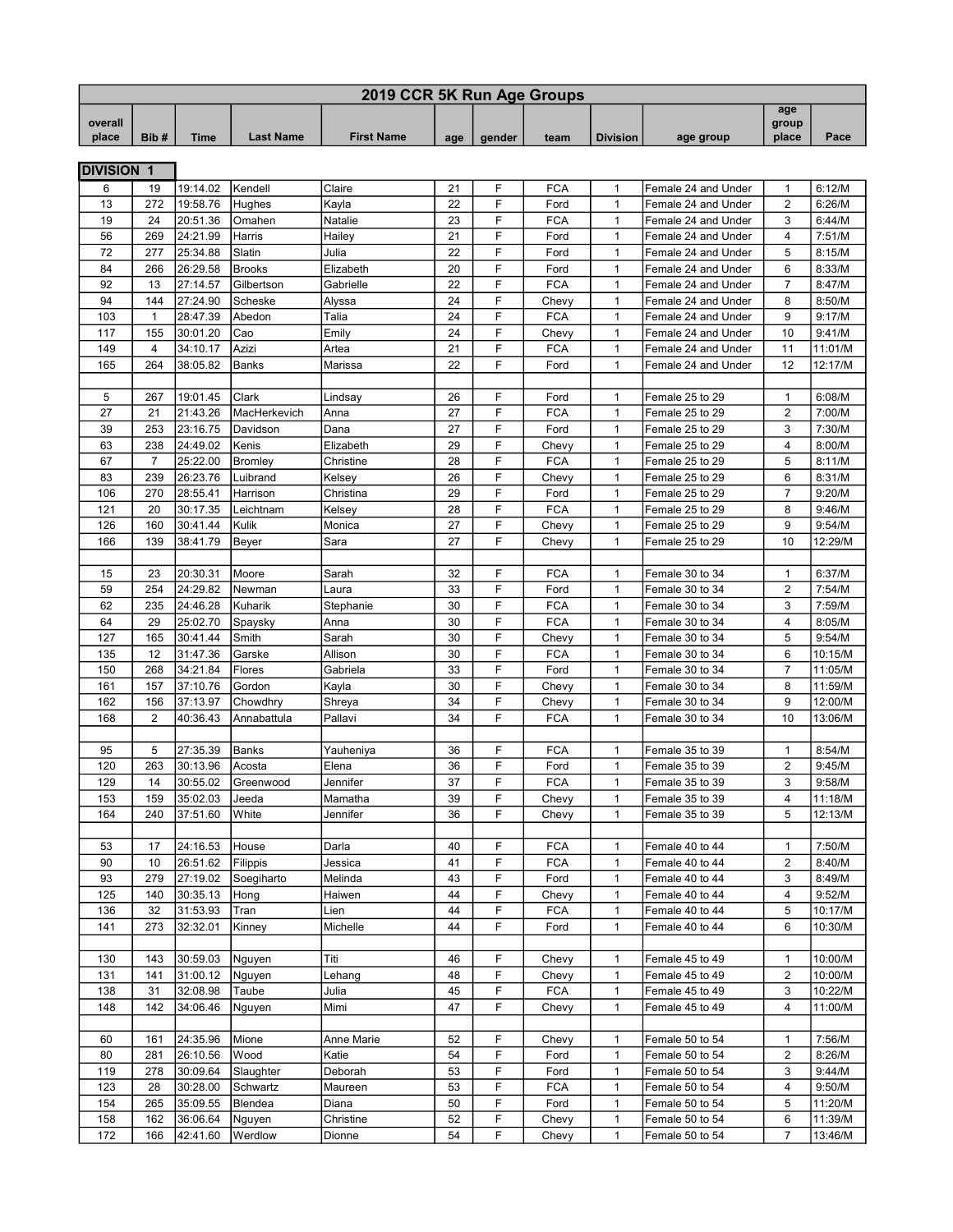| 99             | 158 | 28:08.97 | Hansen         | Lisa           | 55 | F | Chevy      | 1            | Female 55 to 59                | 1              | 9:05/M  |
|----------------|-----|----------|----------------|----------------|----|---|------------|--------------|--------------------------------|----------------|---------|
| 146            | 167 | 34:00.62 | Zhang          | Yvonne         | 56 | F | Chevy      | 1            | Female 55 to 59                | $\overline{2}$ | 10:58/M |
| 104            | 275 | 28:53.75 | Reno           | Cynthia        | 60 | F | Ford       | $\mathbf{1}$ | Female 60 to 64                | $\mathbf{1}$   | 9:19/M  |
| 173            | 164 | 43:08.77 | Ritter         | Joan           | 73 | F | Chevy      | $\mathbf{1}$ | Female 70 to 74                | $\mathbf{1}$   | 13:55/M |
| 177            | 16  | 45:38.08 | Helton         | Shirley        | 70 | F | <b>FCA</b> | $\mathbf{1}$ | Female 70 to 74                | $\overline{2}$ | 14:43/M |
|                |     |          |                |                |    |   |            |              |                                |                |         |
|                |     |          |                |                |    |   |            |              |                                |                |         |
|                |     |          |                |                |    |   |            |              |                                |                |         |
| $\overline{2}$ | 170 | 16:50.99 | Corrion        | Christian      | 22 | M | Chevy      | $\mathbf{1}$ | Male 24 and Under              | $\mathbf{1}$   | 5:26/M  |
| 21             | 72  | 21:04.91 | Mashak         | <b>Brady</b>   | 24 | M | <b>FCA</b> | 1            | Male 24 and Under              | $\overline{2}$ | 6:48/M  |
| 28             | 192 | 22:10.0  | Will           | <b>Brandon</b> | 24 | M | Chevy      | 1            | Male 24 and Under              | 3              | 7:09/M  |
| 32             | 187 | 22:36.61 | Sanchez        | Diego          | 24 | M | Chevy      | $\mathbf{1}$ | Male 24 and Under              | 4              | 7:17/M  |
| 49             | 175 | 24:05.79 | Induni         | Matthew        | 24 | M | Chevy      | $\mathbf{1}$ | Male 24 and Under              | 5              | 7:46/M  |
| 97             | 174 | 28:00.83 | Garcia         | Pedro          | 22 | M | Chevy      | 1            | Male 24 and Under              | 6              | 9:02/M  |
|                |     |          |                |                |    |   |            |              |                                |                |         |
| $\mathbf{1}$   | 260 | 16:48.86 | Popielarz      | Matt           | 27 | М | Ford       | $\mathbf{1}$ | Male 25 to 29                  | $\mathbf{1}$   | 5:25/M  |
| 3              | 191 | 18:05.92 | Vanegmond      | Matt           | 28 | М | Chevy      | 1            | Male 25 to 29                  | $\overline{2}$ | 5:50/M  |
| $\overline{7}$ | 287 | 19:24.57 | Garn           | Matthew        | 25 | M | Ford       | 1            | Male 25 to 29                  | 3              | 6:15/M  |
| 25             | 76  | 21:19.11 | Miller-Davis   | George         | 25 | M | <b>FCA</b> | $\mathbf{1}$ | Male 25 to 29                  | 4              | 6:53/M  |
| 33             | 102 | 22:36.96 | Spatola        | Vince          | 28 | M | <b>FCA</b> | 1            | Male 25 to 29                  | 5              | 7:17/M  |
| 54             | 188 | 24:18.06 | Santos         | Felipe         | 29 | M | Chevy      | 1            | Male 25 to 29                  | 6              | 7:50/M  |
| 66             | 47  | 25:21.94 | Driscoll       | <b>Brian</b>   | 26 | M | <b>FCA</b> | $\mathbf{1}$ | Male 25 to 29                  | $\overline{7}$ | 8:11/M  |
| 102            | 291 | 28:37.95 | Pal            | Anuj           | 28 | M | Ford       | $\mathbf{1}$ | Male 25 to 29                  | 8              | 9:14/M  |
| 142            | 292 | 32:50.69 |                | Jesus          | 27 | M | Ford       | $\mathbf{1}$ | Male 25 to 29                  | 9              | 10:35/M |
|                |     |          | Ramos          |                |    |   |            |              |                                |                |         |
| 143            | 96  | 33:14.30 | Shakya         | Manish         | 28 | M | <b>FCA</b> | 1            | Male 25 to 29                  | 10             | 10:43/M |
|                |     |          |                |                |    |   |            |              |                                |                |         |
| 10             | 173 | 19:55.70 | Fiore          | <b>Brian</b>   | 31 | M | Chevy      | 1            | Male 30 to 34                  | $\mathbf{1}$   | 6:25/M  |
| 46             | 100 | 23:57.31 | Sisk           | Joe            | 30 | M | <b>FCA</b> | 1            | Male 30 to 34                  | $\overline{2}$ | 7:44/M  |
| 75             | 179 | 25:51.70 | Munoz          | Juan Carlos    | 30 | M | Chevy      | 1            | Male 30 to 34                  | 3              | 8:20/M  |
| 134            | 75  | 31:46.33 | Mensah         | Anthony        | 33 | M | <b>FCA</b> | $\mathbf{1}$ | Male 30 to 34                  | 4              | 10:15/M |
| 171            | 126 | 42:40.0  | Carson         | Matthew        | 33 | M | <b>FCA</b> | $\mathbf{1}$ | Male 30 to 34                  | 5              | 13:46/M |
|                |     |          |                |                |    |   |            |              |                                |                |         |
| 17             | 49  | 20:33.65 | Flores         | Tony           | 35 | М | <b>FCA</b> | 1            | Male 35 to 39                  | 1              | 6:38/M  |
| 26             | 283 | 21:24.39 | Chaprnka       | Jon            | 35 | M | Ford       | $\mathbf{1}$ | Male 35 to 39                  | $\overline{2}$ | 6:54/M  |
| 36             | 36  | 23:04.60 | <b>Bresler</b> | Matt           | 36 | M | <b>FCA</b> | 1            | Male 35 to 39                  | 3              | 7:26/M  |
| 57             | 69  | 24:25.46 | Mao            | Jianghui       | 38 | M | <b>FCA</b> | 1            | Male 35 to 39                  | 4              | 7:53/M  |
| 87             | 242 | 26:44.11 | Baldauf        | John           | 37 | M | <b>FCA</b> | $\mathbf{1}$ | Male 35 to 39                  | 5              | 8:37/M  |
| 157            | 148 | 36:02.0  | Devaraj        | Devaprasath    | 38 | М | Chevy      | $\mathbf{1}$ | Male 35 to 39                  | 6              | 11:37/M |
|                |     |          |                |                |    |   |            |              |                                |                |         |
| 34             | 255 | 22:52.73 | Cullin         | Thomas         | 41 | M | Ford       | $\mathbf{1}$ | Male 40 to 44                  | $\mathbf{1}$   | 7:23/M  |
| 42             | 66  | 23:45.05 | Lund           | Eric           | 41 | M | <b>FCA</b> | $\mathbf{1}$ | Male 40 to 44                  | $\overline{2}$ | 7:40/M  |
| 52             | 94  | 24:13.14 | Rodriguez      | Paul           | 44 | М | <b>FCA</b> | 1            | Male 40 to 44                  | 3              | 7:49/M  |
|                |     |          |                |                |    |   |            |              |                                |                |         |
| 82             | 184 | 26:17.84 | Rafaelli       | Renato         | 40 | M | Chevy      | 1            | Male 40 to 44<br>Male 40 to 44 | 4              | 8:29/M  |
| 118            | 182 | 30:07.06 | Patil          | Amol           | 40 | M | Chevy      | $\mathbf{1}$ |                                | 5              | 9:43/M  |
| 156            | 186 | 35:47.47 | Ramadurai      | Venkatesh      | 41 | М | Chevy      | $\mathbf{1}$ | Male 40 to 44                  | 6              | 11:33/M |
| 167            | 95  | 39:07.12 | Sanka          | Manyam         | 41 | М | <b>FCA</b> | 1            | Male 40 to 44                  | 7              | 12:37/M |
| 169            | 180 | 42:20.29 | Muthalraja     | Selva          | 44 | М | Chevy      | 1            | Male 40 to 44                  | 8              | 13:39/M |
| 170            | 185 | 42:20.83 | Rajan          | Rajanish       | 41 | М | Chevy      | $\mathbf{1}$ | Male 40 to 44                  | 9              | 13:39/M |
|                |     |          |                |                |    |   |            |              |                                |                |         |
| 14             | 37  | 20:00.92 | <b>Brieda</b>  | Mike           | 49 | М | <b>FCA</b> | 1            | Male 45 to 49                  | $\mathbf{1}$   | 6:27/M  |
| 16             | 43  | 20:30.33 | Cueter         | Pete           | 47 | М | <b>FCA</b> | 1            | Male 45 to 49                  | 2              | 6:37/M  |
| 20             | 288 | 21:04.60 | Lepak          | David          | 49 | М | Ford       | 1            | Male 45 to 49                  | 3              | 6:48/M  |
| 30             | 104 | 22:27.47 | Sun            | Tianbing       | 48 | М | <b>FCA</b> | 1            | Male 45 to 49                  | 4              | 7:15/M  |
| 37             | 40  | 23:04.71 | Catenacci      | Paolo          | 49 | М | <b>FCA</b> | 1            | Male 45 to 49                  | 5              | 7:26/M  |
| 45             | 59  | 23:52.98 | Lacher         | Shaun          | 46 | М | <b>FCA</b> | $\mathbf{1}$ | Male 45 to 49                  | 6              | 7:42/M  |
| 48             | 241 | 24:00.28 | Burg           | Tony           | 46 | М | <b>FCA</b> | 1            | Male 45 to 49                  | $\overline{7}$ | 7:45/M  |
| 76             | 77  | 25:51.90 | Minhas         | Baljinder      | 48 | М | <b>FCA</b> | $\mathbf{1}$ | Male 45 to 49                  | 8              | 8:20/M  |
| 86             | 261 | 26:38.09 | Song           | Gavin          | 47 | М | Ford       | 1            | Male 45 to 49                  | 9              | 8:35/M  |
| 108            | 171 | 29:26.30 | Douglah        | Haidar         | 47 | М | Chevy      | 1            | Male 45 to 49                  | 10             | 9:30/M  |
| 110            | 113 | 29:29.63 | White          | Scott          | 47 | М | <b>FCA</b> | 1            | Male 45 to 49                  | 11             | 9:31/M  |
|                |     |          |                |                |    |   |            |              |                                |                |         |
| 116            | 80  | 29:58.69 | Nuñez-Aveytua  | Edgar          | 47 | М | <b>FCA</b> | 1            | Male 45 to 49                  | 12             | 9:40/M  |
| 163            | 168 | 37:26.43 | Arinez         | Jorge          | 49 | М | Chevy      | $\mathbf{1}$ | Male 45 to 49                  | 13             | 12:05/M |
|                |     |          |                |                |    |   |            |              |                                |                |         |
| 8              | 103 | 19:45.63 | Stewart        | Ray            | 50 | М | <b>FCA</b> | 1            | Male 50 to 54                  | 1              | 6:22/M  |
| 23             | 258 | 21:08.40 | Gomez          | Adan           | 54 | М | Ford       | 1            | Male 50 to 54                  | 2              | 6:49/M  |
| 38             | 256 | 23:11.59 | Doss           | Rob            | 53 | М | Ford       | $\mathbf{1}$ | Male 50 to 54                  | 3              | 7:29/M  |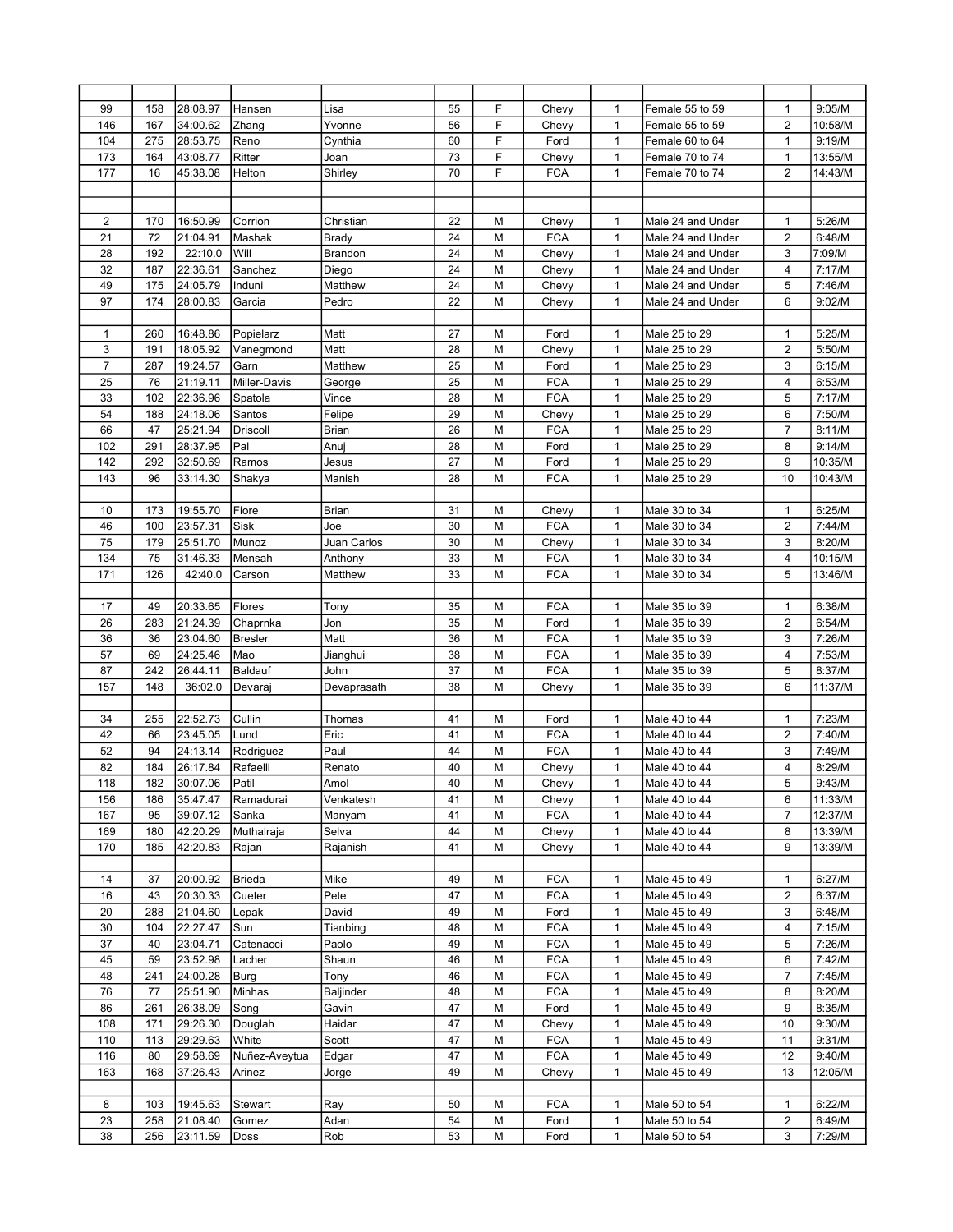| 41        | 189               | 23:35.48             | Tackett           | Jim           | 51       | М      | Chevy              | 1                       | Male 50 to 54                  | 4                 | 7:36/M           |
|-----------|-------------------|----------------------|-------------------|---------------|----------|--------|--------------------|-------------------------|--------------------------------|-------------------|------------------|
| 55        | 44                | 24:21.53             | Dempsey           | Tom           | 53       | М      | <b>FCA</b>         | 1                       | Male 50 to 54                  | 5                 | 7:51/M           |
| 68        | 152               | 25:22.01             | Ramini            | Venu          | 52       | М      | Chevy              | $\mathbf{1}$            | Male 50 to 54                  | 6                 | 8:11/M           |
| 71        | 38                | 25:33.69             | Caballero         | David         | 52       | М      | <b>FCA</b>         | $\mathbf{1}$            | Male 50 to 54                  | $\overline{7}$    | 8:15/M           |
| 74        | 35                | 25:39.85             | Bhatti            | Sukhvir       | 54       | М      | <b>FCA</b>         | $\mathbf{1}$            | Male 50 to 54                  | 8                 | 8:16/M           |
| 81        | 178               | 26:15.70             | Li                | Di            | 54       | М      | Chevy              | 1                       | Male 50 to 54                  | 9                 | 8:28/M           |
| 101       | 51                | 28:32.67             | Garcia            | Marco         | 54       | М      | <b>FCA</b>         | $\mathbf{1}$            | Male 50 to 54                  | 10                | 9:12/M           |
| 111       | 108               | 29:30.33             | Velez             | Chuck         | 51       | М      | <b>FCA</b>         | 1                       | Male 50 to 54                  | 11                | 9:31/M           |
| 114       | 42                | 29:53.22             | Cherukuri         | Punnaiah      | 52       | М      | <b>FCA</b>         | $\mathbf{1}$            | Male 50 to 54                  | 12                | 9:38/M           |
| 128       | 60                | 30:54.97             | Laubach           | Jeffrey       | 50       | М      | <b>FCA</b>         | $\mathbf{1}$            | Male 50 to 54                  | 13                | 9:58/M           |
|           |                   |                      |                   |               |          |        |                    |                         |                                |                   |                  |
| 9         | 90                | 19:53.61             | Randall           | Mark          | 57       | М      | <b>FCA</b>         | 1                       | Male 55 to 59                  | $\mathbf{1}$      | 6:25/M           |
|           |                   |                      |                   |               |          |        |                    |                         |                                |                   |                  |
| 18        | 48                | 20:48.46             | Dubois            | Paul          | 58       | М      | <b>FCA</b>         | $\mathbf{1}$            | Male 55 to 59                  | $\overline{2}$    | 6:43/M           |
| 22        | 87                | 21:05.63             | Ponkowski         | Tim           | 56       | М      | <b>FCA</b>         | $\mathbf{1}$            | Male 55 to 59                  | 3                 | 6:48/M           |
| 31        | 107               | 22:29.04             | Tolkacz           | Joe           | 59       | М      | <b>FCA</b>         | $\mathbf{1}$            | Male 55 to 59                  | 4                 | 7:15/M           |
| 40        | 111               | 23:34.32             | Warnez            | Micahael      | 57       | M      | <b>FCA</b>         | 1                       | Male 55 to 59                  | 5                 | 7:36/M           |
| 43        | 109               | 23:49.19             | Ventola           | Dominic       | 56       | M      | <b>FCA</b>         | 1                       | Male 55 to 59                  | $6\phantom{1}$    | 7:41/M           |
| 50        | 259               | 24:11.39             | Judge             | Patrick       | 56       | М      | Ford               | $\mathbf{1}$            | Male 55 to 59                  | $\overline{7}$    | 7:48/M           |
| 58        | 81                | 24:28.92             | Oakes             | Michael       | 57       | М      | <b>FCA</b>         | 1                       | Male 55 to 59                  | 8                 | 7:54/M           |
| 61        | 282               | 24:41.49             | Allison           | Jamie         | 56       | М      | Ford               | $\mathbf{1}$            | Male 55 to 59                  | 9                 | 7:58/M           |
| 69        | 65                | 25:24.33             | Luibrand          | Ed            | 57       | М      | <b>FCA</b>         | $\mathbf{1}$            | Male 55 to 59                  | 10                | 8:12/M           |
| 78        | 169               | 25:56.03             | Carnago           | Gene          | 59       | М      | Chevy              | $\mathbf{1}$            | Male 55 to 59                  | 11                | 8:22/M           |
| 79        | 33                | 26:05.57             | <b>Beatty</b>     | Tom           | 57       | М      | <b>FCA</b>         | 1                       | Male 55 to 59                  | 12                | 8:25/M           |
| 89        | 150               | 26:48.22             | Luckett           | Michael       | 55       | М      | Chevy              | 1                       | Male 55 to 59                  | 13                | 8:39/M           |
| 133       | 92                | 31:43.27             | Reid              | Robert        | 59       | М      | <b>FCA</b>         | $\mathbf{1}$            | Male 55 to 59                  | 14                | 10:14/M          |
| 160       | 190               | 36:28.40             | Tyson             | Barrington    | 59       | М      | Chevy              | 1                       | Male 55 to 59                  | 15                | 11:46/M          |
|           |                   |                      |                   |               |          |        |                    |                         |                                |                   |                  |
| 47        | 101               | 23:57.76             | Sivia             | Stinder       | 61       | М      | <b>FCA</b>         | $\mathbf{1}$            | Male 60 to 64                  | $\mathbf{1}$      | 7:44/M           |
| 65        | 86                | 25:13.78             | Pohl              | Don           | 61       | М      | <b>FCA</b>         | $\mathbf{1}$            | Male 60 to 64                  | $\overline{c}$    | 8:08/M           |
| 132       | 147               | 31:20.86             | Blesch            | Chris         | 61       | М      | Chevy              | $\mathbf{1}$            | Male 60 to 64                  | 3                 | 10:06/M          |
|           |                   |                      |                   |               |          |        |                    |                         |                                |                   |                  |
| 77        | 262               | 25:53.61             | Squires           | D Mark        | 68       | M      | Ford               | $\mathbf{1}$            | Male 65 to 69                  | $\mathbf{1}$      | 8:21/M           |
| 98        | 57                | 28:02.88             | Kudla             | Mark          | 65       | М      | <b>FCA</b>         | 1                       | Male 65 to 69                  | $\overline{2}$    | 9:03/M           |
| 105       | 257               | 28:53.94             | Golombek          | Michael       | 68       | M      | Ford               | $\mathbf{1}$            | Male 65 to 69                  | 3                 | 9:19/M           |
| 113       | 71                | 29:42.80             |                   | Mark          | 67       | М      | <b>FCA</b>         | $\mathbf{1}$            | Male 65 to 69                  | $\overline{4}$    | 9:35/M           |
|           |                   |                      | Martyn            |               |          |        |                    |                         |                                |                   |                  |
| 175       | 289               | 44:41.93             | Mahakian          | Dicron        | 66       | М      | Ford               | $\mathbf{1}$            | Male 65 to 69                  | 5                 | 14:25/M          |
|           |                   |                      |                   |               |          |        |                    |                         |                                |                   |                  |
| 137       | 58                | 31:58.19             | Kurowski          | Chris         | 70       | Μ      | <b>FCA</b>         | $\mathbf{1}$            | Male 70 to 74                  | $\mathbf{1}$      | 10:19/M          |
| 174       | 237               | 44:03.47             | Povirk            | Marty         | 71       | М      | Chevy              | $\mathbf{1}$            | Male 70 to 74                  | $\overline{2}$    | 14:13/M          |
|           |                   |                      |                   |               |          |        |                    |                         |                                |                   |                  |
| 147       | 286               | 34:03.45             | Earle             | Dan           | 77       |        |                    |                         |                                |                   |                  |
|           |                   |                      |                   |               |          | М      | Ford               | $\mathbf{1}$            | Male 75 to 79                  | $\mathbf{1}$      | 10:59/M          |
|           |                   |                      |                   |               |          |        |                    |                         |                                |                   |                  |
|           | <b>DIVISION 2</b> |                      |                   |               |          |        |                    |                         |                                |                   |                  |
| 85        | 358               | 26:37.81             | Gering            | Jessica       | 23       | F      | Nissan             | 2                       | Female 24 and Under            | $\mathbf{1}$      | 8:35/M           |
| 88        | 362               | 26:44.78             | Samantha          | Wheeler       | 23       | F      | Nissan             | 2                       | Female 24 and Under            | $\overline{2}$    | 8:37/M           |
| 144       | 341               | 33:41.28             | Dotson            | Brianna       | 23       | F      | Autoliv            | 2                       | Female 24 and Under            | 3                 | 10:52/M          |
|           |                   |                      |                   |               |          |        |                    |                         |                                |                   |                  |
| 109       | 343               | 29:29.47             | Arceno            | Toni          | 29       | F      | Autoliv            | 2                       | Female 25 to 29                | $\mathbf{1}$      | 9:31/M           |
| 122       | 355               | 30:22.59             | Jones             | Reilley       | 25       | F      | Nissan             | $\overline{2}$          | Female 25 to 29                | $\overline{2}$    | 9:48/M           |
| 145       | 360               | 33:44.96             | Bui               | Tu            | 25       | F      | Nissan             | $\overline{\mathbf{c}}$ | Female 25 to 29                | 3                 | 10:53/M          |
| 152       | 342               | 34:23.31             | M                 | Satya         | 27       | F      | Autoliv            | 2                       | Female 25 to 29                | 4                 | 11:05/M          |
| 159       | 361               | 36:23.40             | Mora Sanchez      | Lesly         | 26       | F      | Nissan             | 2                       | Female 25 to 29                | 5                 | 11:44/M          |
|           |                   |                      |                   |               |          |        |                    |                         |                                |                   |                  |
|           |                   |                      |                   |               |          |        |                    |                         |                                |                   |                  |
| 140       | 357               | 32:30.03             | Poudyal           | Samiksha      | 31       | F      | Nissan             | 2                       | Female 30 to 34                | $\mathbf{1}$      | 10:29/M          |
|           |                   |                      |                   |               |          |        |                    |                         |                                |                   |                  |
| 96        | 354               | 27:53.93             | <b>Ellis</b>      | Amanda        | 46       | F      | Nissan             | 2                       | Female 45 to 49                | 1                 | 9:00/M           |
| 115       | 359               | 29:58.09             | Dubay             | Carrie        | 46       | F      | Nissan             | $\overline{2}$          | Female 45 to 49                | 2                 | 9:40/M           |
|           |                   |                      |                   |               |          |        |                    |                         |                                |                   |                  |
| 100       | 356               | 28:19.25             | Piao              | Jenny         | 63       | F      | Nissan             | 2                       | Female 60 to 64                | 1                 | 9:08/M           |
|           |                   |                      |                   |               |          |        |                    |                         |                                |                   |                  |
|           |                   |                      |                   |               |          |        |                    |                         |                                |                   |                  |
| 51        | 364               | 24:12.12             | Diver             | Derrick       | 24       | М      | Nissan             | 2                       | Male 24 and Under              | $\mathbf{1}$      | 7:48/M           |
| 155       | 345               | 35:10.76             | Munoz             | Cristian      | 24       | М      | Autoliv            | 2                       | Male 24 and Under              | $\overline{2}$    | 11:21/M          |
|           |                   |                      |                   |               |          |        |                    |                         |                                |                   |                  |
| 35<br>112 | 344<br>346        | 23:01.16<br>29:36.99 | Denison<br>Zednik | Ryan<br>Louis | 25<br>29 | М<br>М | Autoliv<br>Autoliv | 2<br>$\overline{2}$     | Male 25 to 29<br>Male 25 to 29 | $\mathbf{1}$<br>2 | 7:25/M<br>9:33/M |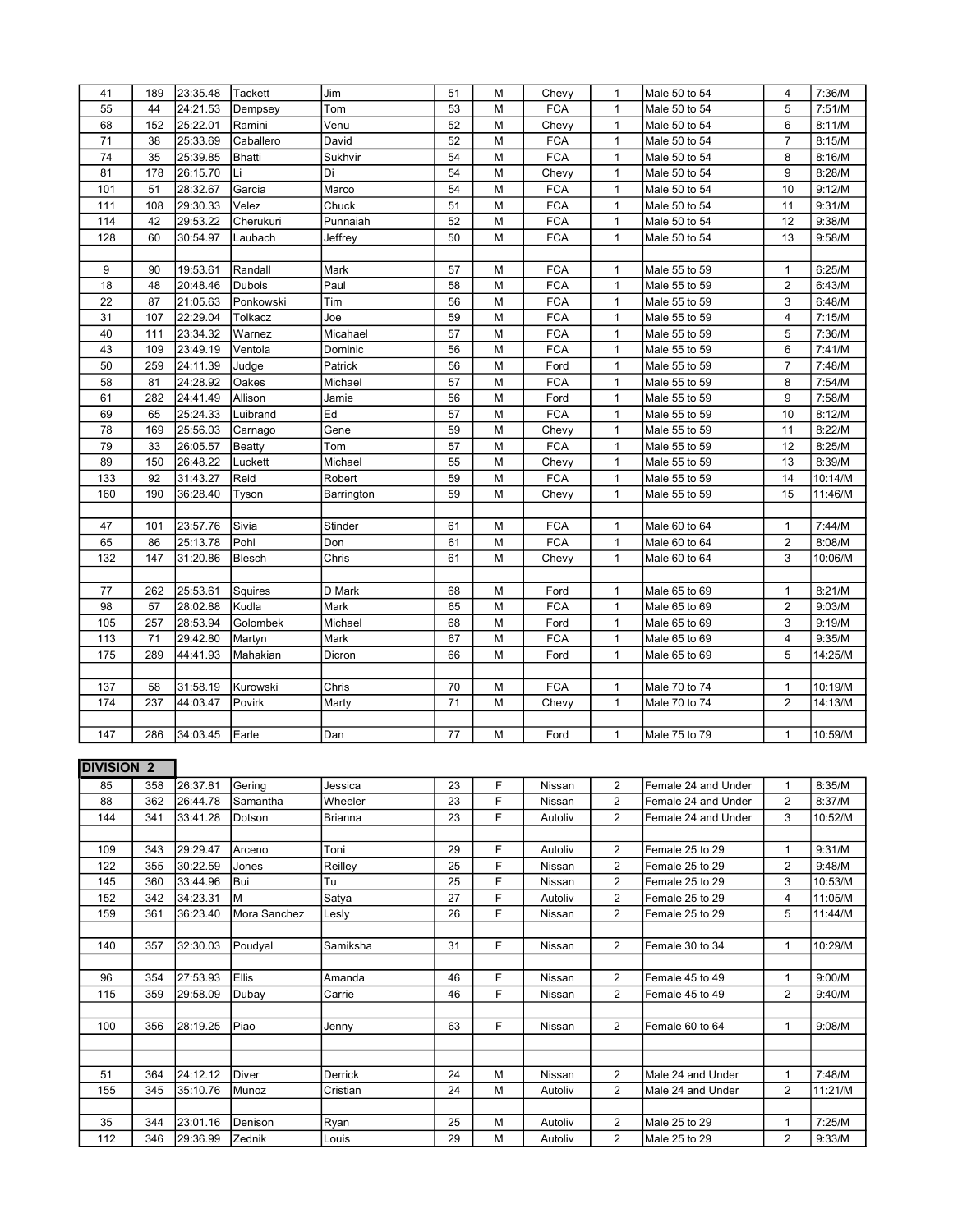| 11  | 370 | 19:55.86 | Joshi        | Tapesh          | 34 | М | Nissan  | $\overline{2}$ | Male 30 to 34 | 1              | 6:25/M  |
|-----|-----|----------|--------------|-----------------|----|---|---------|----------------|---------------|----------------|---------|
| 29  | 373 | 22:21.72 | Nguyen       | Khoi            | 30 | М | Nissan  | $\overline{2}$ | Male 30 to 34 | 2              | 7:13/M  |
| 124 | 347 | 30:33.98 | Vankuren     | <b>Brian</b>    | 33 | М | Autoliv | $\overline{2}$ | Male 30 to 34 | 3              | 9:51/M  |
| 139 | 368 | 32:27.95 | Abdul Jabbar | Mohammed Hussai | 34 | M | Nissan  | $\overline{2}$ | Male 30 to 34 | 4              | 10:28/M |
|     |     |          |              |                 |    |   |         |                |               |                |         |
| 4   | 374 | 18:47.34 | Narita       | Eisuke          | 38 | М | Nissan  | $\overline{2}$ | Male 35 to 39 | 1              | 6:04/M  |
| 12  | 352 | 19:57.65 | Drinker      | Alex            | 37 | М | Shinola | 2              | Male 35 to 39 | 2              | 6:26/M  |
| 24  | 363 | 21:15.76 | Ruud         | Jon             | 37 | М | Nissan  | 2              | Male 35 to 39 | 3              | 6:51/M  |
| 70  | 366 | 25:31.00 | Gasahl       | Henry           | 37 | М | Nissan  | $\overline{2}$ | Male 35 to 39 | 4              | 8:14/M  |
|     |     |          |              |                 |    |   |         |                |               |                |         |
| 44  | 365 | 23:51.69 | Downey       | <b>Brian</b>    | 49 | M | Nissan  | $\overline{2}$ | Male 45 to 49 | ٢              | 7:42/M  |
| 91  | 367 | 26:58.49 | Haley        | Ken             | 45 | М | Nissan  | $\overline{2}$ | Male 45 to 49 | $\overline{2}$ | 8:42/M  |
|     |     |          |              |                 |    |   |         |                |               |                |         |
| 73  | 348 | 25:38.71 | Morris       | <b>Russ</b>     | 51 | М | Autoliv | 2              | Male 50 to 54 | 1              | 8:16/M  |
|     |     |          |              |                 |    |   |         |                |               |                |         |
| 176 | 349 | 44:54.48 | Valdez       | Ed              | 57 | M | Autoliv | $\overline{2}$ | Male 55 to 59 | 1              | 14:29/M |
|     |     |          |              |                 |    |   |         |                |               |                |         |
| 107 | 369 | 29:04.24 | Herbst       | Gary            | 66 | М | Nissan  | $\overline{2}$ | Male 65 to 69 | ٠              | 9:23/M  |
| 151 | 350 | 34:22.10 | Cantley      | Dan             | 67 | М | Shinola | $\overline{2}$ | Male 65 to 69 | $\overline{2}$ | 11:05/M |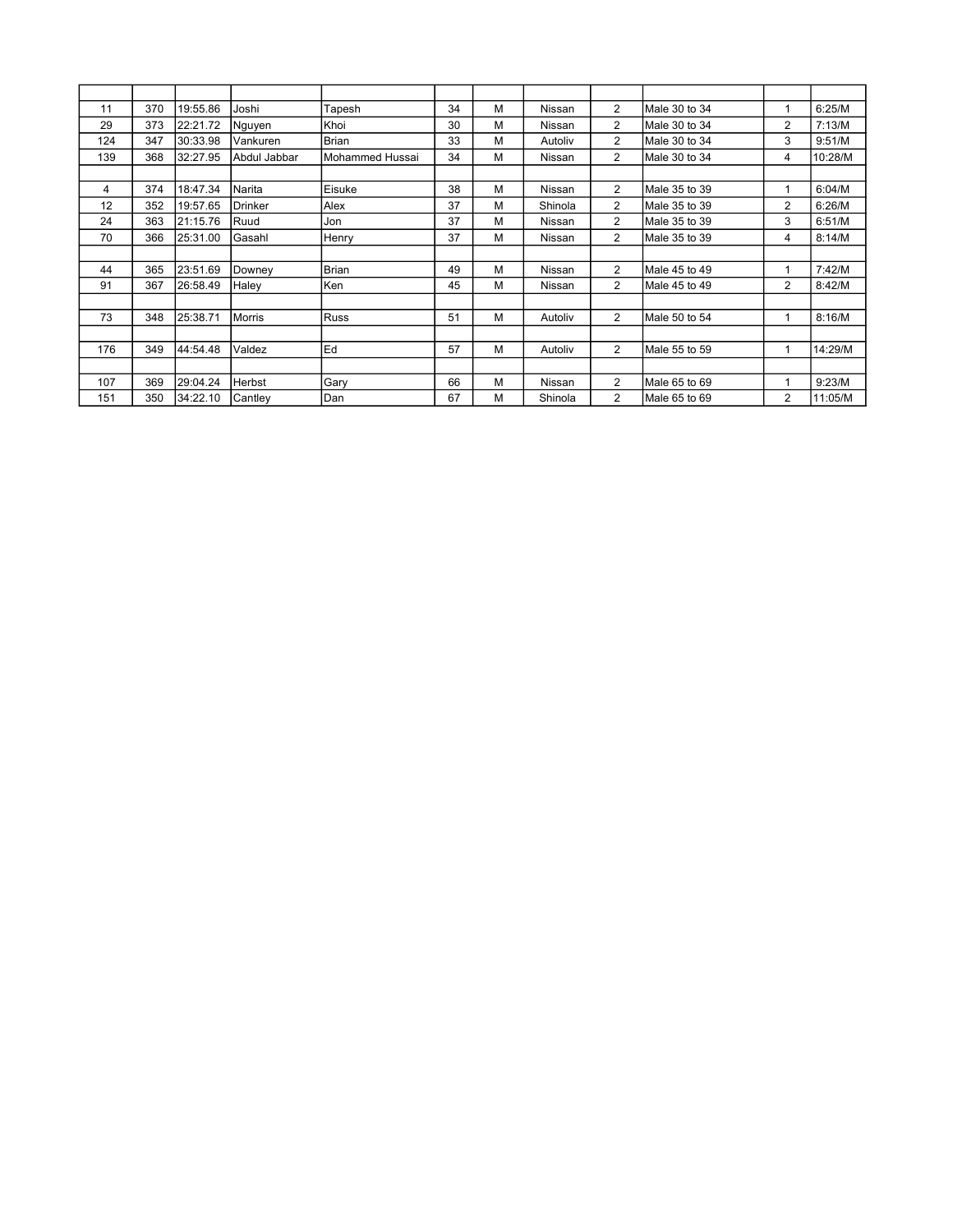|                   |                |                      |                  |                       |          | 2019 CCR 5K Run Teams |                          |                              |                                        |                              |                    |
|-------------------|----------------|----------------------|------------------|-----------------------|----------|-----------------------|--------------------------|------------------------------|----------------------------------------|------------------------------|--------------------|
| overall<br>place  | Bib#           | Time                 | <b>Last Name</b> | <b>First Name</b>     | age      | gender                | team                     | <b>Division</b>              | age group                              | age<br>group<br>place        | Pace               |
|                   |                |                      |                  |                       |          |                       |                          |                              |                                        |                              |                    |
| <b>DIVISION 1</b> |                |                      |                  |                       |          |                       |                          |                              |                                        |                              |                    |
| 60                | 161            | 24:35.96             | Mione            | Anne Marie            | 52       | F                     | Chevy                    | 1                            | Female 50 to 54                        | $\mathbf{1}$                 | 7:56/M             |
| 99                | 158            | 28:08.97             | Hansen           | Lisa                  | 55       | F                     | Chevy                    | 1                            | Female 55 to 59                        | $\mathbf{1}$                 | 9:05/M             |
| 130<br>173        | 143            | 30:59.03             | Nguyen           | Titi                  | 46<br>73 | F<br>F                | Chevy                    | $\mathbf{1}$<br>$\mathbf{1}$ | Female 45 to 49                        | $\mathbf{1}$<br>$\mathbf{1}$ | 10:00/M            |
| 131               | 164<br>141     | 43:08.77<br>31:00.12 | Ritter           | Joan                  | 48       | F                     | Chevy<br>Chevy           | $\mathbf{1}$                 | Female 70 to 74<br>Female 45 to 49     | $\overline{c}$               | 13:55/M<br>10:00/M |
| 146               | 167            | 34:00.62             | Nguyen<br>Zhang  | Lehang<br>Yvonne      | 56       | F                     | Chevy                    | 1                            | Female 55 to 59                        | $\overline{\mathbf{c}}$      | 10:58/M            |
| 63                | 238            | 24:49.02             | Kenis            | Elizabeth             | 29       | F                     | Chevy                    | $\mathbf{1}$                 | Female 25 to 29                        | 4                            | 8:00/M             |
| 125               | 140            | 30:35.13             | Hong             | Haiwen                | 44       | F                     | Chevy                    | $\mathbf{1}$                 | Female 40 to 44                        | $\overline{4}$               | 9:52/M             |
| 148               | 142            | 34:06.46             | Nguyen           | Mimi                  | 47       | F                     | Chevy                    | $\mathbf{1}$                 | Female 45 to 49                        | 4                            | 11:00/M            |
| 153               | 159            | 35:02.03             | Jeeda            | Mamatha               | 39       | F                     | Chevy                    | $\mathbf{1}$                 | Female 35 to 39                        | 4                            | 11:18/M            |
| 127               | 165            | 30:41.44             | Smith            | Sarah                 | 30       | F                     | Chevy                    | $\mathbf{1}$                 | Female 30 to 34                        | 5                            | 9:54/M             |
| 164               | 240            | 37:51.60             | White            | Jennifer              | 36       | F                     | Chevy                    | $\mathbf{1}$                 | Female 35 to 39                        | 5                            | 12:13/M            |
| 83                | 239            | 26:23.76             | Luibrand         | Kelsey                | 26       | F                     | Chevy                    | $\mathbf{1}$                 | Female 25 to 29                        | 6                            | 8:31/M             |
| 158               | 162            | 36:06.64             | Nguyen           | Christine             | 52       | F                     | Chevy                    | $\mathbf{1}$                 | Female 50 to 54                        | 6                            | 11:39/M            |
| 172               | 166            | 42:41.60             | Werdlow          | Dionne                | 54       | F                     | Chevy                    | $\mathbf{1}$                 | Female 50 to 54                        | $\overline{7}$               | 13:46/M            |
| 94                | 144            | 27:24.90             | Scheske          | Alyssa                | 24       | F                     | Chevy                    | 1                            | Female 24 and Under                    | 8                            | 8:50/M             |
| 161               | 157            | 37:10.76             | Gordon           | Kayla                 | 30       | F                     | Chevy                    | $\mathbf{1}$                 | Female 30 to 34                        | 8                            | 11:59/M            |
| 126               | 160            | 30:41.44             | Kulik            | Monica                | 27       | F                     | Chevy                    | $\mathbf{1}$                 | Female 25 to 29                        | 9                            | 9:54/M             |
| 162               | 156            | 37:13.97             | Chowdhry         | Shreya                | 34       | F                     | Chevy                    | $\mathbf{1}$                 | Female 30 to 34                        | 9                            | 12:00/M            |
| 117               | 155            | 30:01.20             | Cao              | Emily                 | 24       | F                     | Chevy                    | $\mathbf{1}$                 | Female 24 and Under                    | 10                           | 9:41/M             |
| 166               | 139            | 38:41.79             | Beyer            | Sara                  | 27       | F                     | Chevy                    | 1                            | Female 25 to 29                        | 10                           | 12:29/M            |
|                   |                |                      |                  |                       |          |                       |                          |                              |                                        |                              |                    |
| 6                 | 19             | 19:14.02             | Kendell          | Claire                | 21       | F                     | <b>FCA</b>               | $\mathbf{1}$                 | Female 24 and Under                    | $\overline{1}$               | 6:12/M             |
| 15                | 23             | 20:30.31             | Moore            | Sarah                 | 32       | F                     | <b>FCA</b>               | 1                            | Female 30 to 34                        | $\mathbf{1}$                 | 6:37/M             |
| 53                | 17             | 24:16.53             | House            | Darla                 | 40       | F                     | <b>FCA</b>               | $\mathbf{1}$                 | Female 40 to 44                        | $\mathbf{1}$                 | 7:50/M             |
| 95                | 5              | 27:35.39             | Banks            | Yauheniya             | 36       | F                     | <b>FCA</b>               | 1                            | Female 35 to 39                        | $\mathbf{1}$                 | 8:54/M             |
| 27                | 21             | 21:43.26             | MacHerkevich     | Anna                  | 27       | F                     | <b>FCA</b>               | $\mathbf{1}$                 | Female 25 to 29                        | $\overline{2}$               | 7:00/M             |
| 90                | 10             | 26:51.62             | Filippis         | Jessica               | 41       | F                     | <b>FCA</b>               | $\mathbf{1}$                 | Female 40 to 44                        | $\overline{2}$               | 8:40/M             |
| 177<br>19         | 16<br>24       | 45:38.08<br>20:51.36 | Helton<br>Omahen | Shirley<br>Natalie    | 70<br>23 | F<br>F                | <b>FCA</b><br><b>FCA</b> | 1<br>1                       | Female 70 to 74<br>Female 24 and Under | 2<br>3                       | 14:43/M<br>6:44/M  |
| 62                | 235            | 24:46.28             | Kuharik          | Stephanie             | 30       | F                     | <b>FCA</b>               | 1                            | Female 30 to 34                        | 3                            | 7:59/M             |
| 129               | 14             | 30:55.02             | Greenwood        | Jennifer              | 37       | F                     | <b>FCA</b>               | $\mathbf{1}$                 | Female 35 to 39                        | 3                            | 9:58/M             |
| 138               | 31             | 32:08.98             | Taube            | Julia                 | 45       | F                     | <b>FCA</b>               | $\mathbf{1}$                 | Female 45 to 49                        | 3                            | 10:22/M            |
| 64                | 29             | 25:02.70             | Spaysky          | Anna                  | 30       | F                     | <b>FCA</b>               | $\mathbf{1}$                 | Female 30 to 34                        | 4                            | 8:05/M             |
| 123               | 28             | 30:28.00             | Schwartz         | Maureen               | 53       | F                     | <b>FCA</b>               | $\mathbf{1}$                 | Female 50 to 54                        | 4                            | 9:50/M             |
| 67                | $\overline{7}$ | 25:22.00             | <b>Bromley</b>   | Christine             | 28       | F                     | <b>FCA</b>               | 1                            | Female 25 to 29                        | 5                            | 8:11/M             |
| 136               | 32             | 31:53.93             | Tran             | Lien                  | 44       | F                     | <b>FCA</b>               | 1                            | Female 40 to 44                        | 5                            | 10:17/M            |
| 135               | 12             | 31:47.36             | Garske           | Allison               | 30       | F                     | <b>FCA</b>               | $\mathbf{1}$                 | Female 30 to 34                        | 6                            | 10:15/M            |
| 92                | 13             | 27:14.57             | Gilbertson       | Gabrielle             | 22       | F                     | <b>FCA</b>               | $\mathbf{1}$                 | Female 24 and Under                    | $\overline{7}$               | 8:47/M             |
| 121               | 20             | 30:17.35             | Leichtnam        | Kelsey                | 28       | F                     | <b>FCA</b>               | 1                            | Female 25 to 29                        | 8                            | 9:46/M             |
| 103               | $\mathbf{1}$   | 28:47.39             | Abedon           | Talia                 | 24       | F                     | <b>FCA</b>               | $\mathbf{1}$                 | Female 24 and Under                    | 9                            | 9:17/M             |
| 168               | 2              | 40:36.43             | Annabattula      | Pallavi               | 34       | F                     | <b>FCA</b>               | $\mathbf{1}$                 | Female 30 to 34                        | 10                           | 13:06/M            |
| 149               | 4              | 34:10.17             | Azizi            | Artea                 | 21       | F                     | <b>FCA</b>               | $\mathbf{1}$                 | Female 24 and Under                    | 11                           | 11:01/M            |
|                   |                |                      |                  |                       |          |                       |                          |                              |                                        |                              |                    |
| 5                 | 267            | 19:01.45             | Clark            | Lindsay               | 26       | F                     | Ford                     | $\mathbf{1}$                 | Female 25 to 29                        | $\mathbf{1}$                 | 6:08/M             |
| 104               | 275            | 28:53.75             | Reno             | Cynthia               | 60       | F                     | Ford                     | $\mathbf{1}$                 | Female 60 to 64                        | $\mathbf{1}$                 | 9:19/M             |
| 13                | 272            | 19:58.76             | Hughes           | Kayla                 | 22       | F                     | Ford                     | $\mathbf{1}$                 | Female 24 and Under                    | $\overline{c}$               | 6:26/M             |
| 59                | 254            | 24:29.82             | Newman           | Laura                 | 33       | F                     | Ford                     | $\mathbf{1}$                 | Female 30 to 34                        | $\overline{2}$               | 7:54/M             |
| 80                | 281            | 26:10.56             | Wood             | Katie                 | 54       | F                     | Ford                     | 1                            | Female 50 to 54                        | $\overline{c}$               | 8:26/M             |
| 120               | 263            | 30:13.96             | Acosta           | Elena                 | 36       | F                     | Ford                     | $\mathbf{1}$                 | Female 35 to 39                        | $\boldsymbol{2}$             | 9:45/M             |
| 39                | 253            | 23:16.75             | Davidson         | Dana                  | 27       | F                     | Ford                     | 1                            | Female 25 to 29                        | 3                            | 7:30/M             |
| 93                | 279            | 27:19.02             | Soegiharto       | Melinda               | 43       | F                     | Ford                     | $\mathbf{1}$                 | Female 40 to 44                        | 3                            | 8:49/M             |
| 119               | 278            | 30:09.64             | Slaughter        | Deborah               | 53       | F                     | Ford                     | $\mathbf{1}$                 | Female 50 to 54                        | 3                            | 9:44/M             |
| 56                | 269            | 24:21.99             | Harris           | Hailey                | 21       | F                     | Ford                     | $\mathbf{1}$                 | Female 24 and Under                    | 4                            | 7:51/M             |
| 72                | 277            | 25:34.88             | Slatin           | Julia                 | 22       | F                     | Ford                     | $\mathbf{1}$                 | Female 24 and Under                    | 5                            | 8:15/M             |
| 154               | 265            | 35:09.55             | Blendea          | Diana                 | 50       | F                     | Ford                     | $\mathbf{1}$                 | Female 50 to 54                        | 5                            | 11:20/M            |
| 84                | 266            | 26:29.58             | Brooks           | Elizabeth             | 20       | F                     | Ford                     | $\mathbf{1}$                 | Female 24 and Under                    | 6                            | 8:33/M             |
| 141               | 273            | 32:32.01             | Kinney           | Michelle              | 44<br>29 | F                     | Ford                     | $\mathbf{1}$                 | Female 40 to 44                        | 6<br>$\boldsymbol{7}$        | 10:30/M            |
| 106<br>150        | 270<br>268     | 28:55.41<br>34:21.84 | Harrison         | Christina<br>Gabriela | 33       | F<br>F                | Ford                     | $\mathbf{1}$<br>$\mathbf{1}$ | Female 25 to 29<br>Female 30 to 34     | $\overline{7}$               | 9:20/M<br>11:05/M  |
| 165               | 264            | 38:05.82             | Flores<br>Banks  | Marissa               | 22       | F                     | Ford<br>Ford             | 1                            | Female 24 and Under                    | 12                           | 12:17/M            |
|                   |                |                      |                  |                       |          |                       |                          |                              |                                        |                              |                    |
|                   |                |                      |                  |                       |          |                       |                          |                              |                                        |                              |                    |
| 2                 | 170            | 16:50.99             | Corrion          | Christian             | 22       | М                     | Chevy                    | $\mathbf{1}$                 | Male 24 and Under                      | 1                            | 5:26/M             |
| 10                | 173            | 19:55.70             | Fiore            | Brian                 | 31       | М                     | Chevy                    | $\mathbf{1}$                 | Male 30 to 34                          | $\overline{1}$               | 6:25/M             |
|                   |                |                      |                  |                       |          |                       |                          |                              |                                        |                              |                    |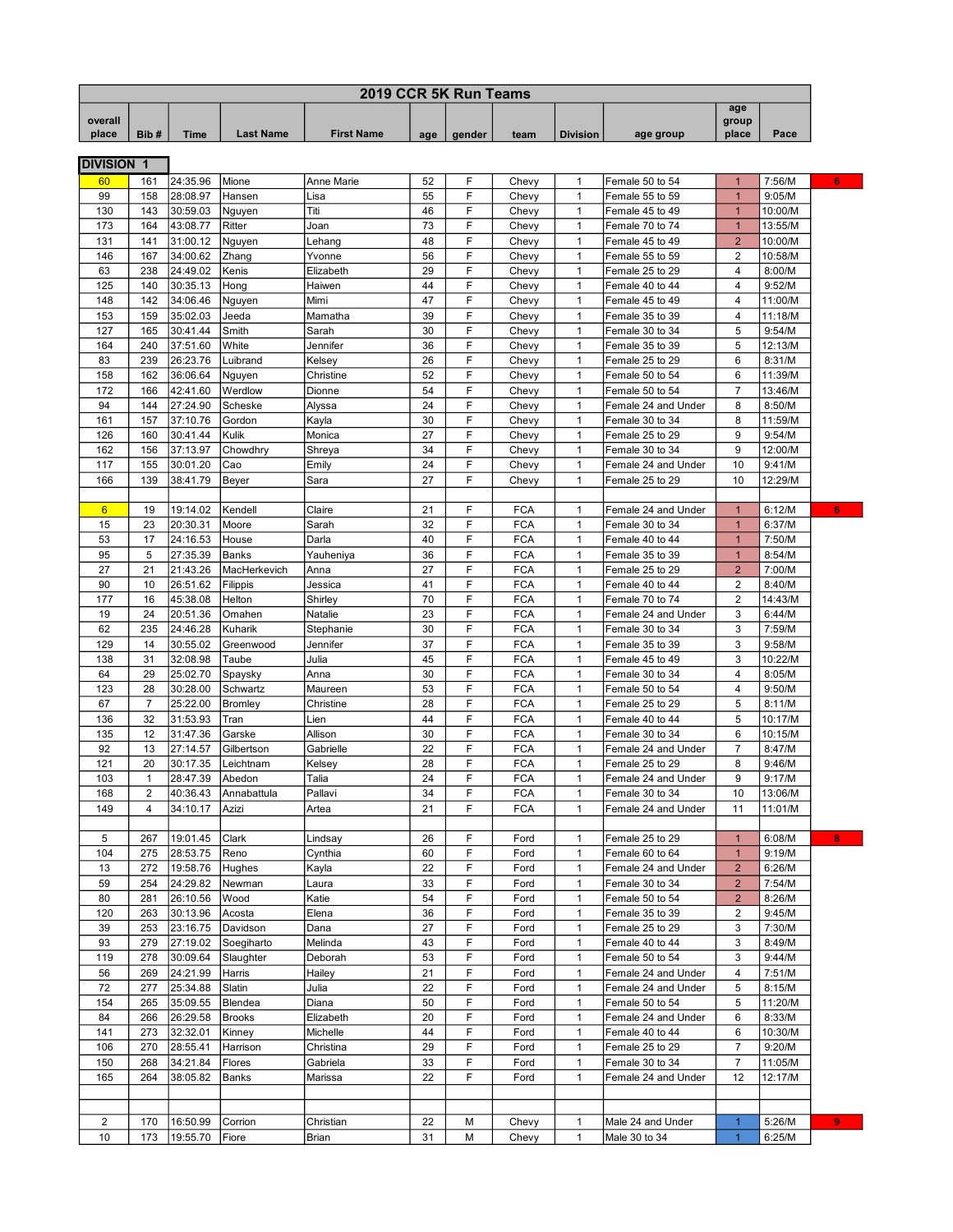| 3   | 191 | 18:05.92         | Vanegmond      | Matt         | 28 | М | Chevy      | 1            | Male 25 to 29     | $\overline{2}$   | 5:50/M  |   |
|-----|-----|------------------|----------------|--------------|----|---|------------|--------------|-------------------|------------------|---------|---|
| 174 | 237 | 44:03.47         | Povirk         | Marty        | 71 | M | Chevy      | 1            | Male 70 to 74     | $\overline{c}$   | 14:13/M |   |
| 28  | 192 | 22:10.0          | Will           | Brandon      | 24 | M | Chevy      | 1            | Male 24 and Under | 3                | 7:09/M  |   |
| 75  | 179 | 25:51.70         | Munoz          | Juan Carlos  | 30 | M | Chevy      | 1            | Male 30 to 34     | 3                | 8:20/M  |   |
| 132 | 147 | 31:20.86         | Blesch         | Chris        | 61 | М |            | $\mathbf{1}$ | Male 60 to 64     | 3                | 10:06/M |   |
| 32  |     | 22:36.61         |                |              | 24 | М | Chevy      |              |                   | 4                | 7:17/M  |   |
|     | 187 |                  | Sanchez        | Diego        |    |   | Chevy      | 1            | Male 24 and Under |                  |         |   |
| 41  | 189 | 23:35.48         | <b>Tackett</b> | Jim          | 51 | M | Chevy      | 1            | Male 50 to 54     | $\overline{4}$   | 7:36/M  |   |
| 82  | 184 | 26:17.84         | Rafaelli       | Renato       | 40 | M | Chevy      | 1            | Male 40 to 44     | $\overline{4}$   | 8:29/M  |   |
| 49  | 175 | 24:05.79         | Induni         | Matthew      | 24 | M | Chevy      | 1            | Male 24 and Under | 5                | 7:46/M  |   |
| 118 | 182 | 30:07.06         | Patil          | Amol         | 40 | М | Chevy      | $\mathbf{1}$ | Male 40 to 44     | 5                | 9:43/M  |   |
| 54  | 188 | 24:18.06         | Santos         | Felipe       | 29 | М | Chevy      | 1            | Male 25 to 29     | 6                | 7:50/M  |   |
| 68  | 152 | 25:22.01         | Ramini         | Venu         | 52 | M | Chevy      | 1            | Male 50 to 54     | 6                | 8:11/M  |   |
| 97  | 174 | 28:00.83         | Garcia         | Pedro        | 22 | M | Chevy      | 1            | Male 24 and Under | 6                | 9:02/M  |   |
| 156 | 186 | 35:47.47         | Ramadurai      | Venkatesh    | 41 | M | Chevy      | 1            | Male 40 to 44     | 6                | 11:33/M |   |
| 157 | 148 | 36:02.0          | Devaraj        | Devaprasath  | 38 | M | Chevy      | $\mathbf{1}$ | Male 35 to 39     | 6                | 11:37/M |   |
|     |     |                  |                |              | 44 |   |            |              |                   | 8                |         |   |
| 169 | 180 | 42:20.29         | Muthalraja     | Selva        |    | M | Chevy      | 1            | Male 40 to 44     |                  | 13:39/M |   |
| 81  | 178 | 26:15.70         | Li             | Di           | 54 | M | Chevy      | $\mathbf{1}$ | Male 50 to 54     | 9                | 8:28/M  |   |
| 170 | 185 | 42:20.83         | Rajan          | Rajanish     | 41 | M | Chevy      | 1            | Male 40 to 44     | 9                | 13:39/M |   |
| 108 | 171 | 29:26.30         | Douglah        | Haidar       | 47 | M | Chevy      | 1            | Male 45 to 49     | 10               | 9:30/M  |   |
| 78  | 169 | 25:56.03         | Carnago        | Gene         | 59 | M | Chevy      | 1            | Male 55 to 59     | 11               | 8:22/M  |   |
| 89  | 150 | 26:48.22         | Luckett        | Michael      | 55 | M | Chevy      | $\mathbf{1}$ | Male 55 to 59     | 13               | 8:39/M  |   |
| 163 | 168 | 37:26.43         | Arinez         | Jorge        | 49 | M | Chevy      | $\mathbf{1}$ | Male 45 to 49     | 13               | 12:05/M |   |
| 160 | 190 | 36:28.40         | Tyson          | Barrington   | 59 | M | Chevy      | 1            | Male 55 to 59     | 15               | 11:46/M |   |
|     |     |                  |                |              |    |   |            |              |                   |                  |         |   |
|     |     |                  | Stewart        |              | 50 | M |            |              | Male 50 to 54     |                  | 6:22/M  | 5 |
| 8   | 103 | 19:45.63         |                | Ray          |    |   | <b>FCA</b> | 1            |                   | $\mathbf{1}$     |         |   |
| 9   | 90  | 19:53.61         | Randall        | Mark         | 57 | М | <b>FCA</b> | $\mathbf{1}$ | Male 55 to 59     | $\overline{1}$   | 6:25/M  |   |
| 14  | 37  | 20:00.92         | Brieda         | Mike         | 49 | M | <b>FCA</b> | 1            | Male 45 to 49     | $\overline{1}$   | 6:27/M  |   |
| 17  | 49  | 20:33.65         | Flores         | Tony         | 35 | M | <b>FCA</b> | 1            | Male 35 to 39     | $\overline{1}$   | 6:38/M  |   |
| 47  | 101 | 23:57.76         | Sivia          | Stinder      | 61 | M | <b>FCA</b> | 1            | Male 60 to 64     | $\mathbf{1}$     | 7:44/M  |   |
| 137 | 58  | 31:58.19         | Kurowski       | Chris        | 70 | M | <b>FCA</b> | $\mathbf{1}$ | Male 70 to 74     | 1                | 10:19/M |   |
| 16  | 43  | 20:30.33         | Cueter         | Pete         | 47 | M | <b>FCA</b> | $\mathbf{1}$ | Male 45 to 49     | $\overline{c}$   | 6:37/M  |   |
| 18  | 48  | 20:48.46         | Dubois         | Paul         | 58 | M | <b>FCA</b> | 1            | Male 55 to 59     | $\overline{c}$   | 6:43/M  |   |
| 21  | 72  | 21:04.91         | Mashak         | <b>Brady</b> | 24 | M | <b>FCA</b> | 1            | Male 24 and Under | $\overline{2}$   | 6:48/M  |   |
| 42  | 66  | 23:45.05         | Lund           | Eric         | 41 | M | <b>FCA</b> | $\mathbf{1}$ | Male 40 to 44     | $\overline{2}$   | 7:40/M  |   |
|     |     |                  |                |              |    |   |            |              |                   |                  |         |   |
| 46  | 100 | 23:57.31         | Sisk           | Joe          | 30 | M | <b>FCA</b> | $\mathbf{1}$ | Male 30 to 34     | $\overline{2}$   | 7:44/M  |   |
| 65  | 86  | 25:13.78         | Pohl           | Don          | 61 | M | <b>FCA</b> | $\mathbf{1}$ | Male 60 to 64     | $\overline{c}$   | 8:08/M  |   |
| 98  | 57  | 28:02.88         | Kudla          | Mark         | 65 | M | <b>FCA</b> | $\mathbf{1}$ | Male 65 to 69     | $\overline{c}$   | 9:03/M  |   |
| 22  | 87  | 21:05.63         | Ponkowski      | Tim          | 56 | M | <b>FCA</b> | 1            | Male 55 to 59     | 3                | 6:48/M  |   |
| 36  | 36  | 23:04.60         | <b>Bresler</b> | Matt         | 36 | M | <b>FCA</b> | 1            | Male 35 to 39     | 3                | 7:26/M  |   |
| 52  | 94  | 24:13.14         | Rodriguez      | Paul         | 44 | M | <b>FCA</b> | 1            | Male 40 to 44     | 3                | 7:49/M  |   |
| 25  | 76  | 21:19.11         | Miller-Davis   | George       | 25 | М | <b>FCA</b> | $\mathbf{1}$ | Male 25 to 29     | 4                | 6:53/M  |   |
| 30  | 104 | 22:27.47         | Sun            | Tianbing     | 48 | M | <b>FCA</b> | 1            | Male 45 to 49     | $\overline{4}$   | 7:15/M  |   |
| 31  | 107 | 22:29.04         | Tolkacz        | Joe          | 59 | M | <b>FCA</b> | 1            | Male 55 to 59     | $\overline{4}$   | 7:15/M  |   |
| 57  | 69  | 24:25.46         | Mao            | Jianghui     | 38 | M | <b>FCA</b> | 1            | Male 35 to 39     | 4                | 7:53/M  |   |
|     |     |                  |                |              |    |   |            |              |                   |                  |         |   |
| 113 | 71  | 29:42.80         | Martyn         | Mark         | 67 | M | <b>FCA</b> | $\mathbf{1}$ | Male 65 to 69     | 4                | 9:35/M  |   |
| 134 | 75  | 31:46.33         | Mensah         | Anthony      | 33 | М | <b>FCA</b> | $\mathbf{1}$ | Male 30 to 34     | 4                | 10:15/M |   |
| 33  | 102 | 22:36.96 Spatola |                | Vince        | 28 | M | <b>FCA</b> | 1            | Male 25 to 29     | 5                | 7:17/M  |   |
| 37  | 40  | 23:04.71         | Catenacci      | Paolo        | 49 | М | <b>FCA</b> | 1            | Male 45 to 49     | 5                | 7:26/M  |   |
| 40  | 111 | 23:34.32         | Warnez         | Micahael     | 57 | M | <b>FCA</b> | 1            | Male 55 to 59     | 5                | 7:36/M  |   |
| 55  | 44  | 24:21.53         | Dempsey        | Tom          | 53 | M | <b>FCA</b> | 1            | Male 50 to 54     | 5                | 7:51/M  |   |
| 87  | 242 | 26:44.11         | Baldauf        | John         | 37 | M | <b>FCA</b> | 1            | Male 35 to 39     | 5                | 8:37/M  |   |
| 171 | 126 | 42:40.0          | Carson         | Matthew      | 33 | М | <b>FCA</b> | 1            | Male 30 to 34     | 5                | 13:46/M |   |
| 43  | 109 | 23:49.19         | Ventola        | Dominic      | 56 | М | <b>FCA</b> | 1            | Male 55 to 59     | 6                | 7:41/M  |   |
| 45  | 59  | 23:52.98         | Lacher         | Shaun        | 46 | M | <b>FCA</b> | 1            | Male 45 to 49     | 6                | 7:42/M  |   |
|     |     |                  |                |              |    |   |            |              |                   |                  |         |   |
| 48  | 241 | 24:00.28         | Burg           | Tony         | 46 | M | <b>FCA</b> | $\mathbf{1}$ | Male 45 to 49     | $\overline{7}$   | 7:45/M  |   |
| 66  | 47  | 25:21.94         | Driscoll       | Brian        | 26 | M | <b>FCA</b> | 1            | Male 25 to 29     | $\boldsymbol{7}$ | 8:11/M  |   |
| 71  | 38  | 25:33.69         | Caballero      | David        | 52 | М | <b>FCA</b> | 1            | Male 50 to 54     | $\overline{7}$   | 8:15/M  |   |
| 167 | 95  | 39:07.12         | Sanka          | Manyam       | 41 | М | <b>FCA</b> | 1            | Male 40 to 44     | $\boldsymbol{7}$ | 12:37/M |   |
| 58  | 81  | 24:28.92         | Oakes          | Michael      | 57 | M | <b>FCA</b> | 1            | Male 55 to 59     | 8                | 7:54/M  |   |
| 74  | 35  | 25:39.85         | Bhatti         | Sukhvir      | 54 | M | <b>FCA</b> | 1            | Male 50 to 54     | 8                | 8:16/M  |   |
| 76  | 77  | 25:51.90         | Minhas         | Baljinder    | 48 | M | <b>FCA</b> | 1            | Male 45 to 49     | 8                | 8:20/M  |   |
| 69  | 65  | 25:24.33         | Luibrand       | Ed           | 57 | М | <b>FCA</b> | 1            | Male 55 to 59     | 10               | 8:12/M  |   |
| 101 | 51  | 28:32.67         | Garcia         | Marco        | 54 | М | <b>FCA</b> | 1            | Male 50 to 54     | 10               | 9:12/M  |   |
|     |     |                  |                | Manish       |    |   |            |              |                   |                  |         |   |
| 143 | 96  | 33:14.30         | Shakya         |              | 28 | M | <b>FCA</b> | 1            | Male 25 to 29     | 10               | 10:43/M |   |
| 110 | 113 | 29:29.63         | White          | Scott        | 47 | M | <b>FCA</b> | $\mathbf{1}$ | Male 45 to 49     | 11               | 9:31/M  |   |
| 111 | 108 | 29:30.33         | Velez          | Chuck        | 51 | M | <b>FCA</b> | 1            | Male 50 to 54     | 11               | 9:31/M  |   |
| 79  | 33  | 26:05.57         | Beatty         | Tom          | 57 | М | <b>FCA</b> | 1            | Male 55 to 59     | 12               | 8:25/M  |   |
| 114 | 42  | 29:53.22         | Cherukuri      | Punnaiah     | 52 | М | FCA        | 1            | Male 50 to 54     | 12               | 9:38/M  |   |
| 116 | 80  | 29:58.69         | Nuñez-Aveytua  | Edgar        | 47 | M | <b>FCA</b> | 1            | Male 45 to 49     | 12               | 9:40/M  |   |
| 128 | 60  | 30:54.97         | Laubach        | Jeffrey      | 50 | M | <b>FCA</b> | $\mathbf{1}$ | Male 50 to 54     | 13               | 9:58/M  |   |
| 133 | 92  | 31:43.27         | Reid           | Robert       | 59 | М | FCA        | 1            | Male 55 to 59     | 14               | 10:14/M |   |
|     |     |                  |                |              |    |   |            |              |                   |                  |         |   |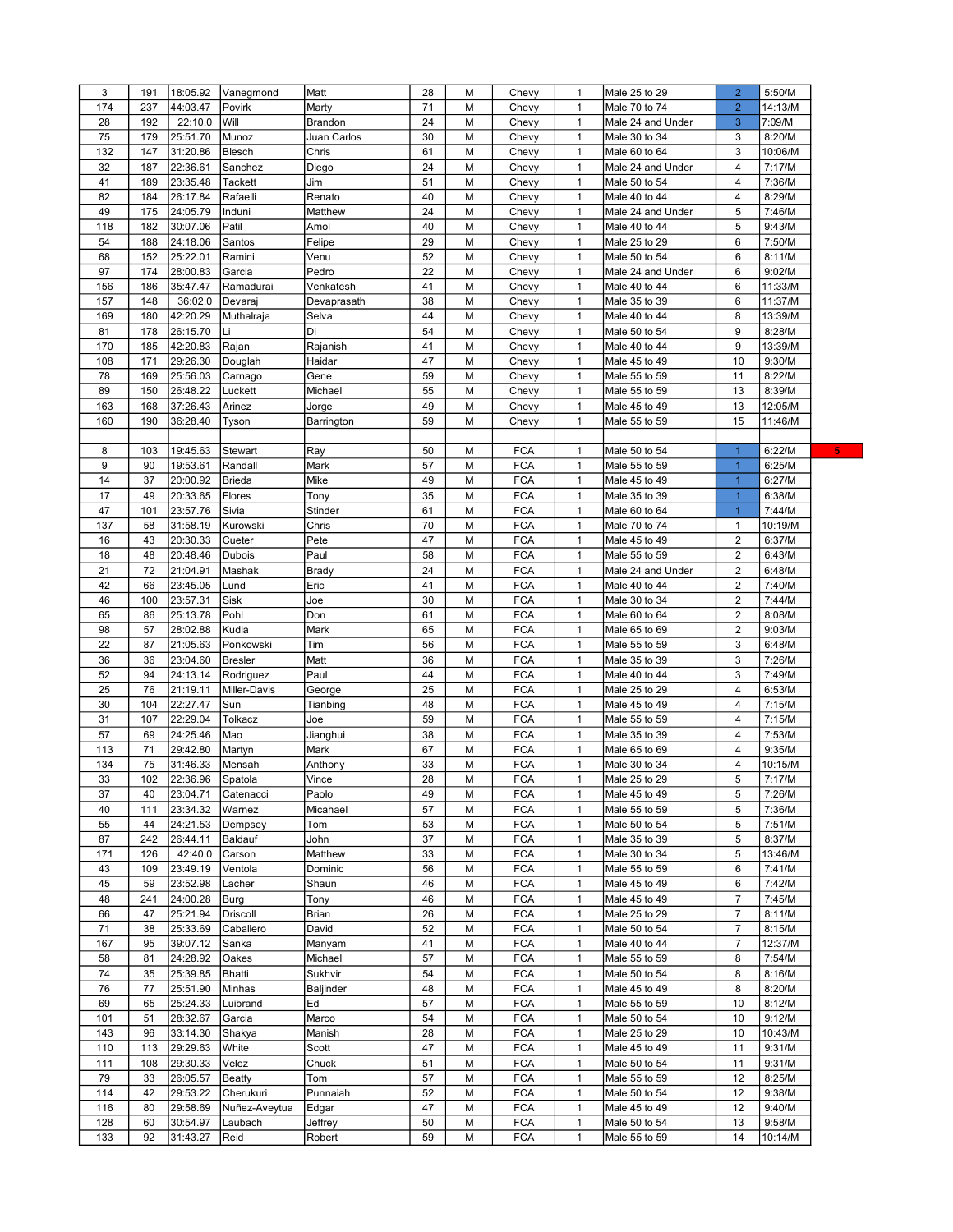|     | 260 | 16:48.86 | Popielarz     | Matt    | 27 | м | Ford | Male 25 to 29 |   | 5:25/M  | 6 <sub>1</sub> |
|-----|-----|----------|---------------|---------|----|---|------|---------------|---|---------|----------------|
| 34  | 255 | 22:52.73 | <b>Cullin</b> | Thomas  | 41 | м | Ford | Male 40 to 44 |   | 7:23/M  |                |
| 77  | 262 | 25:53.61 | Sauires       | D Mark  | 68 | M | Ford | Male 65 to 69 |   | 8:21/M  |                |
| 147 | 286 | 34:03.45 | Earle         | Dan     | 77 | M | Ford | Male 75 to 79 |   | 10:59/M |                |
| 23  | 258 | 21:08.40 | <b>Gomez</b>  | Adan    | 54 | M | Ford | Male 50 to 54 | 2 | 6:49/M  |                |
| 26  | 283 | 21:24.39 | Chaprnka      | Jon     | 35 | м | Ford | Male 35 to 39 | 2 | 6:54/M  |                |
| 7   | 287 | 19:24.57 | Garn          | Matthew | 25 | M | Ford | Male 25 to 29 | 3 | 6:15/M  |                |
| 20  | 288 | 21:04.60 | Lepak         | David   | 49 | м | Ford | Male 45 to 49 | 3 | 6:48/M  |                |
| 38  | 256 | 23:11.59 | Doss          | Rob     | 53 | M | Ford | Male 50 to 54 | 3 | 7:29/M  |                |
| 105 | 257 | 28:53.94 | Golombek      | Michael | 68 | м | Ford | Male 65 to 69 | 3 | 9:19/M  |                |
| 175 | 289 | 44:41.93 | Mahakian      | Dicron  | 66 | м | Ford | Male 65 to 69 | 5 | 14:25/M |                |
| 50  | 259 | 24:11.39 | Judge         | Patrick | 56 | M | Ford | Male 55 to 59 | 7 | 7:48/M  |                |
| 102 | 291 | 28:37.95 | lPal          | Anui    | 28 | м | Ford | Male 25 to 29 | 8 | 9:14/M  |                |
| 61  | 282 | 24:41.49 | Allison       | Jamie   | 56 | M | Ford | Male 55 to 59 | 9 | 7:58/M  |                |
| 86  | 261 | 26:38.09 | Song          | Gavin   | 47 | M | Ford | Male 45 to 49 | 9 | 8:35/M  |                |
| 142 | 292 | 32:50.69 | Ramos         | Jesus   | 27 | м | Ford | Male 25 to 29 | 9 | 10:35/M |                |

| <b>DIVISION 2</b> |     |          |              |                 |    |   |         |                |                     |                |         |                |
|-------------------|-----|----------|--------------|-----------------|----|---|---------|----------------|---------------------|----------------|---------|----------------|
| 109               | 343 | 29:29.47 | Arceno       | Toni            | 29 | F | Autoliv | 2              | Female 25 to 29     | 1              | 9:31/M  | 4              |
| 144               | 341 | 33:41.28 | Dotson       | <b>Brianna</b>  | 23 | F | Autoliv | $\overline{2}$ | Female 24 and Under | 3              | 10:52/M |                |
| 152               | 342 | 34:23.31 | lм           | Satya           | 27 | F | Autoliv | 2              | Female 25 to 29     | 4              | 11:05/M |                |
|                   |     |          |              |                 |    |   |         |                |                     |                |         |                |
| 85                | 358 | 26:37.81 | Gering       | Jessica         | 23 | F | Nissan  | 2              | Female 24 and Under | $\mathbf{1}$   | 8:35/M  | 2 <sup>1</sup> |
| 96                | 354 | 27:53.93 | Ellis        | Amanda          | 46 | F | Nissan  | $\overline{2}$ | Female 45 to 49     | $\mathbf{1}$   | 9:00/M  |                |
| 100               | 356 | 28:19.25 | Piao         | Jenny           | 63 | F | Nissan  | $\overline{2}$ | Female 60 to 64     | 1              | 9:08/M  |                |
| 140               | 357 | 32:30.03 | Poudyal      | Samiksha        | 31 | F | Nissan  | 2              | Female 30 to 34     | 1              | 10:29/M |                |
| 88                | 362 | 26:44.78 | Samantha     | Wheeler         | 23 | F | Nissan  | 2              | Female 24 and Under | $\overline{2}$ | 8:37/M  |                |
| 115               | 359 | 29:58.09 | Dubay        | Carrie          | 46 | F | Nissan  | 2              | Female 45 to 49     | $\overline{2}$ | 9:40/M  |                |
| 122               | 355 | 30:22.59 | Jones        | Reilley         | 25 | F | Nissan  | $\overline{2}$ | Female 25 to 29     | $\overline{2}$ | 9:48/M  |                |
| 145               | 360 | 33:44.96 | Bui          | Tu              | 25 | F | Nissan  | $\overline{2}$ | Female 25 to 29     | 3              | 10:53/M |                |
| 159               | 361 | 36:23.40 | Mora Sanchez | Lesly           | 26 | F | Nissan  | $\overline{2}$ | Female 25 to 29     | 5              | 11:44/M |                |
|                   |     |          |              |                 |    |   |         |                |                     |                |         |                |
|                   |     |          |              |                 |    |   |         |                |                     |                |         |                |
| 35                | 344 | 23:01.16 | Denison      | Ryan            | 25 | М | Autoliv | 2              | Male 25 to 29       | 1              | 7:25/M  | 3 <sup>1</sup> |
| 73                | 348 | 25:38.71 | Morris       | <b>Russ</b>     | 51 | M | Autoliv | $\overline{2}$ | Male 50 to 54       | 1              | 8:16/M  |                |
| 176               | 349 | 44:54.48 | Valdez       | Ed              | 57 | M | Autoliv | $\overline{2}$ | Male 55 to 59       | $\mathbf{1}$   | 14:29/M |                |
| 112               | 346 | 29:36.99 | Zednik       | Louis           | 29 | M | Autoliv | 2              | Male 25 to 29       | 2              | 9:33/M  |                |
| 155               | 345 | 35:10.76 | Munoz        | Cristian        | 24 | M | Autoliv | 2              | Male 24 and Under   | $\overline{2}$ | 11:21/M |                |
| 124               | 347 | 30:33.98 | Vankuren     | <b>Brian</b>    | 33 | M | Autoliv | 2              | Male 30 to 34       | 3              | 9:51/M  |                |
|                   |     |          |              |                 |    |   |         |                |                     |                |         |                |
| $\overline{4}$    | 374 | 18:47.34 | Narita       | Eisuke          | 38 | М | Nissan  | $\overline{2}$ | Male 35 to 39       | 1              | 6:04/M  | $\overline{3}$ |
| 11                | 370 | 19:55.86 | Joshi        | Tapesh          | 34 | M | Nissan  | $\overline{2}$ | Male 30 to 34       | 1              | 6:25/M  |                |
| 44                | 365 | 23:51.69 | Downey       | <b>Brian</b>    | 49 | M | Nissan  | $\overline{2}$ | Male 45 to 49       | 1              | 7:42/M  |                |
| 51                | 364 | 24:12.12 | <b>Diver</b> | Derrick         | 24 | M | Nissan  | 2              | Male 24 and Under   | 1              | 7:48/M  |                |
| 107               | 369 | 29:04.24 | Herbst       | Gary            | 66 | M | Nissan  | $\overline{2}$ | Male 65 to 69       | 1              | 9:23/M  |                |
| 29                | 373 | 22:21.72 | Nguyen       | Khoi            | 30 | M | Nissan  | 2              | Male 30 to 34       | $\overline{2}$ | 7:13/M  |                |
| 91                | 367 | 26:58.49 | Haley        | Ken             | 45 | М | Nissan  | 2              | Male 45 to 49       | 2              | 8:42/M  |                |
| 24                | 363 | 21:15.76 | Ruud         | Jon             | 37 | M | Nissan  | 2              | Male 35 to 39       | 3              | 6:51/M  |                |
| 70                | 366 | 25:31.00 | Gasahl       | Henry           | 37 | M | Nissan  | 2              | Male 35 to 39       | 4              | 8:14/M  |                |
| 139               | 368 | 32:27.95 | Abdul Jabbar | Mohammed Hussai | 34 | М | Nissan  | $\overline{2}$ | Male 30 to 34       | 4              | 10:28/M |                |
|                   |     |          |              |                 |    |   |         |                |                     |                |         |                |
| 12                | 352 | 19:57.65 | Drinker      | Alex            | 37 | M | Shinola | 2              | Male 35 to 39       | $\overline{2}$ | 6:26/M  |                |
| 151               | 350 | 34:22.10 | Cantley      | Dan             | 67 | M | Shinola | $\overline{2}$ | Male 65 to 69       | $\overline{2}$ | 11:05/M |                |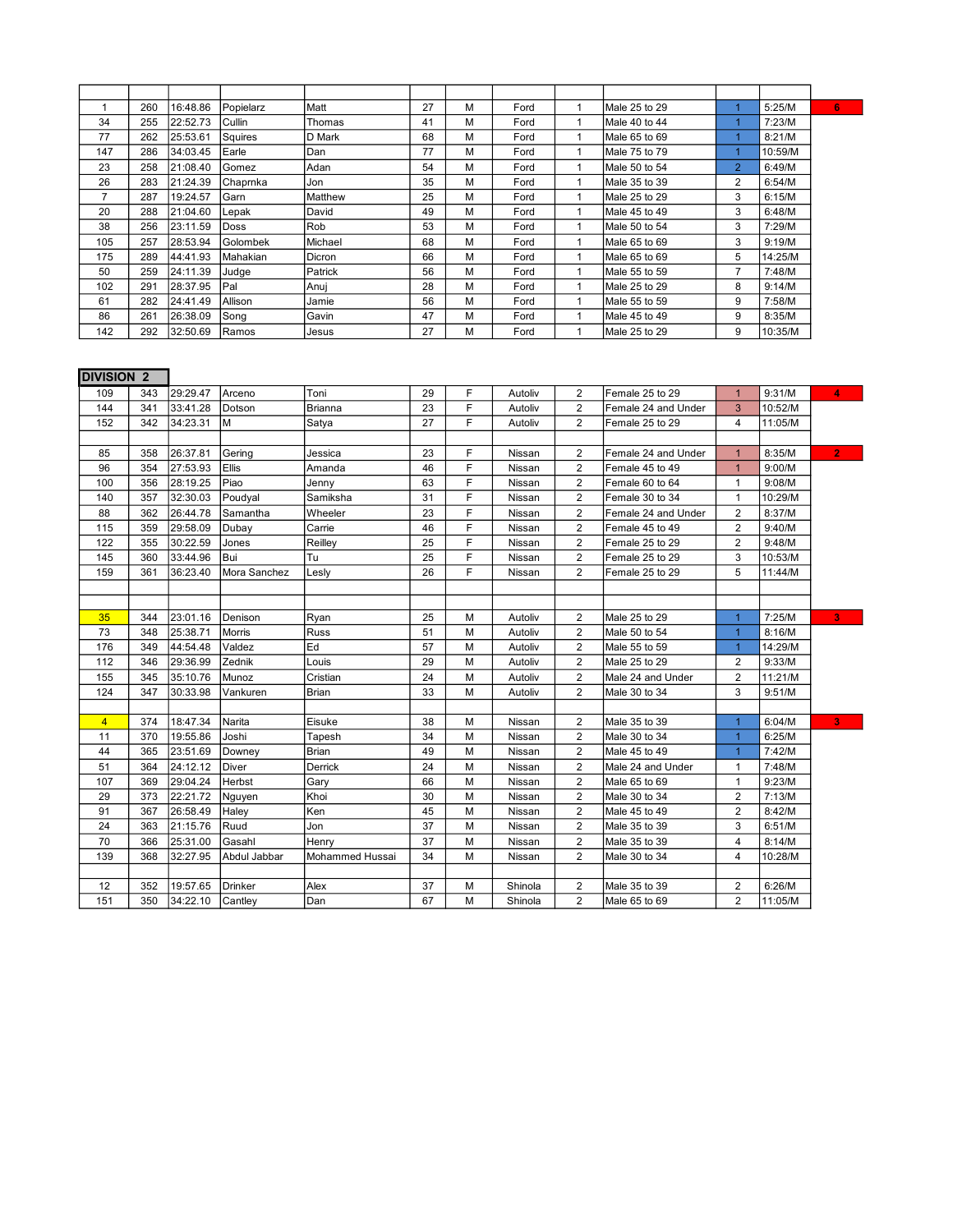|                         | 2019 CCR 5K Walk Results |                                         |                          |                   |          |        |                    |                              |                                    |                              |                    |  |  |  |
|-------------------------|--------------------------|-----------------------------------------|--------------------------|-------------------|----------|--------|--------------------|------------------------------|------------------------------------|------------------------------|--------------------|--|--|--|
| Overall<br>Place        | Bib#                     | Chip<br><b>Time</b>                     | <b>Last Name</b>         | <b>First Name</b> | Age      | Gender | Team               | <b>Division</b>              | <b>Age Group</b>                   | Age<br>Group<br><b>Place</b> | Pace               |  |  |  |
| 1                       | 1560                     | 32:59.91                                | Woods III                | Harold            | 53       | M      | Ford               | 1                            | Male 50 to 54                      | 1                            | 10:38/M            |  |  |  |
| $\overline{\mathbf{c}}$ | 1522                     | 33:11.76                                | Zhang                    | Ringo             | 48       | M      | <b>FCA</b>         | $\mathbf{1}$                 | Male 45 to 49                      | 1                            | 10:42/M            |  |  |  |
| 3                       | 1513                     | 33:19.95                                | Guo                      | Mingchao          | 58       | М      | <b>FCA</b>         | $\mathbf{1}$                 | Male 55 to 59                      | $\mathbf{1}$                 | 10:45/M            |  |  |  |
| 4                       | 1577                     | 33:40.70                                | Lane                     | Geoff             | 68       | M      | Ford               | $\mathbf{1}$                 | Male 65 to 69                      | 1                            | 10:52/M            |  |  |  |
| 5                       | 1586                     | 34:22.51                                | Waterbury                | James             | 31       | M      | Ford               | $\mathbf{1}$                 | Male 30 to 34                      | $\mathbf{1}$                 | 11:05/M            |  |  |  |
| 6                       | 1555                     | 34:29.88                                | Smith                    | Dan               | 29       | М      | Chevy              | $\mathbf{1}$                 | Male 25 to 29                      | 1                            | 11:07/M            |  |  |  |
| $\overline{7}$          | 1585                     | 34:55.92                                | Waterbury                | Mark              | 29       | M      | Ford               | $\mathbf{1}$                 | Male 25 to 29                      | $\overline{2}$               | 11:16/M            |  |  |  |
| 8                       | 1568                     | 35:03.12                                | Vanriper                 | Dawn              | 55       | F      | Ford               | $\mathbf{1}$                 | Female 55 to 59                    | $\mathbf{1}$                 | 11:18/M            |  |  |  |
| 9<br>10                 | 1532                     | 35:22.45                                | Hitchman                 | Thomas<br>Pete    | 59       | M      | Chevy              | 1                            | Male 55 to 59                      | $\overline{c}$<br>3          | 11:25/M            |  |  |  |
| 11                      | 1583<br>1584             | 35:52.06<br>36:00.72                    | Przybocki<br>Sivak       | Richard           | 56<br>24 | M<br>M | Ford<br>Ford       | 1<br>$\mathbf{1}$            | Male 55 to 59<br>Male 24 and Under | $\mathbf{1}$                 | 11:34/M<br>11:37/M |  |  |  |
| 12                      | 138                      | 36:24.0                                 | Zhang                    | Weidong           | 51       | М      | <b>FCA</b>         | $\mathbf{1}$                 | Male 50 to 54                      | $\overline{c}$               | 11:44/M            |  |  |  |
| 13                      | 1526                     | 36:26.52                                | Yang                     | Qing              | 55       | F      | Chevy              | 1                            | Female 55 to 59                    | $\overline{\mathbf{c}}$      | 11:45/M            |  |  |  |
| 14                      | 1527                     | 36:32.13                                | Zhang                    | Yuxiu             | 37       | F      | Chevy              | $\mathbf{1}$                 | Female 35 to 39                    | $\mathbf{1}$                 | 11:47/M            |  |  |  |
| 15                      | 1515                     | 36:40.71                                | Kemp                     | Dave              | 68       | М      | <b>FCA</b>         | $\mathbf{1}$                 | Male 65 to 69                      | $\overline{c}$               | 11:50/M            |  |  |  |
| 16                      | 1573                     | 36:47.47                                | Ferguson                 | Kavan             | 24       | М      | Ford               | 1                            | Male 24 and Under                  | $\overline{\mathbf{c}}$      | 11:52/M            |  |  |  |
| 17                      | 1578                     | 36:47.59                                | İMarshall                | Gary              | 64       | М      | Ford               | $\mathbf{1}$                 | Male 60 to 64                      | $\mathbf{1}$                 | 11:52/M            |  |  |  |
| 18                      | 1587                     | 37:22.34                                | Waterbury                | Ed                | 68       | M      | Ford               | $\mathbf{1}$                 | Male 65 to 69                      | 3                            | 12:03/M            |  |  |  |
| 19                      | 1501                     | 37:23.80                                | Figueroa                 | Mercedes          | 51       | F      | <b>FCA</b>         | $\mathbf{1}$                 | Female 50 to 54                    | $\mathbf{1}$                 | 12:04/M            |  |  |  |
| 20                      | 135                      | 38:02.0                                 | Unger                    | Dave              | 45       | M      | <b>FCA</b>         | $\mathbf{1}$                 | Male 45 to 49                      | $\overline{2}$               | 12:16/M            |  |  |  |
| 21                      | 1554                     | 38:56.60                                | Salinger                 | Jeremy            | 69       | М      | Chevy              | $\mathbf{1}$                 | Male 65 to 69                      | 4                            | 12:34/M            |  |  |  |
| 22                      | 1588                     | 39:27.07 An                             |                          | Shuying           | 47       | F      | Chevy              | $\mathbf{1}$                 | Female 45 to 49                    | $\mathbf{1}$                 | 12:44/M            |  |  |  |
| 23                      | 1507                     | 39:36.00                                | <b>Stiteler</b>          | Carolyn           | 50       | F      | <b>FCA</b>         | 1                            | Female 50 to 54                    | $\overline{2}$               | 12:46/M            |  |  |  |
| 24                      | 1565                     | 39:50.08                                | Krueger                  | Gayle             | 43       | F      | Ford               | $\mathbf{1}$                 | Female 40 to 44                    | $\mathbf{1}$                 | 12:51/M            |  |  |  |
| 25<br>26                | 1524<br>1529             | 40:05.90<br>40:41.30                    | Hong                     | Chen<br>Mohan     | 52<br>53 | F<br>M | Chevy              | $\mathbf{1}$<br>$\mathbf{1}$ | Female 50 to 54<br>Male 50 to 54   | 3<br>3                       | 12:56/M<br>13:07/M |  |  |  |
| 27                      | 1533                     | 41:06.19                                | Bhogineni<br>Hull        | Kevin             | 47       | M      | Chevy<br>Chevy     | $\mathbf{1}$                 | Male 45 to 49                      | 3                            | 13:15/M            |  |  |  |
| 28                      | 1558                     | 41:09.45                                | Mahakian                 | Lindsay           | 29       | F      | Ford               | $\mathbf{1}$                 | Female 25 to 29                    | 1                            | 13:16/M            |  |  |  |
| 29                      | 1564                     | 41:16.46                                | Jose                     | Rose              | 27       | F      | Ford               | $\mathbf{1}$                 | Female 25 to 29                    | $\overline{2}$               | 13:19/M            |  |  |  |
| 30                      | 1536                     | 41:47.02                                | Thivierge                | Thomas            | 56       | M      | Chevy              | $\mathbf{1}$                 | Male 55 to 59                      | 4                            | 13:29/M            |  |  |  |
| 31                      | 1552                     | 42:23.39                                | Lekshmanan               | Sundaram          | 30       | М      | Chevy              | $\mathbf{1}$                 | Male 30 to 34                      | $\overline{2}$               | 13:40/M            |  |  |  |
| 32                      | 1528                     | 42:26.27                                | Aigalikar                | Prasanna          | 47       | M      | Chevy              | $\mathbf{1}$                 | Male 45 to 49                      | 4                            | 13:41/M            |  |  |  |
| 33                      | 1519                     | 42:31.95                                | Shiblag                  | Mark              | 59       | M      | <b>FCA</b>         | $\mathbf{1}$                 | Male 55 to 59                      | 5                            | 13:43/M            |  |  |  |
| 34                      | 1508                     | 42:38.21                                | Tarantino                | Marilyn           | 73       | F      | <b>FCA</b>         | $\mathbf{1}$                 | Female 70 to 74                    | 1                            | 13:45/M            |  |  |  |
| 35                      | 1556                     | 42:48.51                                | Valle                    | Vincent           | 64       | М      | Chevy              | $\mathbf{1}$                 | Male 60 to 64                      | $\overline{2}$               | 13:48/M            |  |  |  |
| 36                      | 1550                     | 42:52.28                                | <b>Brice</b>             | Thomas            | 56       | M      | Chevy              | $\mathbf{1}$                 | Male 55 to 59                      | 6                            | 13:50/M            |  |  |  |
| 37                      | 1525                     | 43:23.88                                | Yang                     | Lei               | 56       | F      | Chevy              | 1                            | Female 55 to 59                    | 3                            | 14:00/M            |  |  |  |
| 38                      | 1537                     | 43:30.70                                | Virkud                   | Rajesh            | 55       | M      | Chevy              | $\mathbf{1}$                 | Male 55 to 59                      | $\overline{7}$               | 14:02/M            |  |  |  |
| 39                      | 1559                     | 43:33.73                                | Girish                   | Natarajan         | 58<br>27 | M      | Ford               | $\mathbf{1}$                 | Male 55 to 59                      | 8                            | 14:03/M            |  |  |  |
| 40<br>41                | 1561<br>1509             | 43:43.60<br>44:23.71                    | Delgado<br>Winkel        | Samantha<br>Gail  | 59       | F<br>F | Ford<br><b>FCA</b> | $\mathbf{1}$<br>$\mathbf{1}$ | Female 25 to 29                    | 3<br>$\overline{\mathbf{4}}$ | 14:06/M<br>14:19/M |  |  |  |
| 42                      | 1539                     | 44:25.66 Cenolli                        |                          | Rovena            | 35       | F      | Chevy              | $\mathbf{1}$                 | Female 55 to 59<br>Female 35 to 39 | 2                            | 14:20/M            |  |  |  |
| 43                      | 1547                     | 44:27.70 Sole                           |                          | Josephine         | 47       | F      | Chevy              | 1                            | Female 45 to 49                    | $\overline{2}$               | 14:20/M            |  |  |  |
| 44                      | 1590                     | 45:07.47 Nuar                           |                          | Christine         | 26       | F      | Ford               | $\mathbf{1}$                 | Female 25 to 29                    | 4                            | 14:33/M            |  |  |  |
| 45                      | 1576                     |                                         | 45:18.10   Krugman       | Mark              | 62       | М      | Ford               | 1                            | Male 60 to 64                      | 3                            | 14:37/M            |  |  |  |
| 46                      | 1534                     |                                         | 45:31.43   Manchenahalli | Prakash           | 42       | М      | Chevy              | $\mathbf{1}$                 | Male 40 to 44                      | $\mathbf{1}$                 | 14:41/M            |  |  |  |
| 47                      | 1542                     | 45:44.24                                | Jiang                    | Connie            | 25       | F      | Chevy              | $\mathbf{1}$                 | Female 25 to 29                    | 5                            | 14:45/M            |  |  |  |
| 48                      | 133                      | 45:46.0                                 | Sanders                  | Mark              | 50       | М      | <b>FCA</b>         | 1                            | Male 50 to 54                      | 4                            | 14:46/M            |  |  |  |
| 49                      | 1530                     | 45:46.22                                | Daprai                   | Paul              | 51       | М      | Chevy              | 1                            | Male 50 to 54                      | 5                            | 14:46/M            |  |  |  |
| 50                      | 1544                     | 45:58.90 Owino                          |                          | Vivianne          | 30       | F      | Chevy              | $\mathbf{1}$                 | Female 30 to 34                    | $\mathbf{1}$                 | 14:50/M            |  |  |  |
| 51                      | 1512                     | 46:10.50                                | Chambers                 | Komar             | 34       | М      | <b>FCA</b>         | $\mathbf{1}$                 | Male 30 to 34                      | 3                            | 14:54/M            |  |  |  |
| 52                      | 1506                     | 46:41.96 McRee                          |                          | Teneisha          | 40       | F      | <b>FCA</b>         | $\mathbf{1}$                 | Female 40 to 44                    | $\overline{c}$               | 15:04/M            |  |  |  |
| 53                      | 1500                     |                                         | 46:48.26 Armstrong       | Alicia            | 51       | F      | <b>FCA</b>         | $\mathbf{1}$                 | Female 50 to 54                    | 4                            | 15:06/M            |  |  |  |
| 54                      | 1566                     | 47:18.12 Peters                         |                          | Jacquelyn         | 21       | F      | Ford               | $\mathbf{1}$                 | Female 24 and Under                | 1                            | 15:15/M            |  |  |  |
| 55                      | 1538                     |                                         | 47:53.98 Asha Muduvadi   | Rajsahekar        | 42       | F      | Chevy              | $\mathbf{1}$                 | Female 40 to 44                    | 3                            | 15:27/M            |  |  |  |
| 56                      | 1575                     | 48:03.68 Helsing                        |                          | David             | 58       | М<br>F | Ford               | $\mathbf{1}$                 | Male 55 to 59                      | 9                            | 15:30/M            |  |  |  |
| 57<br>58                | 1567<br>1541             | 48:04.44   Petrella<br>49:10.74 Horbatt |                          | Rose<br>Heather   | 56<br>35 | F      | Ford<br>Chevy      | $\mathbf{1}$<br>$\mathbf{1}$ | Female 55 to 59<br>Female 35 to 39 | 5<br>3                       | 15:30/M<br>15:52/M |  |  |  |
| 59                      | 1551                     | 49:11.62 Horbatt                        |                          | Kevin             | 37       | М      | Chevy              | $\mathbf{1}$                 | Male 35 to 39                      | 1                            | 15:52/M            |  |  |  |
| 60                      | 1549                     | 49:21.26 Ysa                            |                          | Yuri              | 39       | F      | Chevy              | $\mathbf{1}$                 | Female 35 to 39                    | 4                            | 15:55/M            |  |  |  |
| 61                      | 1557                     | 49:34.06 Fielding                       |                          | Becca             | 28       | F      | Ford               | $\mathbf{1}$                 | Female 25 to 29                    | 6                            | 15:59/M            |  |  |  |
| 62                      | 1569                     | 49:35.0                                 | Wineman                  | Kathryn           | 30       | F      | Ford               | $\mathbf{1}$                 | Female 30 to 34                    | $\overline{\mathbf{c}}$      | 16:00/M            |  |  |  |
| 63                      | 1517                     | 49:39.87                                | Rizzo                    | Zachary           | 21       | м      | <b>FCA</b>         | $\mathbf{1}$                 | Male 24 and Under                  | 3                            | 16:01/M            |  |  |  |
| 64                      | 125                      | 49:50.0                                 | Bidkar                   | Niraj             | 41       | М      | <b>FCA</b>         | $\mathbf{1}$                 | Male 40 to 44                      | $\overline{2}$               | 13:10/M            |  |  |  |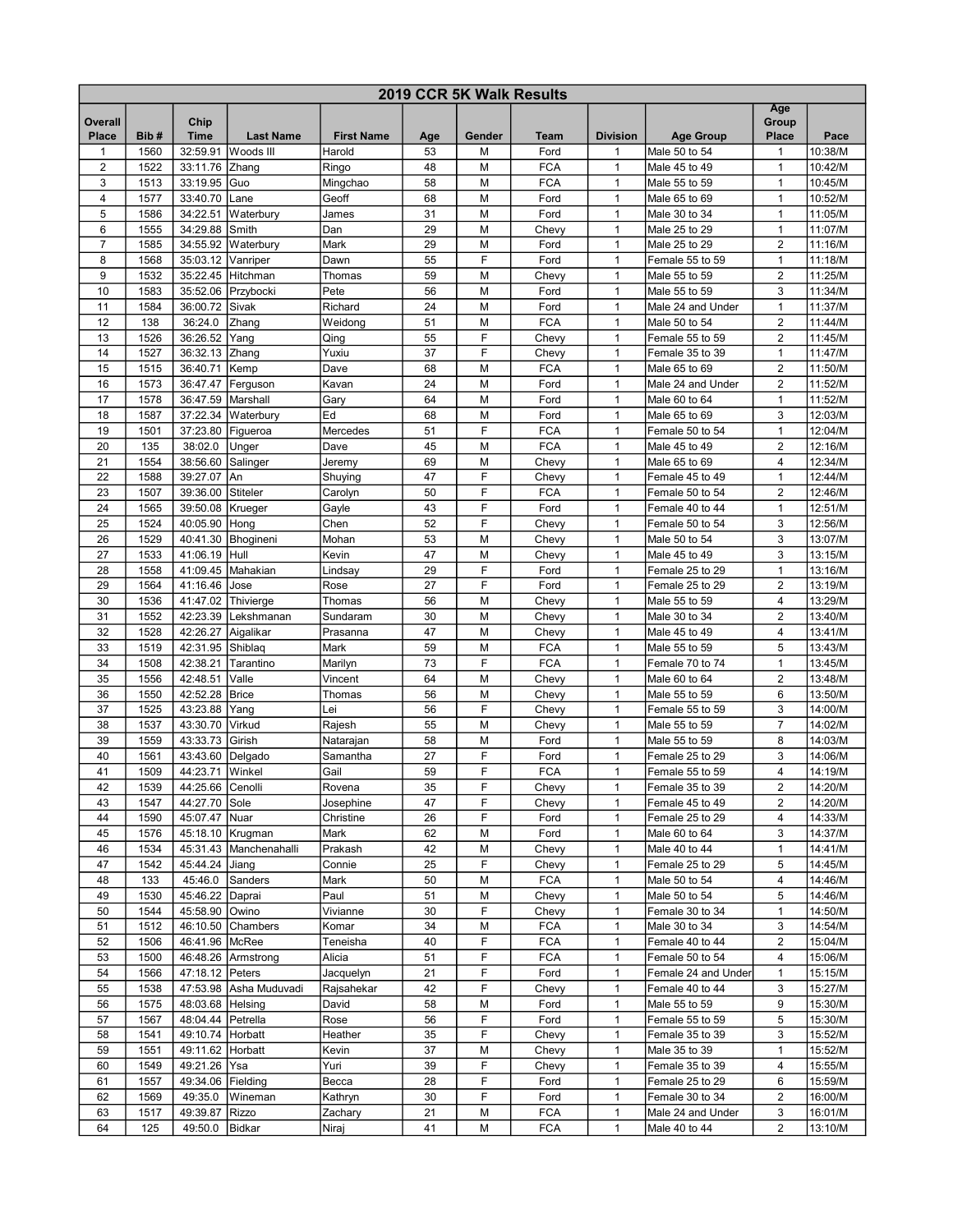| 65 | 1505 |                  | 50:19.56 McFadden       | <b>Saleah</b>   | 20 | F | <b>FCA</b> | lFemale 24 and Under <b>l</b> | 2 | 16:14/M |
|----|------|------------------|-------------------------|-----------------|----|---|------------|-------------------------------|---|---------|
| 66 | 1572 | 50:56.03 Berry   |                         | Charles         | 60 | M | Ford       | Male 60 to 64                 | 4 | 16:26/M |
| 67 | 1580 | 50:56.17 Mishra  |                         | Bibhuti         | 24 | M | Ford       | Male 24 and Under             | 4 | 16:26/M |
| 68 | 1571 |                  | $50:57.15$ Appuhamy     | <b>Suwantha</b> | 33 | M | Ford       | Male 30 to 34                 | 4 | 16:26/M |
| 69 | 1574 |                  | 50:58.43 Goswami        | Aditya          | 30 | M | Ford       | Male 30 to 34                 | 5 | 16:26/M |
| 70 | 1579 |                  | 52:23.12 McNamee        | Robert          | 79 | M | Ford       | Male 75 to 79                 |   | 16:54/M |
| 71 | 1531 | 52:23.25 Duv     |                         | Ryan            | 49 | M | Chevy      | Male 45 to 49                 | 5 | 16:54/M |
| 72 | 1562 | 53:39.48 Francis |                         | Alicia          | 29 | F | Ford       | Female 25 to 29               |   | 17:18/M |
| 73 | 1582 |                  | 53:43.20 Pellegrino     | Joseph          | 65 | M | Ford       | Male 65 to 69                 | 5 | 17:20/M |
| 74 | 1545 |                  | 54:41.94 Pinnamaneni    | Bharghavi       | 32 | F | Chevy      | Female 30 to 34               | 3 | 17:38/M |
| 75 | 1570 | 59:25.93 Yartha  |                         | Monisha         | 31 | F | Ford       | Female 30 to 34               | 4 | 19:10/M |
| 76 | 1543 | 1:00:52.40 Okada |                         | Kanako          | 40 | F | Chevy      | Female 40 to 44               | 4 | 19:38/M |
| 77 | 1504 |                  | 1:00:54.64 Long-Mccrory | Quiana          | 39 | F | <b>FCA</b> | lFemale 35 to 39              | 5 | 19:39/M |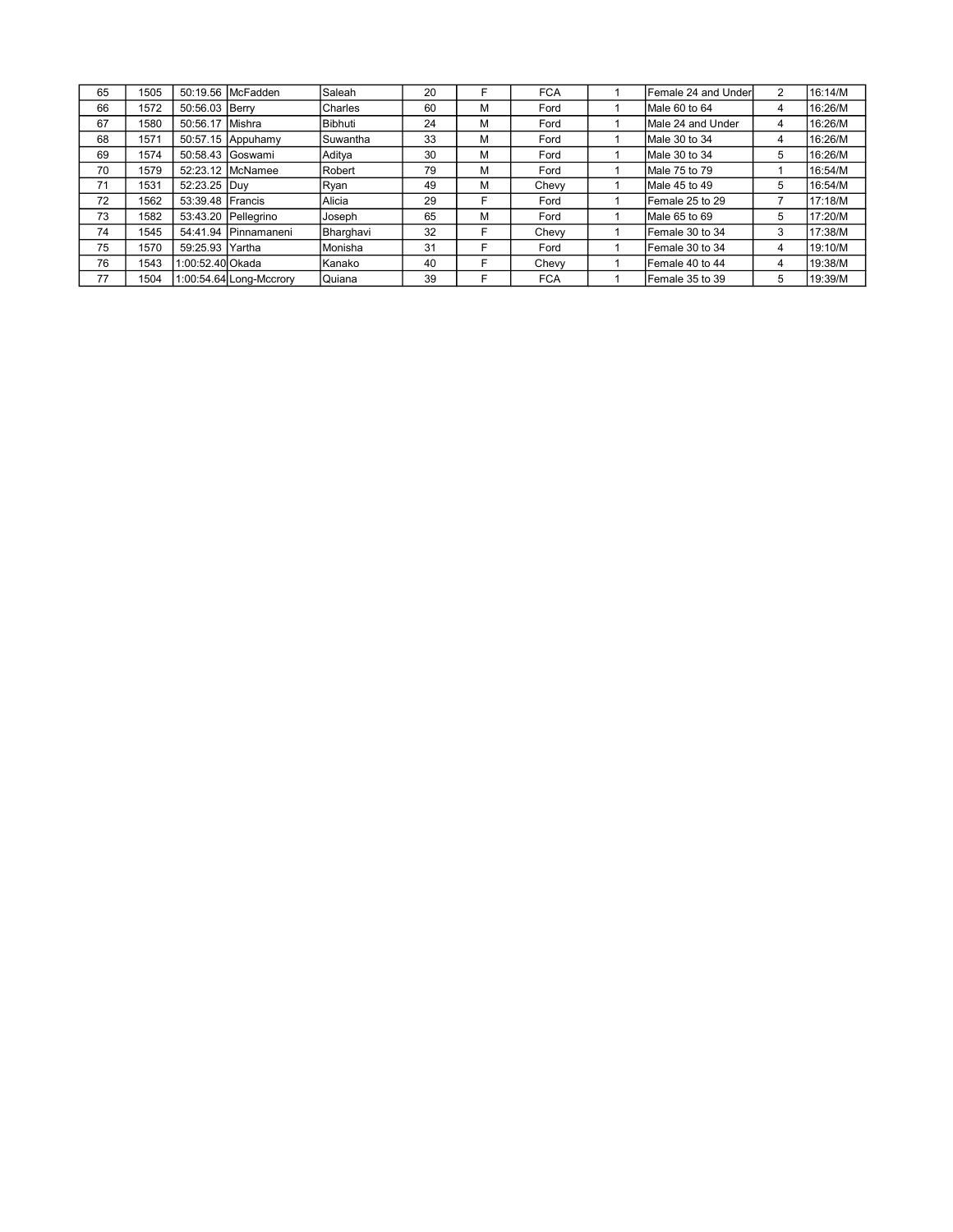|                  | 2019 CCR 5K Walk Age Groups |                          |                          |                      |          |        |                          |                              |                                    |                                |                    |
|------------------|-----------------------------|--------------------------|--------------------------|----------------------|----------|--------|--------------------------|------------------------------|------------------------------------|--------------------------------|--------------------|
| Overall<br>Place | Bib#                        | Chip<br><b>Time</b>      | <b>Last Name</b>         | <b>First Name</b>    | Age      | Gender | <b>Team</b>              | <b>Division</b>              | <b>Age Group</b>                   | Age<br>Group<br>Place          | Pace               |
| 54               | 1566                        | 47:18.12 Peters          |                          | Jacquelyn            | 21       | F      | Ford                     | $\mathbf{1}$                 | Female 24 and Under                | $\mathbf{1}$                   | 15:15/M            |
| 65               | 1505                        | 50:19.56                 | McFadden                 | Saleah               | 20       | F      | <b>FCA</b>               | $\mathbf{1}$                 | Female 24 and Under                | 2                              | 16:14/M            |
| 28               | 1558                        | 41:09.45                 | Mahakian                 | Lindsay              | 29       | F      | Ford                     | $\mathbf{1}$                 | Female 25 to 29                    | 1                              | 13:16/M            |
| 29               | 1564                        | 41:16.46                 | Jose                     | Rose                 | 27       | F      | Ford                     | $\mathbf{1}$                 | Female 25 to 29                    | $\overline{2}$                 | 13:19/M            |
| 40               | 1561                        | 43:43.60                 | Delgado                  | Samantha             | 27       | F      | Ford                     | $\mathbf{1}$                 | Female 25 to 29                    | 3                              | 14:06/M            |
| 44               | 1590                        | 45:07.47                 | Nuar                     | Christine            | 26       | F      | Ford                     | $\mathbf{1}$                 | Female 25 to 29                    | $\overline{4}$                 | 14:33/M            |
| 47               | 1542                        | 45:44.24                 | Jiang                    | Connie               | 25       | F      | Chevy                    | $\mathbf{1}$                 | Female 25 to 29                    | 5                              | 14:45/M            |
| 61               | 1557                        | 49:34.06                 | Fielding                 | Becca                | 28       | F      | Ford                     | $\mathbf{1}$                 | Female 25 to 29                    | 6                              | 15:59/M            |
| 72               | 1562                        | 53:39.48                 | Francis                  | Alicia               | 29       | F      | Ford                     | $\mathbf{1}$                 | Female 25 to 29                    | $\overline{7}$                 | 17:18/M            |
|                  |                             |                          |                          |                      |          |        |                          |                              |                                    |                                |                    |
| 50               | 1544                        | 45:58.90                 | Owino                    | Vivianne             | 30       | F<br>F | Chevy                    | $\mathbf{1}$<br>$\mathbf{1}$ | Female 30 to 34                    | $\mathbf{1}$<br>$\overline{2}$ | 14:50/M<br>16:00/M |
| 62<br>74         | 1569<br>1545                | 49:35.0<br>54:41.94      | Wineman<br>Pinnamaneni   | Kathryn<br>Bharghavi | 30<br>32 | F      | Ford<br>Chevy            | $\mathbf{1}$                 | Female 30 to 34<br>Female 30 to 34 | 3                              | 17:38/M            |
| 75               | 1570                        | 59:25.93                 | Yartha                   | Monisha              | 31       | F      | Ford                     | $\mathbf{1}$                 | Female 30 to 34                    | 4                              | 19:10/M            |
|                  |                             |                          |                          |                      |          |        |                          |                              |                                    |                                |                    |
| 14               | 1527                        | 36:32.13 Zhang           |                          | Yuxiu                | 37       | F      | Chevy                    | $\mathbf{1}$                 | Female 35 to 39                    | 1                              | 11:47/M            |
| 42               | 1539                        | 44:25.66 Cenolli         |                          | Rovena               | 35       | F      | Chevy                    | $\mathbf{1}$                 | Female 35 to 39                    | $\overline{2}$                 | 14:20/M            |
| 58               | 1541                        | 49:10.74 Horbatt         |                          | Heather              | 35       | F      | Chevy                    | $\mathbf{1}$                 | Female 35 to 39                    | 3                              | 15:52/M            |
| 60               | 1549                        | 49:21.26                 | Ysa                      | Yuri                 | 39       | F      | Chevy                    | $\mathbf{1}$                 | Female 35 to 39                    | 4                              | 15:55/M            |
| 77               | 1504                        |                          | 1:00:54.64 Long-Mccrory  | Quiana               | 39       | F      | <b>FCA</b>               | $\mathbf{1}$                 | Female 35 to 39                    | 5                              | 19:39/M            |
|                  |                             |                          |                          |                      |          |        |                          |                              |                                    |                                |                    |
| 24               | 1565                        | 39:50.08   Krueger       |                          | Gayle                | 43       | F      | Ford                     | $\mathbf{1}$                 | Female 40 to 44                    | 1                              | 12:51/M            |
| 52               | 1506                        | 46:41.96                 | McRee                    | Teneisha             | 40       | F      | <b>FCA</b>               | $\mathbf{1}$                 | Female 40 to 44                    | $\overline{2}$                 | 15:04/M            |
| 55               | 1538                        | 47:53.98                 | Asha Muduvadi            | Rajsahekar           | 42       | F      | Chevy                    | $\mathbf{1}$                 | Female 40 to 44                    | 3                              | 15:27/M            |
| 76               | 1543                        | 1:00:52.40 Okada         |                          | Kanako               | 40       | F      | Chevy                    | $\mathbf{1}$                 | Female 40 to 44                    | $\overline{4}$                 | 19:38/M            |
| 22               | 1588                        | 39:27.07 An              |                          | Shuying              | 47       | F      | Chevy                    | $\mathbf{1}$                 | Female 45 to 49                    | $\mathbf{1}$                   | 12:44/M            |
| 43               | 1547                        | 44:27.70                 | Sole                     | Josephine            | 47       | F      | Chevy                    | $\mathbf{1}$                 | Female 45 to 49                    | $\overline{2}$                 | 14:20/M            |
|                  |                             |                          |                          |                      |          |        |                          |                              |                                    |                                |                    |
| 19               | 1501                        | 37:23.80                 | Figueroa                 | Mercedes             | 51       | F      | <b>FCA</b>               | $\mathbf{1}$                 | Female 50 to 54                    | $\mathbf{1}$                   | 12:04/M            |
| 23               | 1507                        | 39:36.00                 | Stiteler                 | Carolyn              | 50       | F      | <b>FCA</b>               | $\mathbf{1}$                 | Female 50 to 54                    | $\overline{2}$                 | 12:46/M            |
| 25               | 1524                        | 40:05.90                 | Hong                     | Chen                 | 52       | F      | Chevy                    | $\mathbf{1}$                 | Female 50 to 54                    | 3                              | 12:56/M            |
| 53               | 1500                        | 46:48.26                 | Armstrong                | Alicia               | 51       | F      | <b>FCA</b>               | $\mathbf{1}$                 | Female 50 to 54                    | 4                              | 15:06/M            |
|                  |                             |                          |                          |                      |          |        |                          |                              |                                    |                                |                    |
| 8                | 1568                        | 35:03.12                 | Vanriper                 | Dawn                 | 55       | F      | Ford                     | $\mathbf{1}$                 | Female 55 to 59                    | $\mathbf{1}$                   | 11:18/M            |
| 13               | 1526                        | 36:26.52                 | Yang                     | Qing                 | 55       | F      | Chevy                    | $\mathbf{1}$                 | Female 55 to 59                    | $\overline{2}$                 | 11:45/M            |
| 37               | 1525                        | 43:23.88                 | Yang                     | Lei                  | 56       | F      | Chevy                    | $\mathbf{1}$                 | Female 55 to 59                    | 3                              | 14:00/M            |
| 41               | 1509                        | 44:23.71                 | Winkel                   | Gail                 | 59       | F      | <b>FCA</b>               | $\mathbf{1}$                 | Female 55 to 59                    | 4                              | 14:19/M            |
| 57               | 1567                        | 48:04.44                 | Petrella                 | Rose                 | 56       | F      | Ford                     | $\mathbf{1}$                 | Female 55 to 59                    | 5                              | 15:30/M            |
| 34               | 1508                        | 42:38.21                 | Tarantino                | Marilyn              | 73       | F      | <b>FCA</b>               | $\mathbf{1}$                 | Female 70 to 74                    | 1                              | 13:45/M            |
|                  |                             |                          |                          |                      |          |        |                          |                              |                                    |                                |                    |
|                  |                             |                          |                          |                      |          |        |                          |                              |                                    |                                |                    |
| 11               | 1584                        | 36:00.72 Sivak           |                          | Richard              | 24       | М      | Ford                     | 1                            | Male 24 and Under                  | $\mathbf{1}$                   | 11:37/M            |
| 16               | 1573                        |                          | 36:47.47 Ferguson        | Kavan                | 24       | м      | Ford                     |                              | Male 24 and Under                  |                                | 11:52/M            |
| 63               | 1517                        | 49:39.87 Rizzo           |                          | Zachary              | 21       | М      | <b>FCA</b>               | $\mathbf{1}$                 | Male 24 and Under                  | 3                              | 16:01/M            |
| 67               | 1580                        | 50:56.17 Mishra          |                          | Bibhuti              | 24       | М      | Ford                     | $\mathbf{1}$                 | Male 24 and Under                  | 4                              | 16:26/M            |
|                  |                             |                          |                          |                      |          |        |                          |                              |                                    |                                |                    |
| 6                | 1555                        | 34:29.88 Smith           |                          | Dan                  | 29       | М      | Chevy                    | $\mathbf{1}$                 | Male 25 to 29                      | $\mathbf{1}$                   | 11:07/M            |
| $\overline{7}$   | 1585                        |                          | 34:55.92 Waterbury       | Mark                 | 29       | М      | Ford                     | $\mathbf{1}$                 | Male 25 to 29                      | $\overline{2}$                 | 11:16/M            |
| 5                | 1586                        | 34:22.51                 | Waterbury                | James                | 31       | М      | Ford                     | $\mathbf{1}$                 | Male 30 to 34                      | $\mathbf{1}$                   | 11:05/M            |
| 31               | 1552                        |                          | 42:23.39   Lekshmanan    | Sundaram             | 30       | М      | Chevy                    | $\mathbf{1}$                 | Male 30 to 34                      | 2                              | 13:40/M            |
| 51               | 1512                        |                          | 46:10.50 Chambers        | Komar                | 34       | М      | <b>FCA</b>               | $\mathbf{1}$                 | Male 30 to 34                      | 3                              | 14:54/M            |
| 68               | 1571                        |                          | 50:57.15 Appuhamy        | Suwantha             | 33       | М      | Ford                     | $\mathbf{1}$                 | Male 30 to 34                      | 4                              | 16:26/M            |
| 69               | 1574                        |                          | 50:58.43 Goswami         | Aditya               | 30       | М      | Ford                     | $\mathbf{1}$                 | Male 30 to 34                      | 5                              | 16:26/M            |
|                  |                             |                          |                          |                      |          |        |                          |                              |                                    |                                |                    |
| 59               | 1551                        | 49:11.62 Horbatt         |                          | Kevin                | 37       | М      | Chevy                    | $\mathbf{1}$                 | Male 35 to 39                      | $\mathbf{1}$                   | 15:52/M            |
|                  |                             |                          |                          |                      |          |        |                          |                              |                                    |                                |                    |
| 46               | 1534                        |                          | 45:31.43   Manchenahalli | Prakash              | 42       | М      | Chevy                    | $\mathbf{1}$                 | Male 40 to 44                      | $\mathbf{1}$                   | 14:41/M            |
| 64               | 125                         | 49:50.0                  | Bidkar                   | Niraj                | 41       | М      | <b>FCA</b>               | $\mathbf{1}$                 | Male 40 to 44                      | $\overline{\mathbf{c}}$        | 13:10/M            |
|                  |                             |                          |                          |                      |          |        |                          |                              |                                    |                                |                    |
| $\overline{2}$   | 1522                        | 33:11.76 Zhang           |                          | Ringo                | 48       | М      | <b>FCA</b><br><b>FCA</b> | $\mathbf{1}$                 | Male 45 to 49                      | $\mathbf{1}$                   | 10:42/M            |
| 20<br>27         | 135<br>1533                 | 38:02.0<br>41:06.19 Hull | Unger                    | Dave<br>Kevin        | 45<br>47 | М<br>М | Chevy                    | $\mathbf{1}$<br>$\mathbf{1}$ | Male 45 to 49<br>Male 45 to 49     | $\overline{c}$<br>3            | 12:16/M<br>13:15/M |
| 32               | 1528                        | 42:26.27 Aigalikar       |                          | Prasanna             | 47       | М      | Chevy                    | $\mathbf{1}$                 | Male 45 to 49                      | 4                              | 13:41/M            |
| $\bf 71$         | 1531                        | 52:23.25 Duy             |                          | Ryan                 | 49       | М      | Chevy                    | $\mathbf{1}$                 | Male 45 to 49                      | 5                              | 16:54/M            |
|                  |                             |                          |                          |                      |          |        |                          |                              |                                    |                                |                    |
| $\mathbf{1}$     | 1560                        | 32:59.91                 | Woods III                | Harold               | 53       | М      | Ford                     | $\mathbf{1}$                 | Male 50 to 54                      | $\mathbf{1}$                   | 10:38/M            |
| 12               | 138                         | 36:24.0 Zhang            |                          | Weidong              | 51       | М      | <b>FCA</b>               | $\mathbf{1}$                 | Male 50 to 54                      | $\overline{2}$                 | 11:44/M            |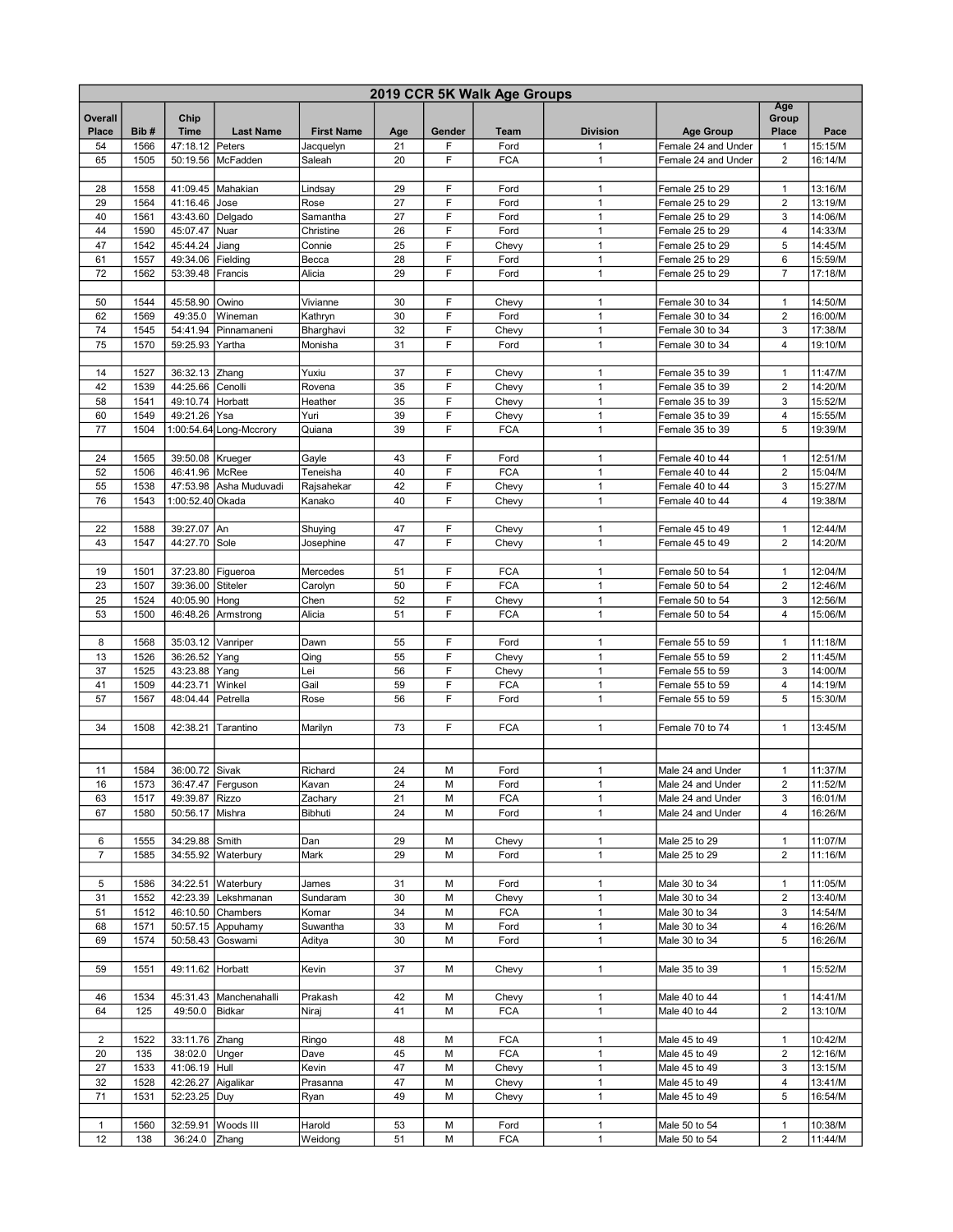| 26 | 1529 | 40:41.30     | Bhogineni          | Mohan     | 53 | M | Chevy      | Male 50 to 54 | 3              | 13:07/M |
|----|------|--------------|--------------------|-----------|----|---|------------|---------------|----------------|---------|
| 48 | 133  | 45:46.0      | Sanders            | Mark      | 50 | M | <b>FCA</b> | Male 50 to 54 | 4              | 14:46/M |
| 49 | 1530 | 45:46.22     | Daprai             | Paul      | 51 | M | Chevy      | Male 50 to 54 | 5              | 14:46/M |
|    |      |              |                    |           |    |   |            |               |                |         |
| 3  | 1513 | 33:19.95 Guo |                    | Mingchao  | 58 | M | <b>FCA</b> | Male 55 to 59 |                | 10:45/M |
| 9  | 1532 | 35:22.45     | Hitchman           | Thomas    | 59 | M | Chevy      | Male 55 to 59 | $\overline{2}$ | 11:25/M |
| 10 | 1583 | 35:52.06     | <b>Przybocki</b>   | Pete      | 56 | M | Ford       | Male 55 to 59 | 3              | 11:34/M |
| 30 | 1536 | 41:47.02     | Thivierge          | Thomas    | 56 | M | Chevy      | Male 55 to 59 | $\overline{4}$ | 13:29/M |
| 33 | 1519 | 42:31.95     | Shiblag            | Mark      | 59 | M | <b>FCA</b> | Male 55 to 59 | 5              | 13:43/M |
| 36 | 1550 | 42:52.28     | <b>Brice</b>       | Thomas    | 56 | M | Chevy      | Male 55 to 59 | 6              | 13:50/M |
| 38 | 1537 | 43:30.70     | Virkud             | Rajesh    | 55 | M | Chevy      | Male 55 to 59 | $\overline{7}$ | 14:02/M |
| 39 | 1559 | 43:33.73     | Girish             | Natarajan | 58 | M | Ford       | Male 55 to 59 | 8              | 14:03/M |
| 56 | 1575 | 48:03.68     | Helsing            | David     | 58 | M | Ford       | Male 55 to 59 | 9              | 15:30/M |
|    |      |              |                    |           |    |   |            |               |                |         |
| 17 | 1578 | 36:47.59     | Marshall           | Gary      | 64 | M | Ford       | Male 60 to 64 | 1              | 11:52/M |
| 35 | 1556 | 42:48.51     | Valle              | Vincent   | 64 | M | Chevy      | Male 60 to 64 | $\overline{2}$ | 13:48/M |
| 45 | 1576 | 45:18.10     | Krugman            | Mark      | 62 | M | Ford       | Male 60 to 64 | 3              | 14:37/M |
| 66 | 1572 | 50:56.03     | <b>Berrv</b>       | Charles   | 60 | M | Ford       | Male 60 to 64 | 4              | 16:26/M |
|    |      |              |                    |           |    |   |            |               |                |         |
| 4  | 1577 | 33:40.70     | Lane               | Geoff     | 68 | M | Ford       | Male 65 to 69 | 1              | 10:52/M |
| 15 | 1515 | 36:40.71     | Kemp               | Dave      | 68 | M | <b>FCA</b> | Male 65 to 69 | $\overline{2}$ | 11:50/M |
| 18 | 1587 | 37:22.34     | Waterbury          | Ed        | 68 | M | Ford       | Male 65 to 69 | 3              | 12:03/M |
| 21 | 1554 | 38:56.60     | Salinger           | Jeremy    | 69 | M | Chevy      | Male 65 to 69 | 4              | 12:34/M |
| 73 | 1582 | 53:43.20     | Pellegrino         | Joseph    | 65 | M | Ford       | Male 65 to 69 | 5              | 17:20/M |
|    |      |              |                    |           |    |   |            |               |                |         |
| 70 | 1579 |              | 52:23.12   McNamee | Robert    | 79 | M | Ford       | Male 75 to 79 |                | 16:54/M |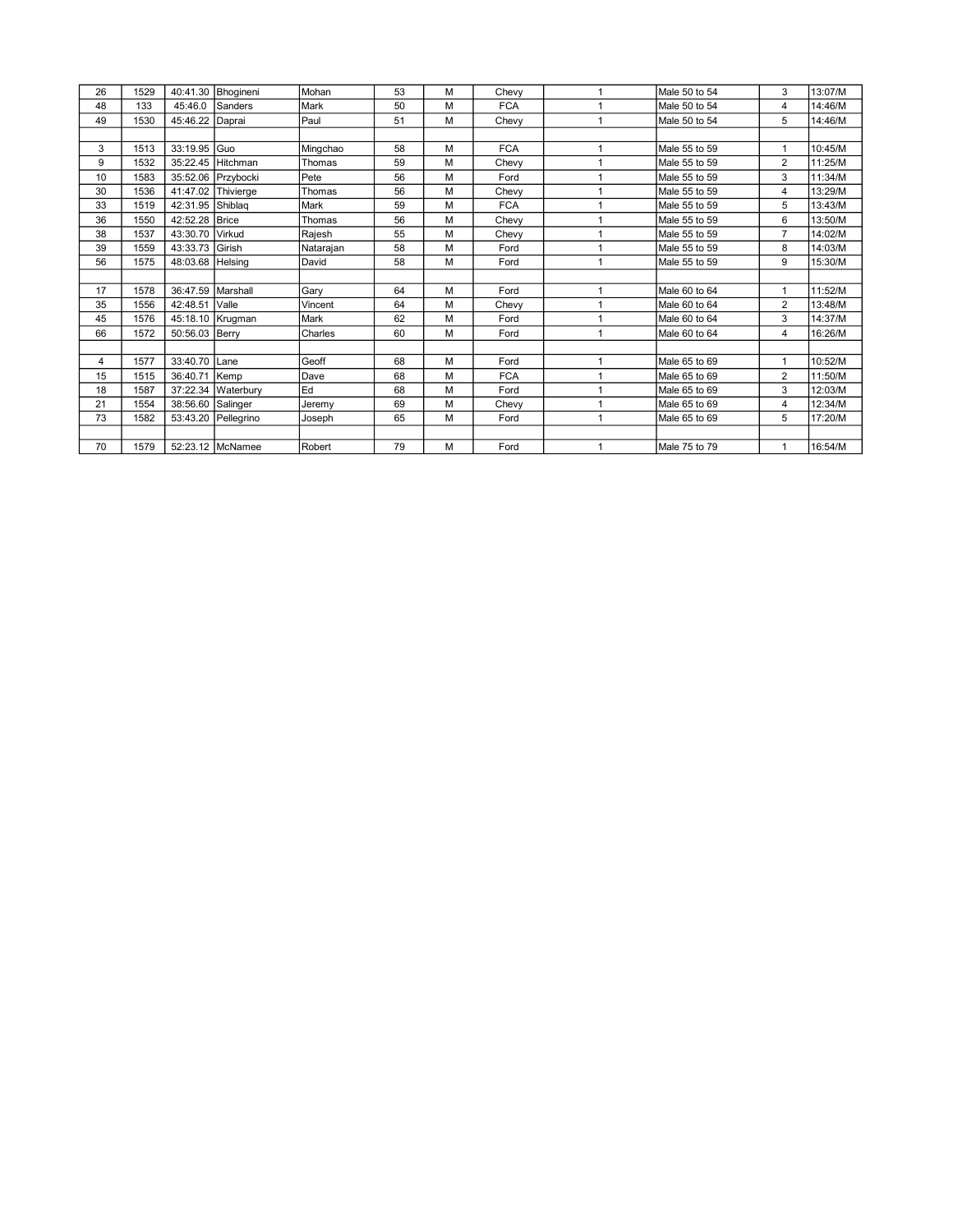|                   |              |                           |                          |                       |          | 2019 CCR 5K Walk Teams |                |                              |                                        |                              |                    |                |
|-------------------|--------------|---------------------------|--------------------------|-----------------------|----------|------------------------|----------------|------------------------------|----------------------------------------|------------------------------|--------------------|----------------|
| Overall           |              | Chip                      |                          |                       |          |                        |                |                              |                                        | Age<br>Group                 |                    |                |
| <b>Place</b>      | Bib#         | <b>Time</b>               | <b>Last Name</b>         | <b>First Name</b>     | Age      | Gender                 | Team           | <b>Division</b>              | <b>Age Group</b>                       | <b>Place</b>                 | Pace               |                |
| 14                | 1527         | 36:32.13                  | Zhang                    | Yuxiu                 | 37       | F                      | Chevy          | 1                            | Female 35 to 39                        | $\mathbf 1$                  | 11:47/M            | 5.             |
| 22                | 1588         | 39:27.07                  | An                       | Shuying               | 47       | F                      | Chevy          | $\mathbf{1}$                 | Female 45 to 49                        | $\mathbf{1}$                 | 12:44/M            |                |
| 50                | 1544         | 45:58.90                  | Owino                    | Vivianne              | 30       | F                      | Chevy          | 1                            | Female 30 to 34                        | $\mathbf{1}$                 | 14:50/M            |                |
| 13                | 1526         | 36:26.52                  | Yang                     | Qing                  | 55       | F                      | Chevy          | $\mathbf{1}$                 | Female 55 to 59                        | $\overline{2}$               | 11:45/M            |                |
| 42                | 1539         | 44:25.66                  | Cenolli                  | Rovena                | 35       | F                      | Chevy          | $\mathbf{1}$                 | Female 35 to 39                        | $\overline{\mathbf{c}}$      | 14:20/M            |                |
| 43                | 1547         | 44:27.70                  | Sole                     | Josephine             | 47       | F                      | Chevy          | 1                            | Female 45 to 49                        | $\overline{\mathbf{c}}$      | 14:20/M            |                |
| 25                | 1524         | 40:05.90                  | Hong                     | Chen                  | 52       | F                      | Chevy          | $\mathbf{1}$                 | Female 50 to 54                        | 3                            | 12:56/M            |                |
| 37                | 1525         | 43:23.88                  | Yang                     | Lei                   | 56<br>42 | F<br>F                 | Chevy          | 1<br>$\mathbf{1}$            | Female 55 to 59                        | 3<br>3                       | 14:00/M            |                |
| 55<br>58          | 1538<br>1541 | 47:53.98<br>49:10.74      | Asha Muduvadi<br>Horbatt | Rajsahekar<br>Heather | 35       | F                      | Chevy<br>Chevy | 1                            | Female 40 to 44<br>Female 35 to 39     | 3                            | 15:27/M<br>15:52/M |                |
| 74                | 1545         | 54:41.94                  | Pinnamaneni              | Bharghavi             | 32       | F                      | Chevy          | 1                            | Female 30 to 34                        | 3                            | 17:38/M            |                |
| 60                | 1549         | 49:21.26                  | Ysa                      | Yuri                  | 39       | F                      | Chevy          | $\mathbf{1}$                 | Female 35 to 39                        | 4                            | 15:55/M            |                |
| 76                | 1543         | 1:00:52.40 Okada          |                          | Kanako                | 40       | F                      | Chevy          | 1                            | Female 40 to 44                        | 4                            | 19:38/M            |                |
| 47                | 1542         | 45:44.24                  | Jiang                    | Connie                | 25       | F                      | Chevy          | $\mathbf{1}$                 | Female 25 to 29                        | 5                            | 14:45/M            |                |
|                   |              |                           |                          |                       |          |                        |                |                              |                                        |                              |                    |                |
| 19                | 1501         | 37:23.80                  | Figueroa                 | Mercedes              | 51       | F                      | <b>FCA</b>     | $\mathbf{1}$                 | Female 50 to 54                        | $\mathbf{1}$                 | 12:04/M            | 6 <sup>1</sup> |
| 34                | 1508         | 42:38.21                  | Tarantino                | Marilyn               | 73       | F                      | <b>FCA</b>     | 1                            | Female 70 to 74                        | $\mathbf{1}$                 | 13:45/M            |                |
| 23                | 1507         | 39:36.00                  | <b>Stiteler</b>          | Carolyn               | 50       | F                      | <b>FCA</b>     | $\mathbf{1}$                 | Female 50 to 54                        | $\overline{2}$               | 12:46/M            |                |
| 52                | 1506         | 46:41.96                  | McRee                    | Teneisha              | 40       | F                      | <b>FCA</b>     | 1                            | Female 40 to 44                        | $\overline{2}$               | 15:04/M            |                |
| 65                | 1505         | 50:19.56                  | McFadden                 | Saleah                | 20       | F                      | <b>FCA</b>     | 1                            | Female 24 and Under                    | 2                            | 16:14/M            |                |
| 41                | 1509         | 44:23.71                  | Winkel                   | Gail                  | 59       | F                      | <b>FCA</b>     | $\mathbf{1}$                 | Female 55 to 59                        | 4                            | 14:19/M            |                |
| 53                | 1500         | 46:48.26                  | Armstrong                | Alicia                | 51       | F                      | <b>FCA</b>     | 1                            | Female 50 to 54                        | 4                            | 15:06/M            |                |
| 77                | 1504         |                           | 1:00:54.64 Long-Mccrory  | Quiana                | 39       | F                      | <b>FCA</b>     | 1                            | Female 35 to 39                        | 5                            | 19:39/M            |                |
|                   |              |                           |                          |                       |          |                        |                |                              |                                        |                              |                    |                |
| 8                 | 1568         | 35:03.12 Vanriper         |                          | Dawn                  | 55       | F                      | Ford           | 1                            | Female 55 to 59                        | $\mathbf{1}$                 | 11:18/M            | 4              |
| 24                | 1565         | 39:50.08                  | Krueger                  | Gayle                 | 43       | F                      | Ford           | 1                            | Female 40 to 44                        | $\mathbf{1}$                 | 12:51/M            |                |
| 28<br>54          | 1558<br>1566 | 41:09.45<br>47:18.12      | Mahakian                 | Lindsay               | 29<br>21 | F<br>F                 | Ford<br>Ford   | 1<br>$\mathbf{1}$            | Female 25 to 29                        | $\mathbf{1}$<br>$\mathbf{1}$ | 13:16/M<br>15:15/M |                |
| 29                | 1564         | 41:16.46                  | Peters<br>Jose           | Jacquelyn<br>Rose     | 27       | F                      | Ford           | 1                            | Female 24 and Under<br>Female 25 to 29 | 2                            | 13:19/M            |                |
| 62                | 1569         | 49:35.0                   | Wineman                  | Kathryn               | 30       | F                      | Ford           | $\mathbf{1}$                 | Female 30 to 34                        | $\overline{\mathbf{c}}$      | 16:00/M            |                |
| 40                | 1561         | 43:43.60                  | Delgado                  | Samantha              | 27       | F                      | Ford           | $\mathbf{1}$                 | Female 25 to 29                        | 3                            | 14:06/M            |                |
| 44                | 1590         | 45:07.47                  | Nuar                     | Christine             | 26       | F                      | Ford           | 1                            | Female 25 to 29                        | 4                            | 14:33/M            |                |
| 75                | 1570         | 59:25.93                  | Yartha                   | Monisha               | 31       | F                      | Ford           | $\mathbf{1}$                 | Female 30 to 34                        | 4                            | 19:10/M            |                |
| 57                | 1567         | 48:04.44                  | Petrella                 | Rose                  | 56       | F                      | Ford           | 1                            | Female 55 to 59                        | 5                            | 15:30/M            |                |
| 61                | 1557         | 49:34.06                  | Fielding                 | Becca                 | 28       | F                      | Ford           | 1                            | Female 25 to 29                        | 6                            | 15:59/M            |                |
| 72                | 1562         | 53:39.48                  | Francis                  | Alicia                | 29       | F                      | Ford           | 1                            | Female 25 to 29                        | 7                            | 17:18/M            |                |
|                   |              |                           |                          |                       |          |                        |                |                              |                                        |                              |                    |                |
|                   |              |                           |                          |                       |          |                        |                |                              |                                        |                              |                    |                |
| 6                 | 1555         | 34:29.88                  | Smith                    | Dan                   | 29       | М                      | Chevy          | 1                            | Male 25 to 29                          | $\mathbf{1}$                 | 11:07/M            | 5.             |
| 46                | 1534         | 45:31.43                  | Manchenahalli            | Prakash               | 42       | М                      | Chevy          | $\mathbf{1}$                 | Male 40 to 44                          | $\mathbf{1}$                 | 14:41/M            |                |
| 59                | 1551         | 49:11.62                  | Horbatt                  | Kevin                 | 37       | М                      | Chevy          | $\mathbf{1}$                 | Male 35 to 39                          | $\mathbf{1}$                 | 15:52/M            |                |
| 9                 | 1532         | 35:22.45                  | Hitchman                 | Thomas                | 59       | М                      | Chevy          | 1                            | Male 55 to 59                          | $\overline{2}$               | 11:25/M            |                |
| 31                | 1552         | 42:23.39                  | Lekshmanan               | Sundaram              | 30       | М                      | Chevy          | $\mathbf{1}$                 | Male 30 to 34                          | $\overline{2}$               | 13:40/M            |                |
| 35                | 1556         | 42:48.51 Valle            |                          | Vincent               | 64       | М                      | Chevy          |                              | Male 60 to 64                          | $\overline{c}$               | 13:48/M            |                |
| 26                | 1529         |                           | 40:41.30   Bhogineni     | Mohan                 | 53       | М                      | Chevy          | $\mathbf{1}$                 | Male 50 to 54                          | 3                            | 13:07/M            |                |
| 27<br>21          | 1533<br>1554 | 41:06.19 Hull             |                          | Kevin<br>Jeremy       | 47<br>69 | М<br>М                 | Chevy<br>Chevy | 1                            | Male 45 to 49<br>Male 65 to 69         | 3<br>4                       | 13:15/M<br>12:34/M |                |
| 30                | 1536         | 38:56.60 Salinger         | 41:47.02 Thivierge       | Thomas                | 56       | М                      | Chevy          | 1<br>1                       | Male 55 to 59                          | 4                            | 13:29/M            |                |
| 32                | 1528         | 42:26.27                  | Aigalikar                | Prasanna              | 47       | М                      | Chevy          | 1                            | Male 45 to 49                          | 4                            | 13:41/M            |                |
| 49                | 1530         | 45:46.22 Daprai           |                          | Paul                  | 51       | М                      | Chevy          | $\mathbf{1}$                 | Male 50 to 54                          | 5                            | 14:46/M            |                |
| 71                | 1531         | 52:23.25                  | Duy                      | Ryan                  | 49       | М                      | Chevy          | 1                            | Male 45 to 49                          | 5                            | 16:54/M            |                |
| 36                | 1550         | 42:52.28 Brice            |                          | Thomas                | 56       | М                      | Chevy          | $\mathbf{1}$                 | Male 55 to 59                          | 6                            | 13:50/M            |                |
| 38                | 1537         | 43:30.70                  | Virkud                   | Rajesh                | 55       | М                      | Chevy          | 1                            | Male 55 to 59                          | $\overline{7}$               | 14:02/M            |                |
|                   |              |                           |                          |                       |          |                        |                |                              |                                        |                              |                    |                |
| 2                 | 1522         | 33:11.76                  | Zhang                    | Ringo                 | 48       | М                      | <b>FCA</b>     | 1                            | Male 45 to 49                          | $\mathbf{1}$                 | 10:42/M            | 6 <sub>1</sub> |
| 3                 | 1513         | 33:19.95                  | Guo                      | Mingchao              | 58       | М                      | <b>FCA</b>     | 1                            | Male 55 to 59                          | $\mathbf{1}$                 | 10:45/M            |                |
| 12                | 138          | 36:24.0                   | Zhang                    | Weidong               | 51       | М                      | <b>FCA</b>     | $\mathbf{1}$                 | Male 50 to 54                          | $\overline{2}$               | 11:44/M            |                |
| 15                | 1515         | 36:40.71                  | Kemp                     | Dave                  | 68       | М                      | <b>FCA</b>     | 1                            | Male 65 to 69                          | $\overline{2}$               | 11:50/M            |                |
| 20                | 135          | 38:02.0                   | Unger                    | Dave                  | 45       | М                      | <b>FCA</b>     | $\mathbf{1}$                 | Male 45 to 49                          | 2                            | 12:16/M            |                |
| 64                | 125          | 49:50.0                   | Bidkar                   | Niraj                 | 41       | М                      | <b>FCA</b>     | 1                            | Male 40 to 44                          | 2                            | 13:10/M            |                |
| 51                | 1512         | 46:10.50                  | Chambers                 | Komar                 | 34       | М                      | <b>FCA</b>     | 1                            | Male 30 to 34                          | 3                            | 14:54/M            |                |
| 63                | 1517         | 49:39.87                  | Rizzo                    | Zachary               | 21       | М                      | <b>FCA</b>     | $\mathbf{1}$                 | Male 24 and Under                      | 3                            | 16:01/M            |                |
| 48                | 133          | 45:46.0                   | Sanders                  | Mark                  | 50       | м                      | <b>FCA</b>     | $\mathbf{1}$                 | Male 50 to 54                          | 4                            | 14:46/M            |                |
| 33                | 1519         | 42:31.95                  | Shiblaq                  | Mark                  | 59       | М                      | <b>FCA</b>     | $\mathbf{1}$                 | Male 55 to 59                          | 5                            | 13:43/M            |                |
|                   |              |                           |                          |                       |          |                        |                |                              |                                        |                              |                    | 4              |
| $\mathbf{1}$<br>4 | 1560<br>1577 | 32:59.91<br>33:40.70 Lane | Woods III                | Harold<br>Geoff       | 53<br>68 | М<br>М                 | Ford<br>Ford   | $\mathbf{1}$<br>$\mathbf{1}$ | Male 50 to 54<br>Male 65 to 69         | $\mathbf{1}$<br>$\mathbf{1}$ | 10:38/M<br>10:52/M |                |
| 5                 | 1586         |                           | 34:22.51 Waterbury       | James                 | 31       | М                      | Ford           | $\mathbf{1}$                 | Male 30 to 34                          | $\mathbf{1}$                 | 11:05/M            |                |
|                   |              |                           |                          |                       |          |                        |                |                              |                                        |                              |                    |                |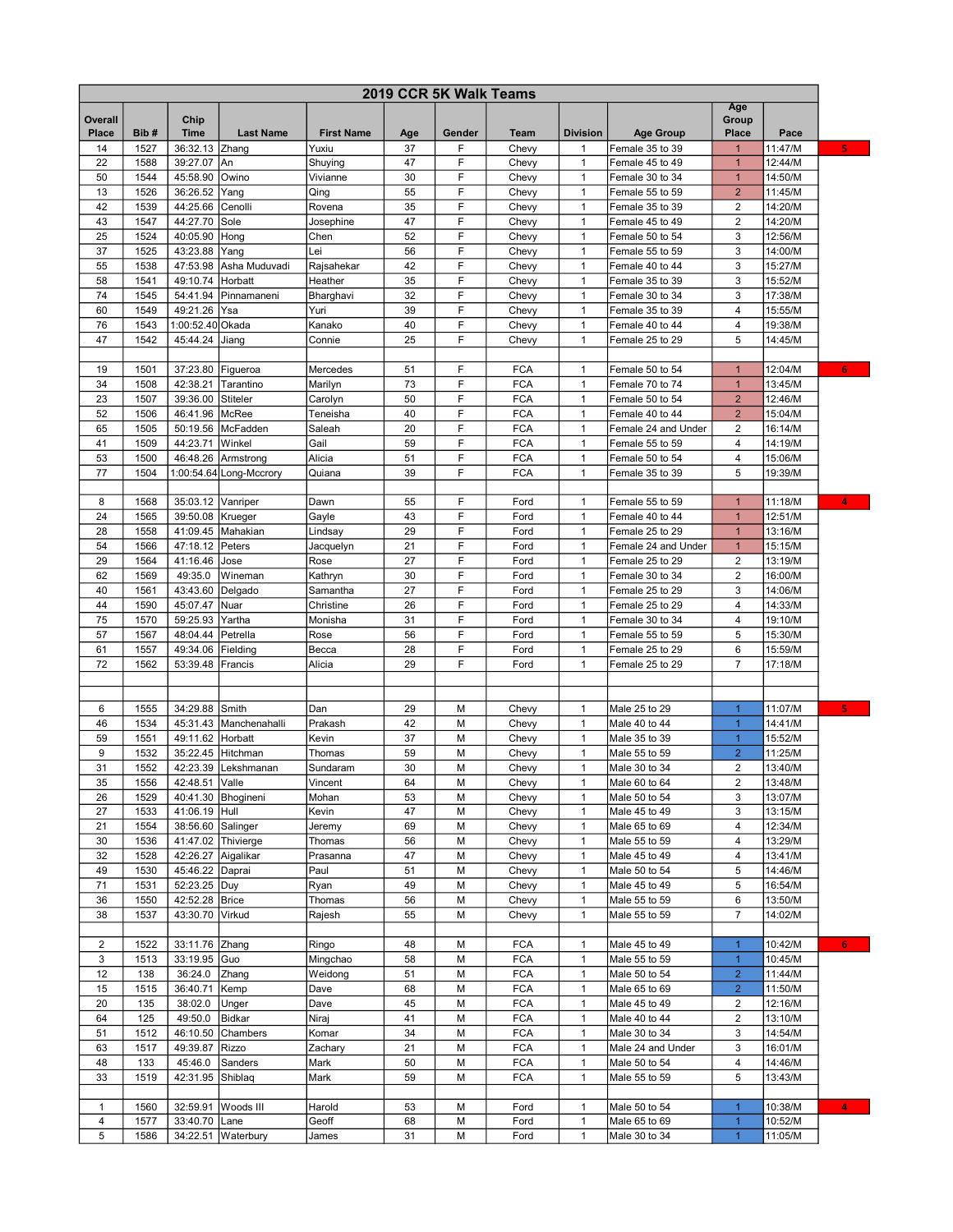| 11 | 1584 | 36:00.72          | <b>Sivak</b>       | Richard       | 24 | M | Ford | Male 24 and Under |   | 11:37/M |
|----|------|-------------------|--------------------|---------------|----|---|------|-------------------|---|---------|
| 17 | 1578 | 36:47.59 Marshall |                    | Gary          | 64 | м | Ford | Male 60 to 64     |   | 11:52/M |
| 70 | 1579 |                   | 52:23.12 McNamee   | <b>Robert</b> | 79 | M | Ford | Male 75 to 79     |   | 16:54/M |
|    | 1585 |                   | 34:55.92 Waterbury | <b>Mark</b>   | 29 | M | Ford | Male 25 to 29     | 2 | 11:16/M |
| 16 | 1573 |                   | 36:47.47 Ferguson  | lKavan        | 24 | M | Ford | Male 24 and Under | 2 | 11:52/M |
| 10 | 1583 |                   | 35:52.06 Przybocki | lPete         | 56 | M | Ford | Male 55 to 59     | 3 | 11:34/M |
| 18 | 1587 |                   | 37:22.34 Waterbury | lEd           | 68 | M | Ford | Male 65 to 69     | 3 | 12:03/M |
| 45 | 1576 |                   | 45:18.10 Krugman   | lMark         | 62 | M | Ford | Male 60 to 64     | 3 | 14:37/M |
| 66 | 1572 | 50:56.03 Berry    |                    | Charles       | 60 | M | Ford | Male 60 to 64     | 4 | 16:26/M |
| 67 | 1580 | 50:56.17 Mishra   |                    | l Bibhuti     | 24 | M | Ford | Male 24 and Under | 4 | 16:26/M |
| 68 | 1571 |                   | 50:57.15 Appuhamy  | Suwantha      | 33 | M | Ford | Male 30 to 34     | 4 | 16:26/M |
| 69 | 1574 |                   | 50:58.43 Goswami   | Aditya        | 30 | M | Ford | Male 30 to 34     | 5 | 16:26/M |
| 73 | 1582 | 53:43.20          | Pellegrino         | Joseph        | 65 | M | Ford | Male 65 to 69     | 5 | 17:20/M |
| 39 | 1559 | 43:33.73 Girish   |                    | Natarajan     | 58 | M | Ford | Male 55 to 59     | 8 | 14:03/M |
| 56 | 1575 | 48:03.68 Helsing  |                    | David         | 58 | M | Ford | Male 55 to 59     | 9 | 15:30/M |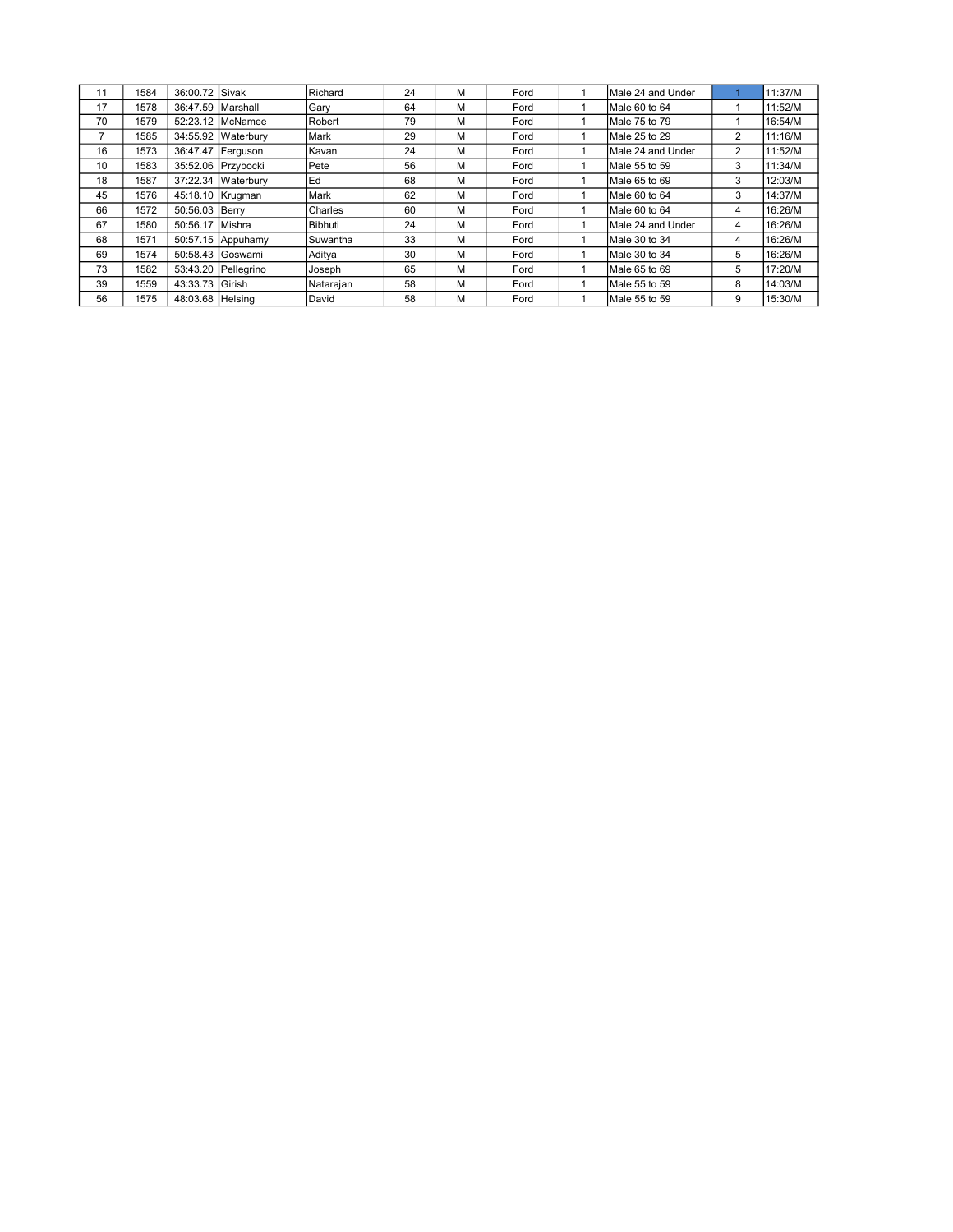### 2019 CORPORATE CUP RELAYS SHOT PUT RESULTS

|                  |              |     |        |            |      | <b>DIVISION I</b> |                  |                 |                 |              |            |                  |       |       |                                |
|------------------|--------------|-----|--------|------------|------|-------------------|------------------|-----------------|-----------------|--------------|------------|------------------|-------|-------|--------------------------------|
| last name        | first name   | age | gender | team       | feet | inch              | mark<br>(inches) | age<br>group    | H-Cap<br>Factor | score        | team score |                  |       |       | 2019 CCR DIV I - SHOT PUT RESU |
| Burton           | Theodore     | 62  | M      | Chevy      | 39   | 8.5               | 476.5            | M60             | 664             | 718          |            |                  | place | score | team                           |
| Bratten          | Cody         | 24  | M      | Chevy      | 46   | 6.5               | 558.5            | M29             | 867             | 644          | 1362       | 2nd              | 1st   | 1528  | Ford-A                         |
| <b>Biddle</b>    | Chris        | 38  | M      | Chevy      | 29   | 2.0               | 350              | M35             | 728             | 481          |            |                  | 2nd   | 1362  | Chevy-A                        |
| Chau             | Ted          | 50  | M      | Chevy      | 25   | 4.5               | 304.5            | M <sub>50</sub> | 654             | 466          | 946        | 7th              | 3rd   | 1341  | FCA-A                          |
| Ritter           | Joan         | 73  | F.     | Chevy      | 12   | 5.0               | 149              | F70             | 321             | 464          |            |                  | 4th   | 1340  | Ford-B                         |
| Beyer            | Sara         | 27  | F.     | Chevy      | 24   | 10.0              | 298              | F <sub>29</sub> | 752             | 396          | 860        | 8th              | 5th   | 1101  | FCA-B                          |
| McCafferty       | Kyle         | 26  | м      | Chevy      | 24   | 11.0              | 299              | M29             | 867             | 345          |            |                  | 6th   | 987   | Ford-C                         |
| perez            | roberto      | 41  | M      | Chevy      |      |                   | $\mathbf{0}$     | M40             | 659             | $\mathbf{0}$ |            |                  | 7th   | 946   | Chevy-B                        |
| Gill             | Andy         | 61  | м      | <b>FCA</b> | 38   | 2.0               | 458              | <b>M60</b>      | 664             | 690          |            |                  | 8th   | 860   | Chevy-C                        |
| Miner            | Mark         | 61  | М      | <b>FCA</b> | 36   | 0.5               | 432.5            | M60             | 664             | 651          | 1341       | 3rd              | 9th   | 832   | Ford-D                         |
| Palanacki        | George       | 39  | м      | <b>FCA</b> | 37   | 0.5               | 444.5            | M35             | 728             | 611          |            |                  | 10th  | 693   | FCA-C                          |
| Rana             | Harbinder    | 35  | м      | <b>FCA</b> | 29   | 9.0               | 357              | M35             | 728             | 490          | 1101       | 5th              |       |       |                                |
| <b>Budziak</b>   | Kelly        | 29  | F.     | <b>FCA</b> | 23   | 11.5              | 287.5            | F29             | 752             | 382          |            |                  |       |       |                                |
| <b>Bickers</b>   | Taylor       | 23  | F.     | <b>FCA</b> | 19   | 6.0               | 234              | F <sub>29</sub> | 752             | 311          | 693        | 10 <sub>th</sub> |       |       |                                |
| Onyekwere        | Chioma       | 25  | F.     | Ford       | 48   |                   | 576              | F29             | 752             | 766          |            |                  |       |       |                                |
| Wu               | Jim          | 55  | M      | Ford       | 39   | 4.5               | 472.5            | M <sub>55</sub> | 620             | 762          | 1528       | 1st              |       |       |                                |
| Shaieb           | Nick         | 40  | M      | Ford       | 40   | 2.0               | 482              | M40             | 659             | 731          |            |                  |       |       |                                |
| <b>Waterbury</b> | Ed           | 68  | M      | Ford       | 29   | 5.0               | 353              | M65             | 580             | 609          | 1340       | 4th              |       |       |                                |
| Woods III        | Harold       | 53  | M      | Ford       | 28   | 7.0               | 343              | M50             | 654             | 524          |            |                  |       |       |                                |
| Wehmer           | Elise        | 21  | F.     | Ford       | 29   | 0.0               | 348              | F <sub>29</sub> | 752             | 463          | 987        | 6th              |       |       |                                |
| Dunn             | <b>Billy</b> | 38  | M      | Ford       | 25   | 9.5               | 309.5            | M35             | 728             | 425          |            |                  |       |       |                                |
| Girish           | Natarajan    | 58  | M      | Ford       | 21   | 0.5               | 252.5            | M <sub>55</sub> | 620             | 407          | 832        | 9th              |       |       |                                |
| Munk             | Nathanial    | 28  | M      | Ford       | 27   | 1.0               | 325              | M29             | 867             | 375          |            |                  |       |       |                                |
| Vasseli          | Cheyenne     | 28  | M      | Ford       |      |                   | $\mathbf{0}$     | M29             | 867             | $\mathbf{0}$ |            |                  |       |       |                                |

| <b>2019 CCR DIV I - SHOT PUT RESULTS</b> |       |              |  |  |  |  |  |
|------------------------------------------|-------|--------------|--|--|--|--|--|
| place                                    | score | team         |  |  |  |  |  |
| 1st                                      | 1528  | Ford-A       |  |  |  |  |  |
| 2nd                                      | 1362  | Chevy-A      |  |  |  |  |  |
| 3rd                                      | 1341  | <b>FCA-A</b> |  |  |  |  |  |
| 4th                                      | 1340  | Ford-B       |  |  |  |  |  |
| 5th                                      | 1101  | <b>FCA-B</b> |  |  |  |  |  |
| 6th                                      | 987   | Ford-C       |  |  |  |  |  |
| 7th                                      | 946   | Chevy-B      |  |  |  |  |  |
| 8th                                      | 860   | Chevy-C      |  |  |  |  |  |
| 9th                                      | 832   | Ford-D       |  |  |  |  |  |
| 10th                                     | 693   | FCA-C        |  |  |  |  |  |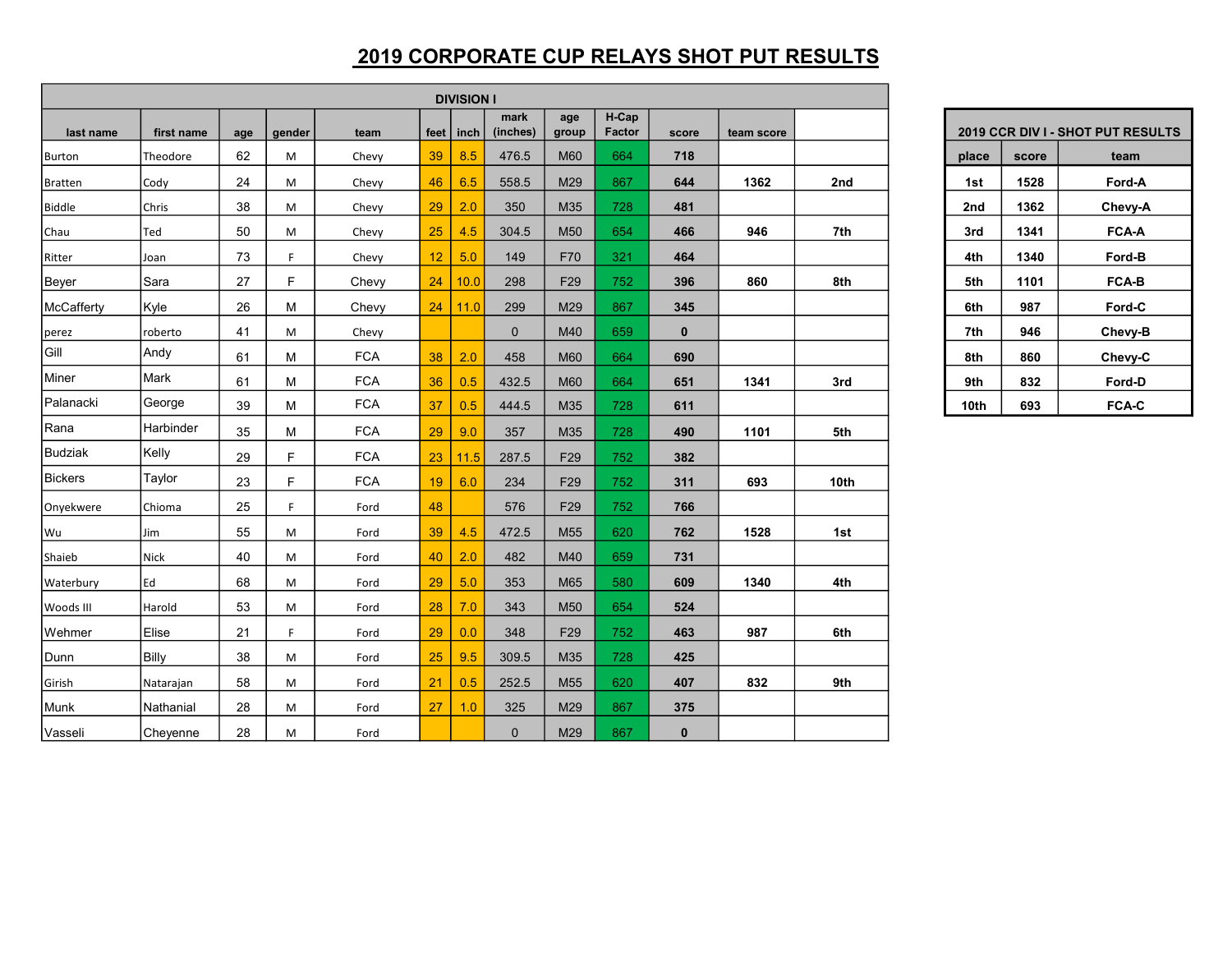### 2019 CORPORATE CUP RELAYS SHOT PUT RESULTS

|                 |               |     |        |         |                 | <b>DIVISION II</b> |                  |              |                 |              |            |     |       |       |                                 |
|-----------------|---------------|-----|--------|---------|-----------------|--------------------|------------------|--------------|-----------------|--------------|------------|-----|-------|-------|---------------------------------|
| last name       | first name    | age | gender | team    | feet            | inch               | mark<br>(inches) | age<br>group | H-Cap<br>Factor | score        | team score |     |       |       | 2019 CCR DIV II - SHOT PUT RESU |
| Collins         | Floyd         | 48  | м      | Autoliv | 32              | 1.0                | 385              | M45          | 591.5           | 651          |            |     | place | score | team                            |
| Kahn            | Gene          | 60  | м      | Autoliv | 34              | 4.5                | 412.5            | <b>M60</b>   | 664             | 621          | 1272       | 1st | 1st   | 1272  | <b>Autoliv-A</b>                |
| Lane            | Adam          | 39  | М      | Autoliv | 29              | 2.0                | 350              | M35          | 728             | 481          |            |     | 2nd   | 1126  | Nissan-A                        |
| Wold            | Dana          | 49  | м      | Autoliv | 20              | 0.0                | 240              | M45          | 591.5           | 406          | 887        | 6th | 3rd   | 1029  | Nissan-B                        |
| <b>Gaw</b>      | Cory          | 25  | М      | Autoliv | 25              | 4.0                | 304              | M29          | 867             | 351          |            |     | 4th   | 967   | Nissan-C                        |
| Downey          | <b>B</b> rian | 49  | М      | Nissan  | 27              | 9.5                | 333.5            | M45          | 591.5           | 564          |            |     | 5th   | 921   | Shinola-A                       |
| Venegas         | lDave         | 54  | М      | Nissan  | 30 <sub>o</sub> | 7.5                | 367.5            | M50          | 654             | 562          | 1126       | 2nd | 6th   | 887   | <b>Autoliv-B</b>                |
| Haley           | lKen.         | 45  | м      | Nissan  | 25              | 6.0                | 306              | M45          | 591.5           | 517          |            |     | 7th   | 863   | Nissan-D                        |
| <b>Williams</b> | Mike          | 43  | М      | Nissan  | 28              | 1.0                | 337              | M40          | 659             | 511          | 1029       | 3rd |       |       |                                 |
| McAuliffe       | lSean         | 28  | М      | Nissan  | 36              | 4.0                | 436              | M29          | 867             | 503          |            |     |       |       |                                 |
| Diver           | Derrick       | 24  | м      | Nissan  | 33              | 6.0                | 402              | M29          | 867             | 464          | 967        | 4th |       |       |                                 |
| Kuuttila        | Wesley        | 25  | М      | Nissan  | 31              | 3.0                | 375              | M29          | 867             | 433          |            |     |       |       |                                 |
| <b>Ellis</b>    | Amanda        | 46  | F.     | Nissan  | 21              | 1.0                | 253              | F45          | 588             | 430          | 863        | 7th |       |       |                                 |
| Lenart          | Victor        | 23  | М      | Nissan  | 25              | 11.5               | 311.5            | M29          | 867             | 359          |            |     |       |       |                                 |
| Ruud            | Jon           | 37  | М      | Nissan  |                 |                    | $\mathbf{0}$     | M35          | 728             | $\mathbf{0}$ |            |     |       |       |                                 |
| Turner-Hughes   | Michael       | 36  | М      | Shinola | 32              | 3.5                | 387.5            | M35          | 728             | 532          |            |     |       |       |                                 |
| Fontana         | Alex          | 36  | м      | Shinola | 23              | 7.0                | 283              | M35          | 728             | 389          | 921        | 5th |       |       |                                 |
| Cooper          | Frank         | 31  | М      | Shinola | 25              | 4.0                | 304              | M30          | 798.5           | 381          |            |     |       |       |                                 |

| <b>2019 CCR DIV II - SHOT PUT RESULTS</b> |       |                  |  |  |  |  |  |
|-------------------------------------------|-------|------------------|--|--|--|--|--|
| place                                     | score | team             |  |  |  |  |  |
| 1st                                       | 1272  | <b>Autoliv A</b> |  |  |  |  |  |
| 2nd                                       | 1126  | Nissan-A         |  |  |  |  |  |
| 3rd                                       | 1029  | Nissan-B         |  |  |  |  |  |
| 4th                                       | 967   | Nissan-C         |  |  |  |  |  |
| 5th                                       | 921   | Shinola-A        |  |  |  |  |  |
| 6th                                       | 887   | <b>Autoliv-B</b> |  |  |  |  |  |
| 7th                                       | 863   | Nissan-D         |  |  |  |  |  |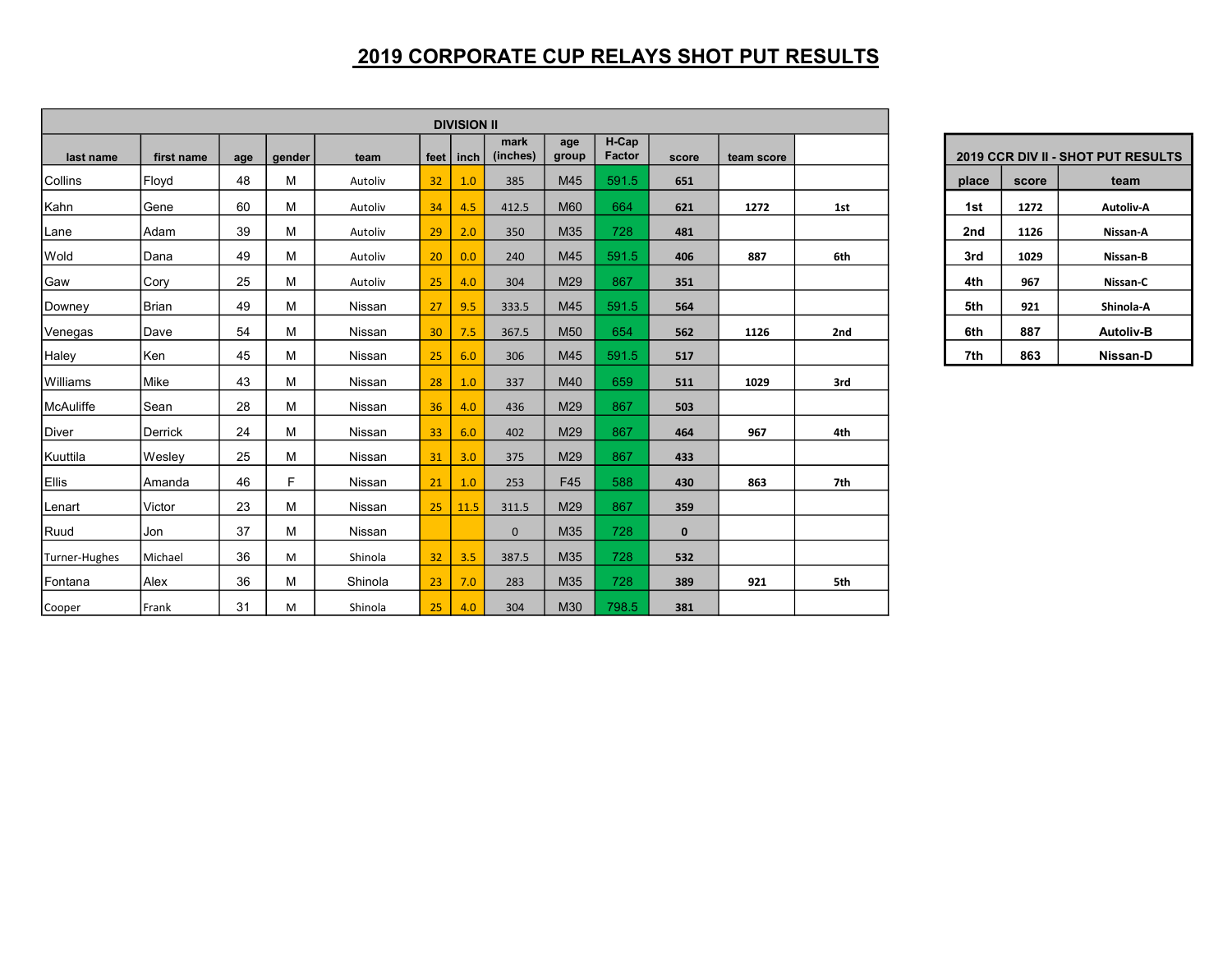#### 2019 CORPORATE RELAYS LONG JUMP AND HIGH JUMP RESULTS

|                   |              |     |        |            |                | high jump |                  | long jump   | high jump        | long<br>jump     |                 | high<br>jump    | long<br>jump    |                    |                    |                              |      |      |       |       |                           |
|-------------------|--------------|-----|--------|------------|----------------|-----------|------------------|-------------|------------------|------------------|-----------------|-----------------|-----------------|--------------------|--------------------|------------------------------|------|------|-------|-------|---------------------------|
| last name         | first name   | age | gender | team       | feet           | inch      |                  | $feet$ inch | mark<br>(inches) | mark<br>(inches) | age<br>group    | H-Cap<br>Factor | H-Cap<br>Factor | high jump<br>score | long jump<br>score | <b>Total</b><br><b>Score</b> |      |      |       |       |                           |
| Jack              | Tvrone       | 37  | м      | Chevy      | 5 <sup>5</sup> | 3.0       | 17               | 6.8         | 63               | 210.75           | M35             | 83              | 311             | 759                | 678                | 1437                         |      |      |       |       | 2019 HIGH/LONG JUMP RESUL |
| Gozdor            | Christopher  | 26  | м      | Chevy      | 5 <sub>5</sub> | 9.0       | 16               | 11.6        | 69               | 203.625          | M29             | 92              | 350             | 750                | 582                | 1332                         | 2768 | 4th  | place | score | team                      |
| <b>McAllister</b> | Kalen        | 25  | м      | Chevy      | $\overline{4}$ | 9.0       | 15               | 9.0         | 57               | 189              | M29             | 92              | 350             | 620                | 540                | 1160                         |      |      | 1st   | 3164  | FCA-A                     |
| LEDJENAC          | <b>MARKO</b> | 32  | м      | Chevy      | $\overline{4}$ | 9.0       | 14               | 0.0         | 57               | 168              | M30             | 88              | 330             | 648                | 509                | 1157                         | 2316 | 9th  | 2nd   | 3136  | Ford-A                    |
| Wilcox            | Caroline     | 25  | F      | Chevy      |                |           | 11               | 8.4         | $\mathbf{0}$     | 140.375          | F <sub>29</sub> | 79              | 276             | $\mathbf{0}$       | 509                | 509                          |      |      | 3rd   | 2841  | FCA-B                     |
| Cramer            | Don          | 66  | м      | <b>FCA</b> | $\overline{4}$ | 0.0       | 12 <sub>1</sub>  | 7.3         | 48               | 151.25           | M65             | 56              | 194             | 857                | 780                | 1637                         |      |      | 4th   | 2768  | Chevy-A                   |
| Zhu               | Jian         | 56  | м      | <b>FCA</b> | $\overline{4}$ | 6.0       | 13 <sup>°</sup>  | 6.3         | 54               | 162.25           | M <sub>55</sub> | 65              | 233             | 831                | 696                | 1527                         | 3164 | 1st  | 5th   | 2564  | FCA-C                     |
| Gill              | Andy         | 61  | м      | <b>FCA</b> | $\overline{4}$ | 3.0       | 11               | 2.6         | 51               | 134.625          | <b>M60</b>      | 60              | 213             | 850                | 632                | 1482                         |      |      | 6th   | 2538  | Ford-B                    |
| Davis-Wilson      | Kimleeta     | 33  | E      | <b>FCA</b> | $\overline{4}$ | 6.0       | 13 <sub>1</sub>  | 8.1         | 54               | 164.125          | F30             | 75              | 257             | 720                | 639                | 1359                         | 2841 | 3rd  | 7th   | 2496  | FCA-D                     |
| Gopinath          | Srinath      | 36  | м      | <b>FCA</b> | $\overline{4}$ | 9.0       | 15 <sub>15</sub> | 6.4         | 57               | 186.375          | M35             | 83              | 311             | 687                | 599                | 1286                         |      |      | 8th   | 2357  | FCA-E                     |
| Hansen            | Kirk         | 23  | м      | <b>FCA</b> | 5 <sup>5</sup> | 3.0       | 17               | 3.5         | 63               | 207.5            | M29             | 92              | 350             | 685                | 593                | 1278                         | 2564 | 5th  | 9th   | 2316  | Chevy-B                   |
| Andrews           | Greg         | 35  | м      | <b>FCA</b> | $\overline{4}$ | 6.0       | 15 <sub>1</sub>  | 7.8         | 54               | 187.75           | M35             | 83              | 311             | 651                | 604                | 1254                         |      |      | 10th  | 2174  | Ford-C                    |
| Petty             | Kendall      | 21  | E      | <b>FCA</b> | $\overline{4}$ | 0.0       | 14               | 7.0         | 48               | 175              | F <sub>29</sub> | 79              | 276             | 608                | 634                | 1242                         | 2496 | 7th  | 11th  | 2111  | Ford-D                    |
| Washington        | Sean         | 20  | м      | <b>FCA</b> | 5 <sup>5</sup> | 0.0       | 14               | 10.9        | 60               | 178.875          | M29             | 92              | 350             | 652                | 511                | 1163                         |      |      |       |       |                           |
| Kehinde           | Michael      | 22  | м      | <b>FCA</b> | 5 <sup>5</sup> | 3.0       | 14               | 10.0        | 63               | 178              | M29             | 92              | 350             | 685                | 509                | 1193                         | 2357 | 8th  |       |       |                           |
| Wu                | Jim          | 55  | м      | Ford       | $\overline{4}$ | 6.0       | 15               | 1.9         | 54               | 181.875          | M <sub>55</sub> | 65              | 233             | 831                | 781                | 1611                         |      |      |       |       |                           |
| Leonardi          | Franco       | 53  | м      | Ford       | 5 <sub>5</sub> | 0.0       | 13               | 9.0         | 60               | 165              | M50             | 69              | 252             | 870                | 655                | 1524                         | 3136 | 2nd  |       |       |                           |
| Munk              | Nathanial    | 28  | M      | Ford       | 5 <sup>5</sup> | 6.0       | 16               | 4.0         | 66               | 196              | M29             | 92              | 350             | 717                | 560                | 1277                         |      |      |       |       |                           |
| Przybocki         | Pete         | 56  | м      | Ford       | $\overline{4}$ | 0.0       | 10 <sup>°</sup>  | 1.6         | 48               | 121.6            | M <sub>55</sub> | 65              | 233             | 738                | 522                | 1260                         | 2538 | 6th  |       |       |                           |
| Kuchukulla        | Shashank     | 27  | м      | Ford       | $\overline{4}$ | 6.0       | 14               | 8.8         | 54               | 176.75           | M29             | 92              | 350             | 587                | 505                | 1092                         |      |      |       |       |                           |
| Onyekwere         | Chioma       | 25  | F      | Ford       | $\overline{4}$ | 0.0       | 10 <sup>°</sup>  | 11.0        | 48               | 131              | F <sub>29</sub> | 79              | 276             | 608                | 475                | 1082                         | 2174 | 10th |       |       |                           |
| Palmer            | Ransom       | 22  | м      | Ford       | 5 <sup>1</sup> | 3.0       | 11               | 4.3         | 63               | 136.25           | M29             | 92              | 350             | 685                | 389                | 1074                         |      |      |       |       |                           |
| Sivak             | Richard      | 24  | M      | Ford       | $\overline{4}$ | 6.0       | 13 <sup>°</sup>  | 1.4         | 54               | 157.375          | M29             | 92              | 350             | 587                | 450                | 1037                         | 2111 | 11th |       |       |                           |
| Harrison          | Christina    | 29  | E      | Ford       | 3 <sup>1</sup> | 6.0       | -9               | 9.3         | 42               | 117.25           | F29             | 79              | 276             | 532                | 425                | 956                          |      |      |       |       |                           |
| Nafis             | Mohammad     | 24  | м      | Ford       |                |           |                  |             | $\overline{0}$   | $\mathbf{0}$     | M29             | 92              | 350             | $\mathbf{0}$       | $\mathbf{0}$       | $\bf{0}$                     |      |      |       |       |                           |

|       | <b>2019 HIGH/LONG JUMP RESULTS</b> |              |  |  |  |  |  |  |  |
|-------|------------------------------------|--------------|--|--|--|--|--|--|--|
| place | score                              | team         |  |  |  |  |  |  |  |
| 1st   | 3164                               | FCA-A        |  |  |  |  |  |  |  |
| 2nd   | 3136                               | Ford-A       |  |  |  |  |  |  |  |
| 3rd   | 2841                               | FCA-B        |  |  |  |  |  |  |  |
| 4th   | 2768                               | Chevy-A      |  |  |  |  |  |  |  |
| 5th   | 2564                               | FCA-C        |  |  |  |  |  |  |  |
| 6th   | 2538                               | Ford-B       |  |  |  |  |  |  |  |
| 7th   | 2496                               | <b>FCA-D</b> |  |  |  |  |  |  |  |
| 8th   | 2357                               | FCA-E        |  |  |  |  |  |  |  |
| 9th   | 2316                               | Chevy-B      |  |  |  |  |  |  |  |
| 10th  | 2174                               | Ford-C       |  |  |  |  |  |  |  |
| 11th  | 2111                               | Ford-D       |  |  |  |  |  |  |  |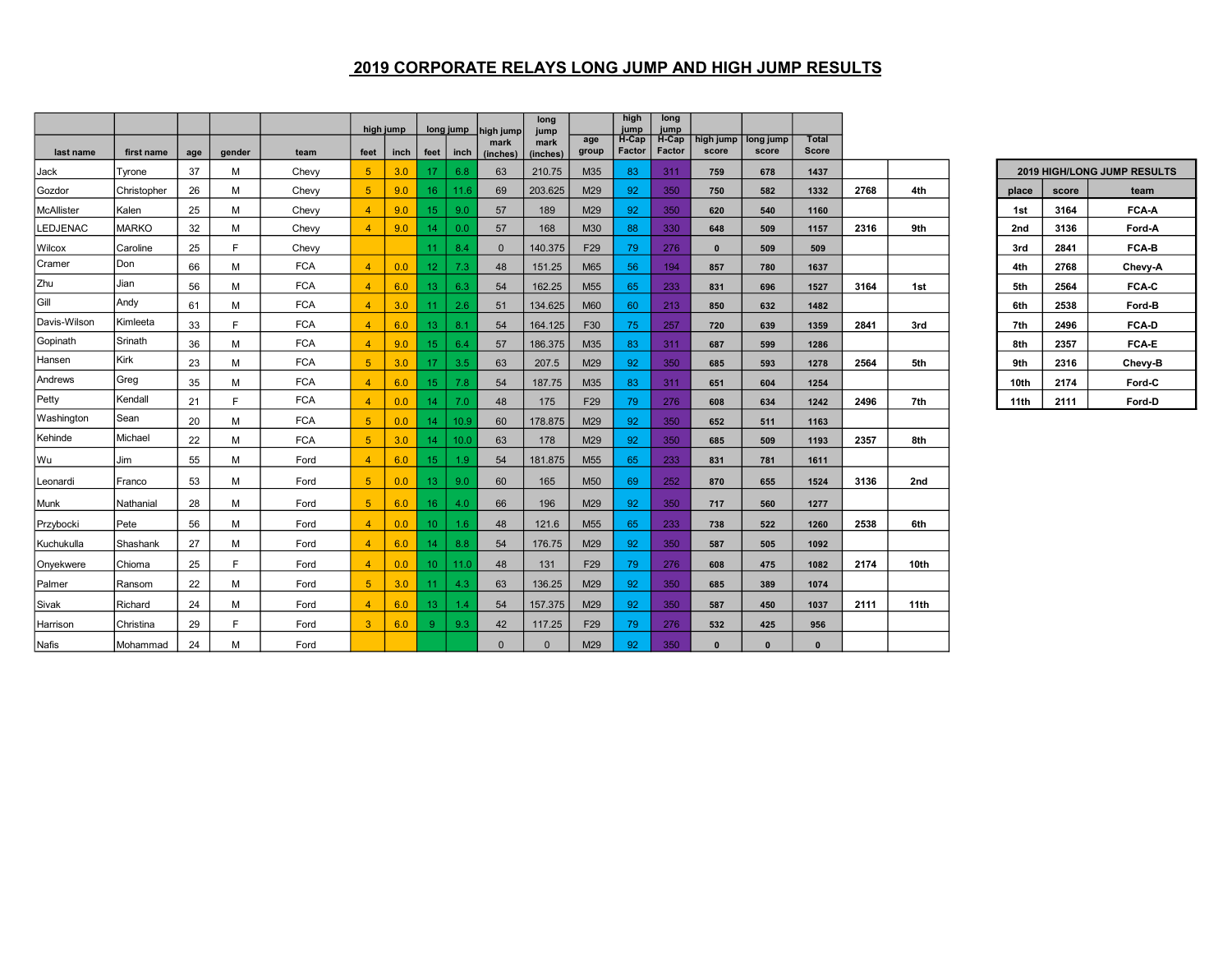|                                  | <b>SPRINT RELAY</b>             |             |  |  |  |  |  |  |
|----------------------------------|---------------------------------|-------------|--|--|--|--|--|--|
| <b>PLACE</b>                     | <b>DIVISION</b><br>III          | <b>TIME</b> |  |  |  |  |  |  |
| 1st                              |                                 |             |  |  |  |  |  |  |
| <b>SUB-MASTER'S SPRINT RELAY</b> |                                 |             |  |  |  |  |  |  |
| <b>PLACE</b>                     | <b>DIVISION</b>                 | <b>TIME</b> |  |  |  |  |  |  |
| 1st                              | FCA-A                           | 04:20.0     |  |  |  |  |  |  |
| 2nd                              | Ford                            | 04:21.0     |  |  |  |  |  |  |
| 3rd                              | Chevy                           | 04:33.0     |  |  |  |  |  |  |
| 4th                              | FCA-B                           | 05:00.0     |  |  |  |  |  |  |
| 5th                              |                                 |             |  |  |  |  |  |  |
| <b>PLACE</b>                     | <b>DIVISION</b><br>$\mathbf{I}$ | <b>TIME</b> |  |  |  |  |  |  |
| 1st                              | Autoliv                         | 04:56.0     |  |  |  |  |  |  |
| 2nd                              | Nissan-A                        | 05:06.0     |  |  |  |  |  |  |
| 3rd                              | Nissan-B                        | 05:30.0     |  |  |  |  |  |  |
|                                  | <b>DISTANCE RELAY</b>           |             |  |  |  |  |  |  |
| <b>PLACE</b>                     | <b>DIVISION</b>                 | <b>TIME</b> |  |  |  |  |  |  |
| 1st                              | Chevy-A                         | 23:30.0     |  |  |  |  |  |  |
| 2nd                              | <b>FCA</b>                      | 23:39.0     |  |  |  |  |  |  |
| 3rd                              | Chevy-B                         | 28:22.0     |  |  |  |  |  |  |
| 4th                              | Ford                            | 29:49.0     |  |  |  |  |  |  |
|                                  | <b>EXECUTIVE RELAY</b>          |             |  |  |  |  |  |  |
| <b>PLACE</b>                     | <b>DIVISION</b>                 | <b>TIME</b> |  |  |  |  |  |  |
| 1st                              | Chevy                           | 11:16.0     |  |  |  |  |  |  |
| 2nd                              | <b>FCA</b>                      | 11:35.0     |  |  |  |  |  |  |
| 3rd                              | Ford                            | 13:03.0     |  |  |  |  |  |  |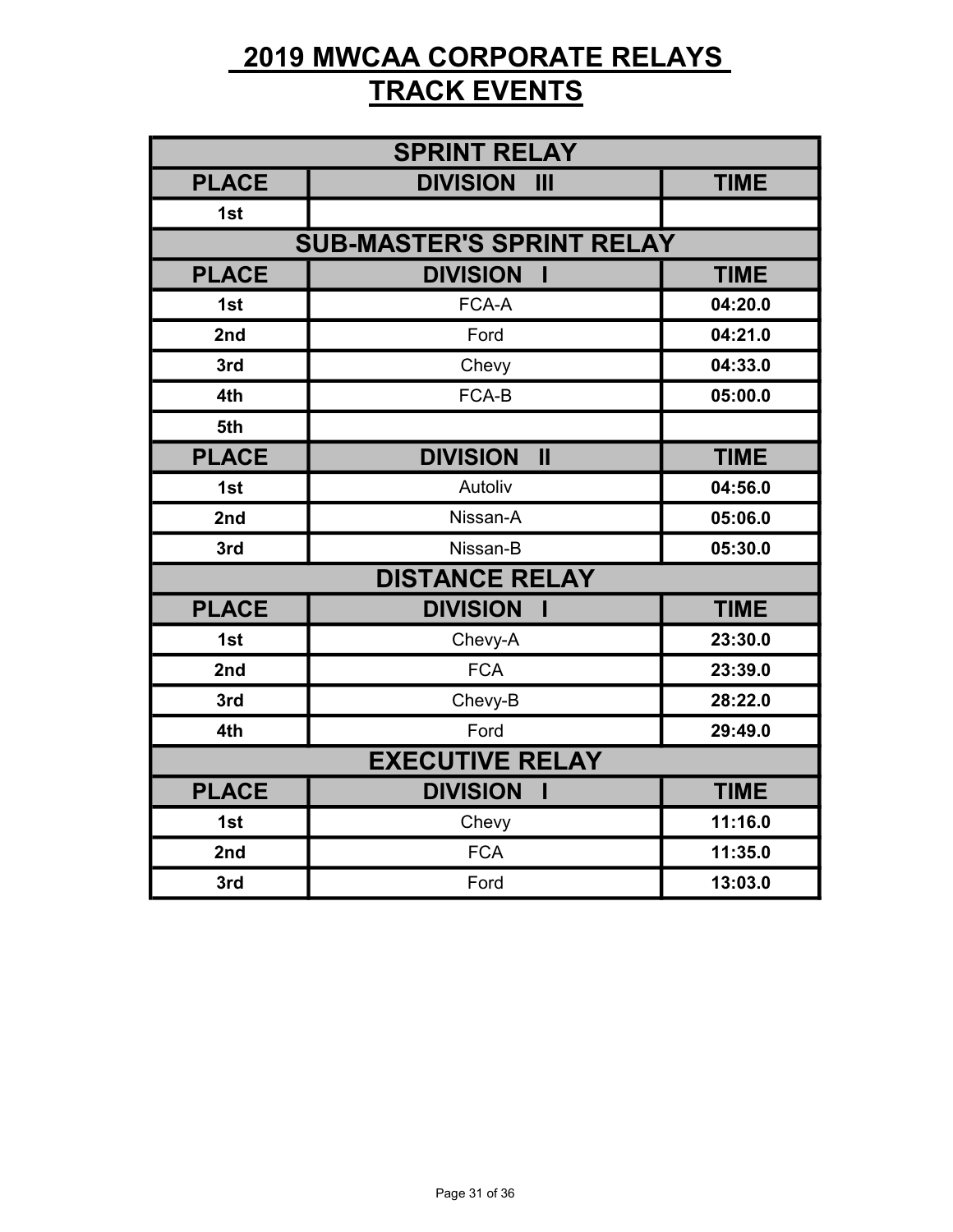|              | <b>4 x 100 RELAY</b> |             |
|--------------|----------------------|-------------|
| <b>PLACE</b> | <b>DIVISION</b>      | <b>TIME</b> |
| 1st          | FCA-A                | 50.90       |
| 2nd          | Ford-A               | 51.60       |
| 3rd          | Chevy-A              | 52.10       |
| 4th          | FCA-B                | 53.30       |
| 5th          | FCA-C                | 53.40       |
| 6th          | FCA-D                | 53.80       |
| 7th          | Ford-B               | 54.30       |
| 8th          | FCA-E                | 54.90       |
| 9th          | Chevy-B              | 55.40       |
| <b>PLACE</b> | <b>DIVISION II</b>   | <b>TIME</b> |
| 1st          | Nissan-A             | 51.70       |
| 2nd          | Nissan-B             | 53.10       |
| 3rd          | Shinola-A            | 55.10       |
| 4th          | Shinola-B            | 55.40       |
| 5th          | Autoliv-A            | 60.90       |
| 6th          | Nissan-C             | 64.20       |
| 7th          | Nissan-D             | 64.80       |
| <b>PLACE</b> | <b>DIVISION III</b>  | <b>TIME</b> |
| 1st          |                      |             |
|              | <b>WOMEN'S RELAY</b> |             |
| <b>PLACE</b> | <b>DIVISION</b>      | <b>TIME</b> |
| 1st          | <b>FCA</b>           | 05:08.0     |
| 2nd          | Chevy                | 05:39.0     |
| 3rd          | Ford                 | 06:34.0     |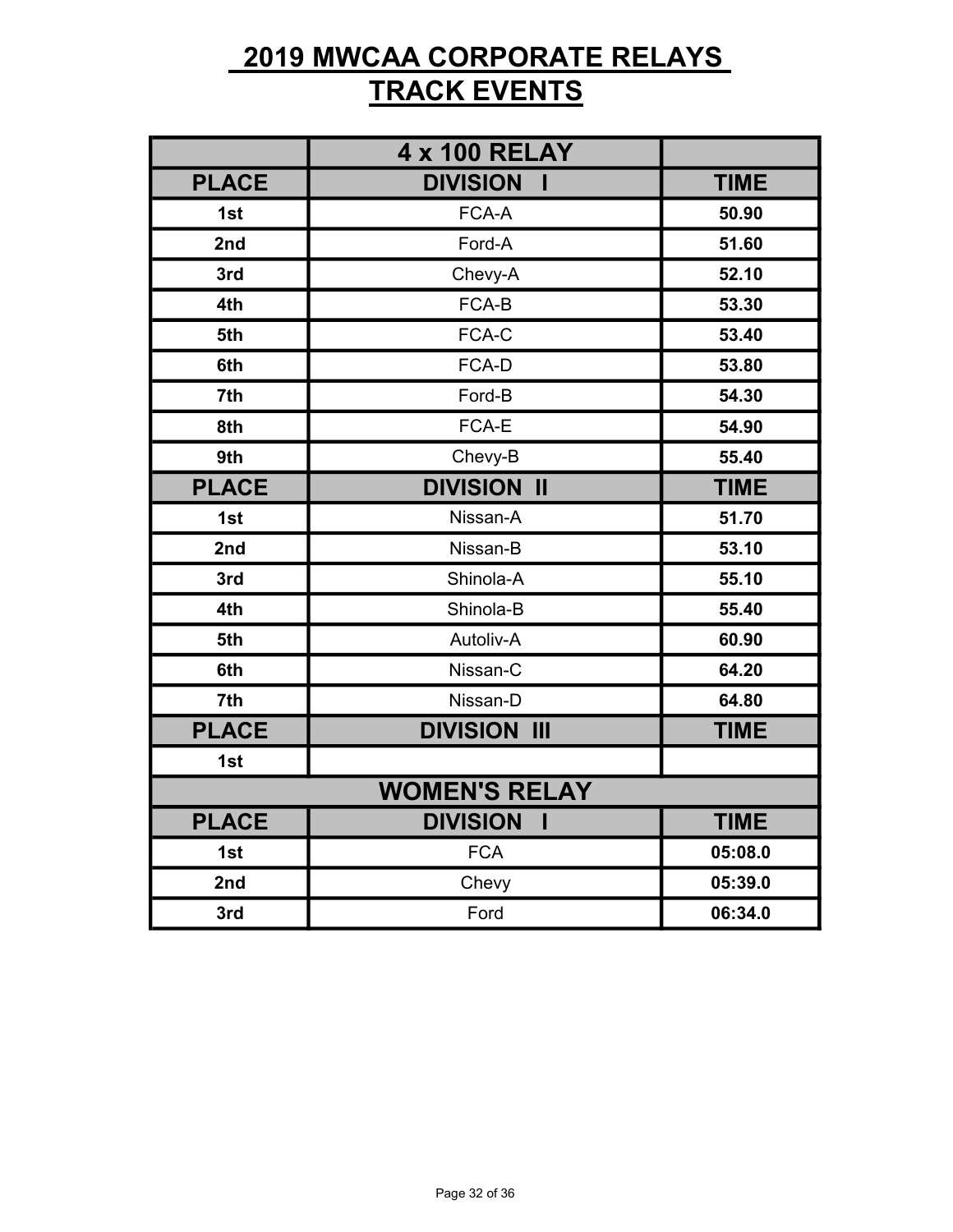| <b>SUB-MASTER'S DISTANCE RELAY</b> |                       |             |  |  |  |  |  |  |  |
|------------------------------------|-----------------------|-------------|--|--|--|--|--|--|--|
| <b>PLACE</b>                       | <b>DIVISION I</b>     |             |  |  |  |  |  |  |  |
| 1st                                | Chevy                 | 13:51       |  |  |  |  |  |  |  |
| 2nd                                | Ford                  | 13:52       |  |  |  |  |  |  |  |
| 3rd                                | <b>FCA</b>            | 14:44       |  |  |  |  |  |  |  |
|                                    | <b>DISTANCE RELAY</b> |             |  |  |  |  |  |  |  |
| <b>PLACE</b>                       | <b>DIVISION III</b>   | <b>TIME</b> |  |  |  |  |  |  |  |
| 1st                                |                       |             |  |  |  |  |  |  |  |
| <b>MASTERS RELAY</b>               |                       |             |  |  |  |  |  |  |  |
| <b>PLACE</b>                       | <b>DIVISION</b><br>Ш  | <b>TIME</b> |  |  |  |  |  |  |  |
| 1st                                | Autoliv               | 7:03        |  |  |  |  |  |  |  |
| 2nd                                | Nissan-A              | 7:14        |  |  |  |  |  |  |  |
| 3rd                                | Shinola               | 7:35        |  |  |  |  |  |  |  |
| 4th                                | Nissan-B              |             |  |  |  |  |  |  |  |
|                                    | <b>PYRAMID RELAY</b>  |             |  |  |  |  |  |  |  |
| <b>PLACE</b>                       | <b>DIVISION</b>       | <b>TIME</b> |  |  |  |  |  |  |  |
| 1st                                | Chevy                 | 11:02       |  |  |  |  |  |  |  |
| 2nd                                | Ford                  | 11:32       |  |  |  |  |  |  |  |
| 3rd                                | <b>FCA</b>            | 11:42       |  |  |  |  |  |  |  |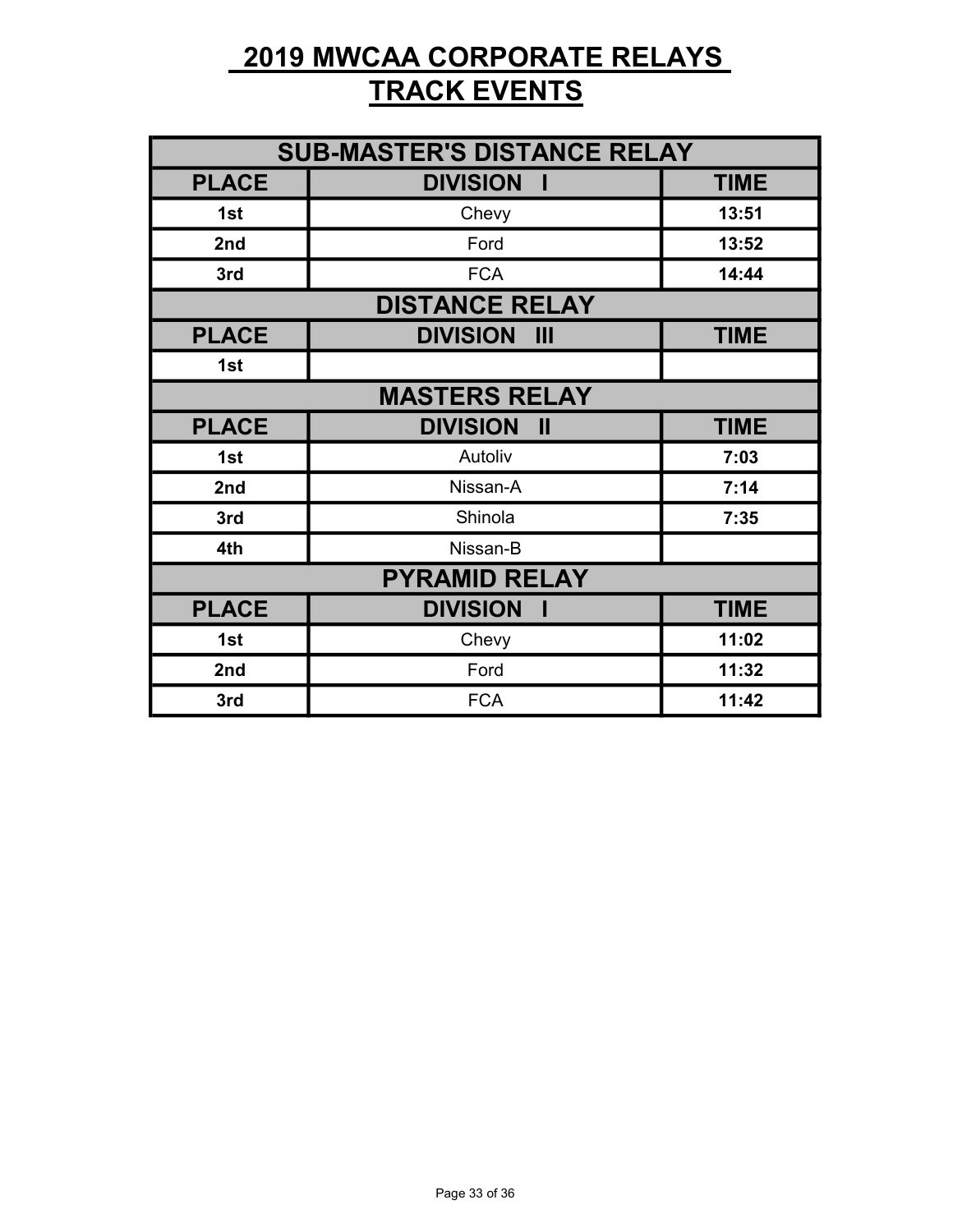|              | <b>3-LAP SPRINT</b>             |             |
|--------------|---------------------------------|-------------|
| <b>PLACE</b> | <b>DIVISION</b>                 | <b>TIME</b> |
| 1st          | FCA-A                           | 2:43        |
| 2nd          | Ford-A                          | 02:47.5     |
| 3rd          | Chevy-A                         | 02:59.1     |
| 4th          | FCA-B                           | 03:04.0     |
| 5th          | FCA-C                           | 3:05        |
| 6th          | Ford-B                          | 3:09        |
| 7th          | Chevy-B                         | 3:21        |
| <b>PLACE</b> | <b>DIVISION</b><br>$\mathbf{I}$ | <b>TIME</b> |
| 1st          | Nissan-A                        | 3:04        |
| 2nd          | Nissan-B                        | 3:14        |
| 3rd          | Autoliv                         | 3:25        |
| 4th          | Shinola                         | 3:26        |
| 5th          | Nissan-C                        | 4:26        |
|              | <b>MASTERS RELAY</b>            |             |
| <b>PLACE</b> | <b>DIVISION</b><br>ı            | <b>TIME</b> |
| 1st          | Ford                            | 07:15.0     |
| 2nd          | <b>FCA</b>                      | 07:30.0     |
| 3rd          | Chevy                           | 07:33.0     |
|              | <b>WOMEN'S 800</b>              |             |
| <b>PLACE</b> | <b>DIVISION</b><br>ı            | <b>TIME</b> |
| 1st          | FCA-A                           | 05:12.8     |
| 2nd          | Ford                            | 05:18.2     |
| 3rd          | FCA-B                           | 05:31.7     |
| 4th          | Chevy                           | 06:00.0     |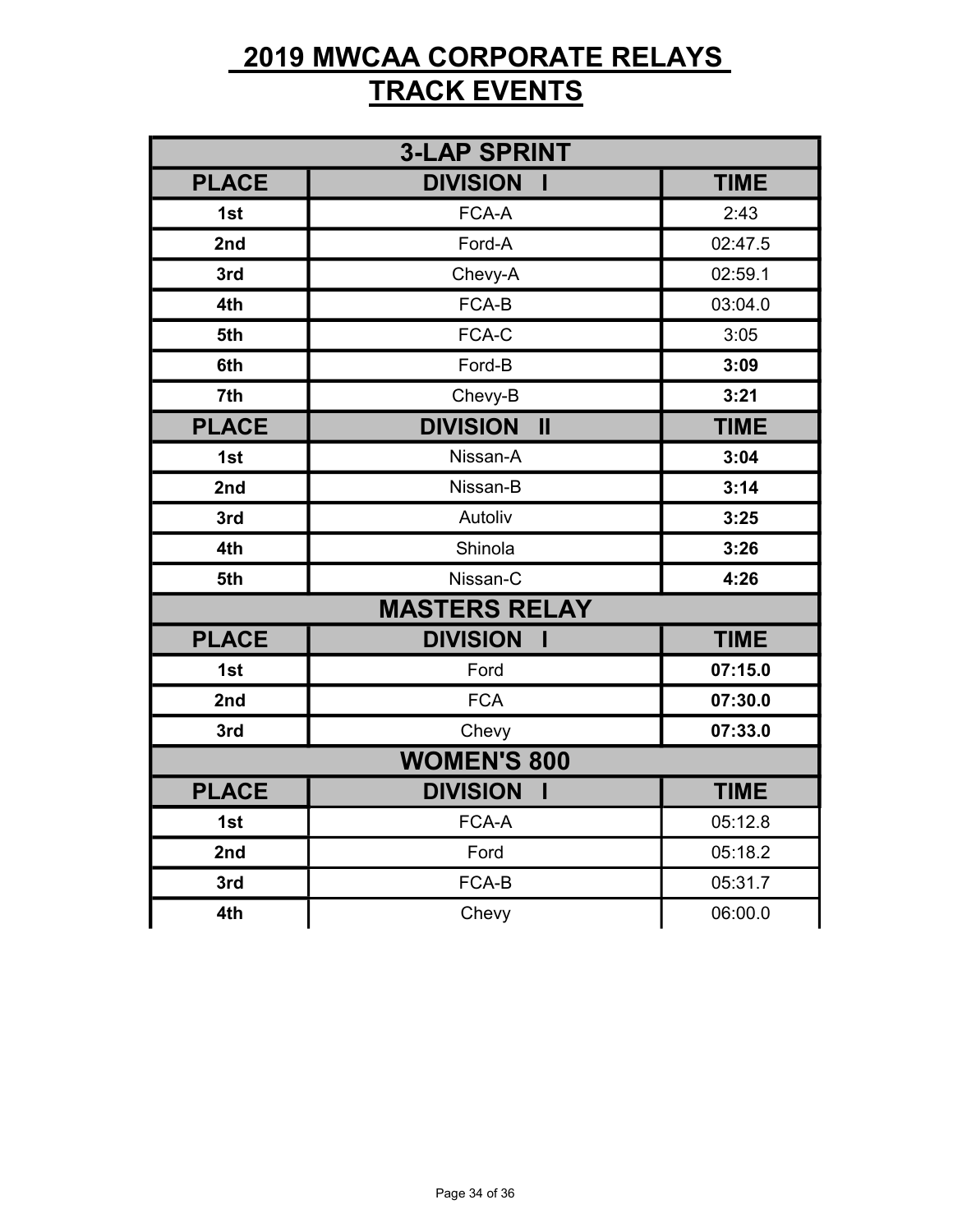|              | <b>MEN'S MILE</b>               |             |  |  |  |  |  |  |
|--------------|---------------------------------|-------------|--|--|--|--|--|--|
| <b>PLACE</b> | <b>DIVISION</b>                 | <b>TIME</b> |  |  |  |  |  |  |
| 1st          | Chevy                           | 09:49.5     |  |  |  |  |  |  |
| 2nd          | Ford                            | 11:16.0     |  |  |  |  |  |  |
| 3rd          | FCA-A                           | 11:29.6     |  |  |  |  |  |  |
| 4th          | FCA-B                           | 12:54.2     |  |  |  |  |  |  |
|              | <b>OPEN MILE</b>                |             |  |  |  |  |  |  |
| <b>PLACE</b> | <b>DIVISION</b><br>$\mathbf{I}$ | <b>TIME</b> |  |  |  |  |  |  |
| 1st          | Autoliv                         | 12:11.9     |  |  |  |  |  |  |
| 2nd          | Shinola-A                       | 12:13.8     |  |  |  |  |  |  |
| 3rd          | Nissan-A                        | 12:33.3     |  |  |  |  |  |  |
| 4th          | Shinola-B                       | 13:32.5     |  |  |  |  |  |  |
| 5th          | Nissan-B                        | 15:35.7     |  |  |  |  |  |  |
|              | <b>SPRINT RELAY</b>             |             |  |  |  |  |  |  |
| <b>PLACE</b> | <b>DIVISION</b>                 | <b>TIME</b> |  |  |  |  |  |  |
| 1st          | FCA-A                           | 03:34.9     |  |  |  |  |  |  |
| 2nd          | Ford                            | 03:36.7     |  |  |  |  |  |  |
| 3rd          | Chevy                           | 04:01.7     |  |  |  |  |  |  |
| 4th          | FCA-B                           | 04:06.0     |  |  |  |  |  |  |